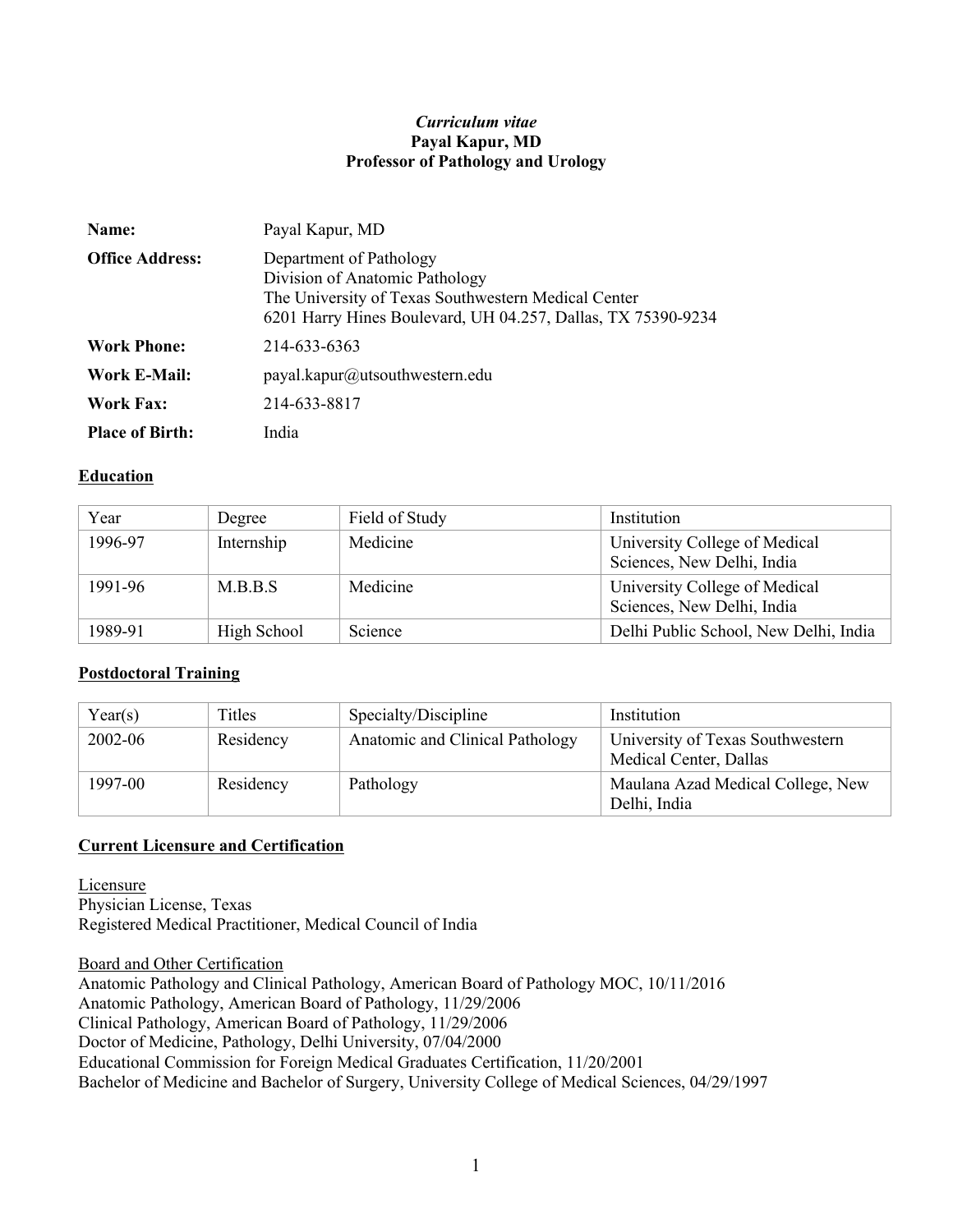# **Honors and Awards**

| Year | Name of Honor/Award                                                                                                                                                                                           | Awarding Organization                                                                                             |
|------|---------------------------------------------------------------------------------------------------------------------------------------------------------------------------------------------------------------|-------------------------------------------------------------------------------------------------------------------|
| 2018 | Resident/fellow research award                                                                                                                                                                                | 2 <sup>nd</sup> Annual KCP Retreat, UT Southwestern Medical<br>Center, Dallas, TX                                 |
| 2016 | LEAD Capstone Project Capstone Finalist                                                                                                                                                                       | Leadership Emerging In Academic Departments, UT<br>Southwestern Medical Center, Dallas, TX                        |
| 2011 | Vernie A. Stembridge, M.D. Resident<br><b>Teaching Award</b>                                                                                                                                                  | UT Southwestern Medical Center<br>Dallas, TX                                                                      |
| 2010 | Vernie A. Stembridge, M.D. Resident<br><b>Teaching Award</b>                                                                                                                                                  | UT Southwestern Medical Center<br>Dallas, TX                                                                      |
| 2007 | Second place winner for the article<br>"Acute-onset, bilateral lower extremity<br>pain in a 30-year-old man" (Lab Med<br>2006; 37(9): 533-535)                                                                | Lab Medicine Case Study Competition, 2006                                                                         |
| 2006 | Small Group Teaching Award, Pathology<br>Sophomore Curriculum                                                                                                                                                 | UT Southwestern Medical Center<br>Dallas, TX                                                                      |
| 2006 | Second place in poster competition for the<br>poster "Effect of fixatives on nuclear<br>proteomic analyses using 2-d protein<br>electrophoresis".                                                             | Texas Society of Pathologists<br>Annual Meeting of the Texas Society of Pathologists,<br>Dallas, TX, January 2006 |
| 2004 | Resident's Case Presentation Award, for<br>the essay entitled "Mosaic variegated<br>aneuploidy: a case report"                                                                                                | Society for Pediatric Pathology                                                                                   |
| 2002 | Gordon L. Vawter Pathologist-in-training<br>Award for platform presentation entitled<br>"MIB-1 Labeling Index predicts<br>progression free survival in a large group<br>of pediatric pilocytic astrocytomas". | The Society for Pediatric Pathology Interim Meeting,<br>Dallas, TX, September 2002                                |
| 2000 | Dr. R.P. Mathur Memorial Award for the<br>best outgoing pathology resident                                                                                                                                    | Maulana Azad Medical College, Delhi University, New<br>Delhi, India                                               |
| 1993 | Best speaker in a Physiology seminar on<br>respiratory and special organ systems                                                                                                                              | University College of Medical Sciences, New Delhi,<br>India                                                       |
| 1992 | National Scholarship for being among top<br>1% of students from all over India                                                                                                                                | Government of India                                                                                               |

# **Faculty Academic Appointments**

| Year(s) | Academic Title                                                              | Department | Academic Institution           |
|---------|-----------------------------------------------------------------------------|------------|--------------------------------|
| 2019-   | Fellowship Director,<br>Genitourinary<br>Pathology, UTSW                    | Pathology  | UT Southwestern Medical Center |
| 2019-   | Jan and Bob Pickens<br>Distinguished<br>Professorship in<br>Medical Science | Pathology  | UT Southwestern Medical Center |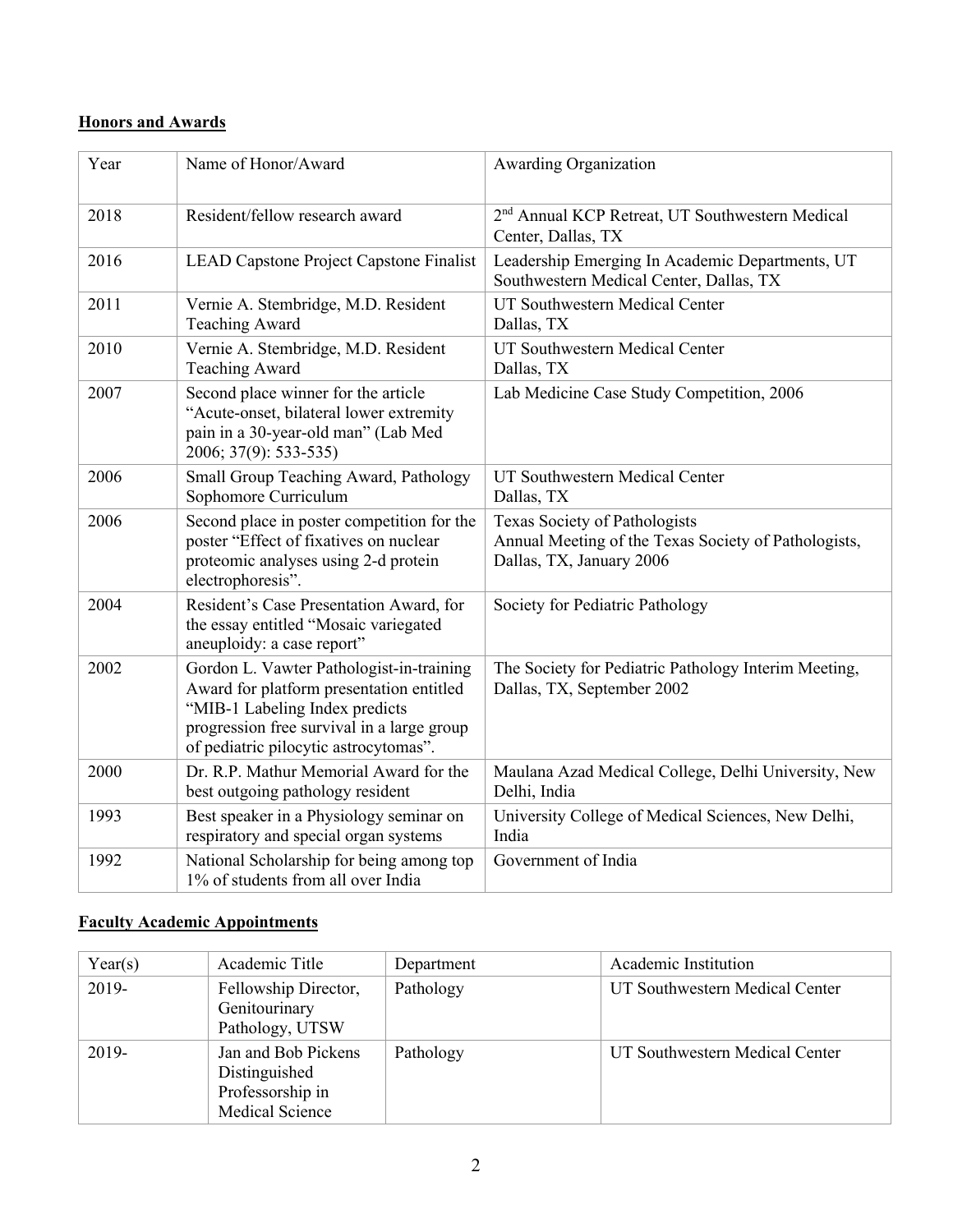| 2019-        | Brock Fund for<br>Medical Science Chair<br>in Pathology             | Pathology                                                | UT Southwestern Medical Center |
|--------------|---------------------------------------------------------------------|----------------------------------------------------------|--------------------------------|
| 2019-        | Clinical<br>Director,<br>Research<br>affairs,<br>Anatomic Pathology | Pathology                                                | UT Southwestern Medical Center |
| 2018-Current | Professor                                                           | Pathology and Urology                                    | UT Southwestern Medical Center |
| 2013-Current | Co-Leader, Kidney<br>Cancer Program                                 | Simmons Cancer Center                                    | UT Southwestern Medical Center |
| 2013-2015    | <b>Medical Director</b>                                             | Surgical Pathology,<br>Parkland Memorial Hospital        | UT Southwestern Medical Center |
| 2012-Current | Group Leader,<br>Genitourinary<br>Pathology                         | Pathology                                                | UT Southwestern Medical Center |
| 2012-Current | <b>Associate Professor</b>                                          | Pathology and Urology                                    | UT Southwestern Medical Center |
| 2010-2013    | <b>Assistant Program</b><br>Director                                | <b>Anatomical Pathology</b><br><b>Resident Education</b> | UT Southwestern Medical Center |
| 2008-2013    | Co-Director, Tissue<br>Management Shared<br>Resource (UTSTR)        | Simmons Cancer Center                                    | UT Southwestern Medical Center |
| 2006-2012    | <b>Assistant Professor</b>                                          | Pathology                                                | UT Southwestern Medical Center |

# **Appointments at Hospitals/Affiliated Institutions**

| Past         |                            |                                                   |                                                            |
|--------------|----------------------------|---------------------------------------------------|------------------------------------------------------------|
| Year(s)      | <b>Position Title</b>      | Department/Division                               | Institution                                                |
| 2013-2015    | <b>Medical Director</b>    | Surgical Pathology,<br>Parkland Memorial Hospital | UT Southwestern Medical Center                             |
| 2010-2012    | <b>Assistant Professor</b> | Urology                                           | UT Southwestern Medical Center and<br>affiliated hospitals |
| 2006-2012    | <b>Assistant Professor</b> | Pathology                                         | UT Southwestern Medical Center and<br>affiliated hospitals |
| Current      |                            |                                                   |                                                            |
| Year(s)      | <b>Position Title</b>      | Department/Division                               | Institution                                                |
| 2012-Current | Associate Professor        | Pathology                                         | UT Southwestern Medical Center and<br>affiliated hospitals |
| 2012-Current | Associate Professor        | Urology                                           | UT Southwestern Medical Center and<br>affiliated hospitals |

# **Other Professional Positions**

| $\sim$<br>I cal (S | $\sim$<br>itle | ıon                                                       |
|--------------------|----------------|-----------------------------------------------------------|
| 2001-2002          | hnician:       | Center<br>$^{\circ}$ km s $^{\circ}$<br>Idren's Medical L |

## **Major Administrative/Leadership Positions**

| $ -$<br>. .<br>the contract of the contract of the contract of |
|----------------------------------------------------------------|
|----------------------------------------------------------------|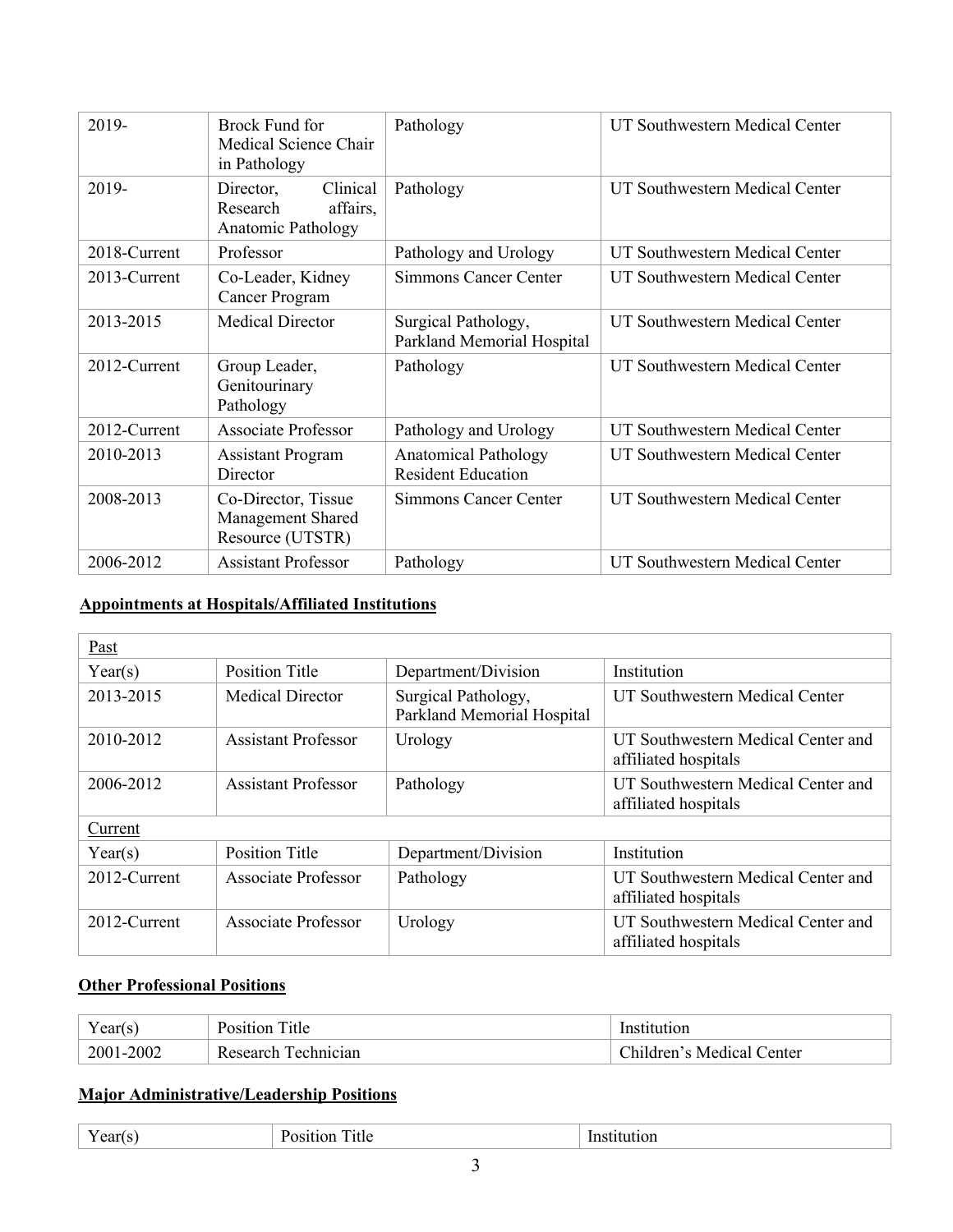| $2022 -$     | Scientific Director, Immune Monitoring<br>Core                               | Simmons Comprehensive Cancer Center<br>(SCCC)                         |
|--------------|------------------------------------------------------------------------------|-----------------------------------------------------------------------|
| 2019-        | Fellowship Director, Genitourinary<br>Pathology, UTSW                        | Pathology                                                             |
| 2019-        | Director, Clinical Research affairs,<br><b>Anatomic Pathology</b>            | Pathology                                                             |
| 2016-current | <b>Renal Cancer Task Force Member</b>                                        | Genitourinary Steering Committee<br>(GUSC), National Cancer Institute |
| 2016         | Leadership Emerging In Academic<br>Departments Program, 2016                 | UT Southwestern Medical Center                                        |
| 2013-Current | Co-Leader, Kidney Cancer Program                                             | <b>Simmons Cancer Center</b>                                          |
| 2012-Current | Group Leader, Genitourinary Pathology                                        | UT Southwestern Medical Center                                        |
| 2013-2015    | Medical Director, Surgical Pathology                                         | Parkland Health & Hospital System                                     |
| 2010-2013    | <b>Assistant Director, Anatomical Pathology</b><br><b>Resident Education</b> | UT Southwestern Medical Center                                        |
| 2008-2013    | Co-Director, Tissue Management Shared<br>Resource (UTSTR)                    | Simmons Comprehensive Cancer Center<br>(SCCC)                         |
| 2007-2013    | Director, Anatomical Pathology Guest<br><b>Speaker Seminar Series</b>        | UT Southwestern Medical Center                                        |
| 2007-2013    | Director, Philip O'Brien Montgomery<br>Visiting Lectureship Seminar          | UT Southwestern Medical Center                                        |

# **Committee Service**

| Year(s)                | Name of Committee                                                        | Institution/Organization                                         |
|------------------------|--------------------------------------------------------------------------|------------------------------------------------------------------|
| <b>UTSW</b>            |                                                                          |                                                                  |
| 2013-Current           | Kidney Cancer Program                                                    | <b>Simmons Cancer Center</b>                                     |
| 2012-Current           | <b>Best Practices, Pathology</b>                                         | UT Southwestern Medical Center                                   |
| 2013-2015              | <b>Parkland Cancer Committee</b>                                         | Parkland Health & Hospital System                                |
| 2014-2015              | Physician Leadership Subcommittee                                        | Parkland Health & Hospital System                                |
| 2007-2009              | Tissue Resource for Melanoma Research Study                              | UT Southwestern Medical Center                                   |
| 2013-Current           | Thesis committee member                                                  | University of Texas Southwestern<br>Medical Center/ UT Arlington |
| Hospital               |                                                                          |                                                                  |
| 2010-Current           | Urology Grand Rounds, Pathology Presenter                                | UT Southwestern Medical Center                                   |
| 2010-Current           | Renal Cell Carcinoma Grand Rounds, Pathology<br>Presenter                | UT Southwestern Medical Center                                   |
| 2013-2015              | Soft Tissue, Disease Oriented Tumor board,<br>Pathology Presenter        | UT Southwestern Medical Center                                   |
| 2011-2012              | Pediatric and Young Adult GU Oncology<br>Conference, Pathology Presenter | <b>UT Southwestern Medical Center</b>                            |
| 2008-2011              | Thyroid Grand Rounds, Pathology Co-Presenter                             | UT Southwestern Medical Center                                   |
| National/International |                                                                          |                                                                  |
|                        |                                                                          |                                                                  |
|                        |                                                                          |                                                                  |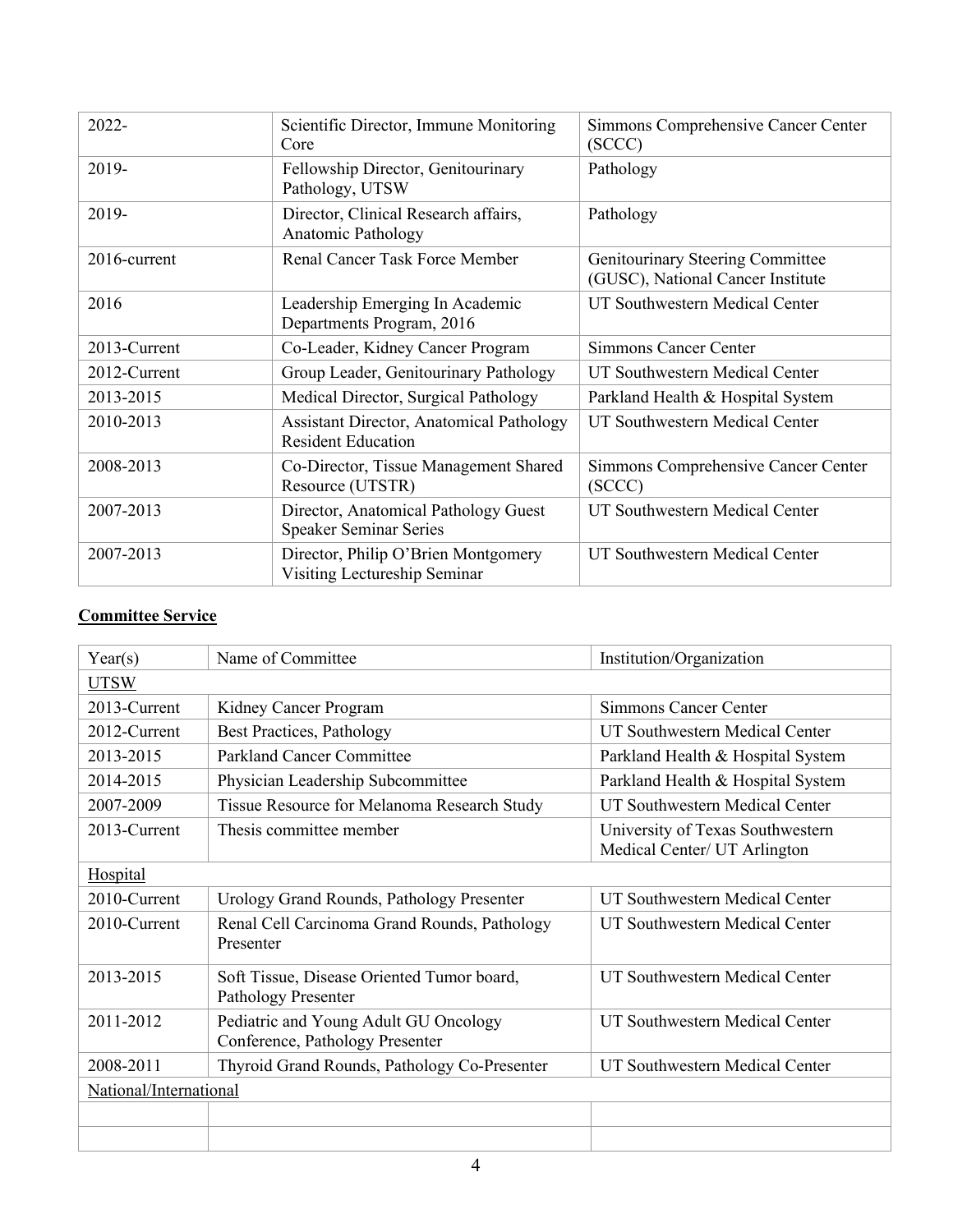## **Professional Societies**

| Dates        | Society Name, member                                                                 |
|--------------|--------------------------------------------------------------------------------------|
| 2012-Current | International Society of Urologic Pathologists                                       |
| 2010-2015    | United Sates and Canadian Academy of Pathology, UTSW Ambassador                      |
| 2009-2011    | College of American Pathologists                                                     |
| 2009-2011    | American Society of Cytopathology                                                    |
| 2002-2006    | American Society for Clinical Pathology                                              |
| 2002-2006    | Texas Society of Pathologists                                                        |
| 2000-2014    | North Texas Society of Pathologists, Treasurer, Secretary, vice President, President |
|              |                                                                                      |
|              | Committees                                                                           |
|              |                                                                                      |
|              | Fellowships                                                                          |
| 2015         | Genitourinary Pathology training, Lead GU pathologist                                |

## **Grant Review Activities**

| Year(s) | Name of Review Committee                  | Organization                   |
|---------|-------------------------------------------|--------------------------------|
| 2014    | Kidney Cancer Program, Career Development | UT Southwestern Medical Center |
|         | Program Award (Kidney Cancer SPORE)       |                                |

## **Editorial Activities**

| Year(s)         | Journal Name                                  |
|-----------------|-----------------------------------------------|
| Ad Hoc Reviewer |                                               |
| $2013-$         | Histopathology                                |
| $2013 -$        | Oncotarget                                    |
| $2010-$         | Reviewer, Histology and Histopathology        |
| $2010-$         | Reviewer, Laboratory Investigation            |
| $2013 -$        | <b>Expert Review of Molecular Diagnostics</b> |
| $2013 -$        | Modern Pathology                              |
| $2014 -$        | <b>PLOS ONE</b>                               |
| $2014 -$        | Clinical Cancer Research (CCR)                |
| 2014-           | <b>BioMed Center</b>                          |

# **Invited Lectures** [*Since last promotion/appointment*]

| $ -$<br>$- - - -$ | 1UL |  |
|-------------------|-----|--|
|                   |     |  |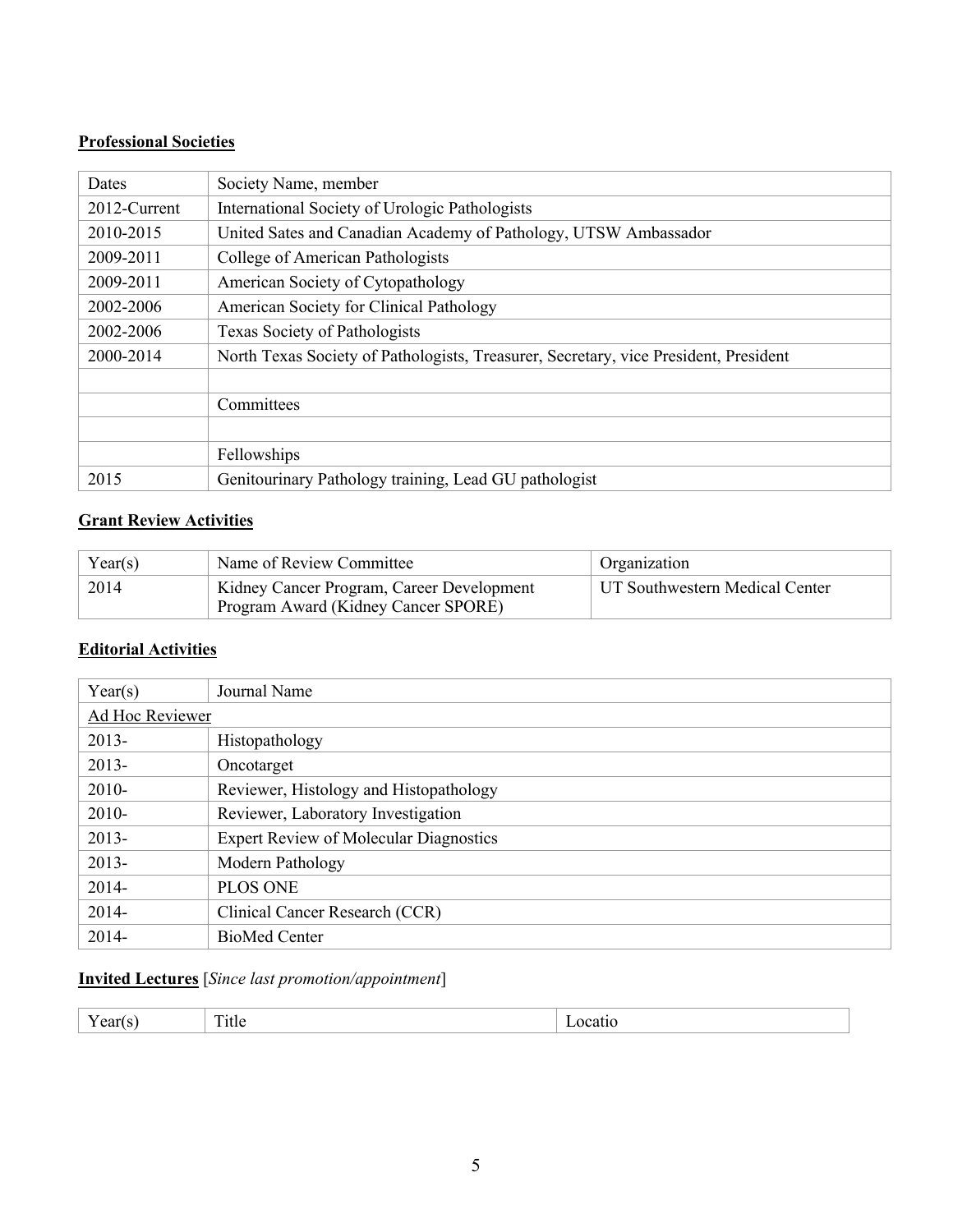| <b>International</b> |                                                                                  |                                                                                                                                         |
|----------------------|----------------------------------------------------------------------------------|-----------------------------------------------------------------------------------------------------------------------------------------|
| Jan 2022             | Kidney Cancer and its metabolic correlates-<br>through the lens of a pathologist | Simmons Cancer Center, Metabolic<br>Seminar Series, Dallas, Texas<br>(Virtual)                                                          |
| Feb 2022             | Clinical trials in UTSW Kidney Cancer<br><b>SPORE</b>                            | Annual NIH-GUSC meeting, San<br>Francisco, CA (Virtual)                                                                                 |
| Feb 2022             | Best of Journal – Renal cell carcinoma                                           | <b>ASCO Genitourinary Cancers</b><br>Symposium, San Francisco,<br>(Virtual)                                                             |
| Sept-2021            | Defining RCC subtypes using genomic<br>alterations                               | AUA annual meeting, Las Vegas,<br>NM (Virtual)                                                                                          |
| Sept 2019            | Chairing sessions, Single Cell Sequencing<br>Strategies in Kidney Cancer         | Kidney Cancer Research Summit<br>(KidneyCAN), Philadelphia                                                                              |
| Nov 2017             | In Vivo Models of Renal Cell Carcinoma                                           | Fifteenth International Kidney Cancer<br>Association (KCA) Symposium,<br>Miami, Florida                                                 |
| Nov 2017             | Optimal Models for Renal Cell Carcinoma<br><b>Research Panel</b>                 | Fifteenth International Kidney Cancer<br>Association (KCA) Symposium,<br>Miami, Florida                                                 |
| Aug 2017             | Kidney Cancer Research Program Stakeholders<br>meeting                           | Department of Defense Kidney Cancer<br>Research Program (KCRP), Herndon,<br>Virginia                                                    |
| Nov 2016             | Novel HIF2 inhibitors in Renal Cancer                                            | 9th European Scientific Oncology<br>Conference (ESOC 9), Marbella, Spain                                                                |
| Oct 2016             | Updates in Renal Cell Carcinoma: Molecular<br>Genetic Classification             | 6th annual international meeting titled<br>"NextGen Genomics, Biology,<br>Bioinformatics and Technologies<br>(NGBT 2016), Cochin, India |
| Oct 2016             | Chairing sessions, Cancer biology and Therapy                                    | 6th annual international meeting titled<br>"NextGen Genomics, Biology,                                                                  |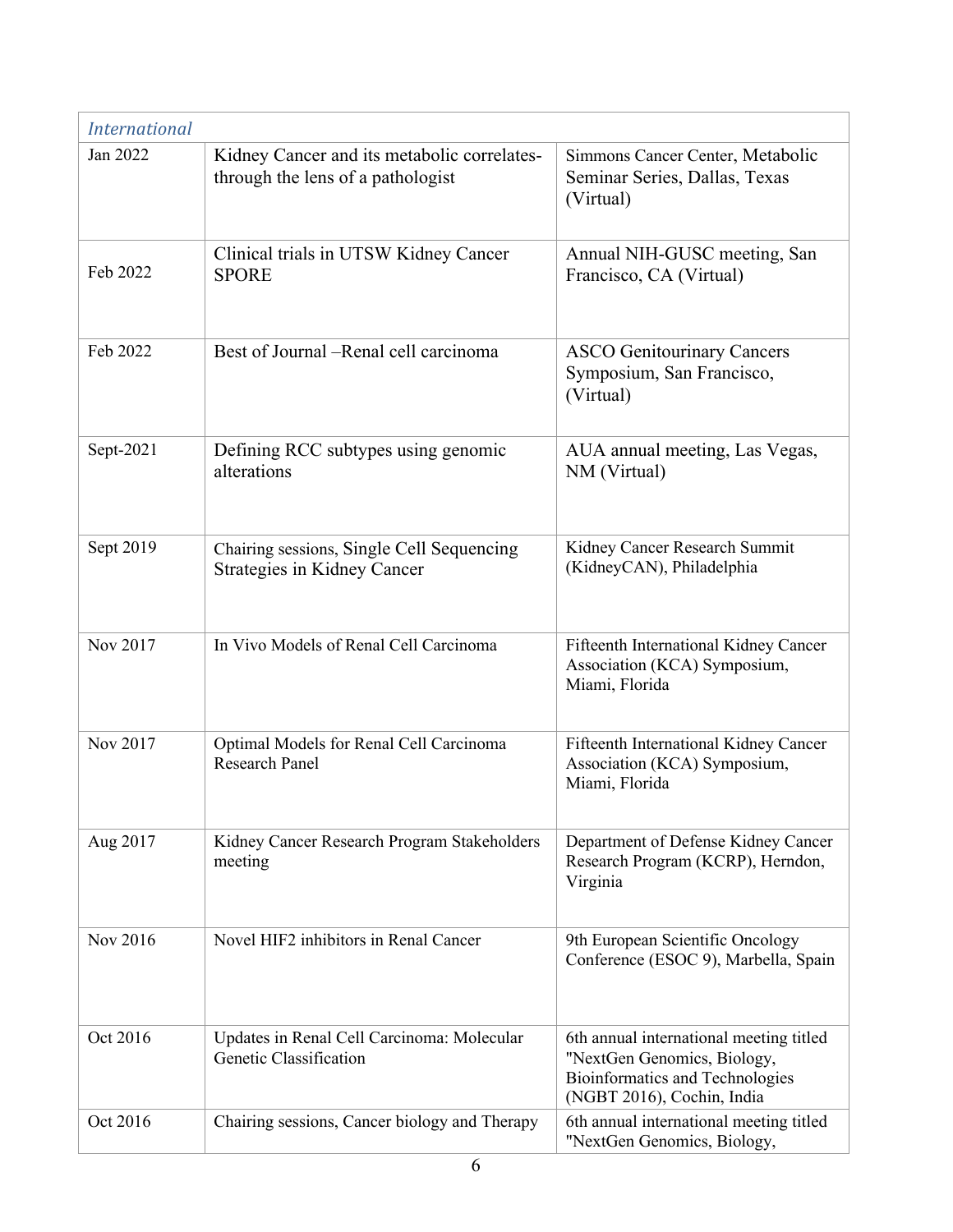|                |                                                                               | Bioinformatics and Technologies<br>(NGBT 2016), India Cochin                                               |
|----------------|-------------------------------------------------------------------------------|------------------------------------------------------------------------------------------------------------|
| Nov 2015       | Chromophobe RCC: TCGA and Other Updates                                       | Thirteenth International Kidney Cancer<br>Association (KCA) Symposium Miami,<br>Florida                    |
| National       |                                                                               |                                                                                                            |
| Feb 2019       | Prostate Cancer: Modified Gleason Grading                                     | Presbyterian Medical Center                                                                                |
| Jul 2015       | Updates in Renal Cell Carcinoma Pathology                                     | Genentech<br>San Francisco, California                                                                     |
| Nov 2015       | Updates in Renal Cell carcinoma: Molecular<br>genetic Classification          | Department of Pathology, University of<br>Iowa Hospitals and Clinic, Iowa city,<br>Iowa                    |
| Oct 2013       | Prostate Carcinoma Pathology                                                  | Urology Symposium, UT<br>Southwestern, Dallas, Texas                                                       |
| April 2013     | Prostate Carcinoma: challenges in everyday<br>practice                        | Current Issues in Surgical Pathology<br>(CISP), Dallas Texas                                               |
| Oct 2012       | Pathology of Prostate Gland: the art of making a<br>diagnosis                 | Society of Urologic Nurses and<br>Associates (SUNA), Fort Worth, Texas                                     |
| Regional/Local |                                                                               |                                                                                                            |
| March 2019     | Intelligence<br>Kidney<br>Medical<br>Cancer<br>Enterprise with 2000 patients  | Kidney Cancer Program, Molecular<br>Retreat with Genentech, Simmons<br>Cancer Center, Dallas, Texas        |
| March 2019     | Morphology- an untapped resource                                              | Kidney Cancer Program, Molecular<br>Retreat with Genentech, Simmons<br>Cancer Center, Dallas, Texas        |
| March 2019     | Kidney Cancer Program Resources                                               | Kidney Cancer Program, Molecular<br>Retreat with Genentech, Simmons<br>Cancer Center, Dallas, Texas        |
| April 2019     | Kidney Cancer Explorer and further                                            | Kidney Cancer Program, Molecular<br>Retreat with Cleveland Clinic,<br>Simmons Cancer Center, Dallas, Texas |
| April 2019     | Biomarkers of anti-angiogenesis response                                      | Kidney Cancer Program, Molecular<br>Retreat with Cleveland Clinic,<br>Simmons Cancer Center, Dallas, Texas |
| April 2019     | Kidney Cancer Program Resources                                               | Kidney Cancer Program, Molecular<br>Retreat with Cleveland Clinic,<br>Simmons Cancer Center, Dallas, Texas |
| Dec 2019       | Kidney Cancer Program Resources                                               | Kidney Cancer Program Trainee<br>Retreat, Simmons Cancer Center,<br>Dallas, Texas                          |
| Sept 2019      | <b>Case Presentation</b>                                                      | Kidney Cancer Program Annual Event,<br>Simmons Cancer Center, Dallas, Texas                                |
| Sept 2019      | of<br>biomarker<br>Role<br>pathology<br>and<br>development, breakout sessions | Kidney Cancer Program Annual Event,<br>Simmons Cancer Center, Dallas, Texas                                |
| Nov 2019       | SPORE Core B: Infrastructure and Progress                                     | Kidney Cancer Program 2 <sup>nd</sup> IAB<br>meeting, Simmons Cancer Center,<br>Dallas, Texas              |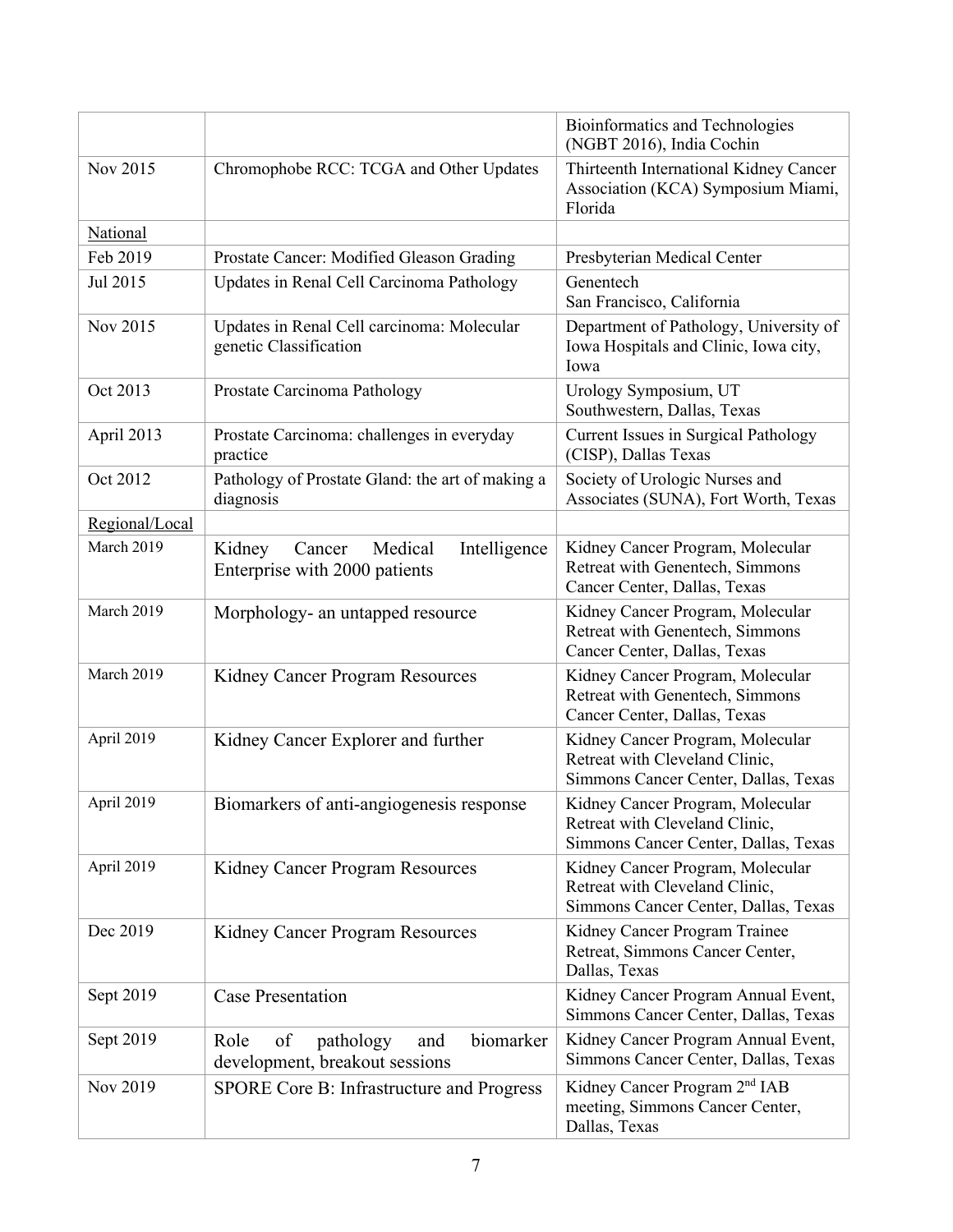| Nov 2019 | SPORE Project 2 Progress: Evaluation of the<br>functional and clinical significance of the<br>novel ccRCC tumor suppressor BAP1 | Kidney Cancer Program IAB meeting,<br>Simmons Cancer Center, Dallas, Texas                    |
|----------|---------------------------------------------------------------------------------------------------------------------------------|-----------------------------------------------------------------------------------------------|
| Dec 2019 | Tumor Heterogeneity and Digital Pathology                                                                                       | Kidney Cancer Program, BOLD,<br>Simmons Cancer Center, Dallas, Texas                          |
| Nov 2018 | SPORE Project 2 Progress: Evaluation of the<br>functional and clinical significance of the<br>novel ccRCC tumor suppressor BAP1 | Kidney Cancer Program, Research<br>Conference Simmons Cancer Center,<br>Dallas, Texas         |
| 2108     | Kidney Cancer Medical Intelligence Enterprise                                                                                   | Kidney Cancer Program Trainee<br>Retreat, Simmons Cancer Center,<br>Dallas, Texas             |
| 2018     | Kidney Cancer Program Resources                                                                                                 | Kidney Cancer Program Trainee<br>Retreat, Simmons Cancer Center,<br>Dallas, Texas             |
| 2018     | <b>Case Presentation</b>                                                                                                        | Kidney Cancer Program Annual Event,<br>Simmons Cancer Center, Dallas, Texas                   |
| 2018     | Genetic classification of ccRCC                                                                                                 | Cancer Program Rerearch<br>Kidney<br>Simmons Cancer Center,<br>meeting,<br>Dallas, Texas      |
| 2018     | SPORE Core B: Instrstructure and Progress                                                                                       | Kidney Cancer Program 2 <sup>nd</sup> IAB<br>meeting, Simmons Cancer Center,<br>Dallas, Texas |
| 2018     | SPORE Project 2 Progress: Evaluation of the<br>functional and clinical significance of the novel<br>ccRCC tumor suppressor BAP1 | Kidney Cancer Program IAB meeting,<br>Simmons Cancer Center, Dallas, Texas                    |
| 2018     | Pathology and Genetic classification of Renal<br>Cancer                                                                         | Kidney Cancer Program IAB meeting,<br>Simmons Cancer Center, Dallas, Texas                    |
| 2018     | Tumor Heterogeneity and Digital Pathology                                                                                       | Kidney Cancer Program Genomic<br>Retreat, Simmons Cancer Center,<br>Dallas, Texas             |
| 2018     | Kidney Cancer Explorer                                                                                                          | Kidney Cancer Program Genomic<br>Retreat, Simmons Cancer Center,<br>Dallas, Texas             |
| 2018     | Resources in Pathology Core and Kidney<br><b>Cancer Program</b>                                                                 | Kidney Cancer Program Genomic<br>Retreat, Simmons Cancer Center,<br>Dallas, Texas             |
| 2017     | Kidney Cancer Explorer-online portal for RCC<br>research                                                                        | Faculty Work in Progress Seminar<br>(WIPS), UT Southwestern Medical<br>Center, Texas          |
| 2017     | Case presentation: Kidney cancer Annual event                                                                                   | Simmons Cancer Center, Dallas, Texas                                                          |
| 2017     | Approach to Intraoperative diagnosis in GU<br>pathology                                                                         | Department of Pathology<br>UT Southwestern Medical Center,<br>Dallas Texas                    |
| 2017     | Kidney Cancer Explorer-Online Portal for RCC<br>Research: update and live demo                                                  | RCC Research Conference, Simmons<br>Cancer Center, Dallas, Texas                              |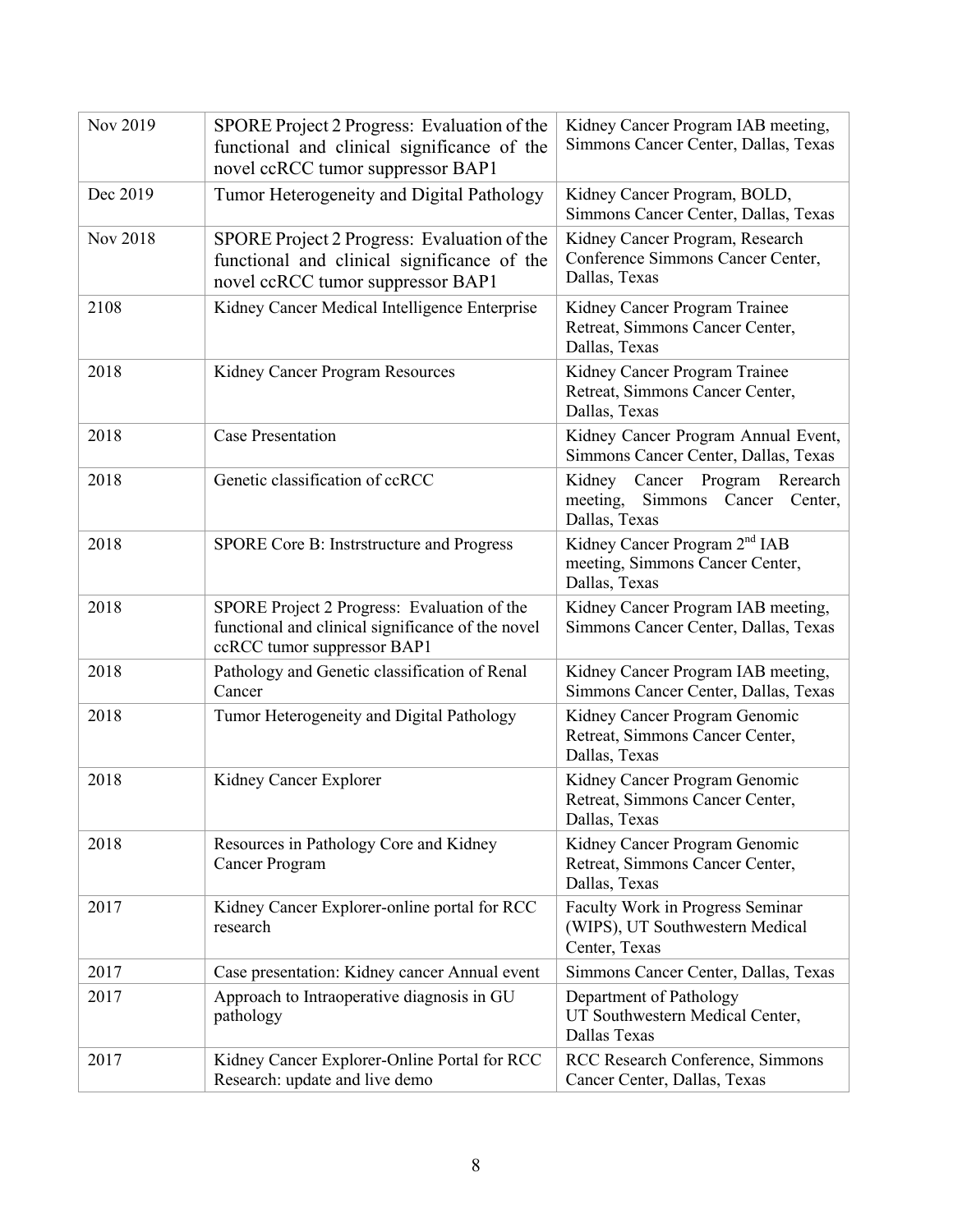| 2017 | <b>Team Science Panel Discussion</b>                                                                                                                                | <b>Center for Translational Science</b><br>Research Day, Simmons Cancer<br>Center, Dallas, Texas |
|------|---------------------------------------------------------------------------------------------------------------------------------------------------------------------|--------------------------------------------------------------------------------------------------|
| 2016 | Towards a molecular and functional<br>classification of sporadic clear cell renal cell<br>carcinoma                                                                 | Kidney Cancer Program, 2 <sup>nd</sup> EAB<br>meeting, Simmons Cancer Center,<br>Dallas, Texas   |
| 2016 | UTSW Kidney Cancer Program Pathology Core                                                                                                                           | Kidney Cancer Program, 2 <sup>nd</sup> EAB<br>meeting, Simmons Cancer Center,<br>Dallas, Texas   |
| 2016 | SPORE Project 2 Progress: Evaluation of the<br>functional and clinical significance of the novel<br>ccRCC tumor suppressor BAP1                                     | <b>RCC Research Conference</b><br>Simmons Cancer Center, Dallas, Texas                           |
| 2016 | Leadership Emerging in Academic Departments<br>Program Capstone finalist presentation to Dean                                                                       | UT Southwestern Medical Center<br>Dallas, Texas                                                  |
| 2016 | Papillary Renal Cell Carcinoma and HLRCC:<br>comprehensive molecular characterization                                                                               | <b>RCC Research Conference</b><br>Simmons Cancer Center, Dallas, Texas                           |
| 2016 | Spokesperson interview (in the absence of Dr.<br>Brugarolas) by CBS DFW and KRLD afternoon<br>news for News release: UT Southwestern<br>Receives \$11 million Grant | http://dfw.cbslocal.com/video/3442074-<br>ut-southwestern-receives-11-million-<br>grant/         |
| 2016 | Leadership Emerging in Academic Departments<br>Program Capstone presentation                                                                                        | UT Southwestern Medical Center<br>Dallas, Texas                                                  |
| 2016 | Kidney Cancer Explorer: A Database Linking<br>Clinical Information, Genomics, and Patient<br>Samples-Progress                                                       | <b>RCC Research Conference</b><br>Simmons Cancer Center, Dallas, Texas                           |
| 2015 | The International Society of Urological<br>Pathology (ISUP) Vancouver Classification of<br>Renal Neoplasia                                                          | <b>RCC Research Conference</b><br>Simmons Cancer Center, Dallas, Texas                           |
| 2015 | Pathology and Genetic classification of Renal<br>Cancer                                                                                                             | Patient tour through Brugarolas Lab,<br>Simmons Cancer Center, Dallas, Texas                     |
| 2014 | UTSW Kidney Cancer Program Pathology Core                                                                                                                           | Kidney Cancer Program, 1st EAB<br>meeting, Simmons Cancer Center,<br>Dallas, Texas               |
| 2014 | Targeting Novel Biomarkers in Renal Cancer<br>Therapeutics and Prognostics                                                                                          | Physician Scientist Meeting<br>Simmons Cancer Center, Dallas, Texas                              |
| 2014 | Kidney Cancer Explorer: A Database Linking<br>Clinical Information, Genomics, and Patient<br>Samples                                                                | <b>RCC Research Conference</b><br>Simmons Cancer Center, Dallas, Texas                           |
| 2014 | Molecular Classification in Renal Cell<br>Carcinoma                                                                                                                 | Faculty Work in Progress Seminar<br>(WIPS), UT Southwestern Medical<br>Center, Texas             |
| 2014 | BAP1 & PBRM1 underlie the first molecular<br>genetic classification of Clear Cell RCC                                                                               | Kidney Cancer Program retreat,<br>Simmons Cancer Center, Dallas, Texas                           |
| 2014 | EZH2 a determinant of aggressiveness and drug<br>target in renal cancer                                                                                             | Kidney Cancer Program retreat,<br>Simmons Cancer Center, Dallas, Texas                           |
| 2014 | Pathology Core Resources                                                                                                                                            | Kidney Cancer Program retreat,<br>Simmons Cancer Center, Dallas, Texas                           |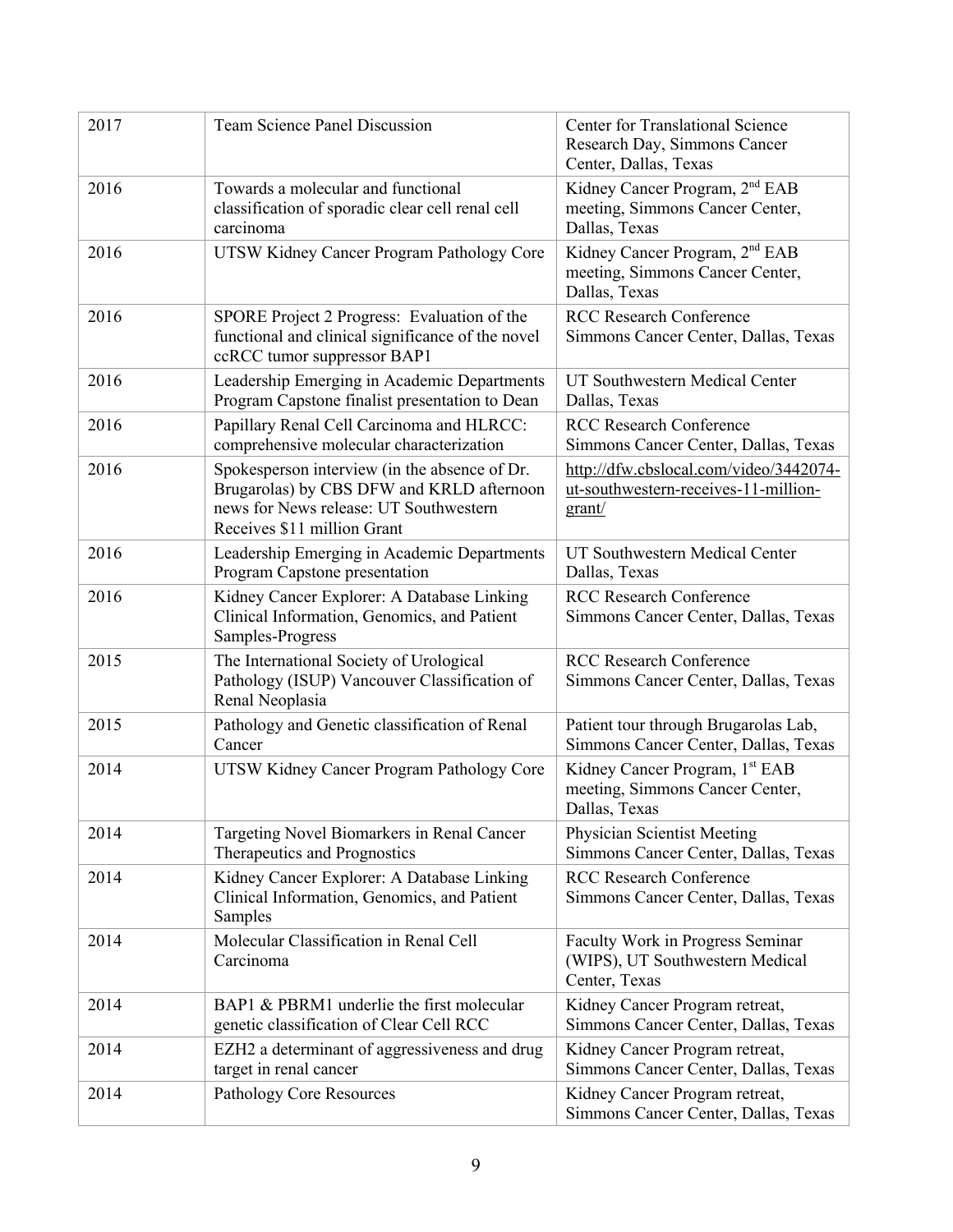| 2013 | Role of EZH2 in Renal Cell Carcinoma                    | Brugarolas Lab meeting, Simmons<br>Cancer Center, Dallas, Texas                              |
|------|---------------------------------------------------------|----------------------------------------------------------------------------------------------|
| 2013 | Pathology and Genetic classification of Renal<br>Cancer | Kidney Cancer Program Inauguration,<br>Simmons Cancer Center, Dallas, Texas                  |
| 2013 | Renal Cell Carcinoma: A Work in Progress                | Faculty Work in Progress Seminar<br>(WIPS), UT Southwestern Medical<br>Center, Dallas, Texas |
| 2012 | Pathology and Genetic classification of Renal<br>Cancer | Patient tour through Brugarolas Lab,<br>Simmons Cancer Center, Dallas, Texas                 |
| 2012 | Interesting Cases in Soft Tissue Pathology              | Department of Surgery,<br>UT Southwestern Medical Center,<br>Dallas, Texas                   |
|      |                                                         |                                                                                              |

## **Technological and Other Scientific Innovations**

Development of the Kidney cancer Explorer (kce.swmed.edu)

### **Service to the Community**

| Year(s)                                                                                                                                                                                                                                                                                                                           | Role                               | Organization or institution       |
|-----------------------------------------------------------------------------------------------------------------------------------------------------------------------------------------------------------------------------------------------------------------------------------------------------------------------------------|------------------------------------|-----------------------------------|
|                                                                                                                                                                                                                                                                                                                                   |                                    |                                   |
| 2015                                                                                                                                                                                                                                                                                                                              | Co-leader of Kidney Cancer Program | UT Southwestern Medical<br>Center |
| I have been involved with the development of Kidney Cancer Explorer (KCE), a powerful informatics system<br>that integrates up-to-date clinical-pathological data with high-dimensional genomics and research samples into a<br>unified database that supports powerful analytical tools for integrative studies. (kce.swmed.edu) |                                    |                                   |

## **Bibliography**

## **Peer-Reviewed Publications**

Original Research Articles

| 1. | Bowers DC, Gargan L, Kapur P, Reisch JS, Mulne AF, Shapiro KN, Elterman RD, Winick NJ,                  |
|----|---------------------------------------------------------------------------------------------------------|
|    | Margraf LR. Study of the MIB-1 labeling index as a predictor of tumor progression in pilocytic          |
|    | astrocytomas in children and adolescents. <b>J Clin Oncol</b> . 2003 Aug 1;21(15):2968-73. PubMed PMID: |
|    | 12885817.                                                                                               |
| 2. | Mejías A, Chávez-Bueno S, Ríos AM, Saavedra-Lozano J, Fonseca Aten M, Hatfield J, Kapur P,              |
|    | Gómez AM, Jafri HS, Ramilo O. Anti-respiratory syncytial virus (RSV) neutralizing antibody              |
|    | decreases lung inflammation, airway obstruction, and airway hyperresponsiveness in a murine RSV         |
|    | model. Antimicrob Agents Chemother. 2004 May; 48(5):1811-22. PubMed PMID: 15105140;                     |
|    | PubMed Central PMCID: PMC400529.                                                                        |
| 3. | Jafri H.S., Chavez-Bueno S., Mejias A., Gomez A.M., Rios A.M., Nassi S.S., Yusuf M., Kapur P.,          |
|    | Hardy R.D., Hatfield J., Rogers B.B., Krisher K., Ramilo O. Respiratory syncytial virus induces         |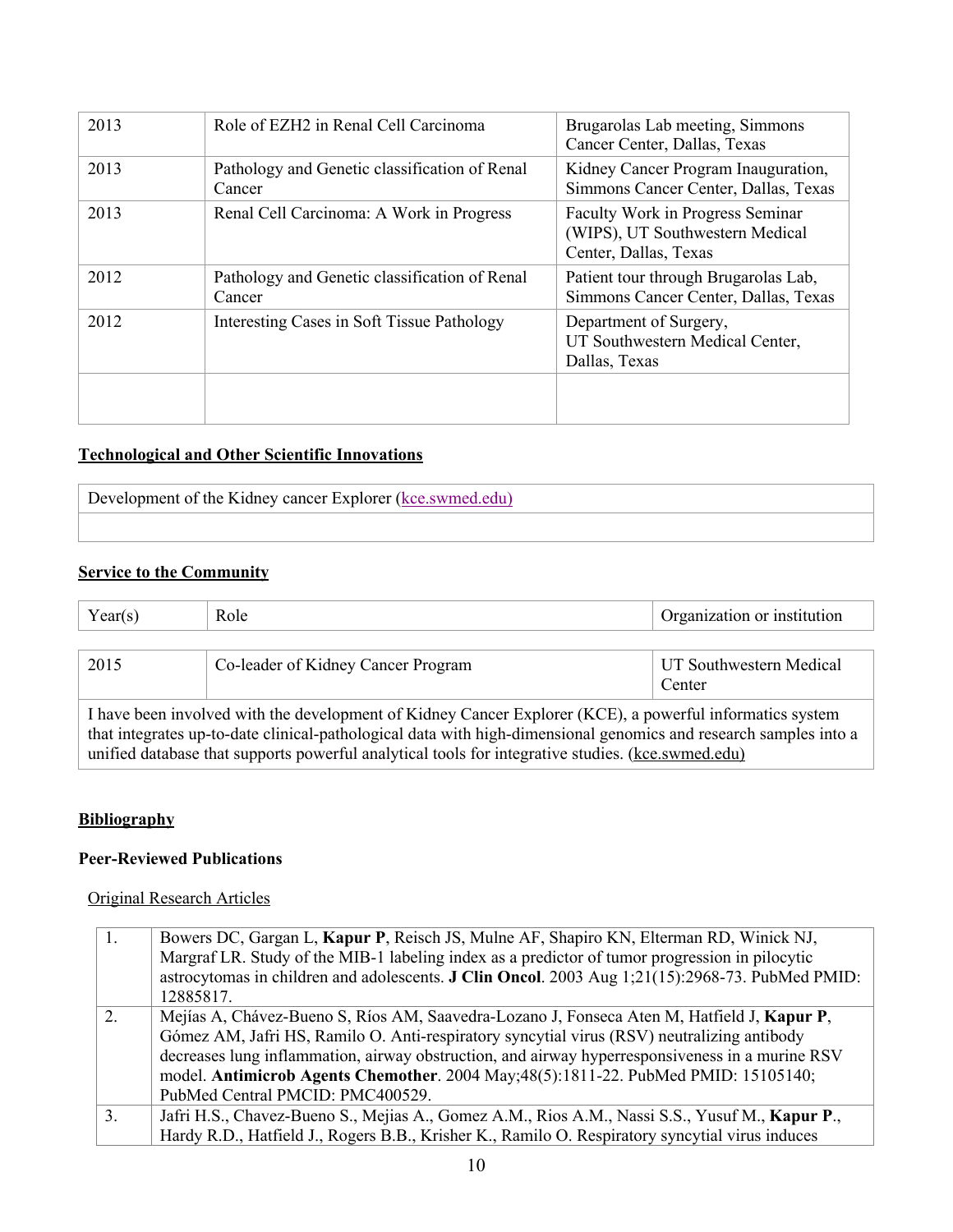|     | pneumonia, cytokine response, airway obstruction, and chronic inflammatory infiltrates associated<br>with long-term airway hyperresponsiveness in mice. J Infect Dis. 2004 May 15;189(10):1856-65.<br>PubMed PMID: 15122522.                                                                                                         |
|-----|--------------------------------------------------------------------------------------------------------------------------------------------------------------------------------------------------------------------------------------------------------------------------------------------------------------------------------------|
| 4.  | Kapur P, Selim MA, Roy LC, Yegappan M, Weinberg AG, Hoang MP. Spitz nevi and atypical Spitz<br>nevi/tumors: a histologic and immunohistochemical analysis. Mod Pathol. 2005 Feb;18(2):197-204.<br>PubMed PMID: 15467715.                                                                                                             |
| 5.  | Kapur P, Rakheja D, Gomez AM, Sheffield J, Sanchez P, Rogers BB. Characterization of<br>inflammation in syphilitic villitis and in villitis of unknown etiology. Pediatr Dev Pathol. 2004 Sep-<br>Oct;7(5):453-8; discussion 421. Epub 2004 Jul 30. PubMed PMID: 15547769.                                                           |
| 6.  | Kapur P, Rakheja D, Roy LC, Hoang MP. Fatty acid synthase expression in cutaneous melanocytic<br>neoplasms. Mod Pathol. 2005 Aug;18(8):1107-12. PubMed PMID:15920554.                                                                                                                                                                |
| 7.  | Rakheja D, Kapur P, Hoang MP, Roy LC, Bennett MJ. Increased ratio of saturated to unsaturated<br>C18 fatty acids in colonic adenocarcinoma: implications for cryotherapy and lipid raft function. Med<br>Hypotheses. 2005;65(6):1120-3. PubMed PMID: 16084671.                                                                       |
| 8.  | Rakheja D, Kapur P, Tomlinson GE, Margraf LR. Pediatric renal cell carcinomas with Xp11.2<br>rearrangements are immunoreactive for hMLH1 and hMSH2 proteins. Pediatr Dev Pathol. 2005<br>Nov-Dec;8(6):615-20. PubMed PMID:16328670.                                                                                                  |
| 9.  | Rakheja D, Maitra A, Kapur P, Weinberg AG. Extrahepatic biliary atresia demonstrates abnormal<br>persistence of HES1 protein in neonatal biliary epithelium: an immunohistochemical study. Pediatr<br>Dev Pathol. 2006 Mar-Apr;9(2):98-102. PubMed PMID: 16822088.                                                                   |
| 10. | Kapur P, Rakheja D, Balani JP, Roy LC, Amirkhan RH, Hoang MP. Phosphorylated histone H3, Ki-<br>67, p21, fatty acid synthase, and cleaved caspase-3 expression in benign and atypical granular cell<br>tumors. Arch Pathol Lab Med. 2007 Jan;131(1):57-64. PubMed PMID: 17227124.                                                    |
| 11. | Hoang MP, Mahalingam M, Bhawan J, Kapur P, High WA. Acute generalized exanthematous<br>pustulosis: a histologic study of forty-five cases. Malaysian Journal of Dermatology 2008;21:23-33.                                                                                                                                           |
| 12. | Lisovsky M, Hoang MP, Dresser KA, Kapur P, Bhawan J, Mahalingam M. Apolipoprotein D in<br>CD34-positive and CD34-negative cutaneous neoplasms: a useful marker in differentiating superficial<br>acral fibromyxoma from dermatofibrosarcoma protuberans. Mod Pathol. 2008 Jan;21(1):31-8. Epub<br>2007 Sep 21. PubMed PMID:17885669. |
| 13. | Hoang MP, Dresser KA, Kapur P, High WA, Mahalingam M. Microcystic adnexal carcinoma: an<br>immunohistochemical reappraisal. Mod Pathol. 2008 Feb;21(2):178-85. Epub 2007 Dec 7. PubMed<br>PMID: 18065959.                                                                                                                            |
| 14. | Kapur P, Erickson C, Rakheja D, Carder KR, Hoang MP. Congenital self-healing<br>reticulohistiocytosis (Hashimoto-Pritzker disease): ten-year experience at Dallas Children's Medical<br>Center. J Am Acad Dermatol. 2007 Feb;56(2):290-4. PubMed PMID: 17224372.                                                                     |
| 15. | <b>Kapur P</b> , Nazarian RM, Rakheja D, Piris A, Duncan LM, Mihm MC Jr, Hoang MP. Atypical and<br>malignant hidradenomas: a histological and immunohistochemical study. Mod Pathol. 2009<br>Apr;22(4):600-10. Epub 2009 Feb 27. PubMed PMID: 19252473.                                                                              |
| 16. | Gao X, Saha D, Kapur P, Anthony T, Livingston EH, Huerta S. Radiosensitization of HT-29 cells and<br>xenografts by the nitric oxide donor DETANONOate. J Surg Oncol. 2009 Aug 1;100(2):149-58.<br>PubMed PMID: 19507186.                                                                                                             |
| 17. | Huerta S, Hrom J, Gao X, Saha D, Anthony T, Reinhart H, Kapur P. Tissue microarray constructs to<br>predict a response to chemoradiation in rectal cancer. Dig Liver Dis. 2010 Oct;42(10):679-84. Epub<br>2010 Mar 15. PubMed PMID: 20227932.                                                                                        |
| 18. | Huerta S, Gao X, Livingston EH, Kapur P, Sun H, Anthony T. In vitro and in vivo radiosensitization<br>of colorectal cancer HT-29 cells by the smac mimetic JP-1201. Surgery. 2010 Aug;148(2):346-53.<br>PubMed PMID: 20633731.                                                                                                       |
| 19. | Gupta S, Ashfaq R, Kapur P, Afonso BB, Nguyen TP, Ansari F, Boland CR, Goel A, Rockey DC.<br>Microsatellite instability among individuals of Hispanic origin with colorectal cancer. Cancer. 2010<br>Nov 1;116(21):4965-72. PubMed PMID: 20665498; PubMed Central PMCID: PMC2963686.                                                 |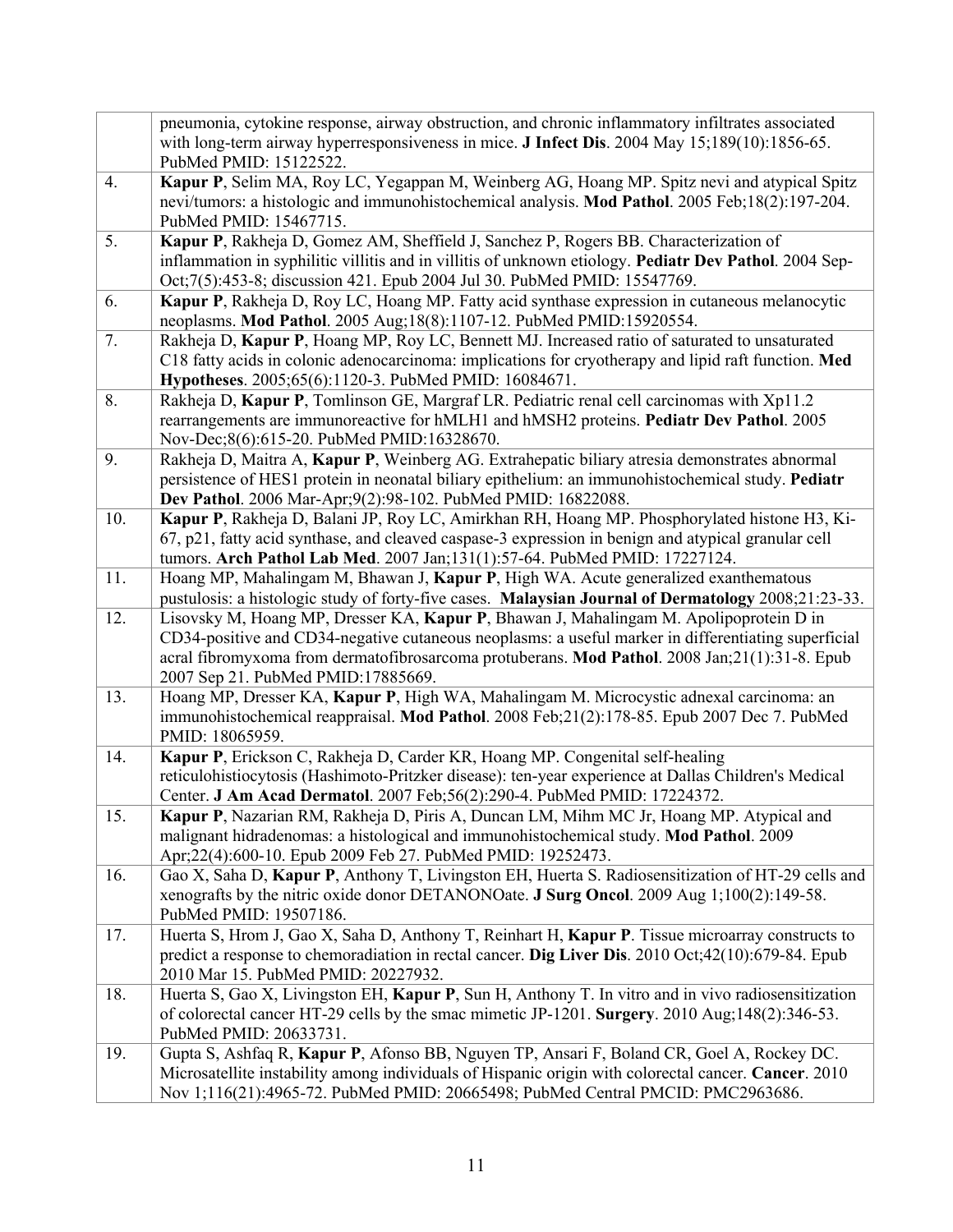| 20. | Khan ZS, Huth J, Kapur P, Huerta S. Indications and recommended approach for surgical<br>intervention of metastatic disease to the gallbladder. World J Surg Oncol. 2010 Sep 10;8:80. PubMed<br>PMID: 20828420; PubMed Central PMCID: PMC2944133.                                                                                                                                                                                                                                                                  |
|-----|--------------------------------------------------------------------------------------------------------------------------------------------------------------------------------------------------------------------------------------------------------------------------------------------------------------------------------------------------------------------------------------------------------------------------------------------------------------------------------------------------------------------|
| 21. | Kapur P, Rakheja D. Immunohistochemical expression of neural cell adhesion molecule in Wilms<br>tumors, nephrogenic rests, and fetal and postnatal renal cortices. Pediatr Dev Pathol. 2011 Jan-<br>Feb;14(1):16-9. Epub 2010 Jun 4. PubMed PMID: 20524836.                                                                                                                                                                                                                                                        |
| 22. | Rakheja D, Boriack RL, Mitui M, Khokhar S, Holt SA, Kapur P. Papillary thyroid carcinoma shows<br>elevated levels of 2-hydroxyglutarate. Tumour Biol. 2011 Apr;32(2):325-33. PubMed PMID:<br>21080253.                                                                                                                                                                                                                                                                                                             |
| 23. | Youssef R, Kapur P, Kabbani W, Shariat SF, Mosbah A, et al. Bilharzial vs non-bilharzial related<br>bladder cancer: pathological characteristics and value of cyclooxygenase-2 expression. BJU Int. 2011<br>Jul;108(1):31-7. PubMed PMID: 21105986.                                                                                                                                                                                                                                                                |
| 24. | Youssef RF, Shariat SF, Kapur P, Kabbani W, Ghoneim T, et al. Expression of cell cycle-related<br>molecular markers in patients treated with radical cystectomy for squamous cell carcinoma of the<br>bladder. Hum Pathol. 2011 Mar; 42(3): 347-55. PubMed PMID: 21111452.                                                                                                                                                                                                                                         |
| 25. | Youssef RF, Shariat SF, Kapur P, Kabbani W, Mosbah A, et al. Prognostic value of cyclooxygenase-<br>2 expression in squamous cell carcinoma of the bladder. J Urol. 2011 Mar;185(3):1112-7. PubMed<br>PMID: 21255800.                                                                                                                                                                                                                                                                                              |
| 26. | Phadke PA, Rakheja D, Le LP, Selim MA, Kapur P, et al. Proliferative nodules arising within<br>congenital melanocytic nevi: a histologic, immunohistochemical, and molecular analyses of 43 cases.<br>Am J Surg Pathol. 2011 May; 35(5): 656-69. PubMed PMID: 21436676.                                                                                                                                                                                                                                            |
| 27. | Kapur P, Lotan Y, King E, Kabbani W, Mitra AP, Mosbah A, Abol-Enein H, Ghoneim M, Youssef<br>RF. Primary adenocarcinoma of the urinary bladder: value of cell cycle biomarkers. Am J Clin<br>Pathol. 2011 Jun;135(6):822-30. PubMed PMID: 21571954.                                                                                                                                                                                                                                                                |
| 28. | Kucejova B, Peña-Llopis S, Yamasaki T, Sivanand S, Tran TA, Alexander S, Wolff NC, Lotan Y, Xie<br>XJ, Kabbani W, Kapur P, Brugarolas J. Interplay between pVHL and mTORC1 pathways in clear-<br>cell renal cell carcinoma. Mol Cancer Res. 2011 Sep;9(9):1255-65. PubMed PMID: 21798997;<br>NIHMSID: NIHMS314874; PubMed Central PMCID: PMC3234675.                                                                                                                                                               |
| 29. | Youssef R, Kapur P, Arendt T, Kabbani W, Mosbah A, Abol-Enein H, Ghoniem M, Lotan Y<br>Prognostic value of apoptotic markers in squamous cell carcinoma of the bladder. British Journal of<br>Urology Int. 2012 Oct;110(7):961-6. PubMed PMID: 22372762.                                                                                                                                                                                                                                                           |
| 30. | Yang L, Ravindranathan P, Ramanan M, Kapur P, Hammes SR, et al. Central role for PELP1 in<br>nonandrogenic activation of the androgen receptor in prostate cancer. Mol Endocrinol. 2012<br>Apr;26(4):550-61. PubMed PMID: 22403175; PubMed Central PMCID: PMC5417135.                                                                                                                                                                                                                                              |
| 31. | Sivanand S, Peña-Llopis S, Zhao H, Kucejova B, Spence P, Pavia-Jimenez A, Yamasaki T, McBride<br>DJ, Gillen J, Wolff NC, Morlock L, Lotan Y, Raj GV, Sagalowsky A, Margulis V, Cadeddu JA, Ross<br>MT, Bentley DR, Kabbani W, Xie XJ, Kapur P, Williams NS, Brugarolas J. A validated tumorgraft<br>model reveals activity of dovitinib against renal cell carcinoma. Sci Transl Med. 2012 Jun<br>6;4(137):137ra75. PubMed PMID: 22674553; NIHMSID: NIHMS434733; PubMed Central PMCID:<br>PMC3570965.              |
| 32. | Peña-Llopis S, Vega-Rubín-de-Celis S, Liao A, Leng N, Pavía-Jiménez A, Wang S, Yamasaki T,<br>Zhrebker L, Sivanand S, Spence P, Kinch L, Hambuch T, Jain S, Lotan Y, Margulis V, Sagalowsky<br>AI, Summerour PB, Kabbani W, Wong SW, Grishin N, Laurent M, Xie XJ, Haudenschild CD, Ross<br>MT, Bentley DR, Kapur P, Brugarolas J. BAP1 loss defines a new class of renal cell carcinoma. Nat<br>Genet. 2012 Jun 10;44(7):751-9. PubMed PMID: 22683710; NIHMSID: NIHMS377160; PubMed<br>Central PMCID: PMC3788680. |
| 33. | Sen A, De Castro I, Defranco DB, Deng FM, Melamed J, Kapur P, Raj GV, Rossi R, Hammes SR.<br>Paxillin mediates extranuclear and intranuclear signaling in prostate cancer proliferation. J Clin<br>Invest. 2012 Jul;122(7):2469-81. PubMed PMID: 22684108; PubMed Central PMCID:<br>PMC3386821.                                                                                                                                                                                                                    |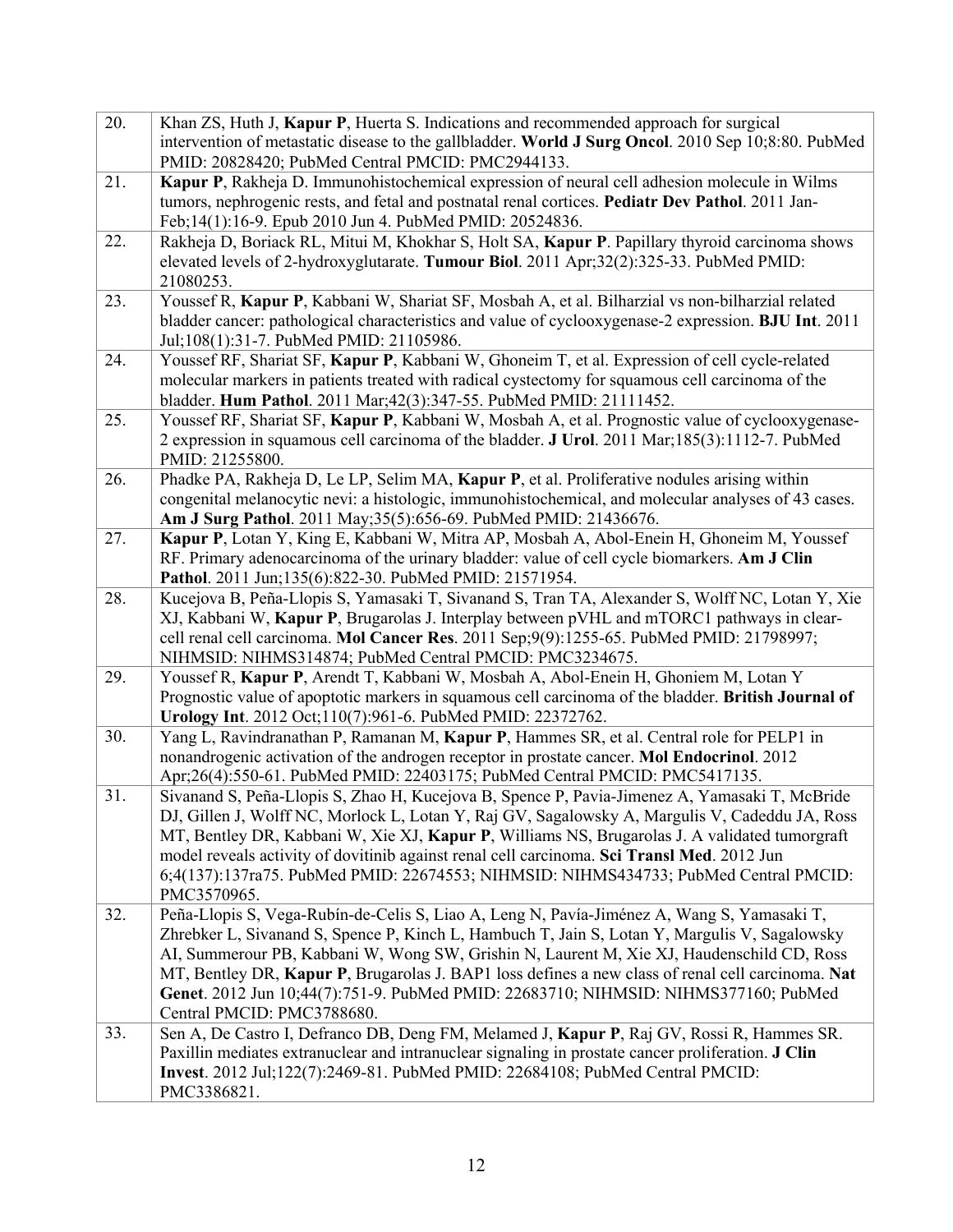| 34. | Bagrodia A, Youssef RF, Kapur P, Darwish OM, Cannon C, et al. Prospective evaluation of<br>molecular markers for the staging and prognosis of upper tract urothelial carcinoma. Eur Urol. 2012<br>Jul;62(1):e27-9. PubMed PMID: 22552216.                                                                                                                               |
|-----|-------------------------------------------------------------------------------------------------------------------------------------------------------------------------------------------------------------------------------------------------------------------------------------------------------------------------------------------------------------------------|
| 35. | Wu K, Gore C, Yang L, Fazli L, Gleave M, Pong RC, Xiao G, Zhang L, Yun EJ, Tseng SF, Kapur P,<br>He D, Hsieh JT. Slug, a unique androgen-regulated transcription factor, coordinates androgen<br>receptor to facilitate castration resistance in prostate cancer. Mol Endocrinol. 2012 Sep;26(9):1496-<br>507. PubMed PMID: 22745193; PubMed Central PMCID: PMC5416972. |
| 36. | Marin-Valencia I, Cho SK, Rakheja D, Hatanpaa KJ, Kapur P, et al. Glucose metabolism via the<br>pentose phosphate pathway, glycolysis and Krebs cycle in an orthotopic mouse model of human brain<br>tumors. NMR Biomed. 2012 Oct;25(10):1177-86. PubMed PMID: 22383401; NIHMSID:<br>NIHMS474016; PubMed Central PMCID: PMC3670098.                                     |
| 37. | Youssef R, Kapur P, Shariat SF, Arendt T, Kabbani W, et al. Prognostic value of apoptotic markers<br>in squamous cell carcinoma of the urinary bladder. BJU Int. 2012 Oct;110(7):961-6. PubMed PMID:<br>22372762.                                                                                                                                                       |
| 38. | Tan YK, Best SL, Donnelly C, Olweny E, Kapur P, et al. Novel iron oxide microparticles used to<br>render stone fragments paramagnetic: assessment of toxicity in a murine model. J Urol. 2012<br>Nov;188(5):1972-7. PubMed PMID: 22999535.                                                                                                                              |
| 39. | Yu L, Tumati V, Tseng SF, Hsu FM, Kim DN, Hong D, Hsieh JT, Jacobs C, Kapur P, Saha D.<br>DAB2IP regulates autophagy in prostate cancer in response to combined treatment of radiation and a<br>DNA-PKcs inhibitor. Neoplasia. 2012 Dec;14(12):1203-12. PubMed PMID: 23308052; PubMed<br>Central PMCID: PMC3540945.                                                     |
| 40. | Kapur P, Peña-Llopis S, Christie A, Zhrebker L, Pavía-Jiménez A, et al. Effects on survival of BAP1<br>and PBRM1 mutations in sporadic clear-cell renal-cell carcinoma: a retrospective analysis with<br>independent validation. Lancet Oncol. 2013 Feb;14(2):159-67. PubMed PMID: 23333114;<br>NIHMSID: NIHMS559697; PubMed Central PMCID: PMC4674067.                 |
| 41. | Olweny EO, Kapur P, Tan YK, Park SK, Adibi M, et al. Irreversible electroporation: evaluation of<br>nonthermal and thermal ablative capabilities in the porcine kidney. Urology. 2013 Mar;81(3):679-84.<br>PubMed PMID: 23290141.                                                                                                                                       |
| 42. | Darwish OM, Kapur P, Youssef RF, Bagrodia A, Belsante M, et al. Cumulative number of altered<br>biomarkers in mammalian target of rapamycin pathway is an independent predictor of outcome in<br>patients with clear cell renal cell carcinoma. Urology. 2013 Mar;81(3):581-6. PubMed PMID:<br>23290145.                                                                |
| 43. | Hakiman H, Margulis V, Kapur P, Huerta S. Rapid progression of a germ cell tumor encasing the<br>inferior vena cava and aorta following a radical orchiectomy. Rare Tumors. 2013 Apr 15;5(2):79-82.<br>PubMed PMID: 23888221; PubMed Central PMCID: PMC3719116.                                                                                                         |
| 44. | Bagrodia A, Kuehhas FE, Gayed BA, Wood CG, Raman JD, Kapur P, Derweesh IH, Bensalah K,<br>Sagalowsky AI, Shariat SF, Lotan Y, Margulis V.Comparative analysis of oncologic outcomes of<br>partial ureterectomy vs radical nephroureterectomy in upper tract urothelial carcinoma. Urology. 2013<br>May;81(5):972-7. PubMed PMID: 23523292.                              |
| 45. | Huerta S, Gao X, Dineen S, Kapur P, Saha D, et al. Role of p53, Bax, p21, and DNA-PKcs in<br>radiation sensitivity of HCT-116 cells and xenografts. Surgery. 2013 Aug;154(2):143-51. PubMed<br>PMID: 23889944.                                                                                                                                                          |
| 46. | Chang KH, Li R, Kuri B, Lotan Y, Roehrborn CG, Liu J, Vessella R, Nelson PS, Kapur P, Guo X,<br>Mirzaei H, Auchus RJ, Sharifi N. A gain-of-function mutation in DHT synthesis in castration-resistant<br>prostate cancer. Cell. 2013 Aug 29;154(5):1074-84. PubMed PMID: 23993097; NIHMSID:<br>NIHMS510042; PubMed Central PMCID: PMC3931012.                           |
| 47. | Ghayee HK, Giubellino A, Click A, Kapur P, Christie A, et al. Phospho-mTOR is not upregulated in<br>metastatic SDHB paragangliomas. Eur J Clin Invest. 2013 Sep;43(9):970-7. PubMed PMID:<br>23889685; NIHMSID: NIHMS750169; PubMed Central PMCID: PMC4716658.                                                                                                          |
| 48. | Lotan Y, Bagrodia A, Passoni N, Rachakonda V, Kapur P, et al. Prospective evaluation of a<br>molecular marker panel for prediction of recurrence and cancer-specific survival after radical<br>cystectomy. Eur Urol. 2013 Sep;64(3):465-71. PubMed PMID: 23571005.                                                                                                      |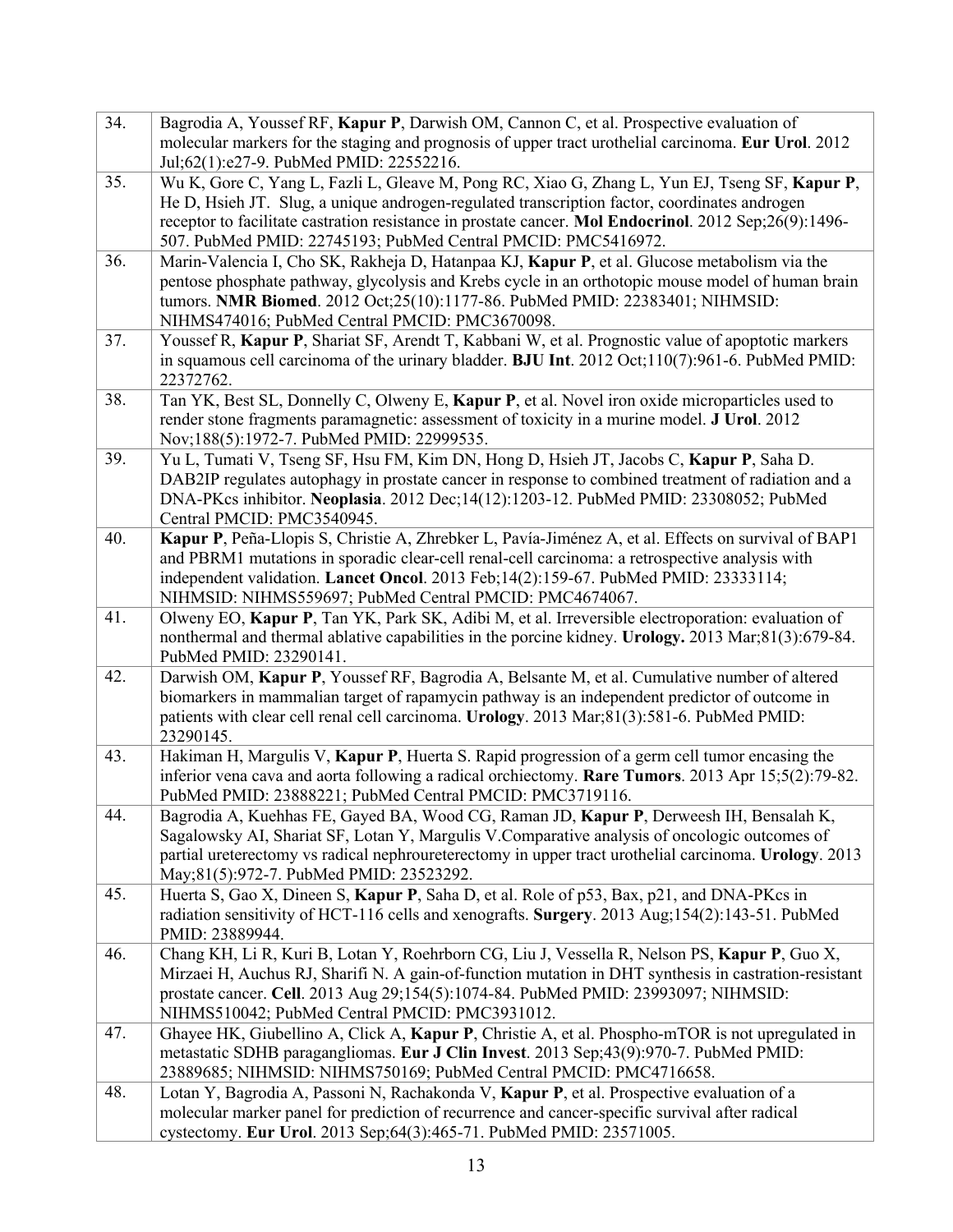| 49. | Ellis CL, Chang AG, Cimino-Mathews A, Argani P, Youssef RF, Kapur P, Montgomery EA, Epstein<br>JI. GATA-3 immunohistochemistry in the differential diagnosis of adenocarcinoma of the urinary<br>bladder. Am J Surg Pathol. 2013 Nov;37(11):1756-60. PubMed PMID: 24061521.                                                                                                                                                                                                                                                                                                                                                                                                                                                                                                                                                                                                                                                                                                                                                                                                                                                                                                                                                                                                                                                                                                                                                                                                                                                                                                                                                                                                                                                                                                                                                                                                                                                                                                                                                                                                                                                                                                                                                                                                                                                                                                                                                                                      |
|-----|------------------------------------------------------------------------------------------------------------------------------------------------------------------------------------------------------------------------------------------------------------------------------------------------------------------------------------------------------------------------------------------------------------------------------------------------------------------------------------------------------------------------------------------------------------------------------------------------------------------------------------------------------------------------------------------------------------------------------------------------------------------------------------------------------------------------------------------------------------------------------------------------------------------------------------------------------------------------------------------------------------------------------------------------------------------------------------------------------------------------------------------------------------------------------------------------------------------------------------------------------------------------------------------------------------------------------------------------------------------------------------------------------------------------------------------------------------------------------------------------------------------------------------------------------------------------------------------------------------------------------------------------------------------------------------------------------------------------------------------------------------------------------------------------------------------------------------------------------------------------------------------------------------------------------------------------------------------------------------------------------------------------------------------------------------------------------------------------------------------------------------------------------------------------------------------------------------------------------------------------------------------------------------------------------------------------------------------------------------------------------------------------------------------------------------------------------------------|
| 50. | Gayed BA, Youssef RF, Bagrodia A, Kapur P, Darwish OM, et al. Prognostic role of cell cycle and<br>proliferative biomarkers in patients with clear cell renal cell carcinoma. J Urol. 2013<br>Nov;190(5):1662-7. PubMed PMID: 23792148.                                                                                                                                                                                                                                                                                                                                                                                                                                                                                                                                                                                                                                                                                                                                                                                                                                                                                                                                                                                                                                                                                                                                                                                                                                                                                                                                                                                                                                                                                                                                                                                                                                                                                                                                                                                                                                                                                                                                                                                                                                                                                                                                                                                                                          |
| 51. | Shariat SF, Passoni N, Bagrodia A, Rachakonda V, Xylinas E, Robinson B, Kapur P, Sagalowsky AI,<br>Lotan Y. Prospective evaluation of a preoperative biomarker panel for prediction of upstaging at<br>radical cystectomy. BJU Int. 2014 Jan;113(1):70-6. PubMed PMID: 24053584.                                                                                                                                                                                                                                                                                                                                                                                                                                                                                                                                                                                                                                                                                                                                                                                                                                                                                                                                                                                                                                                                                                                                                                                                                                                                                                                                                                                                                                                                                                                                                                                                                                                                                                                                                                                                                                                                                                                                                                                                                                                                                                                                                                                 |
| 52. | Krabbe LM, Bagrodia A, Lotan Y, Gayed BA, Darwish OM, Youssef RF, John G, Harrow B, Jacobs<br>C, Gaitonde M, Sagalowsky AI, Shariat SF, Kapur P, Margulis V. Prospective analysis of Ki-67 as<br>an independent predictor of oncologic outcomes in patients with high grade upper tract urothelial<br>carcinoma. J Urol. 2014 Jan; 191(1):28-34. PubMed PMID: 23871758.                                                                                                                                                                                                                                                                                                                                                                                                                                                                                                                                                                                                                                                                                                                                                                                                                                                                                                                                                                                                                                                                                                                                                                                                                                                                                                                                                                                                                                                                                                                                                                                                                                                                                                                                                                                                                                                                                                                                                                                                                                                                                          |
| 53. | Belsante M, Darwish O, Youssef R, Bagrodia A, Kapur P, et al. Lymphovascular invasion in clear<br>cell renal cell carcinoma--association with disease-free and cancer-specific survival. Urol Oncol. 2014<br>Jan; 32(1): 30. e23-8. PubMed PMID: 23428539.                                                                                                                                                                                                                                                                                                                                                                                                                                                                                                                                                                                                                                                                                                                                                                                                                                                                                                                                                                                                                                                                                                                                                                                                                                                                                                                                                                                                                                                                                                                                                                                                                                                                                                                                                                                                                                                                                                                                                                                                                                                                                                                                                                                                       |
| 54. | Krabbe LM, Lotan Y, Bagrodia A, Gayed BA, Darwish OM, Youssef RF, Bolenz C, Sagalowsky AI,<br>Raj GV, Shariat SF, Kapur P, Margulis V. Surgical management of the distal ureter during radical<br>nephroureterectomy is an independent predictor of oncological outcomes: results of a current series<br>and a review of the literature. Urol Oncol. 2014 Jan;32(1):54.e19-26. PubMed PMID: 24360665.                                                                                                                                                                                                                                                                                                                                                                                                                                                                                                                                                                                                                                                                                                                                                                                                                                                                                                                                                                                                                                                                                                                                                                                                                                                                                                                                                                                                                                                                                                                                                                                                                                                                                                                                                                                                                                                                                                                                                                                                                                                            |
| 55. | <b>Kapur P,</b> Christie A, Raman JD, Then MT, Nuhn P, et al. BAP1 immunohistochemistry predicts<br>outcomes in a multi-institutional cohort with clear cell renal cell carcinoma. J Urol. 2014<br>Mar;191(3):603-10. PubMed PMID: 24076305.                                                                                                                                                                                                                                                                                                                                                                                                                                                                                                                                                                                                                                                                                                                                                                                                                                                                                                                                                                                                                                                                                                                                                                                                                                                                                                                                                                                                                                                                                                                                                                                                                                                                                                                                                                                                                                                                                                                                                                                                                                                                                                                                                                                                                     |
| 56. | Wang S, Kollipara RK, Srivastava N, Li R, Ravindranathan P, Hernandez E, Freeman E, Humphries<br>CG, Kapur P, Lotan Y, Fazli L, Gleave ME, Plymate SR, Raj GV, Hsieh JT, Kittler R. Ablation of<br>the oncogenic transcription factor ERG by deubiquitinase inhibition in prostate cancer. Proc Natl<br>Acad Sci U S A. 2014 Mar 18;111(11):4251-6. PubMed PMID: 24591637; PubMed Central PMCID:<br>PMC3964108.                                                                                                                                                                                                                                                                                                                                                                                                                                                                                                                                                                                                                                                                                                                                                                                                                                                                                                                                                                                                                                                                                                                                                                                                                                                                                                                                                                                                                                                                                                                                                                                                                                                                                                                                                                                                                                                                                                                                                                                                                                                  |
| 57. | Weinstein J.N., Akbani R., Broom B.M., Wang W., Verhaak R.G.W., McConkey D., Lerner S.,<br>Morgan M., Creighton C.J., Smith C., Cherniack A.D., Kim J., Pedamallu C.S., Noble M.S., Al-<br>Ahmadie H.A., Reuter V.E., Rosenberg J.E., F.Bajorin D., Bochner B.H., Solit D.B., Koppie T.,<br>Robinson B., Gordenin D.A., Fargo D., Klimczak L.J., Roberts S.A., Au J., Laird P.W., Hinoue T.,<br>Schultz N., Ramirez R., Hansel D., Hoadley K.A., Kim W.Y., Damrauer J.S., Baylin S.B., Mungall<br>A.J., Robertson A.G., Chu A., Kwiatkowski D.J., Sougnez C., Cibulskis K., Lichtenstein L.,<br>Sivachenko A., Stewart C., Lawrence M.S., Getz G., Lander E., Gabrie S.B., Donehower L., Carter<br>S.L., Saksena G., Schumacher S.E., Freeman S.S., Jung J., Bhatt A.S., Pugh T., Beroukhim R.,<br>Meyerson M., Ally A., Balasundaram M., Butterfield Y.S.N., Dhalla N., Hirst C., Holt R.A., Jones<br>S.J.M., Lee D., Li H.I., Marra M.A., Mayo M., Moore R.A., Schein J.E., Sipahimalani P., Tam A.,<br>Thiessen N., Wong T., Wye N., Bowlby R., Chuah E., Guin R., Shen H., Bootwalla M.S., Triche Jr.<br>T., Lai P.H., Van Den Berg D.J., Weisenberger D.J., Balu S., Bodenheimer T., Hoyle A.P., Jefferys<br>S.R., Meng S., Mose L.E., Simons J.V., Soloway M.G., Wu J., Parker J.S., Hayes D.N., Roach J.,<br>Buda E., Jones C.D., Mieczkowski P.A., Tan D., Veluvolu U., Waring S., Auman J.T., Perou C.M.,<br>Wilkerson M.D., Santoso N., Parfenov M., Ren X., Pantazi A., Hadjipanayis A., Seidman J.,<br>Kucherlapati R., Lee S., Yang L., Park P.J., Xu A.W., Protopopov A., Zhang J., Bristow C.,<br>Mahadeshwar H.S., Seth S., Song X., Tang J., Zeng D., Chin L., Guo C., Casasent T.D., Liu W., Ju Z.,<br>Motter T., Peng B., Ryan M., Su X., Yang J.-Y., Lorenzi P.L., Yao H., Zhang N., Zhang J., Mills<br>G.B., Cho J., DiCara D., Frazer S., Gehlenborg N., Heiman D.I., Lin P., Liu Y., Stojanov P., Voet D.,<br>Zhang H., Zou L., Bernard B., Kreisberg D., Reynolds S., Rovira H., Shmulevich I., Gao J., Jacobsen<br>A., Aksoy B.A., Antipin Y., Ciriello G., Dresdner G., Gross B., Lee W., Reva B., Shen R., Sinha R.,<br>Sumer S.O., Weinhold N., Ladanyi M., Sander C., Benz C., Carlin D., Haussler D., Ng S., Paull E.,<br>Stuart J., Zhu J., Liu Y., Zhang W., Taylor B.S., Lichtenberg T.M., Zmuda E., Barr T., Black A.D.,<br>George M., Hanf B., Helsel C., McAllister C., Ramirez N.C., Tabler T.R., Weaver S., Wise L., Bowen |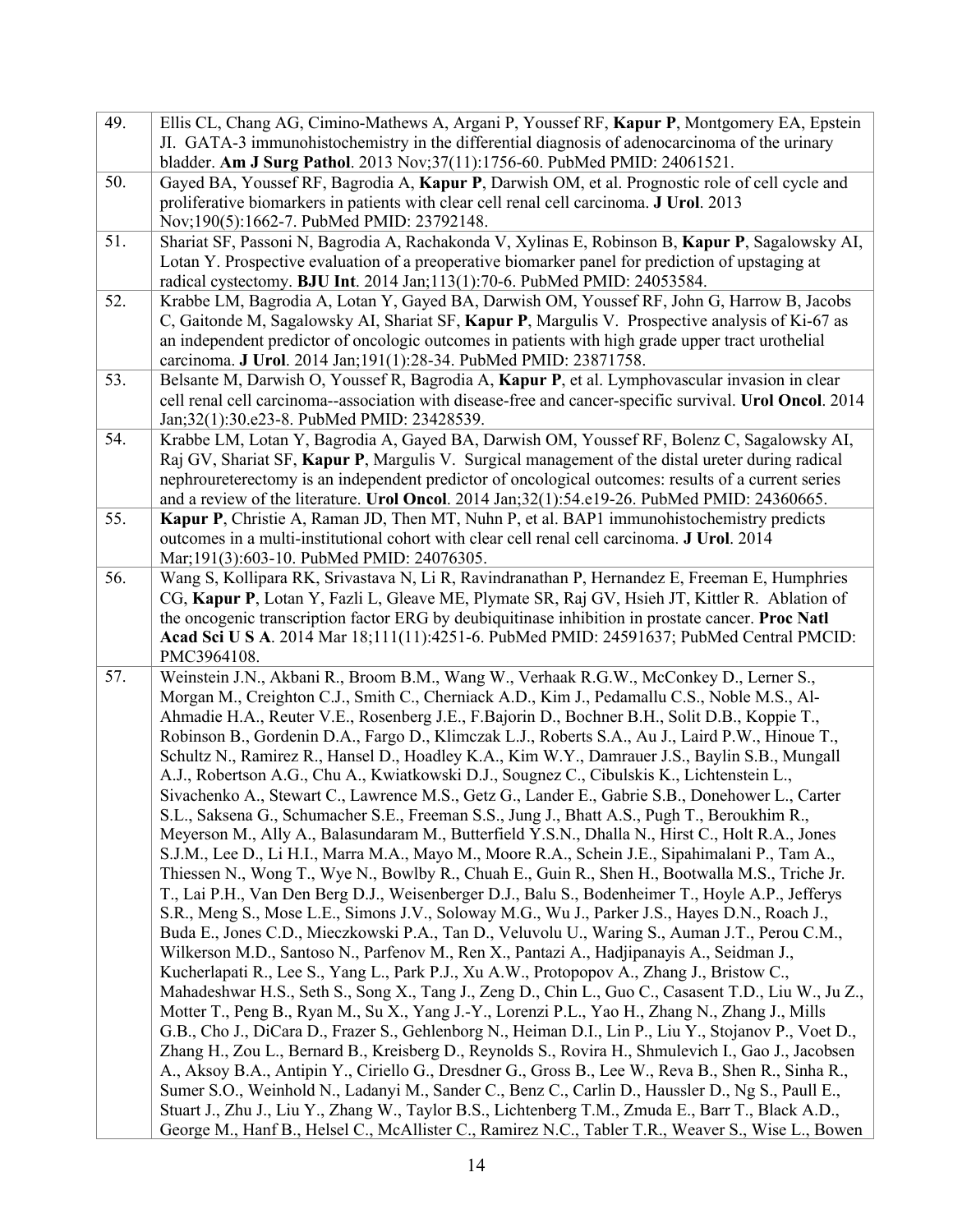|     | J., Gastier-Foster J.M., Jian W., Tello S., Ittman M., Castro P., McClenden W.D., Gibbs R., Saller C.,                                                               |
|-----|----------------------------------------------------------------------------------------------------------------------------------------------------------------------|
|     | Tarvin K., DiPiero J.M., Owens J., Bollag R., Li Q., Weinberger P., Czerwinski C., Huelsenbeck-Dill                                                                  |
|     | L., Iacocca M., Petrelli N., Rabeno B., Swanson P., Shelton T., Curley E., Gardner J., Mallery D.,                                                                   |
|     | Penny R., Van Bang N., Hanh P.T., Kohl B., Van Le X., Phu B.D., Thorp R., Tien N.V., Vinh L.Q.,                                                                      |
|     | Sandusky G., Burks E., Christ K., Gee J., Holway A., Moinzadeh A., Sorcini A., Sullivan T., Garcia-                                                                  |
|     | Grossman I.R., Regazzi A.M., Boice L., Rathmell W.K., Thorne L., Bastacky S., Davies B., Dhir R.,                                                                    |
|     | Gingrich J., Hrebinko R., Maranchie J., Nelson J., Parwani A., Bshara W., Gaudioso C., Morrison C.,                                                                  |
|     | Alexopoulou V., Bartlett J., Engel J., Kodeeswaran S., Antic T., O'Donnell P.H., Smith N.D.,                                                                         |
|     | Steinberg G.D., Egea S., Gomez-Fernandez C., Herbert L., Jorda M., Soloway M., Beaver A., Carter                                                                     |
|     | S., Kapur P., Lewis C., Lotan Y., Bondaruk J., Czerniak B., Skinner E., Aldape K., Jensen M.A.,                                                                      |
|     | Kahn A.B., Pihl T.D., Pot D.A., Srinivasan D., Wan Y., Ferguson M.L., Zenklusen J.C., Davidsen T.,                                                                   |
|     | Demchok J.A., Shaw K.R.M., Sheth M., Tarnuzzer R., Wang Z., Yang L., Hutter C., Ozenberger B.A.,                                                                     |
|     | Sofia H.J., Eley G. Comprehensive molecular characterization of urothelial bladder carcinoma.                                                                        |
|     | Nature. 2014 Mar 20;507(7492):315-22. PubMed PMID: 24476821; NIHMSID: NIHMS551110;                                                                                   |
|     | PubMed Central PMCID: PMC3962515.                                                                                                                                    |
| 58. | Joseph RW, Kapur P, Serie DJ, Eckel-Passow JE, Parasramka M, et al. Loss of BAP1 protein                                                                             |
|     | expression is an independent marker of poor prognosis in patients with low-risk clear cell renal cell                                                                |
|     | carcinoma. Cancer. 2014 Apr 1;120(7):1059-67. PubMed PMID: 24382589; NIHMSID:                                                                                        |
| 59. | NIHMS546948; PubMed Central PMCID: PMC4075029.<br>Krabbe LM, Lotan Y, Bagrodia A, Gayed BA, Darwish OM, Youssef RF, Bolenz C, Sagalowsky AI,                         |
|     | Raj GV, Shariat SF, Kapur P, Margulis V. Prospective comparison of molecular signatures in                                                                           |
|     | urothelial cancer of the bladder and the upper urinary tract--is there evidence for discordant biology? J                                                            |
|     | Urol. 2014 Apr; 191(4): 926-31. PubMed PMID: 24060642.                                                                                                               |
| 60. | Gayed BA, Youssef RF, Bagrodia A, Darwish OM, Kapur P, Sagalowsky A, Lotan Y, Margulis V.                                                                            |
|     | Ki67 is an independent predictor of oncological outcomes in patients with localized clear-cell renal                                                                 |
|     | cell carcinoma. BJU Int. 2014 Apr;113(4):668-73. PubMed PMID: 23937277.                                                                                              |
| 61. | Wu K, Liu J, Tseng SF, Gore C, Ning Z, Sharifi N, Fazli L, Gleave M, Kapur P, Xiao G, Sun X, Oz                                                                      |
|     | OK, Min W, Alexandrakis G, Yang CR, Hsieh CL, Wu HC, He D, Xie D, Hsieh JT. The role of                                                                              |
|     | DAB2IP in androgen receptor activation during prostate cancer progression. Oncogene. 2014 Apr                                                                        |
|     | 10;33(15):1954-63. PubMed PMID: 23604126.                                                                                                                            |
| 62. | Sharma V, Olweny EO, Kapur P, Cadeddu JA, Roehrborn CG, et al. Prostate cancer detection using                                                                       |
|     | combined auto-fluorescence and light reflectance spectroscopy: ex vivo study of human prostates.                                                                     |
|     | Biomed Opt Express. 2014 May 1;5(5):1512-29. PubMed PMID: 24877012; PubMed Central                                                                                   |
| 63. | PMCID: PMC4026896.<br>Krabbe LM, Westerman ME, Bagrodia A, Gayed BA, Darwish OM, Haddad AQ, Khalil D, Kapur P,                                                       |
|     | Sagalowsky AI, Lotan Y, Margulis V. Dysregulation of β-catenin is an independent predictor of                                                                        |
|     | oncologic outcomes in patients with clear cell renal cell carcinoma. J Urol. 2014 Jun;191(6):1671-7.                                                                 |
|     | PubMed PMID: 24291548.                                                                                                                                               |
| 64. | Jacobs C, Tumati V, Kapur P, Yan J, Hong D, et al. DOC-2/DAB2 interacting protein status in high-                                                                    |
|     | risk prostate cancer correlates with outcome for patients treated with radiation therapy. Int J Radiat                                                               |
|     | Oncol Biol Phys. 2014 Jul 15;89(4):729-35. PubMed PMID: 24867541; NIHMSID: NIHMS664275;                                                                              |
|     | PubMed Central PMCID: PMC4464555.                                                                                                                                    |
| 65. | Chung PH, Krabbe LM, Darwish OM, Westerman ME, Bagrodia A, Gayed BA, Haddad AQ, Kapur                                                                                |
|     | P, Sagalowsky AI, Lotan Y, Margulis V. Degree of hydronephrosis predicts adverse pathological                                                                        |
|     | features and worse oncologic outcomes in patients with high-grade urothelial carcinoma of the upper                                                                  |
|     | urinary tract. Urol Oncol. 2014 Oct;32(7):981-8. PubMed PMID: 25022858.                                                                                              |
| 66. | Bagrodia A, Krabbe LM, Gayed BA, Kapur P, Bernstein I, et al. Evaluation of the prognostic                                                                           |
|     | significance of altered mammalian target of rapamycin pathway biomarkers in upper tract urothelial                                                                   |
| 67. | carcinoma. Urology. 2014 Nov;84(5):1134-40. PubMed PMID: 25443916.<br>Wang SS, Gu YF, Wolff N, Stefanius K, Christie A, Dey A, Hammer RE, Xie XJ, Rakheja D, Pedrosa |
|     | I, Carroll T, McKay RM, Kapur P*, Brugarolas J. Bap1 is essential for kidney function and                                                                            |
|     |                                                                                                                                                                      |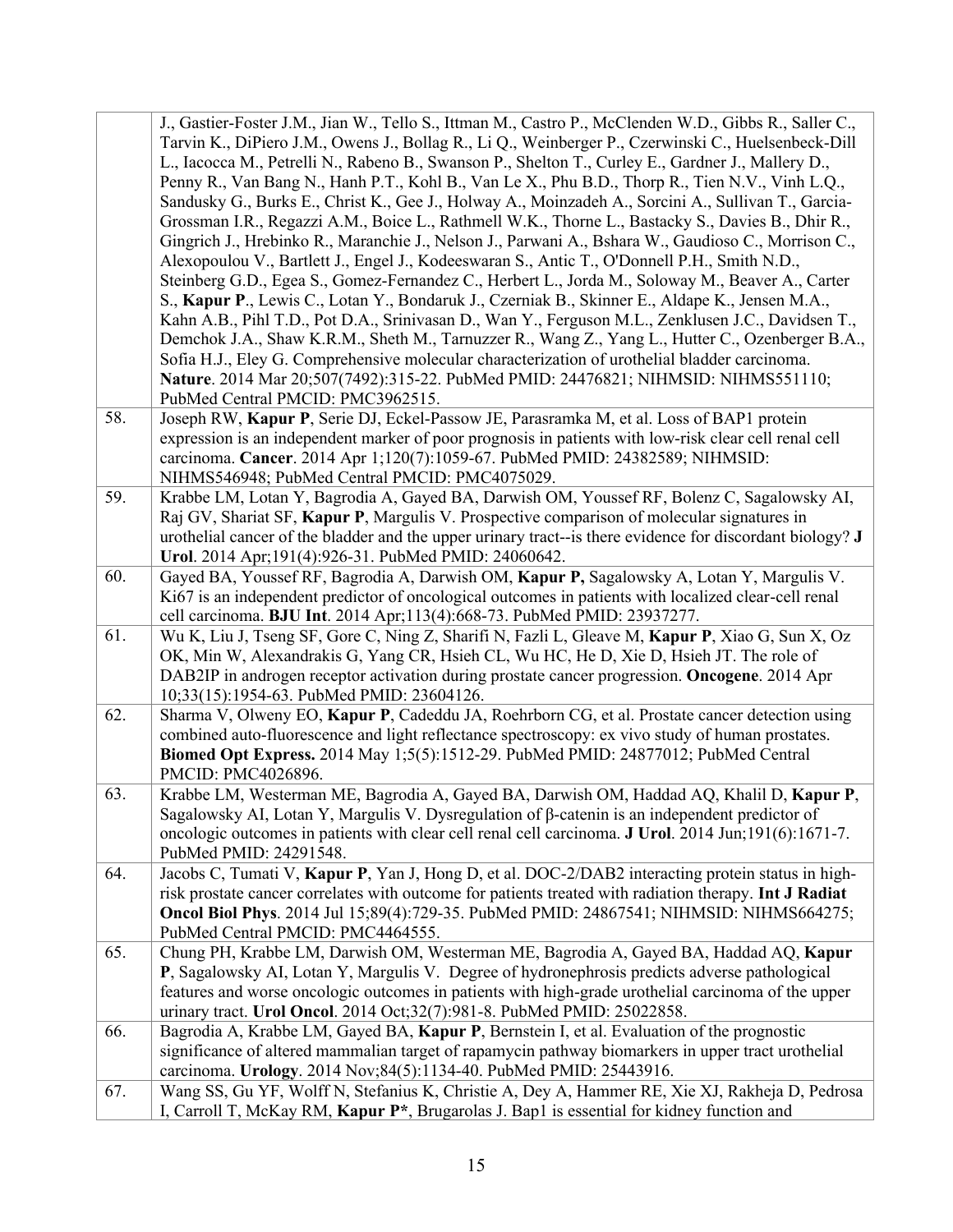|     | cooperates with Vhl in renal tumorigenesis. Proc Natl Acad Sci U S A. 2014 Nov 18;111(46):16538-<br>43. PubMed PMID: 25359211; PubMed Central PMCID: PMC4246264.                                                                                                                                                                                                                                                                                                                                                                                                                                                                                                                                                 |
|-----|------------------------------------------------------------------------------------------------------------------------------------------------------------------------------------------------------------------------------------------------------------------------------------------------------------------------------------------------------------------------------------------------------------------------------------------------------------------------------------------------------------------------------------------------------------------------------------------------------------------------------------------------------------------------------------------------------------------|
| 68. | Ho TH, Kapur P <sup>*</sup> , Joseph RW, Serie DJ, Eckel-Passow JE, et al. Loss of PBRM1 and BAP1<br>expression is less common in non-clear cell renal cell carcinoma than in clear cell renal cell<br>carcinoma. Urol Oncol. 2015 Jan;33(1):23.e9-14. PubMed PMID: 25465300; NIHMSID:<br>NIHMS638543; PubMed Central PMCID: PMC4274200.                                                                                                                                                                                                                                                                                                                                                                         |
| 69. | Gayed BA, Bagrodia A, Gaitonde M, Krabbe LM, Meissner M, Kapur P, Youssef RF, Sagalowsky A,<br>Lotan Y, Margulis V. Feasibility of obtaining biomarker profiles from endoscopic biopsy specimens<br>in upper tract urothelial carcinoma: preliminary results. Urol Oncol. 2015 Jan;33(1):18.e21-6.<br>PubMed PMID: 25454486.                                                                                                                                                                                                                                                                                                                                                                                     |
| 70. | Durinck S*, Stawiski EW*, Pavía-Jiménez A*, Modrusan Z*, Kapur P*, Jaiswal BS, Zhang N,<br>Toffessi-Tcheuyap V, Nguyen TT, Pahuja KB, Chen YJ, Saleem S, Chaudhuri S, Heldens S, Jackson<br>M, Peña-Llopis S, Guillory J, Toy K, Ha C, Harris CJ, Holloman E, Hill HM, Stinson J, Rivers CS,<br>Janakiraman V, Wang W, Kinch LN, Grishin NV, Haverty PM, Chow B, Gehring JS, Reeder J, Pau G,<br>Wu TD, Margulis V, Lotan Y, Sagalowsky A, Pedrosa I, de Sauvage FJ, Brugarolas J, Seshagiri S.<br>Spectrum of diverse genomic alterations define non-clear cell renal carcinoma subtypes. Nat Genet.<br>2015 Jan;47(1):13-21. PubMed PMID: 25401301; NIHMSID: NIHMS701151; PubMed Central<br>PMCID: PMC4489427. |
| 71. | Haddad AQ, Kapur P, Singla N, Raman JD, Then MT, Nuhn P, Buchner A, Bastian P, Seitz C,<br>Shariat SF, Bensalah K, Rioux-Leclercq N, Sagalowsky A, Lotan Y, Margulis V. Validation of<br>mammalian target of rapamycin biomarker panel in patients with clear cell renal cell carcinoma.<br>Cancer. 2015 Jan 1;121(1):43-50. PubMed PMID: 25186283.                                                                                                                                                                                                                                                                                                                                                              |
| 72. | Chung PH, Darwish OM, Roehrborn CG, Kapur P, Lotan Y. Histologic upgrading in patients eligible<br>for active surveillance on saturation biopsy. Can J Urol. 2015 Feb;22(1):7656-60. PubMed PMID:<br>25694015.                                                                                                                                                                                                                                                                                                                                                                                                                                                                                                   |
| 73. | Youssef RF, von Rundstedt FC, Kapur P, Mosbah A, Abol-Enein H, et al. Utility of biomarkers in the<br>prediction of oncologic outcome after radical cystectomy for squamous cell carcinoma. J Urol. 2015<br>Feb; 193(2): 451-6. PubMed PMID: 25200806.                                                                                                                                                                                                                                                                                                                                                                                                                                                           |
| 74. | Hosler GA, Davoli T, Mender I, Litzner B, Choi J, Kapur P, Shay JW, Wang RC. A primary<br>melanoma and its asynchronous metastasis highlight the role of BRAF, CDKN2A, and TERT. J<br>Cutan Pathol. 2015 Feb; 42(2): 108-17. PubMed PMID: 25407517; NIHMSID: NIHMS699917;<br>PubMed Central PMCID: PMC4470704.                                                                                                                                                                                                                                                                                                                                                                                                   |
| 75. | Youssef RF, Kapur P, Mosbah A, Abol-Enein H, Ghoneim M, et al. Role of fibroblast growth factor<br>in squamous cell carcinoma of the bladder: prognostic biomarker and potential therapeutic target. Urol<br>Oncol. 2015 Mar;33(3):111.e1-7. PubMed PMID: 25477183.                                                                                                                                                                                                                                                                                                                                                                                                                                              |
| 76. | Krabbe LM, Bagrodia A, Haddad AQ, Kapur P, Khalil D, et al. Multi-institutional validation of the<br>predictive value of Ki-67 in patients with high grade urothelial carcinoma of the upper urinary tract. J<br>Urol. 2015 May;193(5):1486-93. PubMed PMID: 25451830.                                                                                                                                                                                                                                                                                                                                                                                                                                           |
| 77. | Wolff NC, Pavía-Jiménez A, Tcheuyap VT, Alexander S, Vishwanath M, Christie A, Xie XJ,<br>Williams NS, Kapur P, Posner B, McKay RM, Brugarolas J. High-throughput simultaneous screen<br>and counterscreen identifies homoharringtonine as synthetic lethal with von Hippel-Lindau loss in<br>renal cell carcinoma. Oncotarget. 2015 Jul 10;6(19):16951-62. PubMed PMID: 26219258; PubMed<br>Central PMCID: PMC4627284.                                                                                                                                                                                                                                                                                          |
| 78. | Sadowski SM, Boufragech M, Zhang L, Mehta A, Kapur P, et al. Torin2 targets dysregulated<br>pathways in anaplastic thyroid cancer and inhibits tumor growth and metastasis. Oncotarget. 2015 Jul<br>20;6(20):18038-49. PubMed PMID: 25945839; PubMed Central PMCID: PMC4627234.                                                                                                                                                                                                                                                                                                                                                                                                                                  |
| 79. | Kim H, Rodriguez-Navas C, Kollipara RK, Kapur P, Pedrosa I, et al. Unsaturated Fatty Acids<br>Stimulate Tumor Growth through Stabilization of $\beta$ -Catenin. Cell Rep. 2015 Oct 20;13(3):496-503.<br>PubMed PMID: 26456834; NIHMSID: NIHMS721593; PubMed Central PMCID: PMC4618234.                                                                                                                                                                                                                                                                                                                                                                                                                           |
| 80. | Wei JH, Haddad A, Wu KJ, Zhao HW, Kapur P, et al. A CpG-methylation-based assay to predict<br>survival in clear cell renal cell carcinoma. Nat Commun. 2015 Oct 30;6:8699. PubMed PMID:<br>26515236; PubMed Central PMCID: PMC4846314.                                                                                                                                                                                                                                                                                                                                                                                                                                                                           |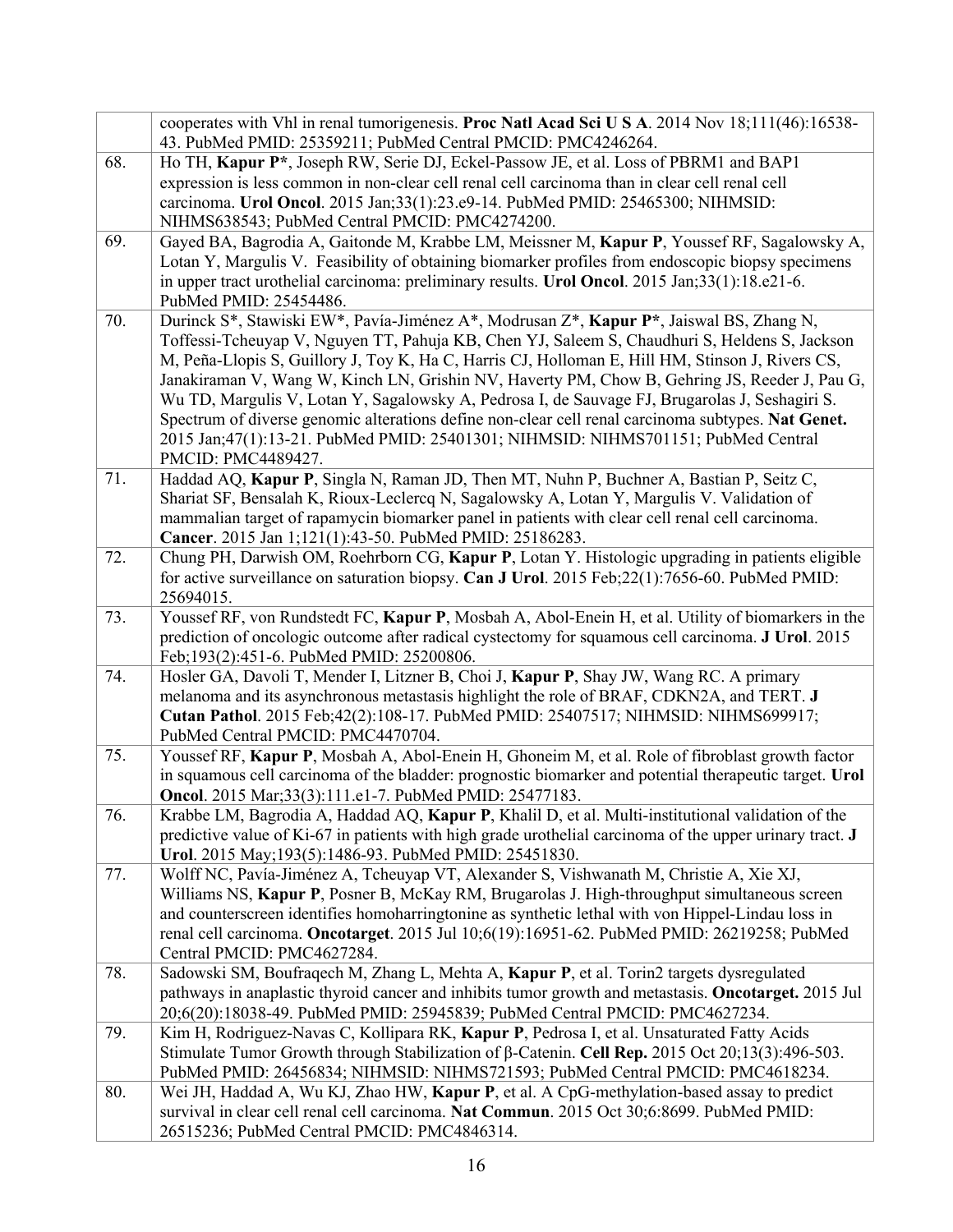| 81. | Jacobs C, Tumati V, Kapur P, Yan J, Xie XJ, et al. Pretreatment biopsy analysis of DAB2IP<br>identifies subpopulation of high-risk prostate cancer patients with worse survival following radiation<br>therapy. Cancer Med. 2015 Dec;4(12):1844-52. PubMed PMID: 26471467; PubMed Central PMCID:<br>PMC4940806.                                                                                                                                          |
|-----|----------------------------------------------------------------------------------------------------------------------------------------------------------------------------------------------------------------------------------------------------------------------------------------------------------------------------------------------------------------------------------------------------------------------------------------------------------|
| 82. | Krabbe LM, Bagrodia A, Westerman ME, Gayed BA, Haddad AQ, Sagalowsky AI, Shariat SF,<br>Kapur P, Lotan Y, Margulis V. Molecular profile of urothelial carcinoma of the upper urinary tract:<br>are pelvicalyceal and ureteral tumors different? World J Urol. 2016 Jan;34(1):105-12. PubMed<br>PMID: 25991599.                                                                                                                                           |
| 83. | Ho TH, Kapur P, Joseph RW, Serie DJ, Eckel-Passow JE, et al. Loss of histone H3 lysine 36<br>trimethylation is associated with an increased risk of renal cell carcinoma-specific death. Mod Pathol.<br>2016 Jan;29(1):34-42. PubMed PMID: 26516698; NIHMSID: NIHMS724311; PubMed Central<br>PMCID: PMC4697879.                                                                                                                                          |
| 84. | Joseph RW, Kapur P, Serie DJ, Parasramka M, Ho TH, et al. Clear Cell Renal Cell Carcinoma<br>Subtypes Identified by BAP1 and PBRM1 Expression. J Urol. 2016 Jan;195(1):180-7. PubMed<br>PMID: 26300218; NIHMSID: NIHMS820978; PubMed Central PMCID: PMC5221690.                                                                                                                                                                                          |
| 85. | Wang CJ, Ying J, Kapur P, Wohlfeld B, Roehrborn C, et al. Solitary recurrence of castration-resistant<br>prostate cancer with low or undetectable levels of prostate specific antigen salvaged with local ablative<br>radiation therapy: A case report. Oncol Lett. 2016 Jan;11(1):713-716. PubMed PMID: 26870272;<br>PubMed Central PMCID: PMC4727102.                                                                                                  |
| 86. | Passoni NM, Shariat SF, Bagrodia A, Francis F, Rachakonda V, Xylinas E, Kapur P, Sagalowsky AI,<br>Lotan Y. Concordance in Biomarker Status Between Bladder Tumors at Time of Transurethral<br>Resection and Subsequent Radical Cystectomy: Results of a 5-year Prospective Study. Bladder<br>Cancer. 2016 Jan 7;2(1):91-99. PubMed PMID: 27376130; PubMed Central PMCID: PMC4927883.                                                                    |
| 87. | Zhang Y, Kapur P, Yuan Q, Xi Y, Carvo I, et al. Tumor Vascularity in Renal Masses: Correlation of<br>Arterial Spin-Labeled and Dynamic Contrast-Enhanced Magnetic Resonance Imaging Assessments.<br>Clin Genitourin Cancer. 2016 Feb;14(1):e25-36. PubMed PMID: 26422014; NIHMSID:<br>NIHMS719592; PubMed Central PMCID: PMC4698181.                                                                                                                     |
| 88. | Morgan MS, Lay AH, Wang X, Kapur P, Ozayar A, et al. Light Reflectance Spectroscopy to Detect<br>Positive Surgical Margins on Prostate Cancer Specimens. J Urol. 2016 Feb;195(2):479-83. PubMed<br>PMID: 26410735.                                                                                                                                                                                                                                       |
| 89. | Yu M, Zhou J, Du B, Ning X, Authement C, Gandee L, Kapur P, Hsieh JT, Zheng J. Noninvasive<br>Staging of Kidney Dysfunction Enabled by Renal-Clearable Luminescent Gold Nanoparticles. Angew<br>Chem Int Ed Engl. 2016 Feb 18;55(8):2787-91. PubMed PMID: 26800513; NIHMSID:<br>NIHMS768908; PubMed Central PMCID: PMC4834218.                                                                                                                           |
| 90. | Wang Z.-R., Wei J.-H., Zhou J.-C., Haddad A., Zhao L.-Y., Kapur P., Wu K.-J., Wang B., Yu Y.-H.,<br>Liao B., He D.-L., Chen W., Margulis V., Hsieh J.-T., Luo J.-H. Validation of DAB2IP methylation<br>and its relative significance in predicting outcome in renal cell carcinoma. Oncotarget. 2016 May<br>24;7(21):31508-19. PubMed PMID: 27129174; PubMed Central PMCID: PMC5058774.                                                                 |
| 91. | Gayed BA, Youssef R, Darwish O, Kapur P, Bagrodia A, et al. Multi-disciplinary surgical approach<br>to the management of patients with renal cell carcinoma with venous tumor thrombus: 15 year<br>experience and lessons learned. BMC Urol. 2016 Jul 19;16(1):43. PubMed PMID: 27435269;<br>PubMed Central PMCID: PMC4952069.                                                                                                                           |
| 92. | Raman JD, Warrick JI, Caruso C, Yang Z, Shuman L, Bruggeman RD, Shariat S, Karam JA, Wood C,<br>Weizer AZ, Remzi M, Haitel A, Bensalah K, Rioux-Leclerq N, Bolenz C, Roscigno M, Krabbe LM,<br>Kapur P, Lotan Y, Margulis V, Altered Expression of the Transcription Factor Forkhead Box A1<br>(FOXA1) Is Associated with Poor Prognosis in Urothelial Carcinoma of the Upper Urinary Tract.<br>Urology. 2016 Aug; 94: 314. e1-7. PubMed PMID: 27215483. |
| 93. | Zhou J, Luo J, Wu K, Yun EJ, Kapur P, et al. Loss of DAB2IP in RCC cells enhances their growth<br>and resistance to mTOR-targeted therapies. Oncogene. 2016 Sep 1;35(35):4663-74. PubMed PMID:<br>26876207.                                                                                                                                                                                                                                              |
| 94. | Clavijo Jordan MV, Lo ST, Chen S, Preihs C, Chirayil S, Zhang S, Kapur P, Li WH, De Leon-<br>Rodriguez LM, Lubag AJ, Rofsky NM, Sherry AD. Zinc-sensitive MRI contrast agent detects                                                                                                                                                                                                                                                                     |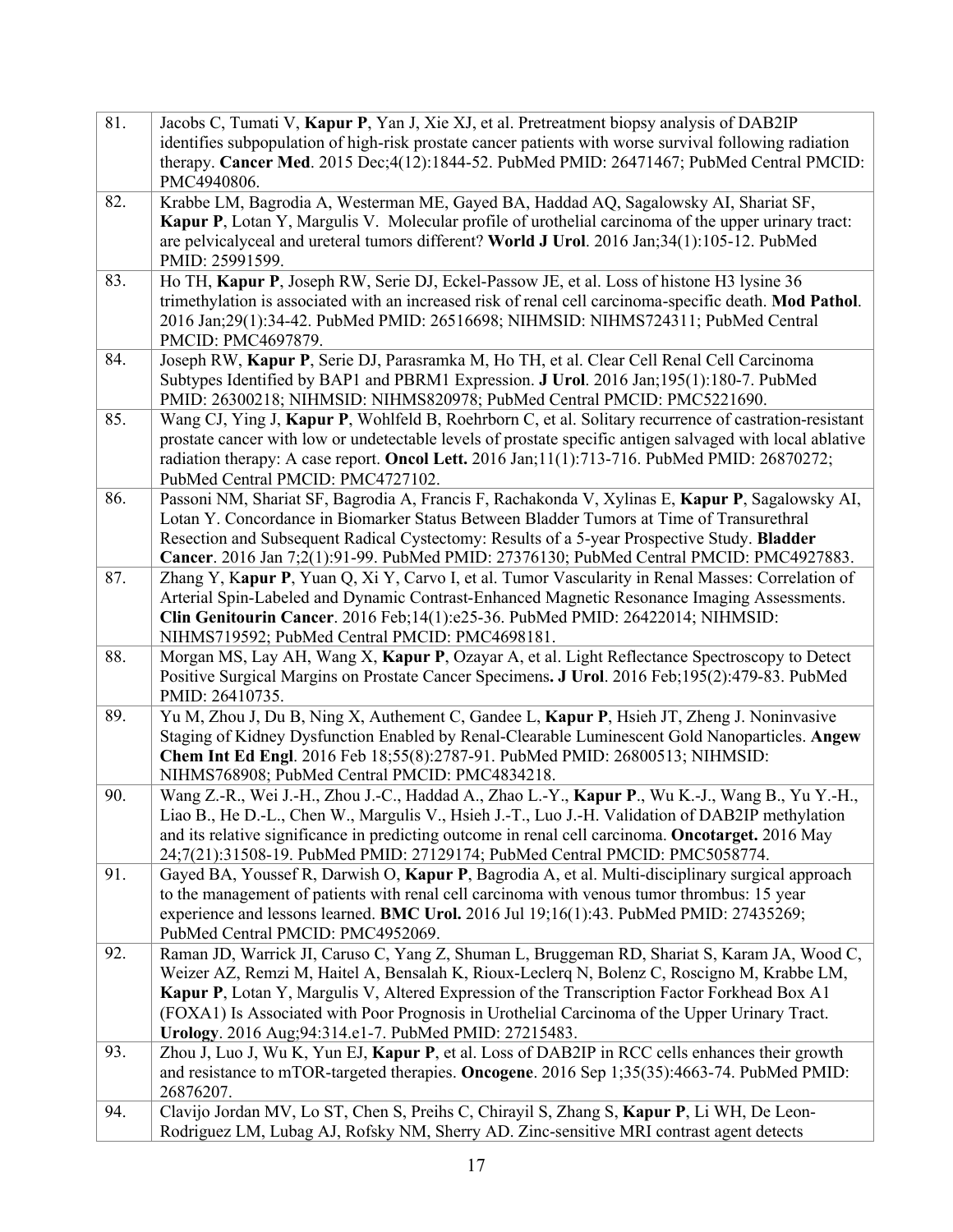|      | differential release of $Zn(II)$ ions from the healthy vs malignant mouse prostate. <b>Proc Natl Acad Sci</b><br>U S A. 2016 Sep 13;113(37):E5464-71. PubMed PMID: 27562169; PubMed Central PMCID:<br>PMC5027418.                                                                                                                                                                                                                                                                                                                             |
|------|-----------------------------------------------------------------------------------------------------------------------------------------------------------------------------------------------------------------------------------------------------------------------------------------------------------------------------------------------------------------------------------------------------------------------------------------------------------------------------------------------------------------------------------------------|
| 95.  | Passoni N, Gayed B, Kapur P, Sagalowsky AI, Shariat SF, et al. Cell-cycle markers do not improve<br>discrimination of EORTC and CUETO risk models in predicting recurrence and progression of non-<br>muscle-invasive high-grade bladder cancer. Urol Oncol. 2016 Nov;34(11):485.e7-485.e14. PubMed<br>PMID: 27637323.                                                                                                                                                                                                                        |
| 96.  | Chen W, Hill H, Christie A, Kim MS, Holloman E, Pavia-Jimenez A, Homayoun F, Ma Y, Patel N,<br>Yell P, Hao G, Yousuf Q, Joyce A, Pedrosa I, Geiger H, Zhang H, Chang J, Gardner KH, Bruick RK,<br>Reeves C, Hwang TH, Courtney K, Frenkel E, Sun X, Zojwalla N, Wong T, Rizzi JP, Wallace EM,<br>Josey JA, Xie Y, Xie XJ, Kapur P, McKay RM, Brugarolas J. Targeting renal cell carcinoma with a<br>HIF-2 antagonist. Nature. 2016 Nov 3;539(7627):112-117. PubMed PMID: 27595394; NIHMSID:<br>NIHMS836022; PubMed Central PMCID: PMC5340502. |
| 97.  | Yuan Q, Kapur P, Zhang Y, Xi Y, Carvo I, et al. Intratumor Heterogeneity of Perfusion and Diffusion<br>in Clear-Cell Renal Cell Carcinoma: Correlation with Tumor Cellularity. Clin Genitourin Cancer.<br>2016 Dec;14(6):e585-e594. PubMed PMID: 27209349; NIHMSID: NIHMS780874; PubMed Central<br>PMCID: PMC5075271.                                                                                                                                                                                                                         |
| 98.  | Lay AH, Wang X, Morgan MS, Kapur P, Liu H, et al. Detecting positive surgical margins: utilisation<br>of light-reflectance spectroscopy on ex vivo prostate specimens. BJU Int. 2016 Dec;118(6):885-889.<br>PubMed PMID: 27105389.                                                                                                                                                                                                                                                                                                            |
| 99.  | Mani RS, Amin MA, Li X, Kalyana-Sundaram S, Veeneman BA, Wang L, Ghosh A, Aslam A,<br>Ramanand SG, Rabquer BJ, Kimura W, Tran M, Cao X, Roychowdhury S, Dhanasekaran SM,<br>Palanisamy N, Sadek HA, Kapur P, Koch AE, Chinnaiyan AM. Inflammation-Induced Oxidative<br>Stress Mediates Gene Fusion Formation in Prostate Cancer. Cell Rep. 2016 Dec 6;17(10):2620-2631.<br>PubMed PMID: 27926866; NIHMSID: NIHMS829666; PubMed Central PMCID: PMC5147555.                                                                                     |
| 100. | Bowman IA, Pedrosa I, Kapur P, Brugarolas J. Renal Cell Carcinoma with Pulmonary Metastasis and<br>Metachronous Non-Small Cell Lung Cancer. Clin Genitourin Cancer. 2017 Feb 6;PubMed PMID:<br>28258962.                                                                                                                                                                                                                                                                                                                                      |
| 101. | Eckel-Passow JE, Serie DJ, Cheville JC, Ho TH, Kapur P, et al. BAP1 and PBRM1 in metastatic<br>clear cell renal cell carcinoma: tumor heterogeneity and concordance with paired primary tumor.<br>BMC Urol. 2017 Mar 21;17(1):19. PubMed PMID: 28327121; PubMed Central PMCID:<br>PMC5361787.                                                                                                                                                                                                                                                 |
| 102. | Costa DN, Chatzinoff Y, Passoni NM, Kapur P, Roehrborn CG, et al. Improved Magnetic Resonance<br>Imaging-Pathology Correlation with Imaging-Derived, 3D-Printed, Patient-Specific Whole-Mount<br>Molds of the Prostate. Invest Radiol. 2017 Apr 4; PubMed PMID: 28379863.                                                                                                                                                                                                                                                                     |
| 103. | Luchini C., Robertson S.A., Hong S.-M., Felsenstein M., Anders R.A., Pea A., Nottegar A., Veronese<br>N., He J., Weiss M.J., Capelli P., Scarpa A., Argani P., Kapur P., Wood L.D. PBRM1 loss is a late<br>event during the development of cholangiocarcinoma. Histopathology. 2017 Apr 10;PubMed PMID:<br>28394406.                                                                                                                                                                                                                          |
| 104. | Richardson TE, Georgescu MM, Kapur P, Hwang H, Barnett SL, et al. Unusual skull tumors with<br>psammomatoid bodies: a diagnostic challenge. Clin Neuropathol. 2017 May/Jun;36 (2017)(3):114-<br>120. PubMed PMID: 28128725.                                                                                                                                                                                                                                                                                                                   |
| 105. | Haddad A.Q., Luo J.-H., Krabbe L.-M., Darwish O., Gayed B., Youssef R., Kapur P., Rakheja D.,<br>Lotan Y., Sagalowsky A., Margulis V. Prognostic value of tissue-based biomarker signature in clear<br>cell renal cell carcinoma. BJU Int. 2017 May;119(5):741-747. PubMed PMID: 28075543.                                                                                                                                                                                                                                                    |
| 106. | Gu Y.-F., Cohn S., Christie A., McKenzie T., Wolff N., Do Q.N., Madhuranthakam A.J., Pedrosa I.,<br>Wang T., Dey A., Busslinger M., Xie X.-J., Hammer R.E., McKay R.M., <b>Kapur P.</b> , Brugarolas J.<br>Modeling Renal Cell Carcinoma in Mice: Bap1 and Pbrm1 Inactivation Drive Tumor Grade. Cancer<br>Discov. 2017 May 4; PubMed PMID: 28473526.                                                                                                                                                                                         |
| 107. | Hofer MD, Kapur P, Cordon BH, Hamoun F, Russell D, et al. Low Testosterone Levels Result in<br>Decreased Periurethral Vascularity via an Androgen Receptor-mediated Process: Pilot Study in<br>Urethral Stricture Tissue. Urology. 2017 Jul;105:175-180. PubMed PMID: 28263822.                                                                                                                                                                                                                                                               |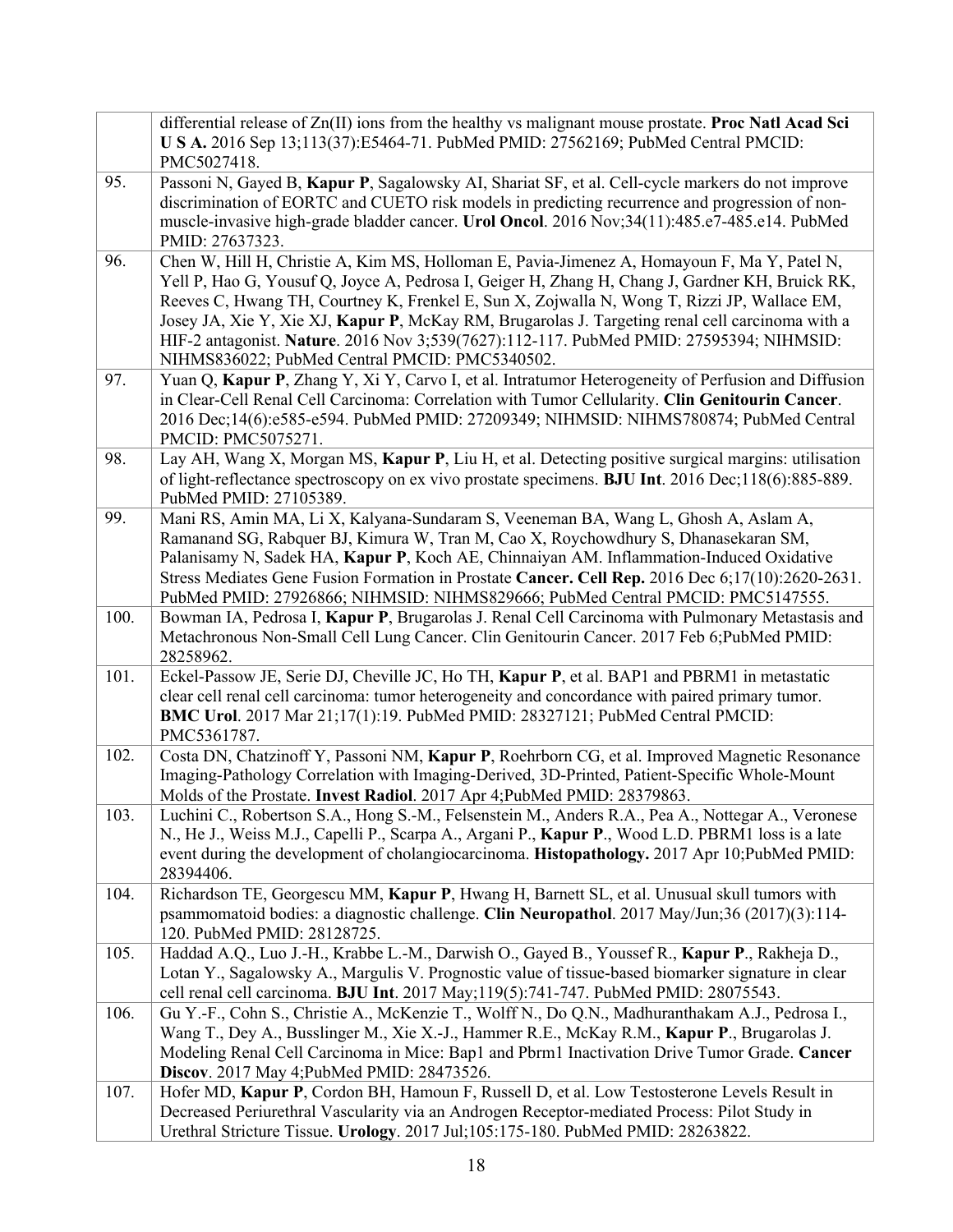| 108. | Xi Y, Yuan Q, Zhang Y, Madhuranthakam AJ, Fulkerson M, Margulis V, Brugarolas J, Kapur P,                                                                                                            |
|------|------------------------------------------------------------------------------------------------------------------------------------------------------------------------------------------------------|
|      | Cadeddu JA, Pedrosa I. Statistical clustering of parametric maps from dynamic contrast enhanced<br>MRI and an associated decision tree model for non-invasive tumour grading of T1b solid clear cell |
|      | renal cell carcinoma. Eur Radiol. 2017 Jul 5. doi: 10.1007/s00330-017-4925-6. [Epub ahead of print]                                                                                                  |
|      | PubMed PMID: 28681074.                                                                                                                                                                               |
| 109. | Clark H, Khatri G, Kapur P, Pedrosa I. Splenic Involvement in Disseminated                                                                                                                           |
|      | Mycobacterium avium-intracellulare Infection: Magnetic Resonance Imaging                                                                                                                             |
|      | Findings. J Comput Assist Tomogr. 2017 Jul 13. doi: 10.1097/RCT.0000000000000639.[Epub ahead                                                                                                         |
|      | of print] PubMed PMID: 28708727.                                                                                                                                                                     |
| 110. | Wang B, Lo UG, Wu K, Kapur P, Liu X, Huang J, Chen W, Hernandez E, Santoyo J, Ma SH, Pong<br>RC, He D, Cheng YQ, Hsieh JT. Developing new targeting strategy for androgen receptor variants in       |
|      | castration resistant prostate cancer. Int J Cancer. 2017 Nov 15;141(10):2121-2130. doi:                                                                                                              |
|      | 10.1002/ijc.30893. Epub 2017 Jul 31. PubMed PMID: 28722220.                                                                                                                                          |
| 111. | Zhang Y, Udayakumar D, Cai L, Hu Z, Kapur P, Kho EY, Pavía-Jiménez A,                                                                                                                                |
|      | Fulkerson M, de Leon AD, Yuan Q, Dimitrov IE, Yokoo T, Ye J, Mitsche MA, Kim H, McDonald JG,<br>Xi Y, Madhuranthakam AJ, Dwivedi DK, Lenkinski RE, Cadeddu JA, Margulis V, Brugarolas J,             |
|      | DeBerardinis RJ, Pedrosa I. Addressing metabolic heterogeneity in clear cell renal cell carcinoma with                                                                                               |
|      | quantitative Dixon MRI. JCI Insight. 2017 Aug 3;2(15). pii: 94278. doi: 10.1172/jci.insight.94278.                                                                                                   |
|      | [Epub ahead of print] PubMed PMID: 28768909; PubMed Central PMCID: PMC5543910.                                                                                                                       |
| 112. | Xu J, Yu M, Carter P, Hernandez E, Dang A, Kapur P, Hsieh JT, Zheng J. In Vivo X-ray Imaging of<br>Transport of Renal Clearable Gold Nanoparticles in the Kidneys. Angew Chem Int Ed Engl. 2017      |
|      | Oct 16;56(43):13356-13360. doi:10.1002/anie.201707819. Epub 2017 Sep 25. PubMed PMID:                                                                                                                |
|      | 28881491.                                                                                                                                                                                            |
|      |                                                                                                                                                                                                      |
| 113. | Ho TH, Kapur P*, Eckel-Passow JE, Christie A, Joseph RW, Serie DJ, Cheville JC, Thompson RH,                                                                                                         |
|      | Homayoun F, Panwar V, Brugarolas J, Parker AS. Multicenter                                                                                                                                           |
|      | Validation of Enhancer of Zeste Homolog 2 Expression as an Independent Prognostic Marker in<br>Localized Clear Cell Renal Cell Carcinoma. J Clin Oncol. 2017 Oct 4:JCO2017733238. doi:               |
|      | 10.1200/JCO.2017.73.3238. [Epub ahead of print] PubMed PMID: 28976794.                                                                                                                               |
| 114. | Collins RRJ, Patel K, Putnam WC, Kapur P, Rakheja D. Oncometabolites: A New Paradigm for                                                                                                             |
|      | Oncology, Metabolism, and the Clinical Laboratory. Clin Chem. 2017 Dec;63(12):1812-1820. doi:                                                                                                        |
|      | 10.1373/clinchem.2016.267666. Epub 2017 Oct 16. Review. PubMed PMID: 29038145.                                                                                                                       |
| 115. | Kittler R, Shiang C, Hutchinson R, Kollipara RK, Kapur P, Franto F, Lotan Y. Grade progression in                                                                                                    |
|      | urothelial carcinoma can occur with high or low mutational homology: a first-step toward tumor-                                                                                                      |
|      | specific care in initial low-grade bladder cancer. Oncotarget. 2018 Jan 6;9(10):9415-9424. doi:                                                                                                      |
|      | 10.18632/oncotarget.24072.eCollection 2018 Feb 6. PubMed PMID: 29507699; PubMed Central                                                                                                              |
|      | PMCID: PMC5823658.<br>Freifeld Y, Kapur P, Chitkara R, Lee F, Khemani P, Bagrodia A. Metastatic "Burned Out" Seminoma                                                                                |
| 116. | Causing Neurological Paraneoplastic Syndrome-Not Quite "Burned Out". Front Neurol. 2018 Jan                                                                                                          |
|      | 30;9:20. doi: 10.3389/fneur.2018.00020. eCollection 2018. PubMed PMID: 29441039; PubMed Central                                                                                                      |
|      | PMCID: PMC5797537.                                                                                                                                                                                   |
| 117. | Dwivedi DK, Chatzinoff Y, Zhang Y, Yuan Q, Fulkerson M, Chopra R, Brugarolas J, Cadeddu JA,                                                                                                          |
|      | Kapur P, Pedrosa I. Development of a Patient-specific Tumor Mold Using Magnetic Resonance                                                                                                            |
|      | Imaging and 3-Dimensional Printing Technology for Targeted Tissue Procurement and Radiomics                                                                                                          |
|      | Analysis of Renal Masses. Urology. 2018 Feb; 112:209-214. doi: 10.1016/j.urology.2017.08.056.                                                                                                        |
|      | Epub 2017 Oct 19. PubMed PMID: 29056576; PubMed Central PMCID: PMC5885749.                                                                                                                           |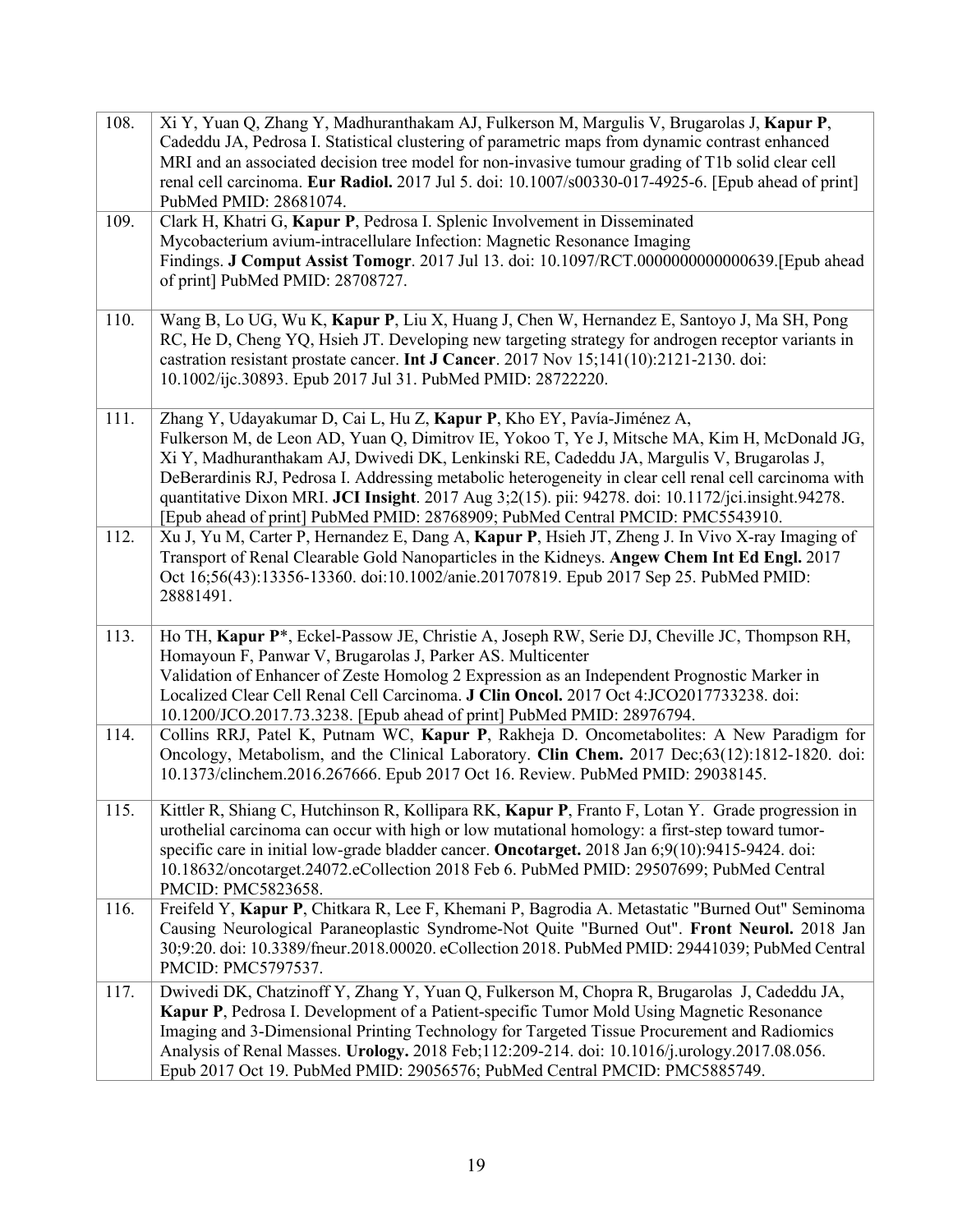| 118. | Chen KS, Fustino NJ, Shukla AA, Stroup EK, Budhipramono A, Ateek C, Stuart SH, Yamaguchi K,<br>Kapur P, Frazier AL, Lum L, Looijenga LHJ, Laetsch TW, Rakheja D, Amatruda JF. EGF Receptor<br>and mTORC1 Are Novel Therapeutic Targets in Nonseminomatous Germ Cell Tumors. Mol Cancer<br>Ther. 2018 May; 17(5):1079-1089. doi: 10.1158/1535-7163. MCT-17-0137. Epub 2018 Feb 26. PubMed<br>PMID: 29483210; PubMed Central PMCID: PMC5932259.                                                                                                                                                                                                                 |
|------|---------------------------------------------------------------------------------------------------------------------------------------------------------------------------------------------------------------------------------------------------------------------------------------------------------------------------------------------------------------------------------------------------------------------------------------------------------------------------------------------------------------------------------------------------------------------------------------------------------------------------------------------------------------|
| 119. | Singla N, Krabbe LM, Aydin AM, Panwar V, Woldu SL, Freifeld Y, Wood CG, Karam JA, Weizer AZ,<br>Raman JD, Remzi M, Rioux-Leclercq N, Haitel A, Roscigno M, Bolenz C, Bensalah K, Sagalowsky<br>AI, Shariat SF, Lotan Y, Bagrodia A, Kapur P, Margulis V. Multi-institutional evaluation of the<br>prognostic significance of EZH2 expression in high-grade upper tract urothelial carcinoma. Urol Oncol.<br>2018 Jul;36(7):343.e1-343.e8. doi: 10.1016/j.urolonc.2018.04.004. Epub 2018 May 7. PubMed PMID:<br>29748098.                                                                                                                                      |
| 120. | Centenera MM, Hickey TE, Jindal S, Ryan NK, Ravindranathan P, Mohammed H, Robinson JL,<br>Schiewer MJ, Ma S, Kapur P, Sutherland PD, Hoffmann CE, Roehrborn CG, Gomella LG, Carroll JS,<br>Birrell SN, Knudsen KE, Raj GV, Butler LM, Tilley WD. A patient-derived explant (PDE) model of<br>hormone-dependent cancer. Mol Oncol. 2018 Sep;12(9):1608-1622. doi: 10.1002/1878-0261.12354.<br>Epub 2018 Aug 16. PubMed PMID: 30117261; PubMed Central PMCID: PMC6120230.                                                                                                                                                                                       |
| 121. | Wang T, Lu R, Kapur P, Jaiswal BS, Hannan R, Zhang Z, Pedrosa I, Luke JJ, Zhang H, Goldstein<br>LD, Yousuf Q, Gu YF, McKenzie T, Joyce A, Kim MS, Wang X, Luo D, Onabolu O, Stevens C, Xie<br>Z, Chen M, Filatenkov A, Torrealba J, Luo X, Guo W, He J, Stawiski E, Modrusan Z, Durinck S,<br>Seshagiri S, Brugarolas J. An Empirical Approach Leveraging Tumorgrafts to Dissect the Tumor<br>Microenvironment in Renal Cell Carcinoma Identifies Missing Link to Prognostic Inflammatory<br>Factors. Cancer Discov. 2018 Sep;8(9):1142-1155. doi: 10.1158/2159-8290.CD-17-1246. Epub 2018<br>Jun 8. PubMed PMID: 29884728; PubMed Central PMCID: PMC6125163. |
| 122. | Chen X, Zhou Z, Hannan R, Thomas K, Pedrosa I, Kapur P, Brugarolas J, Mou X, Wang J. Reliable<br>gene mutation prediction in clear cell renal cell carcinoma through multi-classifier multi-objective<br>radiogenomics model. Phys Med Biol. 2018 Oct 24;63(21):215008. doi: 10.1088/1361-6560/aae5cd.<br>PubMed PMID: 30277889; PubMed Central PMCID: PMC6240911.                                                                                                                                                                                                                                                                                            |
| 123. | Argani P, Reuter VE, Kapur P, Brown JE, Sung YS, Zhang L, Williamson R,<br>Francis G, Sommerville S, Swanson D, Dickson BC, Antonescu CR. Novel MEIS1-NCOA2 Gene<br>Fusions Define a Distinct Primitive Spindle Cell Sarcoma of the Kidney. Am J Surg Pathol. 2018<br>Nov;42(11):1562-1570. doi: 10.1097/PAS.000000000001140. PubMed PMID: 30179902.                                                                                                                                                                                                                                                                                                          |
| 124. | Courtney KD, Bezwada D, Mashimo T, Pichumani K, Vemireddy V, Funk AM, Wimberly J, McNeil<br>SS, Kapur P, Lotan Y, Margulis V, Cadeddu JA, Pedrosa I, DeBerardinis RJ, Malloy CR, Bachoo<br>RM, Maher EA. Isotope Tracing of Human Clear Cell Renal Cell Carcinomas Demonstrates<br>Suppressed Glucose Oxidation In Vivo. Cell Metab. 2018 Nov 6;28(5):793-800.e2. doi:<br>10.1016/j.cmet.2018.07.020. Epub 2018 Aug 23. PubMed PMID: 30146487; PubMed Central<br>PMCID: PMC6221993.                                                                                                                                                                           |
| 125. | Lo UG, Pong RC, Yang D, Gandee L, Hernandez E, Dang A, Lin CJ, Santoyo J, MaS, Sonavane R,<br>Huang J, Tseng SF, Moro L, Arbini AA, Kapur P, Raj GV, He D, Lai CH, Lin H, Hsieh JT. IFN-r-<br>induced IFIT5 promotes epithelial-to mesenchymal transition in prostate cancer via microRNA<br>processing. Cancer Res. 2018 Nov 30.pii: canres.2207.2018. doi: 10.1158/0008-5472.CAN-18-2207.<br>[Epub ahead of print] PubMed PMID: 30504123.                                                                                                                                                                                                                   |
| 126. | Elias R, Kapur P, Pedrosa I, Brugarolas J. Renal Cell Carcinoma Pseudoprogression with Clinical<br>Deterioration: To Hospice and Back. Clin Genitourin Cancer. 2018 Dec;16(6):485-488. doi:<br>10.1016/j.clgc.2018.07.015. Epub 2018 Jul 20. PubMed PMID: 30100272.                                                                                                                                                                                                                                                                                                                                                                                           |
| 127. | Lo UG, Pong RC, Yang D, Gandee L, Hernandez E, Dang A, Lin CJ, Santoyo J, Ma S, Sonavane R,<br>Huang J, Tseng SF, Moro L, Arbini AA, Kapur P, Raj GV, He D, Lai CH, Lin H, Hsieh JT. IFNγ-<br>Induced IFIT5 Promotes Epithelial-to-Mesenchymal Transition in Prostate Cancer via miRNA<br>Processing. Cancer Res. 2019 Mar 15;79(6):1098-1112. doi: 10.1158/0008-5472.CAN-18-2207.<br>Epub 2018 Nov 30. PubMed PMID: 30504123.                                                                                                                                                                                                                                |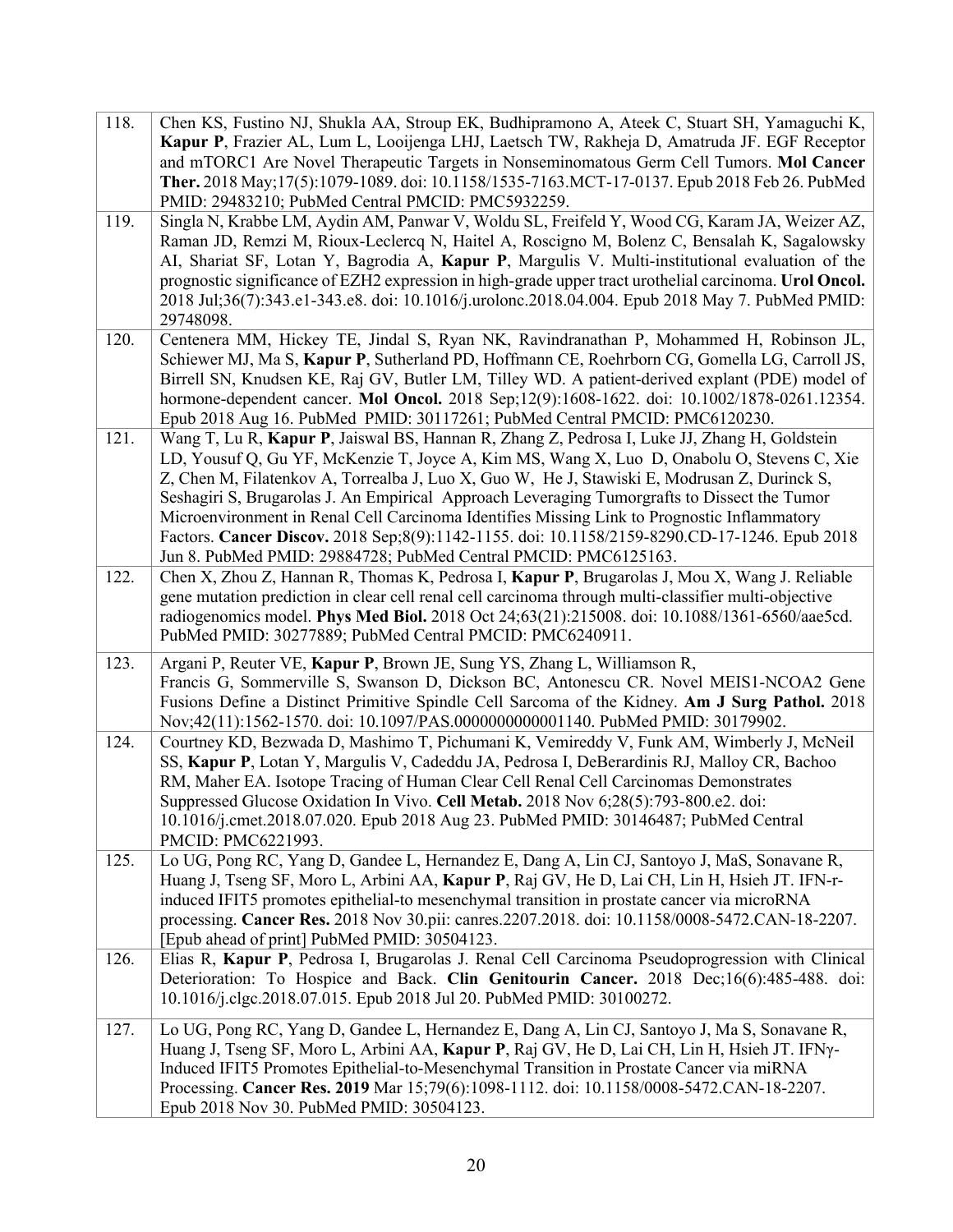| 128. | Singla N, Walker JT, Woldu SL, De La Fuente K, Araj E, Swartz B, Kapur P,<br>Roehrborn CG. Does proximity of positive prostate biopsy core to capsular margin help predict side-<br>specific extracapsular extension at prostatectomy? Can J Urol. 2019 Feb;26(1):9634-9643. PubMed<br>PMID: 30797246.                                                                                                                                                                                                                     |
|------|----------------------------------------------------------------------------------------------------------------------------------------------------------------------------------------------------------------------------------------------------------------------------------------------------------------------------------------------------------------------------------------------------------------------------------------------------------------------------------------------------------------------------|
| 129. | Aydin AM, Singla N, Panwar V, Woldu SL, Freifeld Y, Wood CG, Karam JA, Weizer AZ, Raman JD,<br>Remzi M, Rioux-Leclercq N, Haitel A, Roscigno M, Bolenz C, Bensalah K, Westerman ME,<br>Sagalowsky AI, Shariat SF, Lotan Y, Bagrodia A, Kapur P, Margulis V, Krabbe LM. Prognostic<br>significance of BAP1 expression in high-grade upper tract urothelial carcinoma: a multi-institutional<br>study. World J Urol. 2019 Nov;37(11):2419-2427. doi: 10.1007/s00345-019-02678-x. Epub 2019<br>Feb 13. PubMed PMID: 30759271. |
| 130. | Owyong M, Lotan Y, Kapur P, Panwar V, McKenzie T, Lee TK, Zi X, Martin JW,<br>Mosbah A, Abol-Enein H, Ghoneim M, Youssef RF. Expression and prognostic utility of PD-L1 in<br>patients with squamous cell carcinoma of the bladder. Urol Oncol. 2019 Jul;37(7):478-484. doi:<br>10.1016/j.urolonc.2019.02.017. Epub 2019 Mar 23. PubMed PMID: 30910351.                                                                                                                                                                    |
| 131. | Yun EJ, Lin CJ, Dang A, Hernandez E, Guo J, Chen WM, Allison J, Kim N, Kapur P, Brugarolas J,<br>Wu K, He D, Lai CH, Lin H, Saha D, Baek ST, Chen BPC, Hsieh JT. Downregulation of Human<br>DAB2IP Gene Expression in Renal Cell Carcinoma Results in Resistance to Ionizing Radiation. Clin<br>Cancer Res. 2019 Jul 15;25(14):4542-4551. doi: 10.1158/1078-0432.CCR-18-3004. Epub 2019 Apr<br>18. PubMed PMID: 31000589; PubMed Central PMCID: PMC6635020.                                                                |
| 132. | Peng C, Xu J, Yu M, Ning X, Huang Y, Du B, Hernandez E, Kapur P, Hsieh JT,<br>Zheng J. Tuning the In Vivo Transport of Anticancer Drugs Using Renal-Clearable Gold<br>Nanoparticles. Angew Chem Int Ed Engl. 2019 Jun 17;58(25):8479-8483.<br>doi:10.1002/anie.201903256. Epub 2019 May 14. PubMed PMID: 31006932; PubMed Central<br>PMCID: PMC6555664.                                                                                                                                                                    |
| 133. | Lee CF, Dang A, Hernandez E, Pong RC, Chen B, Sonavane R, Raj G, Kapur P, Lin HY, Wu SR, Ko<br>CJ, Lo UG, Lee HY, Hsieh JT, Lee MS. Activation of sphingosine kinase by lipopolysaccharide<br>promotes prostate cancer cell invasion and metastasis via SphK1/S1PR4/matriptase. Oncogene. 2019<br>Jul;38(28):5580-5598. doi: 10.1038/s41388-019-0833-3. Epub 2019 May 31. PubMed PMID:<br>31152147.                                                                                                                        |
| 134. | Vento J, Mulgaonkar A, Woolford L, Nham K, Christie A, Bagrodia A, de Leon AD, Hannan R,<br>Bowman I, McKay RM, Kapur P, Hao G, Sun X, Brugarolas J. PD-L1<br>detection using (89)Zr-atezolizumab immuno-PET in renal cell carcinoma<br>tumorgrafts from a patient with favorable nivolumab response. J Immunother<br>Cancer. 2019 Jun 3;7(1):144. doi: 10.1186/s40425-019-0607-z. PubMed PMID:<br>31155004; PubMed Central PMCID: PMC6545669.                                                                             |
| 135. | Diaz de Leon A, Pirasteh A, Costa DN, Kapur P, Hammers H, Brugarolas J,<br>Pedrosa I. Current Challenges in Diagnosis and Assessment of the Response of Locally Advanced and<br>Metastatic Renal Cell Carcinoma. Radiographics. 2019 Jul-Aug;39(4):998-1016. doi:<br>10.1148/rg.2019180178. Epub 2019 Jun 14. PubMed PMID: 31199711; PubMed Central PMCID:<br>PMC6677287.                                                                                                                                                  |
| 136. | Zhang Z, Luo D, Zhong X, Choi JH, Ma Y, Wang S, Mahrt E, Guo W, Stawiski EW, Modrusan Z,<br>Seshagiri S, Kapur P, Hon GC, Brugarolas J, Wang T. SCINA: A<br>Semi-Supervised Subtyping Algorithm of Single Cells and Bulk Samples. Genes<br>(Basel). 2019 Jul 12;10(7). pii: E531. doi: 10.3390/genes10070531. PubMed PMID:31336988;<br>PubMed Central PMCID: PMC6678337.                                                                                                                                                   |
| 137. | Peng C, Yu M, Hsieh JT, Kapur P, Zheng J. Correlating Anticancer Drug Delivery Efficiency with<br>Vascular Permeability of Renal Clearable Versus Non-renal Clearable Nanocarriers. Angew Chem<br>Int Ed Engl. 2019 Aug 26;58(35):12076-12080. doi: 10.1002/anie.201905738. Epub 2019 Jul 24.<br>PubMed PMID: 31278873.                                                                                                                                                                                                    |
| 138. | Lafin JT, Singla N, Woldu SL, Lotan Y, Lewis CM, Majmudar K, Savelyeva A,<br>Kapur P, Margulis V, Strand DW, Murray MJ, Amatruda JF, Bagrodia A. Serum                                                                                                                                                                                                                                                                                                                                                                     |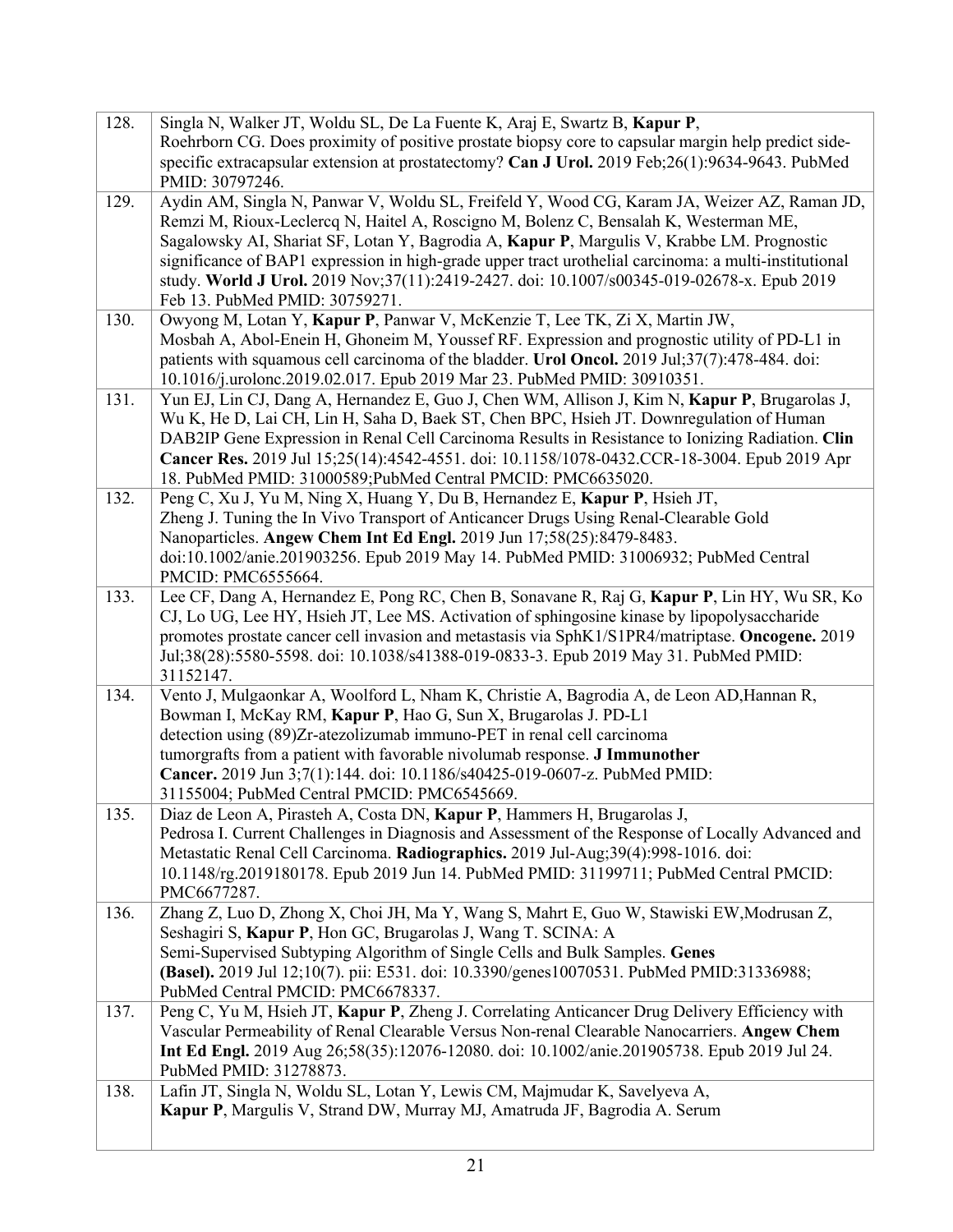|      | MicroRNA-371a-3p Levels Predict Viable Germ Cell Tumor in Chemotherapy-naïve Patients                                                                                                          |
|------|------------------------------------------------------------------------------------------------------------------------------------------------------------------------------------------------|
|      | Undergoing Retroperitoneal Lymph Node Dissection. Eur Urol. 2020 Feb; 77(2): 290-292. doi:                                                                                                     |
|      | 10.1016/j.eururo.2019.10.005. Epub 2019 Nov 5. PubMed PMID: 31699528.                                                                                                                          |
| 139. | Courtney KD, Ma Y, Diaz de Leon A, Christie A, Xie Z, Woolford L, Singla N,                                                                                                                    |
|      | Joyce A, Hill H, Madhuranthakam AJ, Yuan Q, Xi Y, Zhang Y, Chang J, Fatunde O, Arriaga Y,                                                                                                      |
|      | Frankel AE, Kalva S, Zhang S, McKenzie T, Reig Torras O, Figlin RA, Rini BI, McKay RM, Kapur                                                                                                   |
|      | P, Wang T, Pedrosa I, Brugarolas J. HIF-2 Complex Dissociation, Target Inhibition, and Acquired                                                                                                |
|      | Resistance with PT2385, a First-in-Class HIF-2 Inhibitor, in Patients with Clear Cell Renal Cell                                                                                               |
|      | Carcinoma. Clin Cancer Res. 2020 Feb 15;26(4):793-803. doi: 10.1158/1078-0432.CCR-19-1459.                                                                                                     |
|      | Epub 2019 Nov 14. PubMed PMID: 31727677; PubMed Central PMCID: PMC7024660.                                                                                                                     |
| 140. | Duan L, Chen Z, Lu J, Liang Y, Wang M, Roggero CM, Zhang QJ, Gao J, Fang Y,                                                                                                                    |
|      | Cao J, Lu J, Zhao H, Dang A, Pong RC, Hernandez E, Chang CM, Hoang DT, Ahn JM, Xiao G, Wang                                                                                                    |
|      | RT, Yu KJ, Kapur P, Rizo J, Hsieh JT, Luo J, Liu ZP. Histone lysine demethylase KDM4B regulates                                                                                                |
|      | the alternative splicing of the androgen receptor in response to androgen deprivation. Nucleic Acids                                                                                           |
|      | Res. 2019 Dec 16;47(22):11623-11636. doi: 10.1093/nar/gkz1004. PubMed PMID: 31647098.                                                                                                          |
| 141. | Cai Q, Christie A, Rajaram S, Zhou Q, Araj E, Chintalapati S, Cadeddu J,                                                                                                                       |
|      | Margulis V, Pedrosa I, Rakheja D, McKay RM, Brugarolas J, Kapur P. Ontological analyses reveal                                                                                                 |
|      | clinically-significant clear cell renal cell carcinoma subtypes with convergent evolutionary trajectories                                                                                      |
|      | into an aggressive type. EBioMedicine. 2020 Jan;51:102526. doi: 10.1016/j.ebiom.2019.10.052. Epub                                                                                              |
|      | 2019 Dec 16. PubMed PMID: 31859241; PubMed Central PMCID: PMC7000318.                                                                                                                          |
| 142. | Yeh HC, Margulis V, Singla N, Hernandez E, Panwar V, Woldu SL, Karam JA, Wood CG, Weizer                                                                                                       |
|      | AZ, Raman JD, Remzi M, Rioux-Leclercq N, Haitel A, Roscigno M, Bolenz C, Bensalah K, Li CC,                                                                                                    |
|      | Ke HL, Li WM, Lee HY, Rapoport LM, Lotan Y, Kapur P, Shariat SF, Hsieh JT, Wu WJ. PTRF                                                                                                         |
|      | independently predicts progression and survival in multiracial upper tract urothelial carcinoma                                                                                                |
|      | following radical nephroureterectomy. Urol Oncol. 2019 Dec 17. pii: S1078-1439(19)30483-1.                                                                                                     |
|      | doi:10.1016/j.urolonc.2019.11.010. [Epub ahead of print] PubMed PMID: 31862213.                                                                                                                |
| 143. | Trivedi HM, Singla N, Lafin J, Fetzer D, Kapur P, Bagrodia A. First Do No Harm: A Cautious, Risk-                                                                                              |
|      | adapted Approach to Testicular Cancer Patients. Rev Urol. 2020;22(2):85-89. PMID: 32760234                                                                                                     |
|      |                                                                                                                                                                                                |
|      |                                                                                                                                                                                                |
|      |                                                                                                                                                                                                |
| 144. | Singla N, Xie Z, Zhang Z, Gao M, Yousuf Q, Onabolu O, McKenzie T, Tcheuyap VT, Ma Y, Choi J,                                                                                                   |
|      | McKay R, Christie A, Torras OR, Bowman IA, Margulis V, Pedrosa I, Przybycin C, Wang T, Kapur                                                                                                   |
|      | P, Rini B, Brugarolas J. Pancreatic tropism of metastatic renal cell carcinoma. JCI Insight. 2020 Apr                                                                                          |
| 145. | 9;5(7):e134564. doi: 10.1172/jci.insight.134564. PMID: 32271170                                                                                                                                |
|      | Cai Q, Christie A, Rajaram S, Zhou Q, Araj E, Chintalapati S, Singla N, Cadeddu J, Margulis V,<br>Pedrosa I, Rakheja D, McKay RM, Brugarolas J, Kapur P. Corrigendum to "Ontological analyses" |
|      | reveal clinically-significant clear cell renal cell carcinoma subtypes with convergent evolutionary                                                                                            |
|      | trajectories into an aggressive type" [EBioMedicine 51 (2020) 102526]. EBioMedicine. 2020                                                                                                      |
|      | May;55:102707. doi: 10.1016/j.ebiom.2020.102707. Epub 2020 Apr 24.                                                                                                                             |
|      | PMID: 32339934                                                                                                                                                                                 |
| 146. | Le S, Chang CM, Nguyen T, Liu Y, Chen YA, Hernandez E, Kapur P, Hsieh JT, Johnston K, Dong                                                                                                     |
|      | X. Anticancer Efficacy of Oral Docetaxel Nanoformulation for Metronomic Chemotherapy in                                                                                                        |
|      | Metastatic Lung Cancer. J Biomed Nanotechnol. 2020 May 1;16(5):583-593. doi:                                                                                                                   |
|      | 10.1166/jbn.2020.2925. PMID: 32919479                                                                                                                                                          |
| 147. | Dwivedi DK, Xi Y, Kapur P, Madhuranthakam AJ, Lewis MA, Udayakumar D, Rasmussen R, Yuan                                                                                                        |
|      | Q, Bagrodia A, Margulis V, Fulkerson M, Brugarolas J, Cadeddu JA, Pedrosa I. Magnetic Resonance                                                                                                |
|      | Imaging Radiomics Analyses for Prediction of High-Grade Histology and Necrosis in Clear Cell                                                                                                   |
|      | Renal Cell Carcinoma: Preliminary Experience. Clin Genitourin Cancer. 2021 Feb;19(1):12-21.e1.                                                                                                 |
|      | doi: 10.1016/j.clgc.2020.05.011. Epub 2020 May 23. PMID: 32669212                                                                                                                              |
| 148. | Setoodeh S, Palsgrove DN, Park JY, Pedrosa I, Kapur P, Jia L. Primary Renal Sarcoma With BCOR-                                                                                                 |
|      | CCNB3 Gene Fusion in an 18-Year-Old Male: A Rare Lesion With a Diagnostic Quandary. Int J<br>Surg Pathol. 2021 Apr;29(2):194-197. doi: 10.1177/1066896920941087. Epub 2020 Jul 10.             |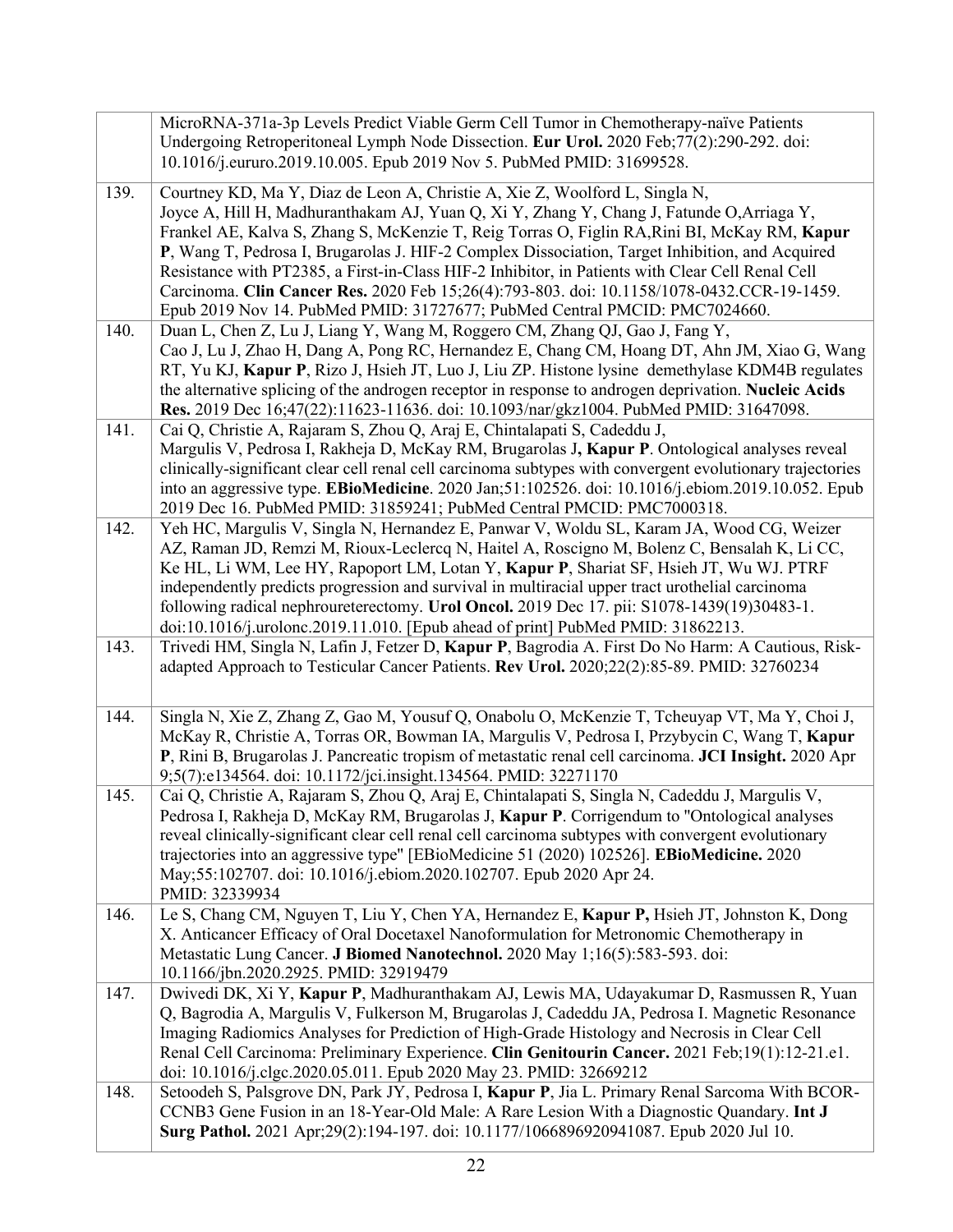|      | PMID: 32648496                                                                                                                                                                                                                                                                                                                                                                                                                                                                                                                                                                                                                                                                                                                                     |
|------|----------------------------------------------------------------------------------------------------------------------------------------------------------------------------------------------------------------------------------------------------------------------------------------------------------------------------------------------------------------------------------------------------------------------------------------------------------------------------------------------------------------------------------------------------------------------------------------------------------------------------------------------------------------------------------------------------------------------------------------------------|
|      |                                                                                                                                                                                                                                                                                                                                                                                                                                                                                                                                                                                                                                                                                                                                                    |
| 149. | Steinberg RL, Rasmussen RG, Johnson BA, Ghandour R, De Leon AD, Xi Y, Yokoo T, Kim S,<br>Kapur P, Cadeddu JA, Pedrosa I. Prospective performance of clear cell likelihood scores (ccLS) in<br>renal masses evaluated with multiparametric magnetic resonance imaging. Eur Radiol. 2021<br>Jan;31(1):314-324. doi: 10.1007/s00330-020-07093-0. Epub 2020 Aug 8. PMID: 32770377                                                                                                                                                                                                                                                                                                                                                                      |
| 150. | Bao JM, Dang Q, Lin CJ, Lo UG, Feldkoren B, Dang A, Hernandez E, Li F, Panwar V, Lee CF, Cen<br>JJ, Guan B, Margulis V, Kapur P, Brekken RA, Luo JH, Hsieh JT, Tan WL. SPARC is a key<br>mediator of TGF- $\beta$ -induced renal cancer metastasis. J Cell Physiol. 2021 Mar;236(3):1926-1938. doi:<br>10.1002/jcp.29975. Epub 2020 Aug 11.<br>PMID: 32780451                                                                                                                                                                                                                                                                                                                                                                                      |
| 151. | Moro L, Simoneschi D, Kurz E, Arbini AA, Jang S, Guaragnella N, Giannattasio S, Wang W, Chen<br>YA, Pires G, Dang A, Hernandez E, Kapur P, Mishra A, Tsirigos A, Miller G, Hsieh JT, Pagano M.<br>Epigenetic silencing of the ubiquitin ligase subunit FBXL7 impairs c-SRC degradation and promotes<br>epithelial-to-mesenchymal transition and metastasis. Nat Cell Biol. 2020 Sep;22(9):1130-1142. doi:<br>10.1038/s41556-020-0560-6. Epub 2020 Aug 24.<br>PMID: 32839549                                                                                                                                                                                                                                                                        |
| 152. | Badia RR, Abe D, Wong D, Singla N, Savelyeva A, Chertack N, Woldu SL, Lotan Y, Mauck R,<br>Ouyang D, Meng X, Lewis CM, Majmudar K, Jia L, Kapur P, Xu L, Frazier AL, Margulis V, Strand<br>DW, Coleman N, Murray MJ, Amatruda JF, Lafin JT, Bagrodia A. Real-World Application of Pre-<br>Orchiectomy miR-371a-3p Test in Testicular Germ Cell Tumor Management. J Urol. 2021<br>Jan;205(1):137-144. doi: 10.1097/JU.0000000000001337. Epub 2020 Aug 28.<br>PMID: 32856980                                                                                                                                                                                                                                                                         |
| 153. | Patel V, Elias R, Formella J, Schwartzman W, Christie A, Cai Q, Malladi V, Kapur P, Vazquez M,<br>McKay R, Pedrosa I, Hannan R, Hammers H, Brugarolas J. Acute interstitial nephritis, a potential<br>predictor of response to immune checkpoint inhibitors in renal cell carcinoma. J Immunother<br>Cancer. 2020 Oct;8(2):e001198. doi: 10.1136/jitc-2020-001198. PMID: 33139246                                                                                                                                                                                                                                                                                                                                                                  |
| 154. | Brugarolas J, Rajaram S, Christie A, Kapur P. The Evolution of Angiogenic and Inflamed Tumors:<br>The Renal Cancer Paradigm. Cancer Cell. 2020 Dec 14;38(6):771-773. doi:<br>10.1016/j.ccell.2020.10.021. Epub 2020 Nov 5. PMID: 33157049                                                                                                                                                                                                                                                                                                                                                                                                                                                                                                          |
| 155. | Kapur P, Rakheja D. Basic Histopathologic Assessment of Germ Cell Tumors for Clinic and<br>Research. Methods Mol Biol. 2021;2195:1-11. doi: 10.1007/978-1-0716-0860-9 1. PMID: 32852753                                                                                                                                                                                                                                                                                                                                                                                                                                                                                                                                                            |
| 156. | Trpkov K, Williamson SR, Gill AJ, Adeniran AJ, Agaimy A, Alaghehbandan R, Amin MB, Argani P,<br>Chen YB, Cheng L, Epstein JI, Cheville JC, Comperat E, da Cunha IW, Gordetsky JB, Gupta S, He H,<br>Hirsch MS, Humphrey PA, Kapur P, Kojima F, Lopez JI, Maclean F, Magi-Galluzzi C, McKenney<br>JK, Mehra R, Menon S, Netto GJ, Przybycin CG, Rao P, Rao Q, Reuter VE, Saleeb RM, Shah RB,<br>Smith SC, Tickoo S, Tretiakova MS, True L, Verkarre V, Wobker SE, Zhou M, Hes O. Novel,<br>emerging and provisional renal entities: The Genitourinary Pathology Society (GUPS) update on renal<br>neoplasia. Mod Pathol. 2021 Feb 1. doi: 10.1038/s41379-021-00737-6. Epub ahead of print. Erratum<br>in: Mod Pathol. 2021 Mar 16;: PMID: 33526874. |
| 157. | Margulis V, Freifeld Y, Pop LM, Manna S, Kapur P, Pedrosa I, Christie A, Mohamad O, Mannala S,<br>Singla N, Wait M, Bagrodia A, Woldu SL, Gahan J, Brugarolas J, Timmerman R, Hannan R.<br>Neoadjuvant SABR for Renal Cell Carcinoma Inferior Vena Cava Tumor Thrombus-Safety Lead-in<br>Results of a Phase 2 Trial. Int J Radiat Oncol Biol Phys. 2021 Feb 5:S0360-3016(21)00163-2. doi:<br>10.1016/j.ijrobp.2021.01.054. Epub ahead of print. PMID: 33549705.                                                                                                                                                                                                                                                                                    |
| 158. | Choueiri TK, Atkins MB, Bakouny Z, Carlo MI, Drake CG, Jonasch E, Kapur P, Lewis B, Linehan<br>WM, Mitchell MJ, Pal SK, Pels K, Poteat S, Rathmell WK, Rini BI, Signoretti S, Tannir N, Uzzo R,<br>Wood CG, Hammers HJ. Summary From the First Kidney Cancer Research Summit, September 12-<br>13, 2019: A Focus on Translational Research. <b>J Natl Cancer Inst.</b> 2021 Mar 1;113(3):234-243. doi:<br>10.1093/jnci/djaa064. PMID: 32359162; PMCID: PMC7936057.                                                                                                                                                                                                                                                                                 |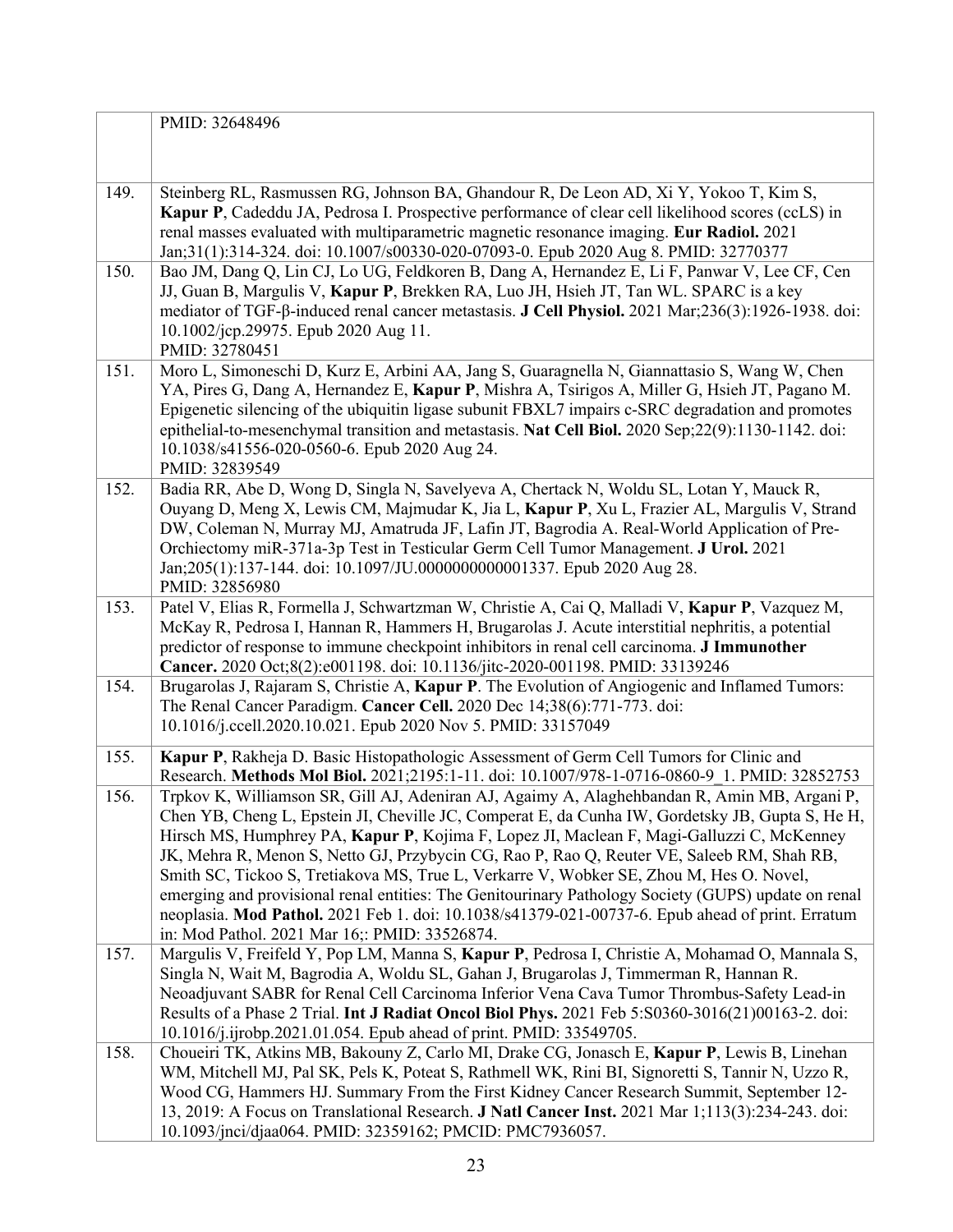| 159. | Trpkov K, Hes O, Williamson SR, Adeniran AJ, Agaimy A, Alaghehbandan R, Amin MB, Argani P,<br>Chen YB, Cheng L, Epstein JI, Cheville JC, Comperat E, da Cunha IW, Gordetsky JB, Gupta S, He H,<br>Hirsch MS, Humphrey PA, Kapur P, Kojima F, Lopez JI, Maclean F, Magi-Galluzzi C, McKenney<br>JK, Mehra R, Menon S, Netto GJ, Przybycin CG, Rao P, Rao Q, Reuter VE, Saleeb RM, Shah RB,<br>Smith SC, Tickoo S, Tretiakova MS, True L, Verkarre V, Wobker SE, Zhou M, Gill AJ. New<br>developments in existing WHO entities and evolving molecular concepts: The Genitourinary<br>Pathology Society (GUPS) update on renal neoplasia. Mod Pathol. 2021 Mar 4. doi: 10.1038/s41379-<br>021-00779-w. Epub ahead of print. PMID: 33664427.              |
|------|-------------------------------------------------------------------------------------------------------------------------------------------------------------------------------------------------------------------------------------------------------------------------------------------------------------------------------------------------------------------------------------------------------------------------------------------------------------------------------------------------------------------------------------------------------------------------------------------------------------------------------------------------------------------------------------------------------------------------------------------------------|
| 160. | Trpkov K, Williamson SR, Gill AJ, Adeniran AJ, Agaimy A, Alaghehbandan R, Amin MB, Argani P,<br>Chen YB, Cheng L, Epstein JI, Cheville JC, Comperat E, da Cunha IW, Gordetsky JB, Gupta S, He H,<br>Hirsch MS, Humphrey PA, Kapur P, Kojima F, Lopez JI, Maclean F, Magi-Galluzzi C, McKenney<br>JK, Mehra R, Menon S, Netto GJ, Przybycin CG, Rao P, Rao Q, Reuter VE, Saleeb RM, Shah RB,<br>Smith SC, Tickoo S, Tretiakova MS, True L, Verkarre V, Wobker SE, Zhou M, Hes O. Correction to:<br>Novel, emerging and provisional renal entities: the Genitourinary Pathology Society (GUPS) update<br>on renal neoplasia. Mod Pathol. 2021 May;34(5):1037. doi: 10.1038/s41379-021-00775-0. Erratum<br>for: Mod Pathol. 2021 Feb 1;: PMID: 33727698. |
| 161. | Lafin JT, Kenigsberg AP, Meng X, Abe D, Savelyeva A, Singla N, Woldu SL, Lotan Y, Mauck RJ,<br>Lewis CM, Margulis V, Wong D, Jia L, Kapur P, Xu L, Speir RW, Chesnut GT, Frazier AL, Strand<br>DW, Coleman N, Murray MJ, Amatruda JF, Bagrodia A. Serum Small RNA Sequencing and miR-375<br>Assay Do Not Identify the Presence of Pure Teratoma at Postchemotherapy Retroperitoneal Lymph<br>Node Dissection. Eur Urol Open Sci. 2021 Apr;26:83-87. doi: 10.1016/j.euros.2021.02.003. Epub<br>2021 Mar 5. PMID: 33997822; PMCID: PMC8121258.                                                                                                                                                                                                          |
| 162. | Kapur P, Gao M, Zhong H, Rakheja D, Cai Q, Pedrosa I, Margulis V, Xu L, Kinch L, Brugarolas J.<br>Eosinophilic Vacuolated Tumor of the Kidney: A Review of Evolving Concepts in This Novel<br>Subtype With Additional Insights From a Case With MTOR Mutation and Concomitant Chromosome<br>1 Loss. Adv Anat Pathol. 2021 Jul 1;28(4):251-257. doi: 10.1097/PAP.0000000000000299. PMID:<br>34009776; PMCID: PMC8205969.                                                                                                                                                                                                                                                                                                                               |
| 163. | Kapur P, Setoodeh S, Araj E, Yan J, Malladi VS, Cadeddu JA, Christie A, Brugarolas J. Improving<br>Renal Tumor Biopsy Prognostication With BAP1 Analyses. Arch Pathol Lab Med. 2021 May 21.<br>doi: 10.5858/arpa.2020-0413-OA. Epub ahead of print. PMID: 34019633.                                                                                                                                                                                                                                                                                                                                                                                                                                                                                   |
| 164. | He L, Metter C, Margulis V, Kapur P. A Review Leveraging a Rare and Unusual Case of Basal Cell<br>Carcinoma of the Prostate. Case Rep Pathol. 2021 May 4;2021:5520581. doi:<br>10.1155/2021/5520581. PMID: 34035971; PMCID: PMC8116143.                                                                                                                                                                                                                                                                                                                                                                                                                                                                                                               |
| 165. | Carter P, Schnell U, Chaney C, Tong B, Pan X, Ye J, Mernaugh G, Cotton JL, Margulis V, Mao J,<br>Zent R, Evers BM, Kapur P, Carroll TJ. Deletion of Lats1/2 in adult kidney epithelia leads to renal<br>cell carcinoma. J Clin Invest. 2021 Jun 1;131(11):e144108. doi: 10.1172/JCI144108. PMID:<br>34060480; PMCID: PMC8159698.                                                                                                                                                                                                                                                                                                                                                                                                                      |
| 166. | Kapur P, Christie A, Rajaram S, Brugarolas J. What morphology can teach us about renal cell<br>carcinoma clonal evolution. Kidney Cancer J. 2020 Sep;18(3):68-76. PMID: 34178206; PMCID:<br>PMC8232548.                                                                                                                                                                                                                                                                                                                                                                                                                                                                                                                                               |
| 167. | Udayakumar D, Zhang Z, Xi Y, Dwivedi DK, Fulkerson M, Haldeman S, McKenzie T, Yousuf Q,<br>Joyce A, Hajibeigi A, Notgrass H, de Leon AD, Yuan Q, Lewis MA, Madhuranthakam AJ, Sibley RC,<br>Elias R, Guo J, Christie A, McKay RM, Cadeddu JA, Bagrodia A, Margulis V, Brugarolas J, Wang T,<br>Kapur P, Pedrosa I. Deciphering Intratumoral Molecular Heterogeneity in Clear Cell Renal Cell<br>Carcinoma with a Radiogenomics Platform. Clin Cancer Res. 2021 Sep 1;27(17):4794-4806. doi:<br>10.1158/1078-0432.CCR-21-0706. Epub 2021 Jul 1. PMID: 34210685; PMCID: PMC8493519.                                                                                                                                                                     |
| 168. | Kapur P, Gao M, Zhong H, Chintalapati S, Mitui M, Barnes SD, Zhou Q, Miyata J, Carrillo D,<br>Malladi VS, Rakheja D, Pedrosa I, Xu L, Kinch L, Brugarolas J. Germline and sporadic mTOR<br>pathway mutations in low-grade oncocytic tumor of the kidney. Mod Pathol. 2022 Mar;35(3):333-<br>343. doi: 10.1038/s41379-021-00896-6. Epub 2021 Sep 20. PMID: 34538873.                                                                                                                                                                                                                                                                                                                                                                                   |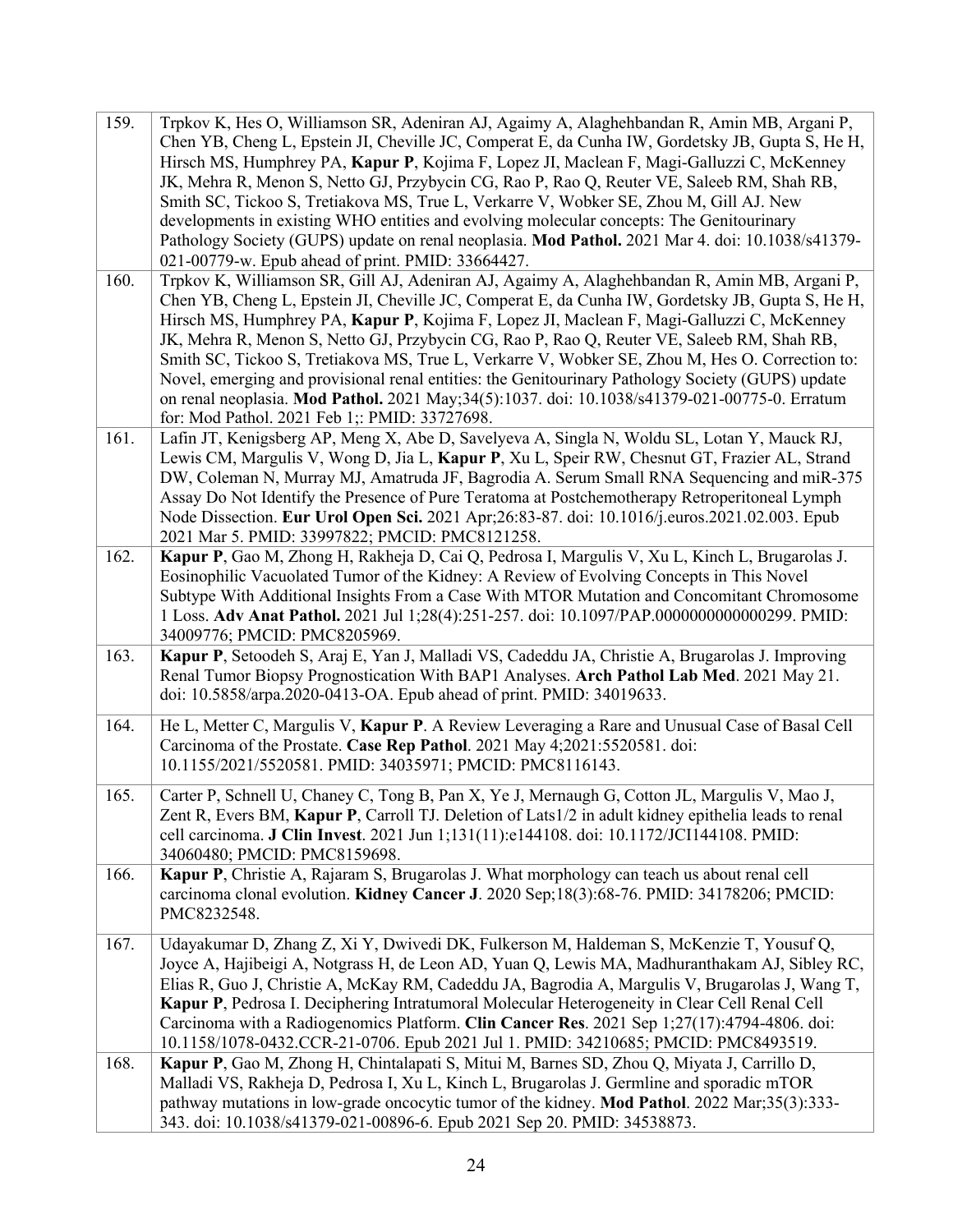| 169. | Hannan R, Mohamad O, Diaz de Leon A, Manna S, Pop LM, Zhang Z, Mannala S, Christie A,              |
|------|----------------------------------------------------------------------------------------------------|
|      | Christley S, Monson N, Ishihara D, Hsu EJ, Ahn C, Kapur P, Chen M, Arriaga Y, Courtney K,          |
|      | Cantarel B, Wakeland EK, Fu YX, Pedrosa I, Cowell L, Wang T, Margulis V, Choy H, Timmerman         |
|      | RD, Brugarolas J. Outcome and Immune Correlates of a Phase II Trial of High-Dose Interleukin-2 and |
|      | Stereotactic Ablative Radiotherapy for Metastatic Renal Cell Carcinoma. Clin Cancer Res. 2021 Dec  |
|      | 15;27(24):6716-6725. doi: 10.1158/1078-0432.CCR-21-2083. Epub 2021 Sep 22. PMID: 34551906.         |
| 170. | Kim K, Zhou Q, Christie A, Stevens C, Ma Y, Onabolu O, Chintalapati S, Mckenzie T, Tcheuyap VT,    |
|      | Woolford L, Zhang H, Singla N, Parida PK, Marquez-Palencia M, Pedrosa I, Margulis V, Sagalowsky    |
|      | A, Xie Z, Wang T, Durinck S, Modrusan Z, Seshagiri S, Kapur P, Brugarolas J, Malladi S.            |
|      | Determinants of renal cell carcinoma invasion and metastatic competence. Nat Commun. 2021 Oct      |
|      | 4;12(1):5760. doi: 10.1038/s41467-021-25918-4. PMID: 34608135; PMCID: PMC8490399.                  |
| 171. | Elias R, Tcheuyap VT, Kaushik AK, Singla N, Gao M, Reig Torras O, Christie A, Mulgaonkar A,        |
|      | Woolford L, Stevens C, Kettimuthu KP, Pavia-Jimenez A, Boroughs LK, Joyce A, Dakanali M,           |
|      | Notgrass H, Margulis V, Cadeddu JA, Pedrosa I, Williams NS, Sun X, DeBerardinis RJ, Öz OK,         |
|      | Zhong H, Seshagiri S, Modrusan Z, Cantarel BL, Kapur P, Brugarolas J. A renal cell carcinoma       |
|      | tumorgraft platform to advance precision medicine. Cell Rep. 2021 Nov 23;37(8):110055. doi:        |
|      | 10.1016/j.celrep.2021.110055. PMID: 34818533; PMCID: PMC8762721.                                   |
| 172. | Reig Torras O, Mishra A, Christie A, McKenzie T, Onabolu O, Singla N, Plimack ER, Suárez C,        |
|      | Ornstein MC, Alpaugh RK, Elias R, Bowman IA, McKay RM, Przybycin C, Kapur P, Brugarolas J,         |
|      | Rini B. Molecular Genetic Determinants of Shorter Time on Active Surveillance in a Prospective     |
|      | Phase 2 Clinical Trial in Metastatic Renal Cell Carcinoma. Eur Urol. 2021 Dec 31:S0302-            |
|      | 2838(21)02211-9. doi: 10.1016/j.eururo.2021.12.003. Epub ahead of print. PMID: 34980496.           |
| 173. | Motzer RJ, Jonasch E, Agarwal N, Alva A, Baine M, Beckermann K, Carlo MI, Choueiri TK, Costello    |
|      | BA, Derweesh IH, Desai A, Ged Y, George S, Gore JL, Haas N, Hancock SL, Kapur P,                   |
|      | Kyriakopoulos C, Lam ET, Lara PN, Lau C, Lewis B, Madoff DC, Manley B, Michaelson MD,              |
|      | Mortazavi A, Nandagopal L, Plimack ER, Ponsky L, Ramalingam S, Shuch B, Smith ZL, Sosman J,        |
|      | Dwyer MA, Gurski LA, Motter A. Kidney Cancer, Version 3.2022, NCCN Clinical Practice               |
|      | Guidelines in Oncology. J Natl Compr Canc Netw. 2022 Jan;20(1):71-90. doi:                         |
|      | 10.6004/jnccn.2022.0001. PMID: 34991070.                                                           |
| 174. | Lee CF, Chen YA, Hernandez E, Pong RC, Ma S, Hofstad M, Kapur P, Zhau H, Chung LW, Lai CH,         |
|      | Lin H, Lee MS, Raj GV, Hsieh JT. The central role of Sphingosine kinase 1 in the development of    |
|      | neuroendocrine prostate cancer (NEPC): A new targeted therapy of NEPC. Clin Transl Med. 2022       |
|      | Feb;12(2):e695. doi: 10.1002/ctm2.695. PMID: 35184376.                                             |

Reviews, Chapters, Monographs and Editorials

| 1.               | Kapur P. Tailoring treatment of rectal adenocarcinoma: immunohistochemistry for predictive<br>biomarkers. Anticancer Drugs. 2011 Anticancer Drugs. 2011 Apr;22(4):362-70. PubMed PMID:<br>21233707. |
|------------------|-----------------------------------------------------------------------------------------------------------------------------------------------------------------------------------------------------|
| 2.               | <b>Kapur P.</b> Predictive biomarkers for response to therapy in advanced colorectal/rectal adenocarcinoma.                                                                                         |
|                  | Crit Rev Oncog. 2012;17(4):361-72. PubMed PMID: 23176043.                                                                                                                                           |
| $\overline{3}$ . | Sharma V, Kapur P, Olweny E, Cadeddu J, Roehrborn CR, Liu H. Auto-fluorescence lifetime                                                                                                             |
|                  | spectroscopy for prostate cancer detection: An optical biopsy approach. Digital Holography and                                                                                                      |
|                  | Three-Dimensional Imaging, DH 2012. 2012. Chapter in Book/Report/Conference.                                                                                                                        |
| 4.               | Sharma V, Kapur P, Olweny E, Cadeddu J, Roehrborn CR, Liu H. Auto-fluorescence lifetime                                                                                                             |
|                  | spectroscopy for prostate cancer detection: An optical biopsy approach. Biomedical Optics, BIOMED                                                                                                   |
|                  | 2012. 2012. Chapter in Book/Report/Conference.                                                                                                                                                      |
| 5.               | Ananthakrishnan L, Kapur P, Leyendecker JR. The spectrum of renal cell carcinoma in adults.                                                                                                         |
|                  | Abdom Radiol (NY). 2016 Jun; 41(6): 1052-65. PubMed PMID: 27108133.                                                                                                                                 |
| 6.               | de Leon AD, Kapur P, Pedrosa I. Radiomics in Kidney Cancer: MR Imaging. MagnReson Imaging                                                                                                           |
|                  | Clin N Am.2019 Feb;27(1):113.doi:10.1016/j.mric.2018.08.005.Review. PubMed PMID: 30466904.                                                                                                          |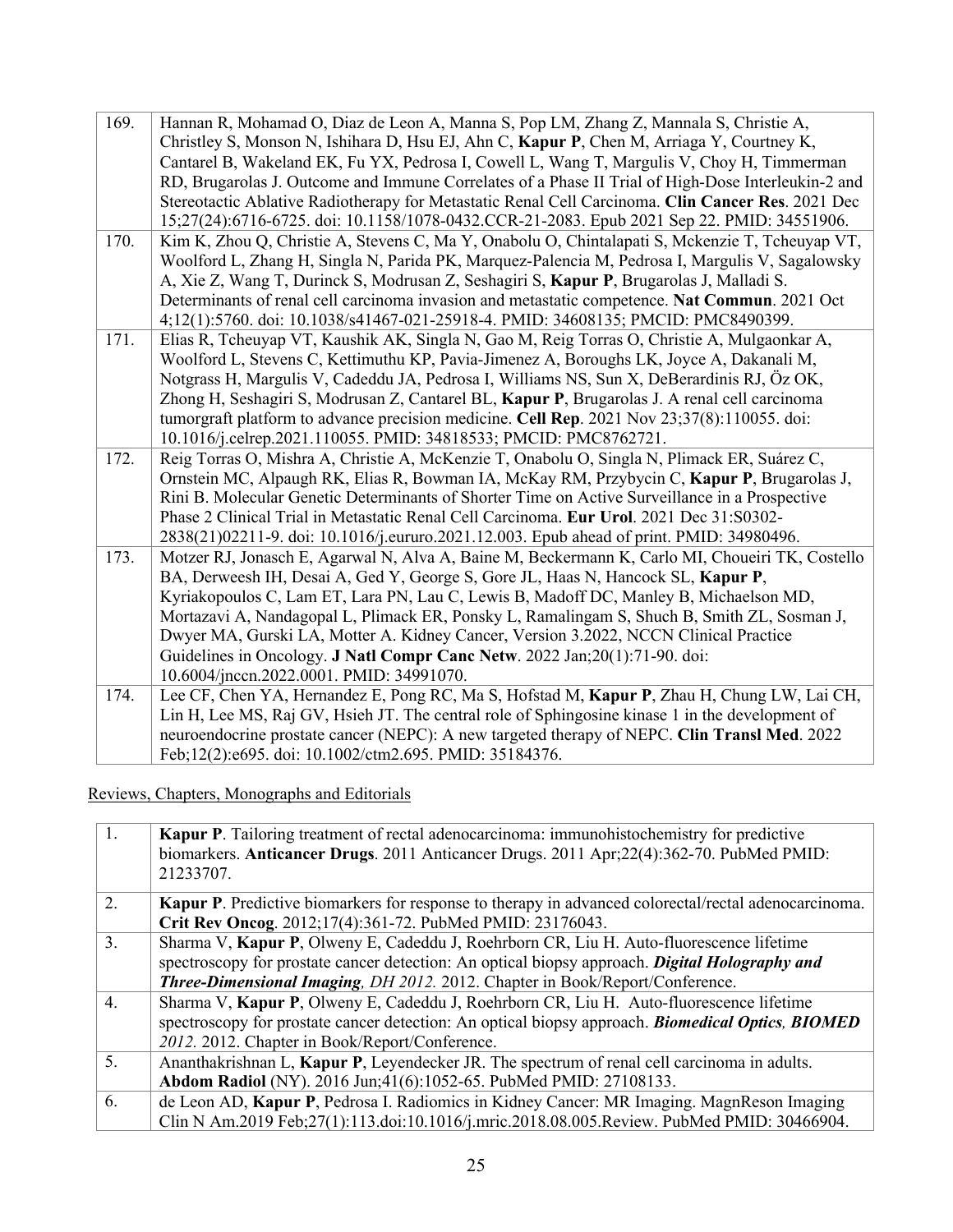| Kapur P and Dinesh Rakheja. Basic Histopathologic Assessment of Germ Cell Tumors for |
|--------------------------------------------------------------------------------------|
| <b>Clinic and Research</b>                                                           |

# Books/Textbooks

|  | Kapur P. Breast Carcinoma - Cytological grade and correlation with receptor and oncogene              |
|--|-------------------------------------------------------------------------------------------------------|
|  | expression on fine needle aspiration. Delhi University. 1999 (Dissertation during Pathology Residency |
|  | in India).                                                                                            |

# Case Reports

| 1.  | Rakheja D, Kapur P, Milchgrub S, Hoang MP. Pathologic quiz case: a woman with right facial nerve     |
|-----|------------------------------------------------------------------------------------------------------|
|     | paralysis. Endolymphatic sac tumor associated with von Hippel-Lindau disease. Arch Pathol Lab        |
|     | Med. 2003 Oct;127(10):1387-8. PubMed PMID:14521446.                                                  |
| 2.  | Kapur P, Sarode V. Pathologic quiz case: myxoid tibial lesion in a 31-year-old man. Low-grade        |
|     | myxofibrosarcoma. Arch Pathol Lab Med. 2004 Apr;128(4):e65-6. PubMed PMID: 15043472.                 |
| 3.  | Kapur P, Treat K, Chuang AT, Hoang MP. Pathologic quiz case: paratesticular mass in a young man.     |
|     | Inflammatory myofibroblastic tumor of the paratestis. Arch Pathol Lab Med. 2004 May;128(5):589-      |
|     | 90. PubMed PMID: 15086293.                                                                           |
| 4.  | Kapur P, Rakheja D, Hoang MP. Pathologic quiz case: laryngeal lesion in an elderly man. Verrucous    |
|     | carcinoma of the larynx. Arch Pathol Lab Med. 2005 Jan; 129(1): 115-6. PubMed PMID: 15628892.        |
| 5.  | Kapur P, Rakheja D, Bastasch M, Molberg KH, Sarode VR. Primary mucinous adenocarcinoma of            |
|     | the thymus: a case report and review of the literature. Arch Pathol Lab Med. 2006 Feb;130(2):201-4.  |
|     | PubMed PMID: 16454563.                                                                               |
| 6.  | Kapur P, Rakheja D, Cavuoti DC, Johnson-Welch SF. Sclerosing lobular hyperplasia of breast:          |
|     | cytomorphologic and histomorphologic features: a case report. Cytojournal. 2006 Apr 3;3:8. PubMed    |
|     | PMID: 16584551; PubMed Central PMCID: PMC1450301.                                                    |
| 7.  | Kapur P, Rakheja D, Amirkhan RH. Acute-onset, bilateral lower extremity pain in a 30-year-old        |
|     | man. Lab Med 2006; 37(9): 533-5. Second place winner, LabMedicine Case Study Competition,            |
|     | 2006.                                                                                                |
| 8.  | Bogusz AM, Hussey SM, Kapur P, Peng Y, Gokaslan ST. Massive localized lymphedema with                |
|     | unusual presentations: report of 2 cases and review of the literature. Int J Surg Pathol. 2011       |
|     | Apr;19(2):212-6. PubMed PMID: 18611926.                                                              |
| 9.  | Li HC, Patel P, Kapur P, Huerta S. Metastatic rectal cancer to the breast. Rare Tumors. 2009 Jul     |
|     | 22;1(1):e22. PubMed PMID: 21139894; PubMed Central PMCID: PMC2994444.                                |
| 10. | Wassef SN, Kapur P, Barnett SL, Myers LL. Sinonasal teratocarcinosarcoma with intracranial           |
|     | extension: case report and literature review. Ear Nose Throat J. 2012 Dec;91(12):536-9. PubMed       |
|     | PMID: 23288820.                                                                                      |
| 11. | Kapur P, Rakheja D, Truelson J, Molberg K. Malignant melanoma in carcinoma ex pleomorphic            |
|     | adenoma of the parotid gland. Ear, Nose and Throat Journal.                                          |
| 12. | Lev-Cohain N, Kapur P, Pedrosa I. Vulvar fibroadenoma with lactational changes in ectopic breast     |
|     | tissue. Case Rep Obstet Gynecol. 2013;2013:924902. PubMed PMID: 24222874; PubMed Central             |
|     | PMCID: PMC3810074.                                                                                   |
| 13. | Wang CJ, Ying J, Kapur P, Wohlfeld B, Roehrborn C, Kim DW. Solitary recurrence of castration-        |
|     | resistant prostate cancer with low or undetectable levels of prostate specific antigen salvaged with |
|     | local ablative radiation therapy: A case report. Oncology Letters. 2016 Jan; 11(1):713-716. PMID:    |
|     | 26870272                                                                                             |
| 14. | Friedman P, Costa D, Kapur P. Foamy gland high-grade prostatic intraepithelial neoplasia on core     |
|     | biopsy and subsequent radical prostatectomy: An in depth case report of a rare variant. Human        |
|     | Pathology: Case Reports. Noc 2017;10:32-36.                                                          |
| 15. | Woldu SL, Brugarolas J, Kapur P, Margulis V. What is the role of nephrectomy following complete      |
|     | response to checkpoint inhibitors? Urol Case Rep. 2018 Mar 14;18:60-63. doi:                         |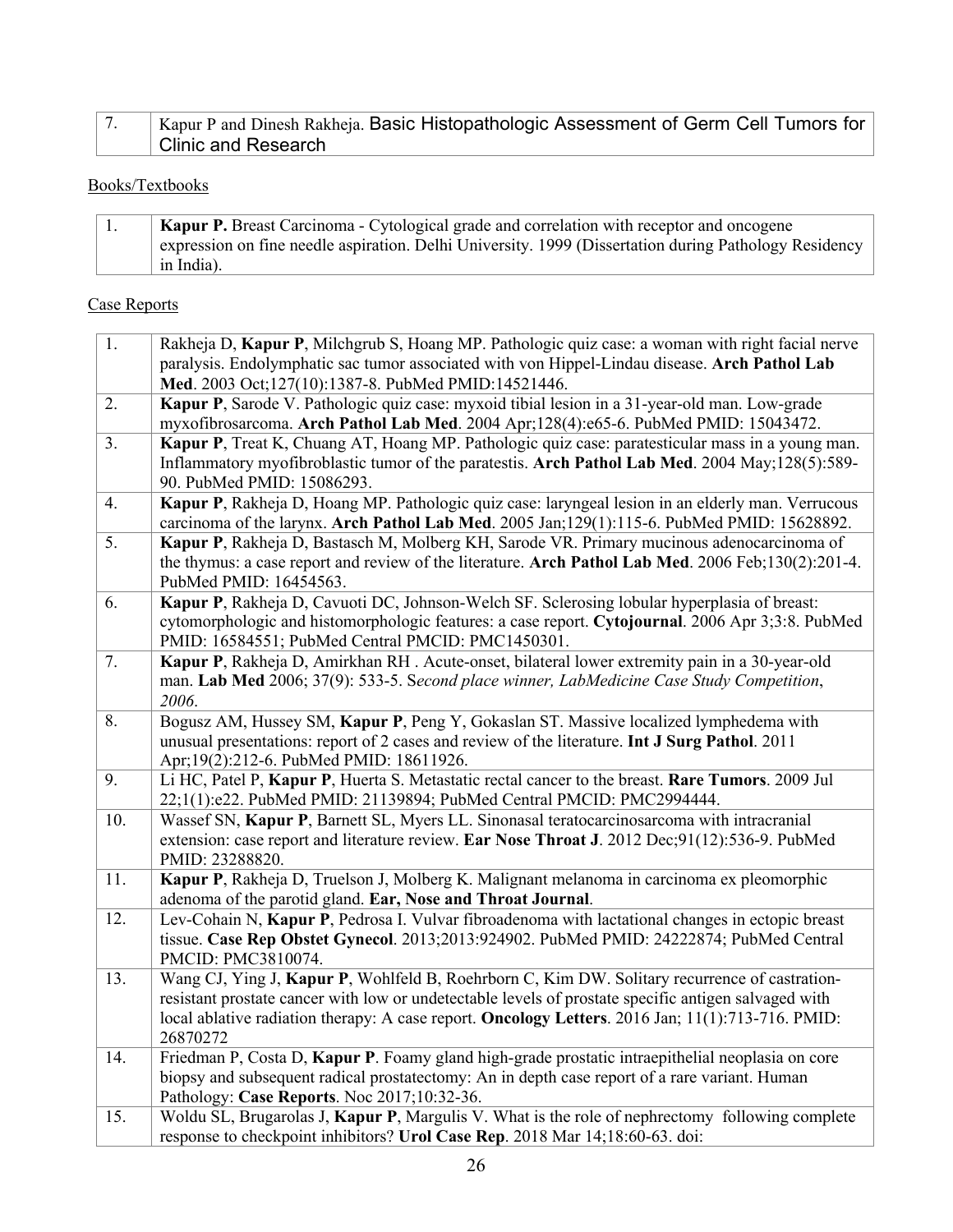|     | 10.1016/j.eucr.2018.02.016. eCollection 2018 May. PubMed PMID: 29785372; PubMed Central     |
|-----|---------------------------------------------------------------------------------------------|
|     | <b>PMCID: PMC5958820.</b>                                                                   |
| 16. | Jia L, Panwar V, Parmley M, Lucas E, Pedrosa I, <b>Kapur P</b> . Retroperitoneal Sclerosing |
|     | Angiomyolipoma with Long-Term Follow up: A Case Report with Unique Clinicopathologic and    |
|     | Genomic Profile. Int J Surg Pathol. 2021 Jun 9:10668969211021483. doi:                      |
|     | 10.1177/10668969211021483. Epub ahead of print. PMID: 34106015.                             |

# Proceedings of Meetings

| 1.  | Durbin DM, Hatfield J, Kapur P, Rogers BB, Ramilo O, Jafri HS. Ribavirin modulates pro-                                                                                                                                                                                                                                                                                                              |
|-----|------------------------------------------------------------------------------------------------------------------------------------------------------------------------------------------------------------------------------------------------------------------------------------------------------------------------------------------------------------------------------------------------------|
|     | Inflammatory cytokines and disease Severity in a murine model of respiratory syncytial virus                                                                                                                                                                                                                                                                                                         |
|     | pneumonia. Pediatric Academic Societies' Annual Meeting, Baltimore, MD, May 2002. (Poster)                                                                                                                                                                                                                                                                                                           |
| 2.  | Kapur P, Bowers D, Gargan L, Reisch J, Margraf L. MIB-1 labeling index predicts progression free<br>survival in a large group of pediatric pilocytic astrocytomas. Pediatr Dev Pathol 5(6): 602-607, 2002<br>(Abstract). The Society for Pediatric Pathology Interim Meeting, Dallas, TX, September 2002.<br>(Platform)                                                                              |
| 3.  | Kapur P, Rakheja D, Rogers BB. Characterization of inflammation in villitis of known and unknown<br>etiologies: A fluorescence in situ hybridization (FISH) and immunohistochemical evaluation. Pediatr<br>Dev Pathol 5(6): 602-607, 2002 (Abstract). The Society for Pediatric Pathology Interim Meeting,<br>Dallas, TX, September 2002. (Platform) Gordon L. Vawter Pathologist-in-training Award. |
| 4.  | Chavez-Bueno S, Mejias A, Rios AM, Hatfield J, Kapur P, Rogers BB, Ramilo O, Jafri HS.<br>Persistence of airway hyperresponsiveness (AHR) after resolution of acute respiratory syncytial virus<br>(RSV) disease in a murine model without allergic sensitization. Interscience conference on<br>antimicrobial agents and chemotherapy, San Diego, CA, September 27-30, 2002. (Poster)               |
| 5.  | Rakheja D, Kapur P, Timmons CF. Immunohistochemical expression of fatty acid synthase in<br>medulloblastomas and neuroblastic tumors. Lab Invest 83(1): 7P, 2003 (Abstract). The Society for<br>Pediatric Pathology Spring Meeting, Washington, DC, March 2003. (Poster)                                                                                                                             |
| 6.  | Mejías A, Chávez- Bueno S, Ríos A, Saavedra J, Hatfield J, Kapur P, Rogers BB, Jafri HS, Ramilo<br>O. Anti-RSV neutralizing antibody decreases lung inflammation, airway obstruction and airway<br>hyperresponsiveness (AHR) in the respiratory syncytial virus (RSV) murine model. Pediatric<br>Academic Societies Annual Meeting, Seattle, WA, May 04, 2003. (Poster)                              |
| 7.  | Chávez-Bueno S, Mejias A, Rios AM, Hatfield J, Kapur P, Gomez A, Rogers BB, Ramilo O, Jafri<br>HS. Respiratory syncytial virus (RSV) induces persistence of airway hyperresponsiveness (AHR) and<br>histopathologic changes in both Balb/c and C57BL/6 mice without allergic pre-sensitization. Pediatric<br>Academic Societies Annual Meeting, Seattle, WA, May 04, 2003. (Poster)                  |
| 8.  | Kapur P, Rakheja D, Timmons CF, Margraf LR, Wilson KS, Elder F. Mosaic variegated aneuploidy:<br>a case report. Interim Meeting of the Society for Pediatric Pathology, Little Rock, AR, October 2004.<br>Resident's Case Presentation Award.                                                                                                                                                        |
| 9.  | Rakheja D, Kapur P, Margraf LR. Inactivation of DNA mismatch repair genes, hMLH1 and hMSH2,<br>does not play a role in the tumorigenesis of pediatric renal cell carcinomas with Xp11.2<br>rearrangements. Interim Meeting of the Society for Pediatric Pathology, Little Rock, AR, October<br>2004. (Poster)                                                                                        |
| 10. | Kapur P, Kroft SH, Molberg KH and Hoang MP. Solitary plasmacytoma of thyroid gland; a case<br>report. 83rd Annual Meeting of the Texas Society of Pathologists, Dallas, TX, January 2004. (Poster)                                                                                                                                                                                                   |
| 11. | Rakheja D, Kapur P, Hoang MP, Bennett MJ. Increased ratio of saturated to unsaturated C18 fatty<br>acids in colonic adenocarcinoma. 83rd Annual Meeting of the Texas Society of Pathologists, Dallas,<br>TX, January 2004. (Poster)                                                                                                                                                                  |
| 12. | Rakheja D, Kapur P, Hoang MP, Bennett MJ. Colonic adenocarcinomas show increased ratio of<br>saturated to unsaturated C18 fatty acids when compared to normal colonic mucosa. Annual Meeting of<br>the United States and Canadian Academy of Pathology, San Antonio, TX, February-March 2005.<br>(Poster)                                                                                            |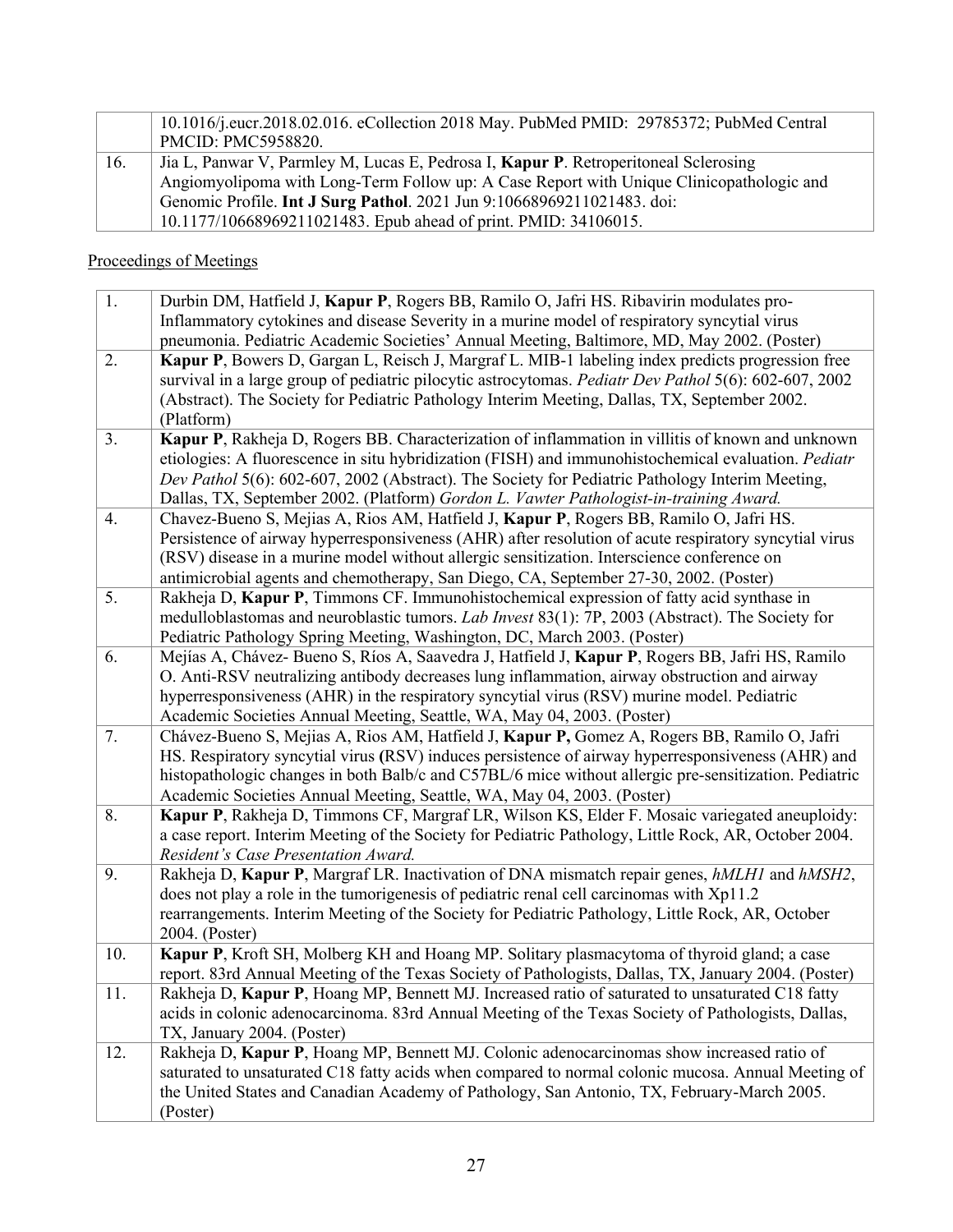| 13. | Kapur P, Rakheja D, Roy LC, Hoang MP. Fatty acid synthase expression in melanocytic lesions.<br>Annual Meeting of the United States and Canadian Academy of Pathology, San Antonio, TX,<br>February-March 2005. (Poster)                                                                                              |
|-----|-----------------------------------------------------------------------------------------------------------------------------------------------------------------------------------------------------------------------------------------------------------------------------------------------------------------------|
| 14. | Erickson C, Kapur P, Rakheja D, Carder KR, Hoang MP. Congenital self-healing<br>reticulohistiocytosis (Hashimoto-Pritzker disease): 10-year experience at Dallas Children's Medical<br>Center. Annual Meeting of the American Society of Dermatopathology, Chicago, IL, October 2006.<br>(Poster)                     |
| 15. | Kapur P, Margraf LR, Rakheja D. Effect of fixatives on nuclear proteomic analyses using 2-d protein<br>electrophoresis. Annual Meeting of the Texas Society of Pathologists, Houston, TX, January 2006.<br>(Poster) $2^{nd}$ Position in Poster Competition.                                                          |
| 16. | Kapur P, Rakheja D, Molberg KH, Leitch AM, Sarode VR. Sentinel lymph node micrometastasis<br>from breast carcinoma: is it an indication for completion axillary dissection? Annual Meeting of the<br>Texas Society of Pathologists, Houston, TX, January 2006. (Poster)                                               |
| 17. | Kapur P, Rakheja D, Balani J, Roy LC, Amirkhan RH, Hoang MP. Phosphorylated histone H3, Mib-<br>1, p21, fatty acid synthase, and cleaved caspase-3 expression in granular cell tumors. Annual Meeting<br>of the Texas Society of Pathologists, Houston, TX, January 2006. (Poster)                                    |
| 18. | <b>Kapur P,</b> Margraf LR, Rakheja D. Effect of fixatives on nuclear protein extraction and proteomic<br>analyses using two-dimensional protein electrophoresis. Mod Pathol 19(Suppl 1): 330A. Annual<br>Meeting of the United States and Canadian Academy of Pathology, Atlanta, GA, February 2006.<br>(Poster)     |
| 19. | Rakheja D, Kapur P, Hoang MP, Bennett MJ. Colonic adenocarcinomas show increased ratio of<br>saturated to unsaturated C18 fatty acids when compared to normal colonic mucosa. Annual Meeting of<br>the United States and Canadian Academy of Pathology, San Antonio, TX, February-March 2005.<br>(Poster)             |
| 20. | Agata M. Bogusz, Sean M. Hussey, Payal Kapur, and Tunc Gokaslan. Myxoid areas and delicate<br>vascular network as pitfalls in diagnosis of MLL. Annual CAP meeting, Chicago, IL, October 2007<br>(poster)                                                                                                             |
| 21. | Rakheja D, Chen W, Ashfaq R, McKenna RW, Kapur P. Uniform strong expression of the anti-<br>apoptotic protein survivin in pediatric classical Hodgkin lymphoma. Annual Meeting of the United<br>States and Canadian Academy of Pathology, Denver, CO, March 2008. (Platform)                                          |
| 22. | Kapur P, Rakheja D, Wang HY, Ashfaq R, McKenna RW, Chen W. Nearly uniform expression of<br>Id2 and Notch-1, suppressors of B-cell specific gene expression, in pediatric classical Hodgkin<br>lymphoma. Annual Meeting of the United States and Canadian Academy of Pathology, Denver, CO,<br>March 2008.             |
| 23. | Chen W, Kapur P, Ashfaq R, Hladik C, Shang P, McKenna RW, Rakheja D. Alterations in cell cycle<br>checkpoints in Hodgkin/Reed-Sternberg cells of pediatric classical Hodgkin lymphoma: a tissue<br>microarray-based study. Annual Meeting of the Society for Pediatric Pathology, Denver, CO,<br>February-March 2008. |
| 24. | Butt Y, Kamrudin S, Kapur P, Chen W, Rakheja D. Strong immunohistochemical expression of X-<br>linked inhibitor of apoptosis in neuroblastoma, Wilms tumor, and pediatric classical Hodgkin<br>lymphoma. Annual Meeting of the Society for Pediatric Pathology, Denver, CO, February-March<br>2008.                   |
| 25. | Nazarian RM, Kapur P, Piris A, Mihm MC, Hoang MP. Expression of Ki-67 in Benign, Atypical, and<br>Malignant Hidradenomas. Annual Meeting of the United States and Canadian Academy of Pathology,<br>Boston, MA, March 2009.                                                                                           |
| 26. | Gupta S, Ashfaq A, Kapur P, Afonso B, Nguyen T, Boland CR, Goel A, Rockey DC. Microsatellite<br>instability may be uncommon among Hispanics with colorectal cancer. Digestive Disease Week,<br>Chicago, IL, 2009 (published in Gastroenterology)                                                                      |
| 27. | Duan L, Youssef R, Margulis V, Lotan Y, Koduru P, Kabbani W and Kapur P. Clear Cell Papillary<br>Renal Cell Carcinoma: Clinicopathologic, Immunohistochemical, and Molecular Analysis. North<br>Texas Meeting, Nov 2010 in Dallas Texas, TX                                                                           |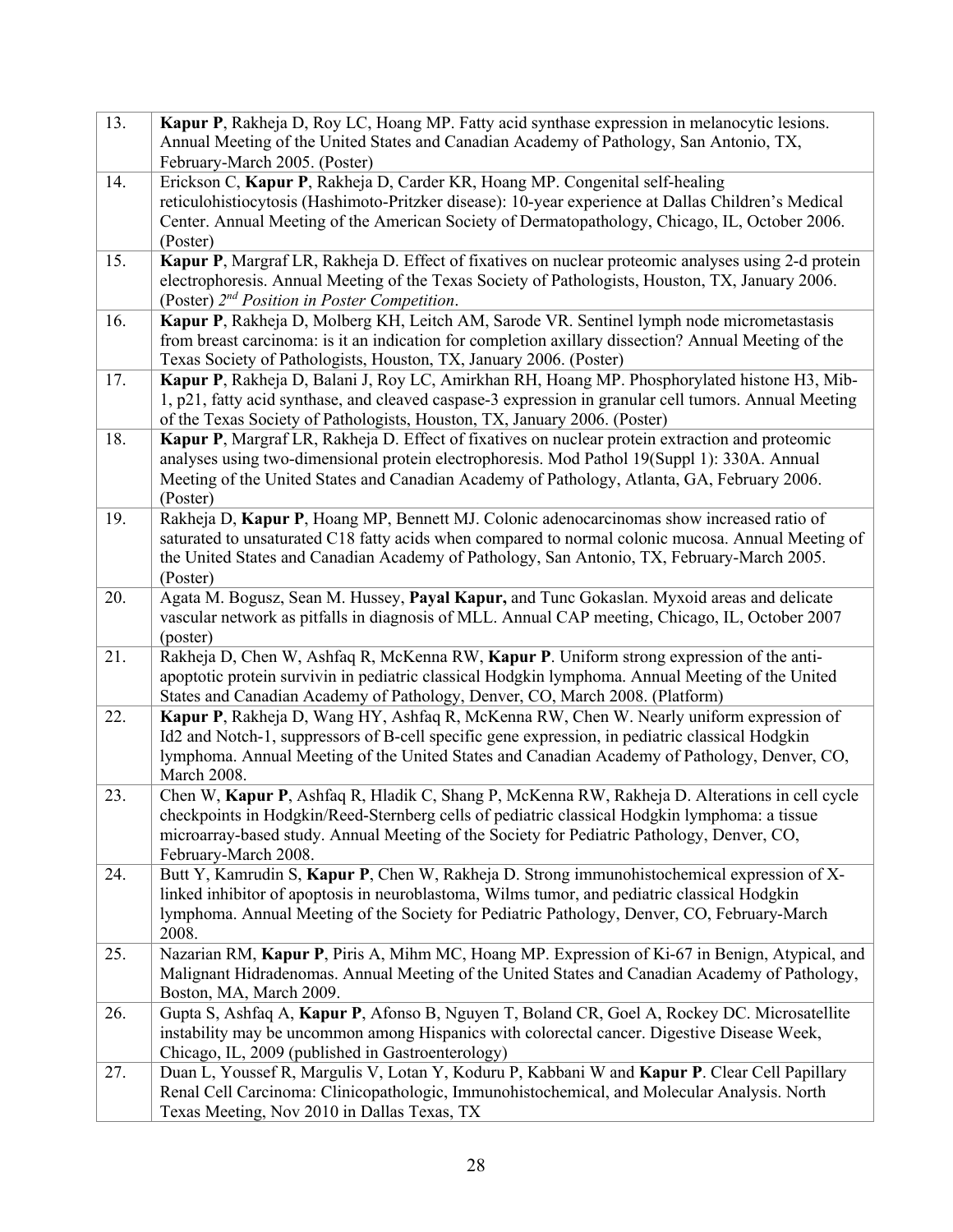| 28. | Cockburn A, Youssef R, Kabbani W, Sharia S, Mosbah A, Abol-Enein H, Ghoniem M, Lotan Y and<br>Kapur P. Apoptotic markers in Bilharzial related invasive bladder cancer. American Society for<br>Clinical Pathology Annual meeting, October 27-31 2010 in San Francisco, CA.                                                                                                                                                                                                                                                  |
|-----|------------------------------------------------------------------------------------------------------------------------------------------------------------------------------------------------------------------------------------------------------------------------------------------------------------------------------------------------------------------------------------------------------------------------------------------------------------------------------------------------------------------------------|
| 29. | Morris D, Youssef R, Sharia S, King E, Kabbani W, Mosbah A, Abol-Enein H, Ghoniem M, Lotan Y<br>and Kapur P. Expression of multiple biomarkers in bilharzial related urothelial cancer. American<br>Society for Clinical Pathology Annual meeting, October 27-31 2010 in San Francisco, CA.                                                                                                                                                                                                                                  |
| 30. | Cockburn A, Youssef R, Sharia S, King E, Kabbani W, Mosbah A, Abol-Enein H, Ghoniem M, Lotan<br>Y and Kapur P. Expression of Cell Cycle-Related Molecular Markers in Patients With Nonmetastatic<br>Squamous Cell Carcinoma of the Bladder. College of American Pathologist Annual meeting,<br>September 2010 in Chicago, IL.                                                                                                                                                                                                |
| 31. | King K, Youssef R, Sharia S, Kabbani W, Mosbah A, Abol-Enein H, Ghoniem M, Lotan Y and<br>Kapur P. Expression of Multiple Biomarkers in Bilharzial-Related Urothelial Carcinoma. College of<br>American Pathologist Annual Meeting, September 2010 in Chicago, IL.                                                                                                                                                                                                                                                           |
| 32. | King E, Youssef R, Kabbani W, Mosbah A, Abol-Enein H, Ghoniem M, Lotan Y and Kapur P.<br>Adenocarcinoma of the urinary bladder: value of cell cycle biomarkers. United States and Canadian<br>Academy of Pathology's 99th Annual Meeting, March 20-26, 2010 in Washington, DC.                                                                                                                                                                                                                                               |
| 33. | Kapur P, Saha D and Huerta S. Assessment Of Molecular Biomarkers To Predict Response To<br>Chemoradiation in Rectal Adenocarcinomas: A Tissue Microarray Based Study. United States and<br>Canadian Academy of Pathology's 99th Annual Meeting, March 20-26, 2010 in Washington, DC.                                                                                                                                                                                                                                         |
| 34. | Chen W, Issacson T, Kapur P, Rakheja D. Expression of Notch Pathway Proteins in Lymphoblastic<br>Leukemia/Lymphoma. United States and Canadian Academy of Pathology's 99th Annual Meeting,<br>March 20-26, 2010 in Washington, DC.                                                                                                                                                                                                                                                                                           |
| 35. | Seegmiller AC, Olson, SJ, Kapur P, Rakheja D and Chen W. Increased Expression of Fatty Acid<br>Synthetic Enzymes in Hodgkin and Reed-Sternberg Cells of Classical Hodgkin. United States and<br>Canadian Academy of Pathology's 99th Annual Meeting, March 20-26, 2010 in Washington, DC.                                                                                                                                                                                                                                    |
| 36. | Youssef R, Kapur P, Kabbani W, Shariat S, Mosbah A, Abol-Enein H, Ghoniem M, Lotan Y<br>Bilharzial Related Bladder cancer: Pathological Characteristics and value of cyclooxygenase-2<br>expression. American Urologic Association Annual Meeting, May 29th-June 3 <sup>rd</sup> 2010 in San<br>Francisco, CA.                                                                                                                                                                                                               |
| 37. | Youssef R, Shariat S, Kabbani W, Kapur P, Mosbah A, Abol-Enein H, Ghoniem M, Lotan Y<br>Expression of cyclooxygenase-2 in squamous cell carcinoma In the urinary bladder. American<br>Urologic Association Annual Meeting, May 29th-June 3rd 2010 in San Francisco, CA.                                                                                                                                                                                                                                                      |
| 38. | Rakheja D, Kapur P, Chen W. Expression of Notch Pathway Proteins in Hodgkin/Reed-Sternberg<br>Cells of Classical Hodgkin Lymphoma. United States and Canadian Academy of Pathology's 99th<br>Annual Meeting, March 20-26, 2010 in Washington, DC.                                                                                                                                                                                                                                                                            |
| 39. | Bachoo RM, Marin-Valencia I, Cho SK, Rakheja D, Hatanpaa KJ, Mashimo T, Vemireddy V, Kapur<br>P, Good LB, Sun X, Pascual JM, Takahashi M, Togao O, Raisanen J, Maher EA, DeBerardinis RJ,<br>Malloy CR. Glucose metabolism via the pentose phosphate pathway, glycolysis, and citric acid cycle<br>in an orthotopic mouse model of human brain tumors. Annual Scientific Meeting of the Society for<br>Neuro-Oncology in Conjunction with the AANS/CNS Section on Tumors, Garden Grove, Orange<br>county, CA, November 2011. |
| 40. | Youssef R, Kapur P, Arendt T, Mosbah A, Abol-Enein H, Ghoniem M and Lotan Y. Prognostic value<br>of apoptotic markers in squamous cell carcinoma of the bladder. Society of Urologic Oncology's<br>Annual Meeting, Nov 30-Dec 2, 2011 in Bethesda, Maryland.                                                                                                                                                                                                                                                                 |
| 41. | Darwish O, Youssef R, Kapur P, Bagrodia A, Belsante M, Alhalabi F, Lotan Y and Margulis V.<br>Clear cell renal cell carcinoma: Can tissue biomarkers predict prognosis. Society of Urologic<br>Oncology's Annual Meeting, Nov 30-Dec 2, 2011 in Bethesda, Maryland.                                                                                                                                                                                                                                                          |
| 42. | Bagrodia A, Youssef R, Cannon C, Darwish O, Belsante M, Kapur P, Lotan Y and Margulis V.<br>Prospective evaluation of cell cycle biomarkers for prediction of cancer-specific mortality in patients<br>with upper tract urothelial carcinoma. Society of Urologic Oncology's Annual Meeting, Nov 30-Dec<br>2, 2011 in Bethesda, Maryland.                                                                                                                                                                                    |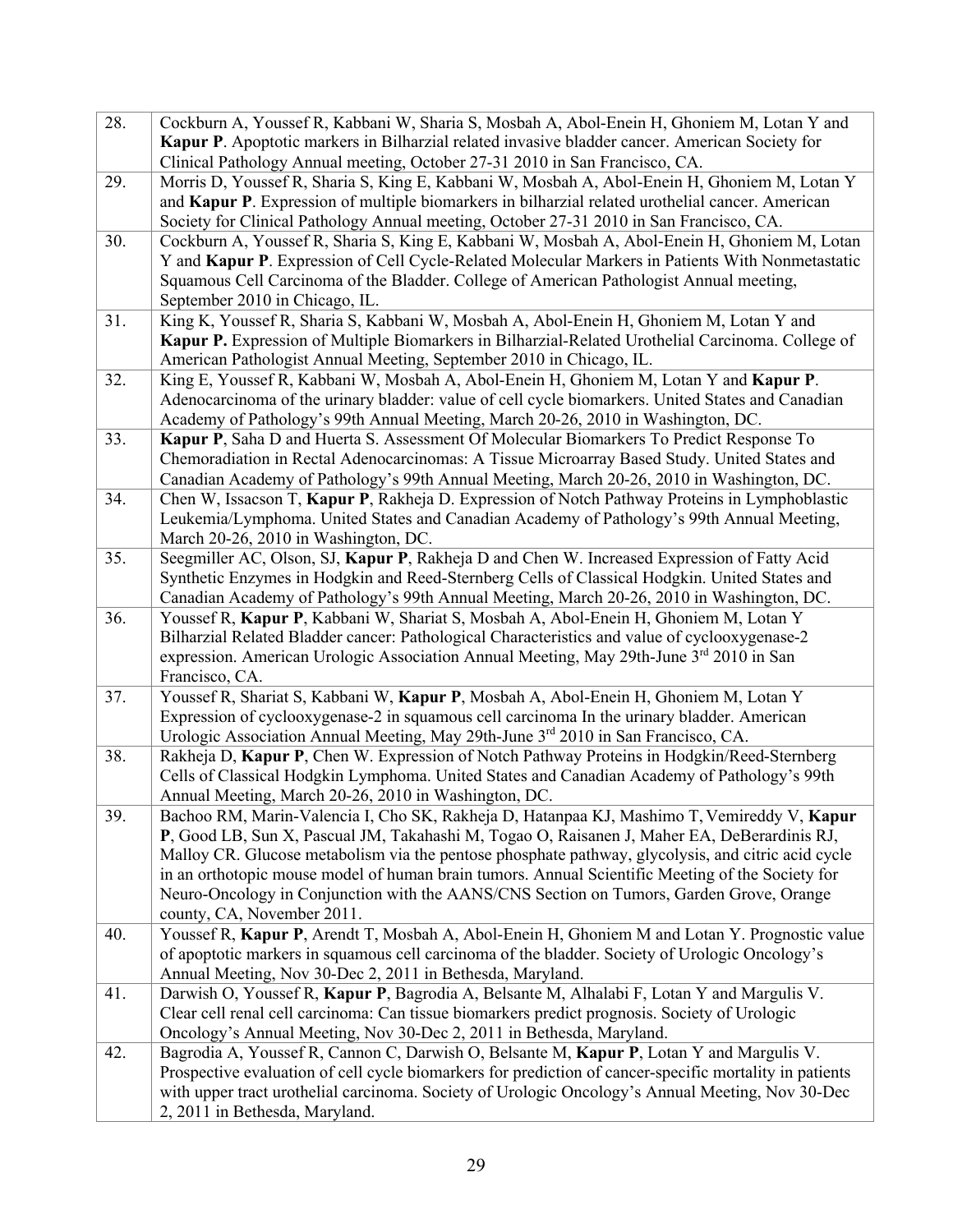| 43. | Belsante M, Youssef R, Darwish O, Bagrodia A, Kapur P, Alhalabi F, Margulis V, and Lotan Y.                 |
|-----|-------------------------------------------------------------------------------------------------------------|
|     | Prognostic role of lymphovascular invasion in clear cell renal cell carcinoma. Society of Urologic          |
|     | Oncology's Annual Meeting, Nov 30-Dec 2, 2011 in Bethesda, Maryland.                                        |
| 44. | Kapur P, Youssef R, Alhalabi F, Margulis V, Lotan Y and Kabbani. W Clinicopathologic                        |
|     | Characteristics and Outcomes of Renal Cell Carcinoma: A Single Center Experience. United States             |
|     | and Canadian Academy of Pathology's Annual Meeting, February 26 - March 4, 2011 in San Antonio,             |
|     | <b>TX</b>                                                                                                   |
| 45. | Kapur P, Rakheja R, Youssef R, Margulis V, Kabbani W, and Lotan Y. Prognostic Significance Of               |
|     | MTORC1 Immunoexpression In Clear Cell (Conventional) Renal Cell Carcinoma. United States and                |
|     | Canadian Academy of Pathology's Annual Meeting, February 26 - March 4, 2011 in San Antonio, TX              |
| 46. | Duan L, Youssef R, Margulis V, Lotan Y, Koduru P, Kabbani W and Kapur P. Clear Cell Papillary               |
|     | Renal Cell Carcinoma: Clinicopathologic, Immunohistochemical, and Molecular Analysis. United                |
|     | States and Canadian Academy of Pathology's Annual Meeting, February 26 - March 4, 2011 in San               |
|     | Antonio, TX                                                                                                 |
| 47. | Duan L, Youssef R, Margulis, V, Lotan Y, Koduru P, Kabbani W, and Kapur P. Renal Cell                       |
|     | Carcinoma with Extensive Clear Cell Component and Papillary Architecture: Value of                          |
|     | Immunohistochemistry. United States and Canadian Academy of Pathology's Annual Meeting,                     |
|     | February 26 - March 4, 2011 in San Antonio, TX                                                              |
| 48. | Phadke P, Rakheja D, Le L, Selim AM, Kapur P, Davis A, Mihm M and Hoang M. Proliferative                    |
|     | Nodule Arising Within Congenital Melanocytic Nevus: Histologic, Immunohistochemical And                     |
|     | Molecular Analyses Of 43 Cases. United States and Canadian Academy of Pathology's Annual                    |
|     | Meeting, February 26 - March 4, 2011 in San Antonio, TX                                                     |
| 49. | Rakheja D, Kapur P, Khokhar S, Fustino N, Lotan Y, Brugarolas J, Amatruda JF. MTORC1                        |
|     | signaling pathway is differentially active in yolk sac tumors and seminomas. Annual Meeting of the          |
|     | Society for Pediatric Pathology, San Antonio, TX, February 2011. (Platform)                                 |
| 50. | Margulis V, Youssef R, Kapur P, Kabbani W., Alhalabi F, Arendt T, Rakheja D, Lotan Y. The                   |
|     | number of aberrantly expressed constituents of the mammalian target of rapamycin pathway:                   |
|     | correlation with oncologic outcome in clear cell renal cell carcinoma. American Urologic Association        |
|     | Annual Meeting, May 2011 in Wasington, DC.                                                                  |
| 51. | Youssef R, Kapur P, Kabbani W, Arendt T, Mosbah A, Abol-Enein H, Ghoniem M, Lotan Y.                        |
|     | Prognostic value of fibroblastic growth factor in squamous cell carcinoma of the bladder. American          |
|     | Urologic Association Annual Meeting, May 2011 in Wasington, DC.                                             |
| 52. | Youssef R, Kapur P, Kabbani W, Mosbah A, Abol-Enein H, Ghoniem M, Lotan Y. Expression of cell               |
|     | cycle-related molecular markers in patients treated with radical cystectomy for squamous cell               |
|     | carcinoma of the bladder. American Urologic Association Annual Meeting, May 2011 in Wasington,              |
|     | DC.                                                                                                         |
| 53. | Duan L, Youssef R, Margulis V, Lotan Y, Koduru P, Kabbani W and Kapur P. Clear Cell Papillary               |
|     | Renal Cell Carcinoma: Clinicopathologic, Immunohistochemical, and Molecular Analysis. Texas                 |
|     | Society of Pathology's Annual Meeting, January 14 -16, 2011 in Houston, TX                                  |
| 54. | Duan L, Youssef R, Margulis, V, Lotan Y, Koduru P, Kabbani W, and Kapur P. Renal Cell                       |
|     | Carcinoma with Extensive Clear Cell Component and Papillary Architecture: Value of                          |
|     | Immunohistochemistry. Texas Society of Pathology's Annual Meeting, January 14 -16, 2011 in                  |
|     | Houston, TX                                                                                                 |
| 55. | Sugianto, J. Z. Rakheja D, Youssef RF, Lotan Y, Margulis V, Kapur P. Comparison of mTORC1                   |
|     | pathway immunoexpression between chromophobe renal cell carcinoma and renal oncocytoma. North               |
|     | Texas Society of Pathology's 6th Annual Resident/Fellow Research Forum, Dallas, TX. December 5,             |
|     | 2012. (Oral presentation)                                                                                   |
| 56. | Ramy Youssef, Oussama Darwish, Payal Kapur, Aditya Bagrodia, Michael Belsante, Bishoy Gayed,                |
|     | Feras Alhalabi, Yair Lotan and Vitaly Margulis. Alterations In Pten, Hif And Raptor Correlate With          |
|     | Pathogical Features And Oncological Outcomes Of Patients With Papillary Renal Cell Carcinoma.               |
|     | 13 <sup>th</sup> Annual Meeting of the Society Of Urologic Oncology Meeting, Rockville, MD, November 28-30, |
|     | 2012.                                                                                                       |
|     |                                                                                                             |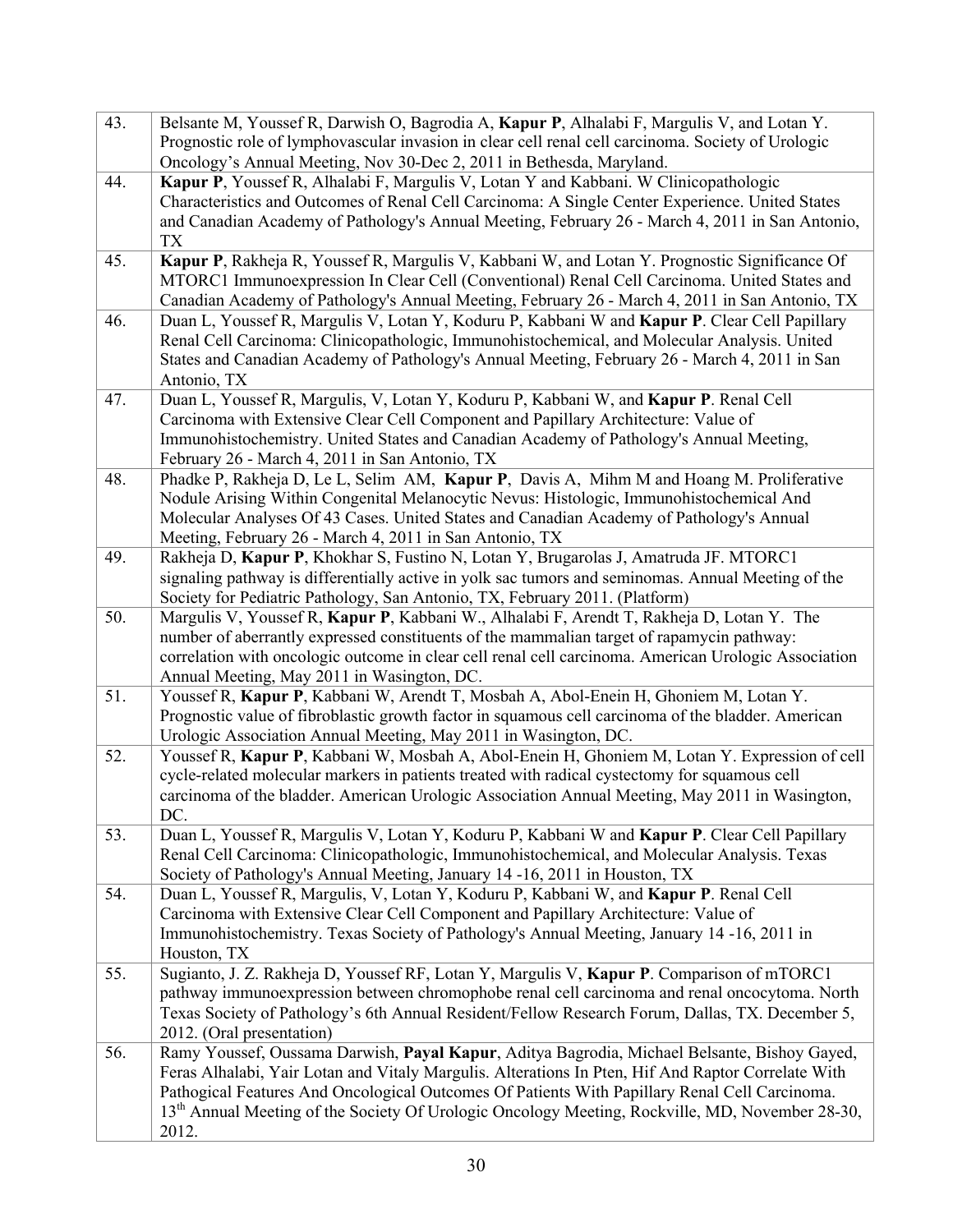| 57. | Bishoy Gayed, Ramy Youssef, Oussama Darwish, Aditya Bagrodia, Payal Kapur, Arthur<br>Sagalowsky, Yair Lotan, Vitaly Margulis. Increased Expression of Ki-67 is a significant predictor of<br>disease recurrence and decreased survival in patients with Non Metastatic Clear Cell Renal Cancer.<br>13 <sup>th</sup> Annual Meeting of the Society Of Urologic Oncology Meeting, Rockville, MD, November 28-30,<br>2012.                                                                                                                      |
|-----|----------------------------------------------------------------------------------------------------------------------------------------------------------------------------------------------------------------------------------------------------------------------------------------------------------------------------------------------------------------------------------------------------------------------------------------------------------------------------------------------------------------------------------------------|
| 58. | Bishoy Gayed, Ramy Youssef, Oussama Darwish, Aditya Bagrodia, Payal Kapur, Arthur<br>Sagalowsky, Yair Lotan, Vitaly Margulis Decreased p16, p21, p27, and p57 expression is associated<br>with inferior oncologic outcomes in patients with clear cell renal cell cancer. 13 <sup>th</sup> Annual Meeting of<br>the Society Of Urologic Oncology Meeting, Rockville, MD, November 28-30, 2012.                                                                                                                                               |
| 59. | Hans K. Ghayee; Alessio Giubellino; Arielle Click; Payal Kapur; Victoria Martucci; Jerry W. Shay;<br>Rhonda F. Souza; Karel Pacak. p-mTOR is not upregulated in SDHB-related paragangliomas:<br>Relevance to future therapeutic options using mTOR inhibitors. North American Neuroendocrine<br>Tumor Society presents: 2012 Neuroendocrine Tumor Symposium. 2012                                                                                                                                                                            |
| 60. | D. Kim, V. Tumati, D. Pistenmaa, P. Kapur, X. Xie, R. Hannan, C. Jacobs, C. Straka, J. Hsieh, D.<br>Saha. Loss of Tumor Suppressor DAB2IP Correlates With Decreased Biochemical Recurrence-free<br>Survival in High-Risk Prostate Cancer Patients Treated With Radiation Therapy. American Society for<br>Radiation Oncology (ASTRO) 54 <sup>th</sup> Annual Meeting, Boston, MA, October 28-November 1, 2012<br>International Journal of Radiation Oncology*Biology*Physics, Volume 84, Issue 3, Supplement, 1<br>November 2012, Page S714. |
| 61. | Ghayee H, Kapur P et al. p-mTOR is not upregulated in SDHB-related paragangliomas: Relevance to<br>future therapeutic options using mTOR inhibitors. Oral presentation to the North American<br>Neuroendocrine Tumor Society (NANETS) meeting in San Diego, October 2012                                                                                                                                                                                                                                                                     |
| 62. | Rakheja D, Fustino NJ, Chen KS, Ateek C, Shukla A, Kapur P, Frazier AL, Lum L, Amatruda JF<br>Wnt and BMP pathways contribute to the activation of mTORC1 signaling in pediatric yolk sac<br>tumors Innovations in Cancer Prevention and Research Conference, Cancer Prevention and Research<br>Institute of Texas, Austin, TX, October 2012.                                                                                                                                                                                                |
| 63. | Rakheja D, Fustino NJ, Chen KS, Ateek C, Shukla A, Kapur P, Frazier AL, Amatruda JF. Wnt and<br>BMP pathways contribute to the preferential activation of mTOR signaling in pediatric yolk sac<br>tumors. Interim Meeting of the Society for Pediatric Pathology, Houston, TX, October 2012.<br>(Platform)                                                                                                                                                                                                                                   |
| 64. | Rakheja D, Fustino NJ, Chen KS, Ateek C, Shukla A, Kapur P, Frazier AL, Amatruda JF. Wnt and<br>BMP pathways contribute to the preferential activation of mTOR signaling in pediatric yolk sac<br>tumors. Semi-annual Group Meeting of the Children's Oncology Group, Atlanta, GA, September<br>2012.                                                                                                                                                                                                                                        |
| 65. | Hiemenz M, Peng Y, Kapur P. Potential Prognostic Value of Notch 1 Expression in Triple-negative<br>Breast Carcinoma: A Pilot Tissue Microarray Study. International conference on Translational<br>Medicine" (Translational Medicine-2012), San Antonio, Texas, USA hosted by OMICS Group<br>Conferences, September 17-19, 2012                                                                                                                                                                                                              |
| 66. | Jessica Z. Sugianto, Yisheng Fang, Brandon Swartz, Payal Kapur. Three different subtypes of renal<br>cell carcinoma in one patient. College of American Pathologists, San Diego, CA. September 9, 2012.<br>Archives of pathology and laboratory Medicine.                                                                                                                                                                                                                                                                                    |
| 67. | Yung Khan Tan, Ephrem O Olweny, Zhou Wei Liu, Payal Kapur, Steve Faddegon, Gang Yin,<br>Jeffrey Cadeddu. Vorinostat may have renoprotective effects in ischemia-reperfusion injury. 30th<br>World Congress Of Endourology & SWL. August 27, 2012. Source: Journal of endourology Volume:<br>26 Supplement: 1 Pages: A3-A4 Published: SEP 2012                                                                                                                                                                                                |
| 68. | Ephrem O Olweny, Vikrant Sharma, Payal Kapur, Hanli Liu, Claus G Roehrborn, Jeffrey A<br>Cadeddu. Prostate cancer detection using a combined auto fluorescence decay lifetime and white light<br>reflectance measurement system; evaluation of a novel optical probe. 30th World Congress Of<br>Endourology & SWL. August 27, 2012. Source: Journal of endourology Volume: 26 Supplement: 1<br>Pages: A247-A247 Published: SEP 2012                                                                                                          |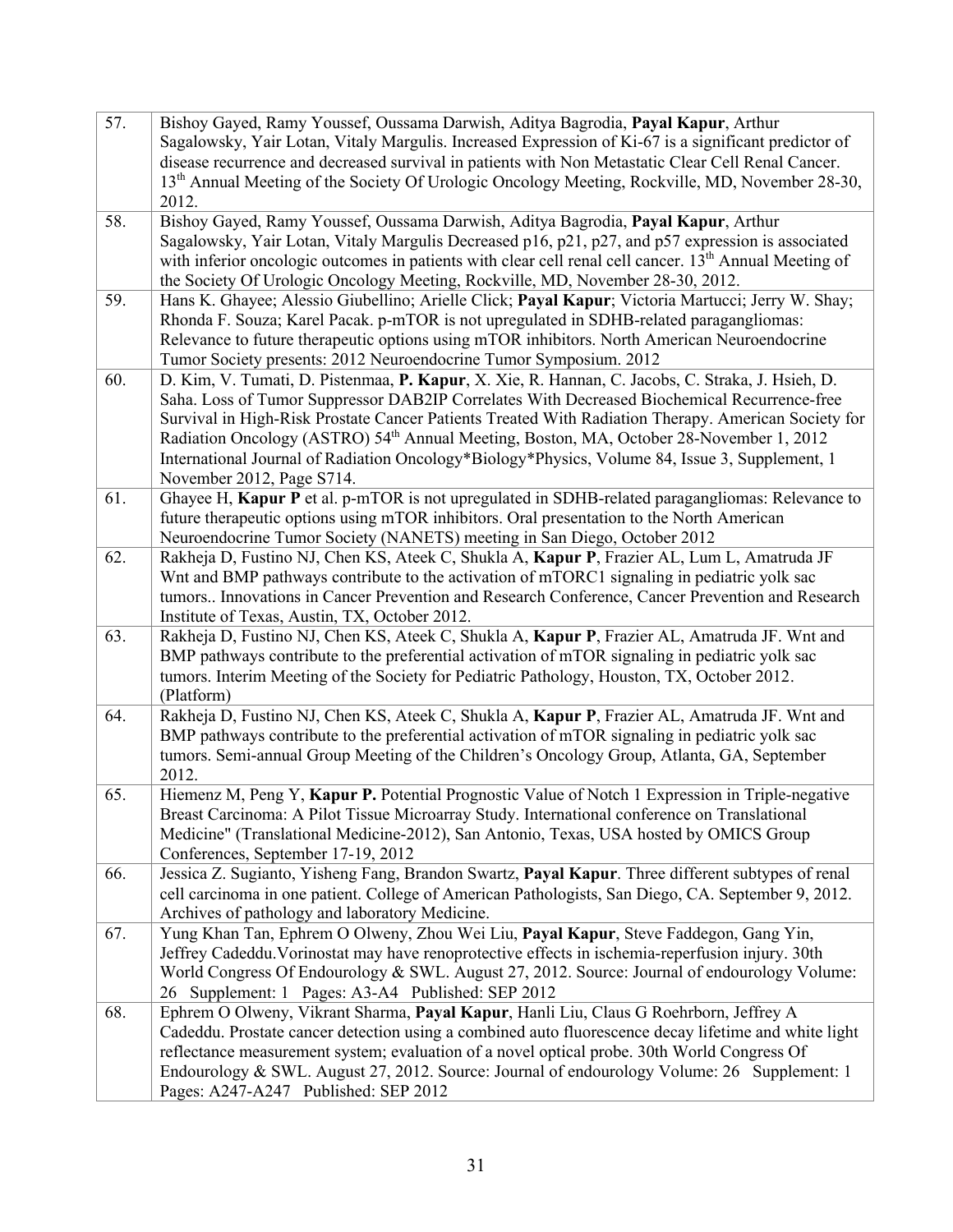| 69. | James Brugarolas, Payal Kapur, Samuel Pena-Llopis, Alana Christie, Xian-Jin Xie. Toward a                                                              |
|-----|--------------------------------------------------------------------------------------------------------------------------------------------------------|
|     | molecular genetic classification of clear cell renal cell carcinoma. Abstract #107148. American                                                        |
|     | Society of Clinical Oncology, Chicago, IL, June 2012.                                                                                                  |
| 70. | Bishoy A. Gayed, Ramy F. Youssef, Aditya Bagrodia, Payal Kapur, Arthur I. Sagalowsky, Yair                                                             |
|     | Lotan, Vitaly Margulis. Prognostic role of cell cycle-related biomarkers in clear cell renal cell                                                      |
|     | carcinoma. Abstract #107622. American Society of Clinical Oncology, Chicago, IL, June 2012.                                                            |
| 71. | Oussama M. Darwish, Ganesh Raj, Ramy F. Youssef, Payal Kapur, Aditya Bagrodia, Michael                                                                 |
|     | Belsante, Yair Lotan, Vitaly Margulis. Novel stratification of the recurrence risk following surgical                                                  |
|     | extirpation of clear cell renal cell carcinoma using tissue biomarkers in the mammalian target of                                                      |
|     | rapamycin pathway. Abstract #107593. American Society of Clinical Oncology, Chicago, IL, June                                                          |
|     | 2012.                                                                                                                                                  |
| 72. | Bagrodia, Aditya; Youssef, Ramy; Darwish, Oussama; Payal Kapur, Arthur I. Sagalowsky, Yair                                                             |
|     | Lotan, Vitaly Margulis. Prospective evaluation of cell cycle biomarkers for prediction of cancer-                                                      |
|     | specific mortality in patients with upper tract urothelial carcinoma. American Urological Association                                                  |
|     | Annual Meeting, Atlanta, GA, May 19-23, 2012. Sponsor(s): AUA Source: Journal of Urology                                                               |
|     | Volume: 187 Issue: 4 Supplement: S Pages: E158-E159 Meeting Abstract: 387 Published: APR                                                               |
|     | 2012                                                                                                                                                   |
| 73. | Darwish, Oussama; Youssef, Ramy; Kapur, Payal; et al. Number of altered biomarkers in the                                                              |
|     | mammalian target of rapamycin independently correlates with oncologic outcomes in patients with                                                        |
|     | clear cell renal cell carcinoma. American Urological Association Annual Meeting, Atlanta, GA, May                                                      |
|     | 19-23, 2012. Sponsor(s): AUA Source: Journal of Urology Volume: 187 Issue: 4 Supplement: S                                                             |
|     | Pages: E525-E526 Meeting Abstract: 1297 Published: APR 2012                                                                                            |
| 74. | Olweny, Ephrem O.; Kapur, Payal; Tan, Yung K.; et al. Irreversible electroporation: non-thermal and                                                    |
|     | thermal capabilities for kidney ablation in a porcine model. American Urological Association Annual                                                    |
|     | Meeting, Atlanta, GA, May 19-23, 2012. Sponsor(s): AUA Source: Journal of Urology Volume:                                                              |
|     | 187 Issue: 4 Supplement: S Pages: E344-E344 Meeting Abstract: 845 Published: APR 2012                                                                  |
| 75. | Youssef, Ramy; Kapur, Payal; Mosbah, Ahmed; et al. Prognostic biomarkers for squamous cell                                                             |
|     | carcinoma of the bladder. American Urological Association Annual Meeting, Atlanta, GA, May 19-                                                         |
|     | 23, 2012. Sponsor(s): AUA Source: Journal of Urology Volume: 187 Issue: 4 Supplement:<br>S Pages: E771-E772 Meeting Abstract: 1912 Published: APR 2012 |
| 76. | Youssef, Ramy; Darwish, Oussama; Belsante, Michael; et al. Clear cell renal cell carcinoma:                                                            |
|     | alterations in mammalian target of rapamycin pathway constituents correlate with pathological                                                          |
|     | features. American Urological Association Annual Meeting, Atlanta, GA, May 19-23, 2012.                                                                |
|     | Sponsor(s): AUA Source: Journal of Urology Volume: 187 Issue: 4 Supplement: S Pages: E400-                                                             |
|     | E400 Meeting Abstract: 983 Published: APR 2012                                                                                                         |
| 77. | V. Sharma, P. Kapur, E. Olweny, J. Cadeddu, C. G. Roehrborn, and H. Liu. Auto-fluorescence                                                             |
|     | lifetime spectroscopy for prostate cancer detection: an optical biopsy approach. OSA Optics Photonics                                                  |
|     | Congress, Miami, Florida, April 29-May 3, 2012. Biomedical Optics, OSA Technical Digest (Optical                                                       |
|     | Society of America, 2012), paper JM3A.19.                                                                                                              |
|     | http://www.opticsinfobase.org/abstract.cfm?URI=BIOMED-2012-JM3A.19                                                                                     |
| 78. | Pezhouh MK, Rakheja D, Youssef RF, Lotan Y, Margulis V, Kapur P Prognostic Relevance of                                                                |
|     | mTORC1 Pathway Components in Papillary Renal Cell Carcinoma. 101st Annual Meeting of the                                                               |
|     | United States and Canadian Academy of Pathology (USCAP), Vancouver, Canada, March 17-23,                                                               |
|     | 2012. Sponsor(s): US & Canadian Acad Pathol (USCAP) Source: Laboratory investigation. Volume:                                                          |
|     | 92 Supplement: 1 Pages: 219A-219A Meeting Abstract: 914 Published: FEB 2012                                                                            |
| 79. | Kinard, T. Rakheja D, Youssef RF, Lotan Y, Margulis V, Kapur P. Prognostic Relevance of                                                                |
|     | mTORC1 Pathway Components in Chromophobe Renal Cell Carcinoma. 101st Annual Meeting of the                                                             |
|     | United States and Canadian Academy of Pathology (USCAP), Vancouver, Canada, March 17-23,                                                               |
|     | 2012. Sponsor(s): US & Canadian Acad Pathol (USCAP) Source: Laboratory investigation. Volume:                                                          |
|     | 92 Supplement: 1 Pages: 220A-220A Meeting Abstract: 918 Published: FEB 2012                                                                            |
| 80. | Sugianto, J. Z. Rakheja D, Youssef RF, Lotan Y, Margulis V, Kapur P. Comparison of mTORC1                                                              |
|     | Pathway Immunoexpression between Chromophobe Renal Cell Carcinoma and Renal Oncocytoma.                                                                |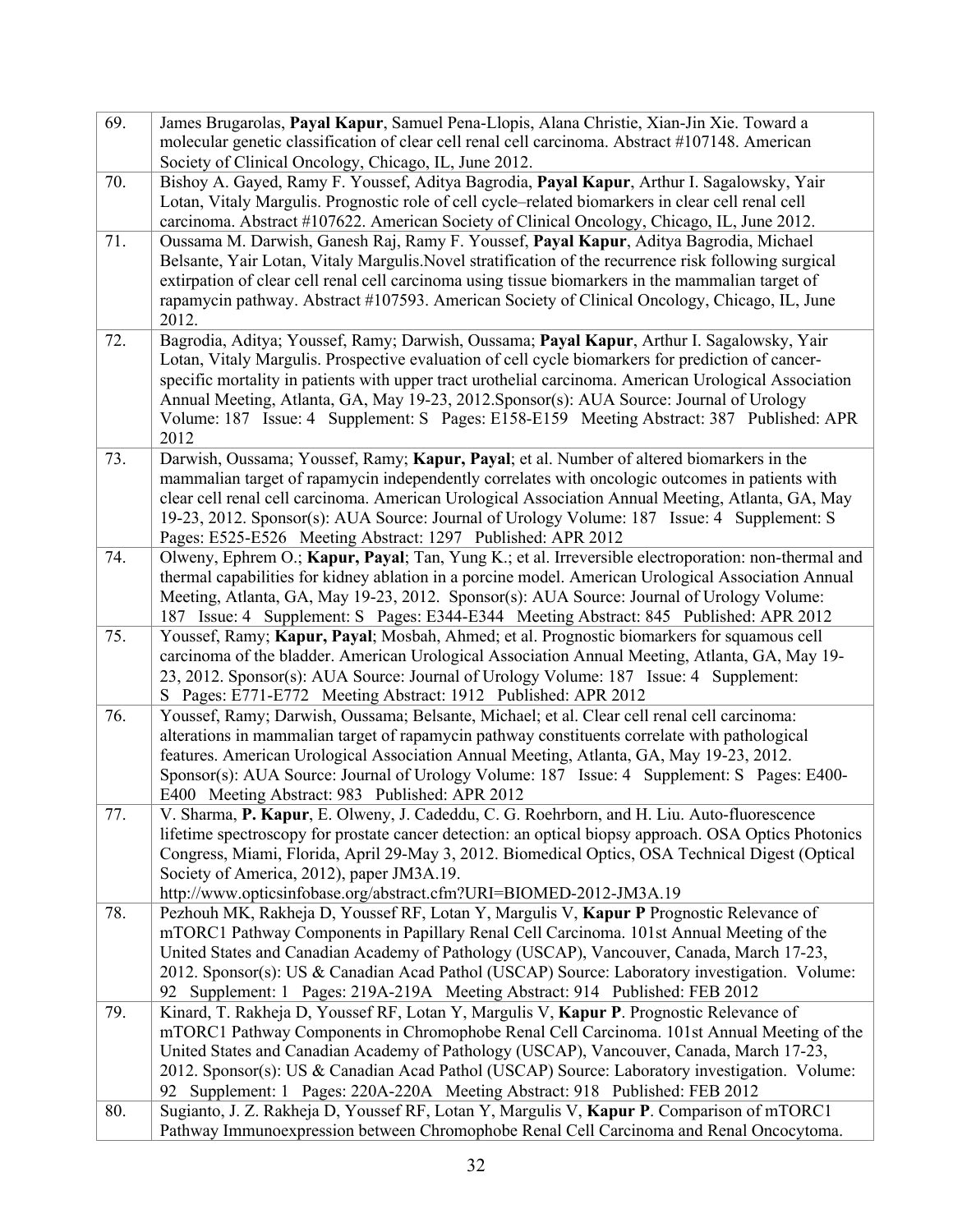|     | 101st Annual Meeting of the United States and Canadian Academy of Pathology (USCAP),<br>Vancouver, Canada, March 17-23, 2012. Sponsor(s): US & Canadian Acad Pathol (USCAP) Source:<br>Laboratory investigation Volume: 92 Supplement: 1 Pages: 243A-243A Meeting Abstract: 1019<br>Published: FEB 2012                                                                                                                                                                                                                                                                                                                                                      |
|-----|--------------------------------------------------------------------------------------------------------------------------------------------------------------------------------------------------------------------------------------------------------------------------------------------------------------------------------------------------------------------------------------------------------------------------------------------------------------------------------------------------------------------------------------------------------------------------------------------------------------------------------------------------------------|
| 81. | Laura-Maria Krabbe, MD; Mary E. Westerman, BA; Aditya Bagrodia, MD; Bishoy A. Gayed, MD;<br>Oussama M. Darwish, MD; Ahmed Q. Haddad, MD; Dina Khalil, MD; Payal Kapur, MD; Arthur I.<br>Sagalowsky, MD; Yair Lotan, MD; and Vitaly Margulis, Dysregulation of the beta-catenin complex<br>is an independent predictor of oncological outcomes in patients with CCRCC. MD. 14th Annual<br>Meeting of the Society of Urologic Oncology, Bethesda, MD, December 4-6, 2013. (Oral Abstract)                                                                                                                                                                      |
| 82. | Aditya Bagrodia; Laura-Maria Krabbe; Bishoy Gayed; Payal Kapur; Ira Bernstein; Xian-Jin Xie;<br>Christopher Wood; Jose Karam; Eiji Kikuchi; Alon Weizer; Jay Raman; Mesut Remzi; Charles Guo;<br>Nathalie Rioux-Leclerq; Andrea Haitel; Marco Roscigno; Francesco Montorsi; Christian Bolenz;<br>Karim Bensalah; Arthur Sagalowsky; Shahrokh Shariat; Yair Lotan; and Vitaly Margulis. Evaluation<br>of the prognostic significance of altered mammalian target of rapamycin (MTOR) pathway biomarkers<br>in upper tract urothelial carcinoma (UTUC). 14th Annual Meeting of the Society of Urologic<br>Oncology, Bethesda, MD, December 4-6, 2013. (Poster) |
| 83. | Oussama M. Darwish; Laura-Maria Krabbe; Paul H. Chung; Mary E. Westerman; Aditya Bagrodia;<br>Bishoy A. Gayed; Ahmed Q. Haddad; Ramy F. Youssef; Payal Kapur; Arthur I. Sagalowsky; Yair<br>Lotan; and Vitaly Margulis. The degree of preoperative hydronephrosis predicts adverse pathologic<br>features and worse oncological outcomes in high-grade upper tract urothelial carcinoma. 14th Annual<br>Meeting of the Society of Urologic Oncology, Bethesda, MD, December 4-6, 2013. (Poster)                                                                                                                                                              |
| 84. | Laura-Maria Krabbe; Mary E Westerman; Aditya Bagrodia; Bishoy A. Gayed; Dina Khalil; Payal<br>Kapur; Shahrokh F. Shariat; Ganesh V. Raj; Arthur I. Sagalowsky; Jeffrey A. Cadeddu; Yair Lotan;<br>and Vitaly MargulisSurgical excision of intramural ureter and a bladder cuff during<br>nephroureterectomy is an independent predictor of oncological outcomes in patients with upper tract<br>urothelial carcinoma. 14th Annual Meeting of the Society of Urologic Oncology, Bethesda, MD,<br>December 4-6, 2013. (Poster)                                                                                                                                 |
| 85. | Jeffrey Gahan, Jodi Antonelli, Bedir Selahattin, Yunbo Ma, Steve Faddegon, Payal Kapur, Jeffrey<br>Cadeddu. Can remote ischemic preconditioning confer protection against reperfusion injury following<br>warm ischemia in a porcine solitary-kidney model? 31st World Congress of Endourology & SWL,<br>New Orleans, LA, October 22-25, 2013                                                                                                                                                                                                                                                                                                                |
| 86. | Laura-Maria Krabbe, Oussama M Darwish, Ganesh Raj, Ramy F. Youssef, Payal Kapur, Aditya<br>Bagrodia, Michael Belsante, Yair Lotan, Vitaly Margulis. Novel stratification of the recurrence risk<br>following surgical extirpation of clear cell renal cell carcinoma using tissue biomarkers in the<br>mammalian target of rapamycin pathway. 2013 American Society of Clinical Oncology (ASCO)<br>Annual Meeting, Chicago, IL, May 31-June 4, 2013.<br>Abstract Control Number: 116694 Permanent Abstract ID: 4581. ASCO Chicago, IL, June 2013                                                                                                             |
| 87. | Payal Kapur, Alana Christie, Samuel Peña-Llopis, Vitaly Margulis, Yair Lotan, Xian-Jin Xie, and<br>James Brugarolas. BAP1 Loss Defines a Pathologically Aggressive Subgroup of Clear Cell Renal Cell<br>Carcinoma. Abstract #1740. United States & Canadian Academy of Pathology's 102nd Annual<br>Meeting, Baltimore, MD, March 2-8, 2013.                                                                                                                                                                                                                                                                                                                  |
| 88. | Payal Kapur, Alana Christie, Samuel Peña-Llopis, Vitaly Margulis, Yair Lotan, Xian-Jin Xie, and<br>James Brugarolas. BAP1 Loss Results in mTORC1 Activation in Clear Cell Renal Cell Carcinoma.<br>Abstract #1715. United States & Canadian Academy of Pathology's 102nd Annual Meeting,<br>Baltimore, MD, March 2-8, 2013.                                                                                                                                                                                                                                                                                                                                  |
| 89. | Payal Kapur, Alana Christie, Samuel Peña-Llopis, Vitaly Margulis, Yair Lotan, Xian-Jin Xie, and<br>James Brugarolas. BAP1 Loss Results in Cell Cycle Dysregulation and Increased Proliferation in<br>Clear Cell Renal Cell Carcinoma. Abstract #1703. United States & Canadian Academy of Pathology's<br>102nd Annual Meeting, Baltimore, MD, March 2-8, 2013.                                                                                                                                                                                                                                                                                               |
| 90. | Ellis CL, Chang AG, Cimino-Mathews A, Argani P, Yaacoub R, Kapur P, Montgomery EA, Epstein<br>JI. GATA3 is a Useful Marker for Signet Ring Adenocarcinoma of the Urinary Bladder. Abstract                                                                                                                                                                                                                                                                                                                                                                                                                                                                   |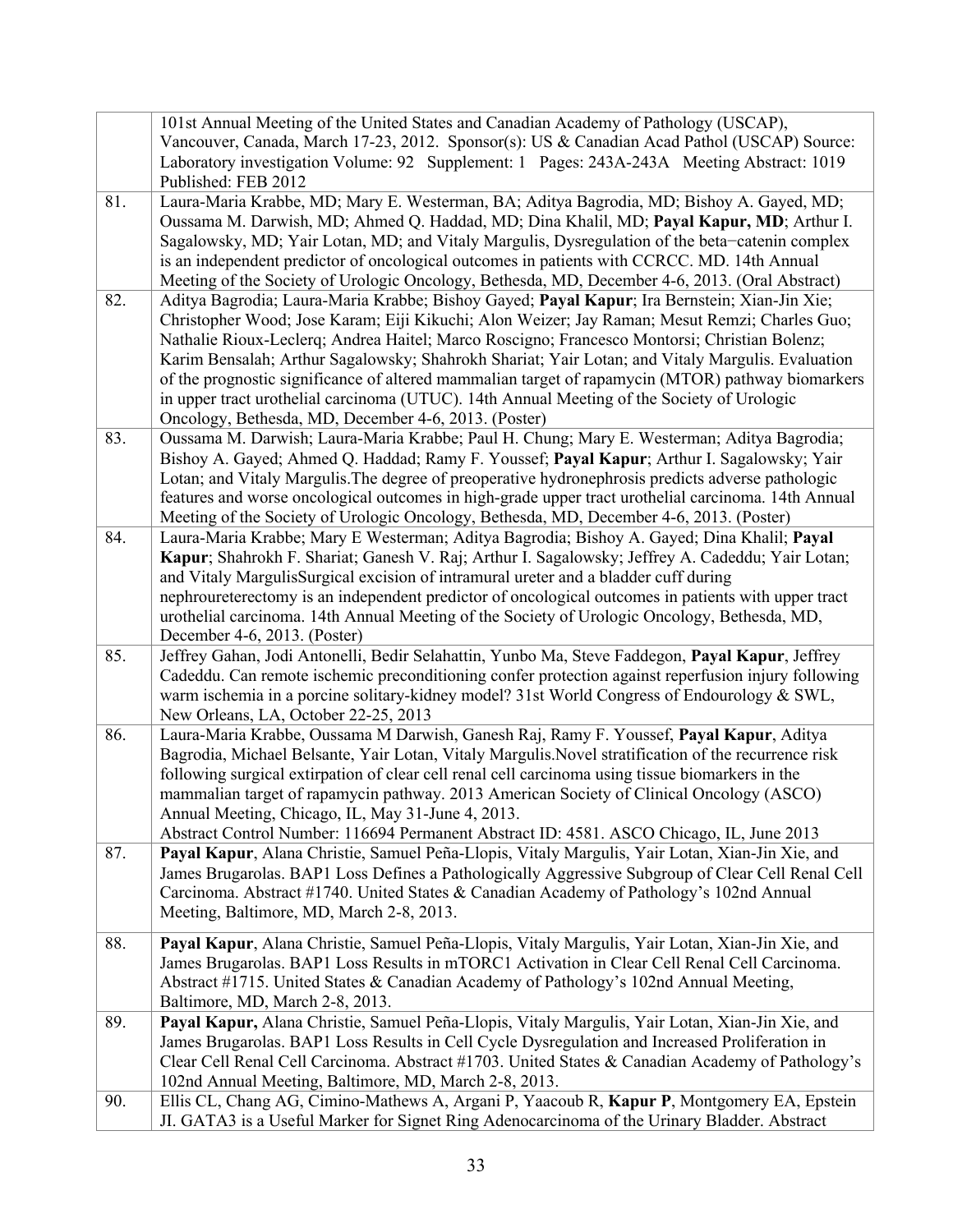|      | #1703. United States & Canadian Academy of Pathology's 102nd Annual Meeting, Baltimore, MD,<br>March 2-8, 2013.                                                                                                                                                                                                                                                                                                                                                                                                                                                                                                                                                                                          |
|------|----------------------------------------------------------------------------------------------------------------------------------------------------------------------------------------------------------------------------------------------------------------------------------------------------------------------------------------------------------------------------------------------------------------------------------------------------------------------------------------------------------------------------------------------------------------------------------------------------------------------------------------------------------------------------------------------------------|
| 91.  | James Brugarolas, Payal Kapur, Samuel Pena-Llopis, Alana Christie, Xian-Jin Xie. Toward a<br>molecular genetic classification of clear cell renal cell carcinoma. 2013 Genitourinary Cancers<br>Symposium, Orlando, FL, February 14-16, 2013.                                                                                                                                                                                                                                                                                                                                                                                                                                                            |
| 92.  | Oussama M. Darwish, Ganesh Raj, Ramy F. Youssef, Payal Kapur, Aditya Bagrodia, Michael<br>Belsante, Yair Lotan, Vitaly Margulis. Novel stratification of the recurrence risk following surgical<br>extirpation of clear cell renal cell carcinoma using tissue biomarkers in the mammalian target of<br>rapamycin pathway. 2013 Genitourinary Cancers Symposium, Orlando, FL, February 14-16, 2013.                                                                                                                                                                                                                                                                                                      |
| 93.  | Bishoy A. Gayed, Ramy F. Youssef, Aditya Bagrodia, Payal Kapur, Arthur I. Sagalowsky, Yair<br>Lotan, Vitaly Margulis. Prognostic role of cell cycle-related biomarkers in clear cell renal cell<br>carcinoma. 2013 Genitourinary Cancers Symposium, Orlando, FL, February 14-16, 2013.                                                                                                                                                                                                                                                                                                                                                                                                                   |
| 94.  | S. Huerta, X. Gao, S.P. Dineen, P. Kapur, D. Saha, J. Meyer. Role of P53, Bax, P21, And DNA PKcs<br>In Radiation Sensitivity Of HCT-116 Cells. Quick Shot Presentation at the 8th Annual Academic<br>Surgical Congress, New Orleans, LA, February 5-7, 2013                                                                                                                                                                                                                                                                                                                                                                                                                                              |
| 95.  | Corbin Jacobs; Vasu Tumati; David Hong; Payal Kapur, MD; David Pistenmaa, MD; Xian-Jin Xie,<br>PhD; Jer-Tsong Hsieh, PhD; Debabrata Saha, PhD; D. Nathan Kim, MD, PhD.High-Risk Prostate<br>Cancer Patients Treated with Radiation Therapy UT Southwestern 51st Medical Student Research<br>Forum, January 2013.                                                                                                                                                                                                                                                                                                                                                                                         |
| 96.  | Laura-Maria Krabbe, MD, Aditya Bagrodia, MD, Ahmed Haddad, MD, PhD, Bishoy Gayed, MD,<br>Payal Kapur, MD, Dina Khalil, MD, Linda Hynan, PhD, Christopher Wood, MD, Jose Karam, MD,<br>Alon Weizer, MD, Jay Raman, MD, Mesut Remzi, MD, Nathalie Rioux-Leclercq, MD, Andrea Haitel,<br>MD, Marco Roscigno, MD, Christian Bolenz, MD, Karim Bensalah, MD, Arthur Sagalowsky, MD,<br>Sharokh Shariat, MD, Yair Lotan, MD and Vitaly Margulis Multi-institutional validation of the<br>predictive value of ki-67 in patients with high-grade urothelial carcinoma of the upper urinary tract.,<br>MD. 15th Annual Meeting of the Society of Urologic Oncology, Bethesda, MD, December 3-5, 2014.<br>(Poster) |
| 97.  | Ramy Youssef, Payal Kapur, MD, Dina Wahib, MD, Ahmed Mosbah, MD, Hassan Abol-Enein,<br>MD, Mohamed Ghoniem, MD and Yair Lotan, MD. Clinico-biological prognostic score for prediction<br>of oncological outcomes after radical cystectomy for squamous cell carcinoma of the bladder. 15th<br>Annual Meeting of the Society of Urologic Oncology, Bethesda, MD, December 3-5, 2014. (Poster)                                                                                                                                                                                                                                                                                                             |
| 98.  | Ramy Youssef, Payal Kapur, MD, Ahmed Mosbah, MD, Hassan Abol-Enein, MD, Mohamed<br>Ghoniem, MD and Yair Lotan, MD. Prognostic biomarkers for bilharzial and non-bilhrazial related<br>bladder cancer: immunohistochemistry study of 14 markers. 15th Annual Meeting of the Society of<br>Urologic Oncology, Bethesda, MD, December 3-5, 2014. (Poster)                                                                                                                                                                                                                                                                                                                                                   |
| 99.  | Ahmed Haddad, Payal Kapur, MD, Nirmish Singla, MD, Jay Raman, MD, Matthew Then, MD,<br>Philipp Nuhn, MD, Alexander Buchner, MD, Patrick Bastian, MD, Christian Seitz, MD, Shahrokh<br>Shariat, MD, Karim Bensalah, MD, Nathalie Rioux-Leclercq, MD, Arthur Sagalowsky, MD, Yair<br>Lotan, MD and Vitaly Margulis, MD. Validation of mammalian target of rapamycin biomarker panel<br>in patients with clear cell renal cell carcinoma. 15th Annual Meeting of the Society of Urologic<br>Oncology, Bethesda, MD, December 3-5, 2014. (Poster)                                                                                                                                                            |
| 100. | Thai Huu Ho, Payal Kapur, Richard Wayne Joseph, Daniel Serie, Jeanette Eckel-Passow, Mansi<br>Parasramka, John C. Cheville, James Brugarolas, Alexander S. Parker.Loss of BAP1 and PBRM1<br>expression in non-clear cell renal cell carcinomas compared to clear cell renal cell carcinomas.<br>American Society of Clinical Oncology (ASCO) 50 <sup>th</sup> Annual Meeting, Chicago, IL, May 30-June<br>3, 2014                                                                                                                                                                                                                                                                                        |
| 101. | Richard Wayne Joseph, Payal Kapur, Daniel Serie, John C. Cheville, Jeanette Eckel-Passow, Mansi<br>Parasramka, Thai Huu Ho, Eugene D. Kwon, Robert Houston Thompson, James Brugarolas,<br>Alexander S. Parker Association of loss of BAP1 expression in cell renal cell carcinomas with PDL1<br>expression. American Society of Clinical Oncology (ASCO) 50 <sup>th</sup> Annual Meeting, Chicago, IL, May<br>30-June 3, 2014                                                                                                                                                                                                                                                                            |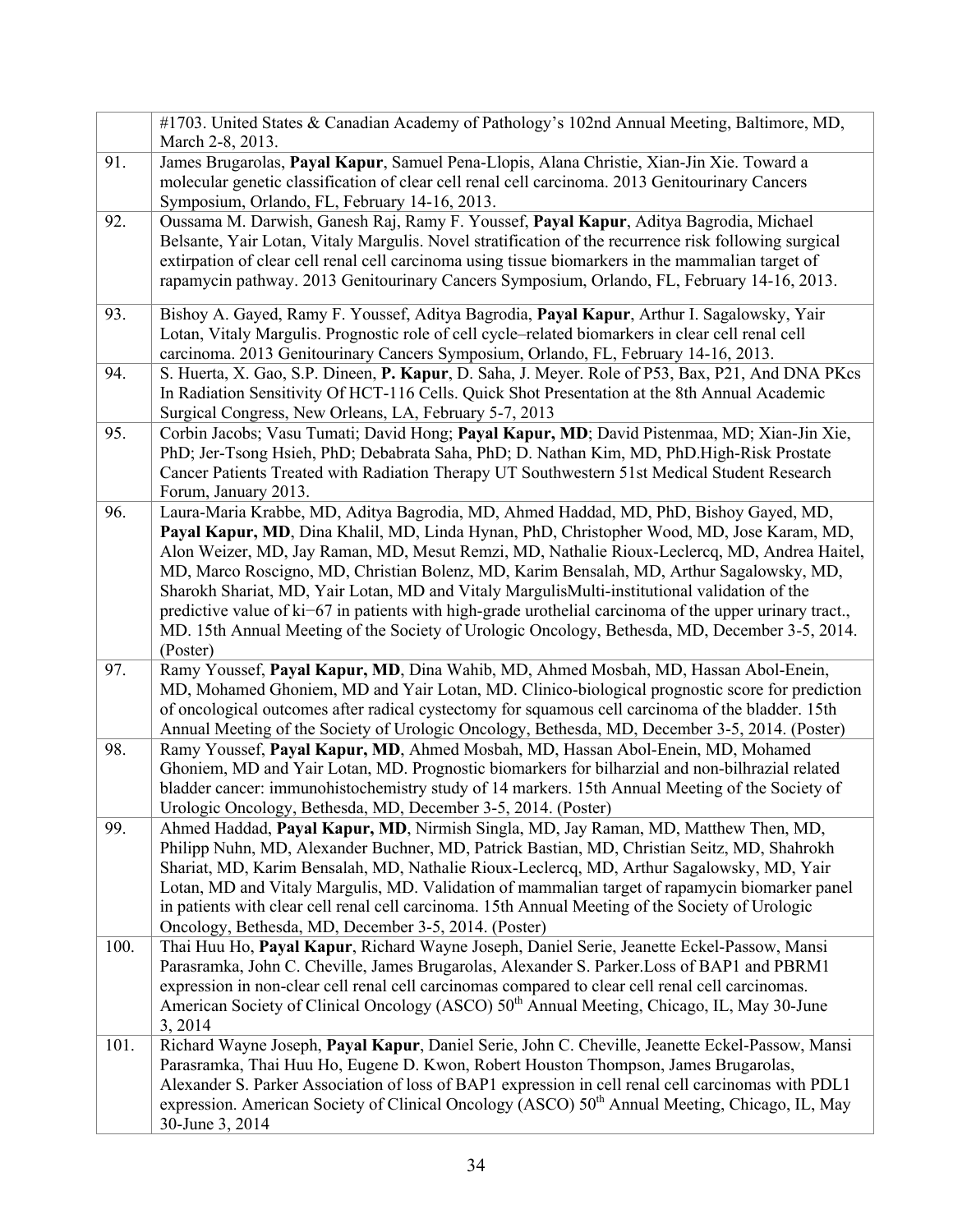| 102. | Laura-Maria Krabbe, Mary Elizabeth Westerman, Aditya Bagrodia, Bishoy A. Gayed, Oussama M.<br>Darwish, Ahmed Q Haddad, Dina Khalil, Payal Kapur, Arthur I. Sagalowsky, Yair Lotan, Vitaly<br>Margulis. Dysregulation of the beta-catenin complex as an independent predictor of oncological<br>outcomes in patients with ccRCC. 2014 Genitourinary Cancers Symposium, San Francisco, CA, |
|------|------------------------------------------------------------------------------------------------------------------------------------------------------------------------------------------------------------------------------------------------------------------------------------------------------------------------------------------------------------------------------------------|
|      | January 30- February 1, 2014.                                                                                                                                                                                                                                                                                                                                                            |
| 103. | Ramy Youssef, Durham, NC, Bishoy Gayed*, Oussama Darwish, Payal Kapur, Ganesh Raj, Michael<br>DiMaio, Arthur Sagalowsky, Vitaly Margulis. Multi-disciplinary Management of Renal Cell<br>Carcinoma with Venous Tumor Thrombus: Are we getting better? 2014 American Urological<br>Association Annual Meeting, Orlando, FL, May 16-21, 2014.                                              |
| 104. | Aditya Bagrodia*, Laura Krabbe, Bishoy Gayed, Payal Kapur, Oussama Darwish, Ira Bernstein,                                                                                                                                                                                                                                                                                               |
|      | Xian-Jin Xie, Christopher Wood, Richard Zigeuner, Alon Weizer, Jay Raman, Mesut Remzi, Cord                                                                                                                                                                                                                                                                                              |
|      | Langner, Marco Roscigno, Francesco Montorsi, Christian Bolenz, Karim Bensalah, Jose Karam,                                                                                                                                                                                                                                                                                               |
|      | Arthur Sagalowsky, Shahrokh Shariat, Yair Lotan, Vitaly Margulis. Multi-institutional evaluation of                                                                                                                                                                                                                                                                                      |
|      | the prognostic significance of altered mammalian target of rapamycin (MTOR) pathway biomarkers in                                                                                                                                                                                                                                                                                        |
|      | upper tract urothelial carcinoma (UTUC).                                                                                                                                                                                                                                                                                                                                                 |
|      | 2014 American Urological Association Annual Meeting, Orlando, FL, May 16-21, 2014.                                                                                                                                                                                                                                                                                                       |
| 105. | Bishoy Gayed*, Aditya Bagrodia, Mansi Gaitonde, Laura-Maria Krabbe, Matthew Meissner, Payal                                                                                                                                                                                                                                                                                              |
|      | Kapur, Ramy Youssef, Arthur Sagalowsky, Yair Lotan, Vitaly Margulis. Feasibility of obtaining                                                                                                                                                                                                                                                                                            |
|      | biomarker profiles from endoscopic biopsy specimens in upper tract urothelial carcinoma: preliminary                                                                                                                                                                                                                                                                                     |
| 106. | results. 2014 American Urological Association Annual Meeting, Orlando, FL, May 16-21, 2014.<br>Paul Chung*, Laura-Maria Krabbe, Oussama Darwish, Mary Westerman, Aditya Bagrodia, Bishoy                                                                                                                                                                                                 |
|      | Gayed, Ahmed Haddad, Payal Kapur, Arthur Sagalowsky, Yair Lotan, Vitaly Margulis. Degree of                                                                                                                                                                                                                                                                                              |
|      | hydronephrosis predicts adverse pathological features and worse oncologic outcomes in high-grade                                                                                                                                                                                                                                                                                         |
|      | upper tract urothelial carcinoma. 2014 American Urological Association Annual Meeting, Orlando,                                                                                                                                                                                                                                                                                          |
|      | FL, May 16-21, 2014.                                                                                                                                                                                                                                                                                                                                                                     |
| 107. | Laura-Maria Krabbe*, Yair Lotan, Aditya Bagrodia, Bishoy A. Gayed, Oussama M. Darwish, Ramy                                                                                                                                                                                                                                                                                              |
|      | F. Youssef, Dallas, TX, Christian Bolenz, Arthur I. Sagalowsky, Ganesh V. Raj, Shahrokh F. Shariat,                                                                                                                                                                                                                                                                                      |
|      | Payal Kapur, Vitaly Margulis. Is there evidence of discordant biology in urothelial cancer of the                                                                                                                                                                                                                                                                                        |
|      | lower and upper urinary tract? Prospective comparison of molecular signatures. 2014 American<br>Urological Association Annual Meeting, Orlando, FL, May 16-21, 2014.                                                                                                                                                                                                                     |
| 108. | L Bu, E Lucas, A Christie, D Khalil, Y Lotan, C Roehrborn, P Kapur. Pathological Predictors of                                                                                                                                                                                                                                                                                           |
|      | Biochemical Recurrence in Patients with a Positive Surgical Margin at Radical Prostatectomy. United                                                                                                                                                                                                                                                                                      |
|      | States & Canadian Academy of Pathology's 103 <sup>rd</sup> Annual Meeting, San Diego, CA, March 1-7, 2014.                                                                                                                                                                                                                                                                               |
| 109. | Oussama M. Darwish, Laura-Maria Krabbe, Paul H. Chung, Mary Elizabeth Westerman, Aditya                                                                                                                                                                                                                                                                                                  |
|      | Bagrodia, Bishoy A. Gayed, Ahmed Q Haddad, Payal Kapur, Arthur I. Sagalowsky, Yair Lotan,                                                                                                                                                                                                                                                                                                |
|      | Vitaly Margulis The degree of preoperative hydronephrosis to predict pathologic features and                                                                                                                                                                                                                                                                                             |
|      | oncologic outcomes in high-grade upper tract urothelial carcinoma. 2014 Genitourinary Cancers                                                                                                                                                                                                                                                                                            |
| 110. | Symposium, San Francisco, CA, January 30- February 1, 2014.<br>Richard Wayne Joseph, Payal Kapur, Daniel Serie, Jeanette Eckel-Passow, Thai Huu Ho, James                                                                                                                                                                                                                                |
|      | Brugarolas, Alexander S. Parker Loss of BAP1 and PBRM1 protein expression and its association                                                                                                                                                                                                                                                                                            |
|      | with clear cell renal cell carcinoma-specific survival. 2014 Genitourinary Cancers Symposium, San                                                                                                                                                                                                                                                                                        |
|      | Francisco, CA, January 30- February 1, 2014.                                                                                                                                                                                                                                                                                                                                             |
| 111. | Aditya Bagrodia, Laura-Maria Krabbe, Bishoy A. Gayed, Payal Kapur, Oussama M. Darwish, Ira                                                                                                                                                                                                                                                                                               |
|      | Bernstein, Xian-Jin Xie, Christopher G. Wood, Richard Zigeuner, Alon Z. Weizer, Jay D. Raman,                                                                                                                                                                                                                                                                                            |
|      | Mesut Remzi, Cord Langner, Marco Roscigno, Christian Bolenz, Karim Bensalah, Arthur I.                                                                                                                                                                                                                                                                                                   |
|      | Sagalowsky, Shahrokh F. Shariat, Yair Lotan, Vitaly Margulis. Multi-institutional evaluation of the                                                                                                                                                                                                                                                                                      |
|      | prognostic significance of altered mammalian target of rapamycin (mTOR) pathway biomarkers in                                                                                                                                                                                                                                                                                            |
|      | upper-tract urothelial carcinoma (UTUC). 2014 Genitourinary Cancers Symposium, San Francisco,<br>CA, January 30- February 1, 2014.                                                                                                                                                                                                                                                       |
| 112. | Niccolo Maria Passoni, MD; Bishoy Gayed, MD; Payal Kapur, MD; Arthur Sagalowsky, MD;                                                                                                                                                                                                                                                                                                     |
|      | Shahrokh Shariat, MD; Yair Lotan, MD.Assessment of cell-cycle markers in improving discrimination                                                                                                                                                                                                                                                                                        |
|      | of eortc and cueto risk models in predicting recurrence and progression of non-muscle invasive high-                                                                                                                                                                                                                                                                                     |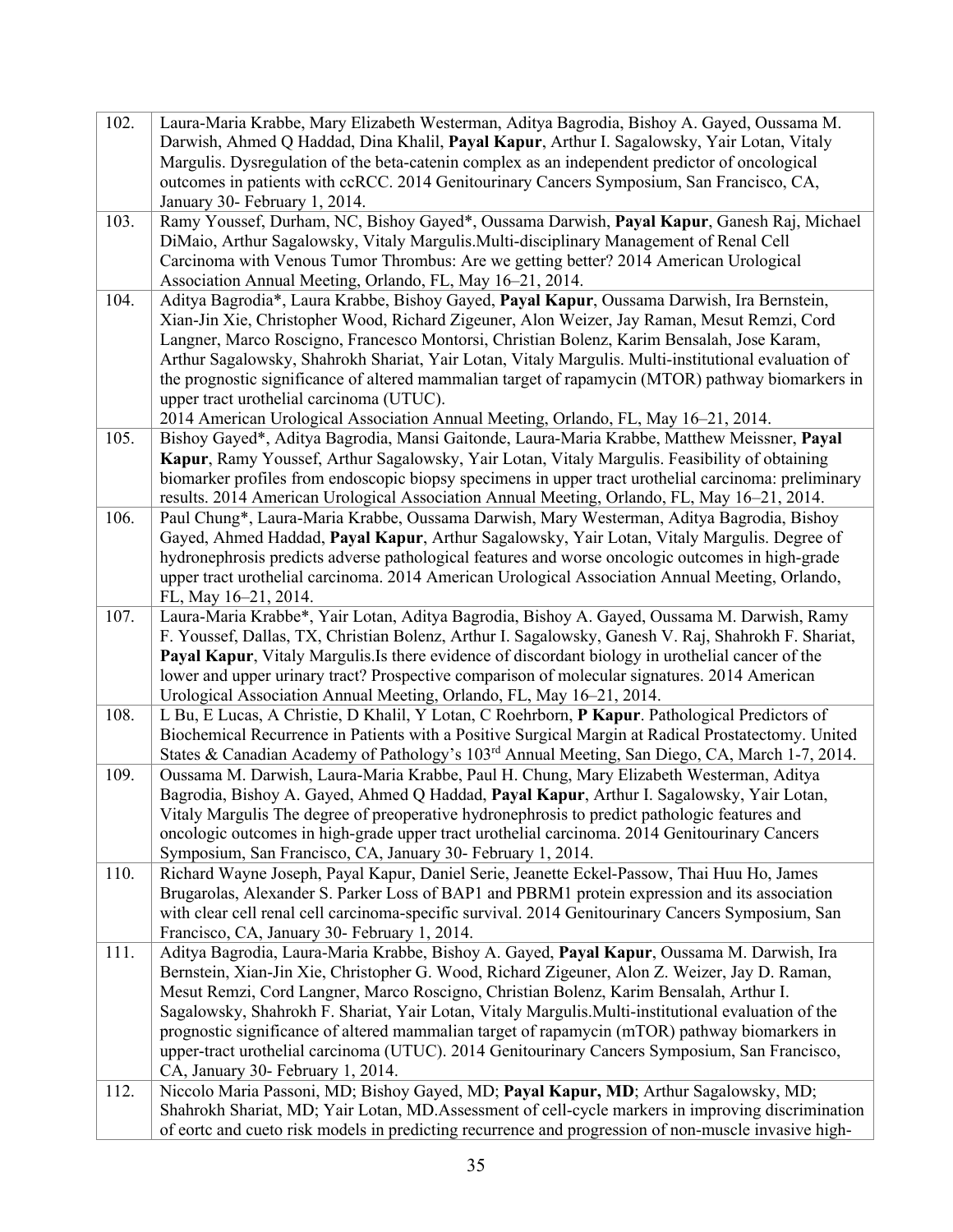|      | risk bladder cancer. 16th Annual Meeting of the Society of Urologic Oncology, Washington, DC,                |
|------|--------------------------------------------------------------------------------------------------------------|
|      | December 2-4, 2015. (Poster)                                                                                 |
| 113. | AH Lay, MS Morgan, N Canvasser, X Wang, P Kapur, H Liu, CG Roehrborn, JA Cadeddu.Detecting                   |
|      | Positive Surgical Margins: Utilization of Light Reflectance Spectroscopy on ex vivo Prostate                 |
|      | Specimens. 33rd World Congress of Endourology & SWL, October 1-4, 2015. (Poster)                             |
| 114. | Abhisek Swaika, Thai Huu Ho, Payal Kapur, Daniel Serie, Jeanette Eckel-Passow, James Brugarolas,             |
|      | Alexander S. Parker, Richard Wayne Joseph. Clinical impact of loss of H3K36me3 expression in                 |
|      | patients with clear cell renal cell carcinoma. American Society of Clinical Oncology (ASCO)                  |
|      | 51 <sup>st</sup> Annual Meeting, Chicago, IL, May 29-June 2, 2015.                                           |
| 115. | Laura-Maria Krabbe, Aditya Bagrodia, Ahmed Haddad, Payal Kapur, Dina Khalil, Linda S. Hynan,                 |
|      | Christopher G. Wood, Jose A. Karam, Alon Z. Weizer, Jay D. Raman, Mesut Remzi, Nathalie Rioux-               |
|      | Leclercq, Andrea Haitel, Marco Roscigno, Christian Bolenz, Karim Bensalah, Arthur I. Sagalowsky,             |
|      | Shahrokh F. Shariat, Yair Lotan, Vitaly Margulis. Multi-institutional validation of the predictive value     |
|      | of Ki-67 in patients with high-grade urothelial carcinoma of the upper urinary tract. American Society       |
|      | of Clinical Oncology (ASCO) 51 <sup>st</sup> Annual Meeting, Chicago, IL, May 29-June 2, 2015.               |
| 116. | C Caruso, L-M Krabbe, P Kapur, L Hynan, JA Karam, AZ Weizer, M Remzi, N Rioux-Leclerq, A                     |
|      | Haitel, A Sagalowsky, SF Shariat, Y Lotan, RD Bruggeman, CS Abendroth, Z YangDJ DeGraff, JD                  |
|      | Raman. International, Multicenter Study of FOXA1 Expression in Urothelial Carcinoma of the Upper             |
|      | Urinary Tract (834). United States & Canadian Academy of Pathology's 104 <sup>th</sup> Annual Meeting,       |
|      | Boston, MA, March 21-27, 2015.                                                                               |
| 117. | P Friedman, M Sayah, A Egharevba, K Molberg, J Cadeddu, D Rakheja, P Kapur. Evaluation of the                |
|      | Concordance of Histologic Subtype and Prognostic Indicators Between Renal Cell Carcinoma                     |
|      | Biopsies and Their Subsequent Resections (881). United States & Canadian Academy of Pathology's              |
|      | 104 <sup>th</sup> Annual Meeting, Boston, MA, March 21-27, 2015.                                             |
| 118. | Amanda Shreders, Richard Wayne Joseph, Daniel Serie, Payal Kapur, Thai Huu Ho, Jeanette Eckel-               |
|      | Passow, James Brugarolas, Alexander S. Parker. High concordance of BAP1 and PBRM1 expression                 |
|      | in patient-matched primary and metastatic ccRCC tumors. 2015 Genitourinary Cancers Symposium,                |
|      | Orlando, FL, February 26-28, 2015.                                                                           |
| 119. | Ralf Kittler, PhD; Christine Shiang; Ryan Hutchinson, MD; Payal Kapur, MD and Yair Lotan, MD.                |
|      | Whole exome assessment of grade progression in low-grade non-invasive bladder tumors. 17th                   |
|      | Annual Meeting of the Society of Urologic Oncology, San Antonio, TX, November 30-December 2,                 |
|      | 2016. (Poster)                                                                                               |
| 120. | Corbin Jacobs, Vasu Tumati, Payal Kapur, Raquibul Hannan, Jer-Tsong Hsieh, Dong W. Kim,                      |
|      | Debabrata Saha.Association of decreased tumor DAB2IP and high-risk prostate cancer-specific                  |
|      | survival. American Society of Clinical Oncology (ASCO) 52 <sup>nd</sup> Annual Meeting, Chicago, IL, June 3- |
|      | 7, 2016.                                                                                                     |
| 121. | Yin Xi, Qing Yuan, Yue Zhang, Ananth Madhuranthakam, Jeffrey Cadeddu, Vitaly Margulis, James                 |
|      | Brugarolas, Payal Kapur, and Ivan Pedrosa. Statistical Clustering of Parametric Maps from                    |
|      | Quantitative Dynamic Contrast Enhanced MRI and an Associated Decision Tree Model for Non-                    |
|      | Invasive Tumor Grading of Solid Clear Cell Renal Cell Carcinoma. International Society for Magnetic          |
|      | Resonance in Medicine 24 <sup>th</sup> Annual Meeting, Singapore, May 7-8, 2016.                             |
| 122. | Yue Zhang, Payal Kapur, Jin Ye, Qing Yuan, Ananth Madhuranthakam, Ivan Dimitrov, Yin Xi1,                    |
|      | Takeshi Yokoo, Jeffrey Cadeddu, Vitaly Margulis, Andrea Pavía-Jiménez, James Brugarolas, Robert              |
|      | E. Lenkinski1, and Ivan Pedrosa. Exploring Intratumoral Heterogeneity of Lipid Metabolism in Clear           |
|      | Cell Renal Cell Carcinoma with Dixon-based MRI. International Society for Magnetic Resonance in              |
|      | Medicine 24 <sup>th</sup> Annual Meeting, Singapore, May 7-8, 2016.                                          |
| 123. | Ahmed Haddad*, Jun-Hang Luo, Laura-Maria Krabbe, Oussama Darwish, Bishoy Gayed, Ramy                         |
|      | Youssef, Payal Kapur, Dinesh Rakheja, Yair Lotan, Arthur Sagalowsky, Vitaly Margulis. Prognostic             |
|      | value of tissue based biomarker signature in clear cell renal cell carcinoma. American Urological            |
|      | Association's 2016 Annual Meeting, San Diego, CA, May 6-10, 2016.                                            |
| 124. | Lauren Shuman*, Joshua Warrick, David DeGraff, Shahrokh Shariat, Jose Karam, Christopher Wood,               |
|      | Alon Weizer, Mesut Remzi, Andrea Haitel, Karim Bensalah, Nathalie Rioux-Ceclerq, Christian                   |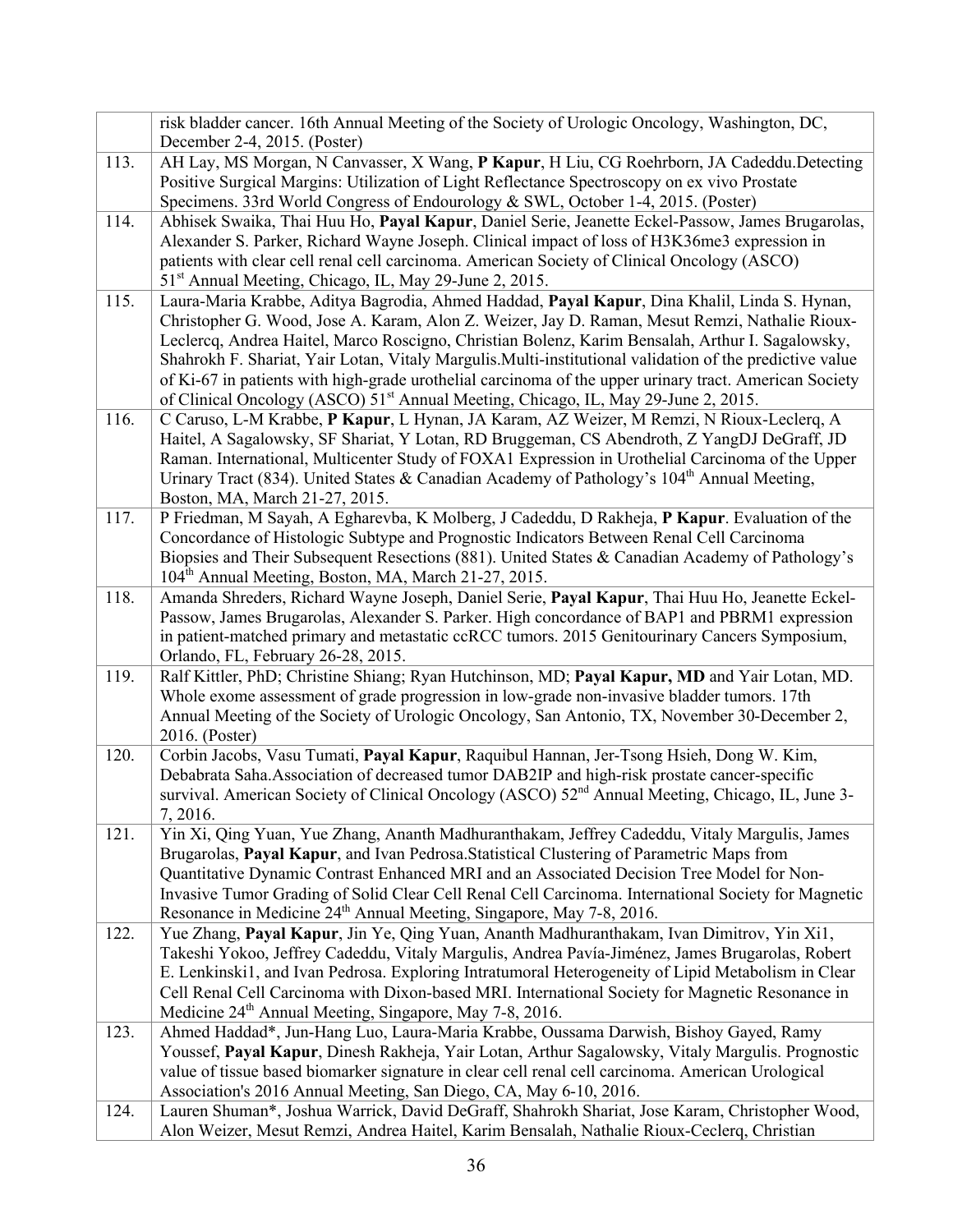|      | Bolenz, Marco Roscigno, Laura-Maria Krabbe, Payal Kapur, Yair Lotan, Vitaly Margulis, Jay<br>Raman.Loss of FOXA1 Expression is Associated with Adverse Pathologic Features and Inferior<br>Oncologic Outcomes Following Radical Nephroureterectomy. American Urological Association's<br>2016 Annual Meeting, San Diego, CA, May 6-10, 2016.                                                                                                                                                                                                                        |
|------|---------------------------------------------------------------------------------------------------------------------------------------------------------------------------------------------------------------------------------------------------------------------------------------------------------------------------------------------------------------------------------------------------------------------------------------------------------------------------------------------------------------------------------------------------------------------|
| 125. | Paul Friedman, Alana Christie, Xian-Jin Xie, Dinesh Rakheja, James Brugarolas, Payal Kapur.EZH2<br>as a novel target for aggressive clear cell renal cell carcinoma (914). United States & Canadian<br>Academy of Pathology's 105 <sup>th</sup> Annual Meeting, Boston, MA, March 12-18, 2016.                                                                                                                                                                                                                                                                      |
| 126. | Paul Friedman, Farrah Homayoun, Vitaly Margulis, Jeffrey Cadeddu, Dinesh Rakheja, James<br>Brugarolas, Payal Kapur. Immunohistochemical comparison of BAP1 immunoexpression status<br>between needle biopsies and nephrectomies in clear cell renal cell carcinoma (913). United States $\&$<br>Canadian Academy of Pathology's 105 <sup>th</sup> Annual Meeting, Boston, MA, March 12-18, 2016.                                                                                                                                                                    |
| 127. | Andre Poisl Fay, Guillermo de Velasco, Kathryn P. Gray, Thai Huu Ho, Jiaxi Song, Payal Kapur,<br>Laurence Albiges, David F. McDermott, Daniel Yick Chin Heng, James Brugarolas, Toni K. Choueiri,<br>Sabina Signoretti. The impact of PBRM1 and BAP1 expression on outcomes of patients with<br>metastatic renal cell carcinoma (mRCC) treated with VEGF-targeted therapy (TT). 2016<br>Genitourinary Cancers Symposium, San Francisco, CA, January 7-9, 2016.                                                                                                      |
| 128. | Friedman, P. Kapur, P. Foamy Gland High-Grade Prostatic Intraepithelial Neoplasia on Core Biopsy<br>and Subsequent Radical Prostatectomy: A Case Report of a Rare Variant. Texas Society of<br>Pathologists (TSP). Dallas, TX, January 2016.                                                                                                                                                                                                                                                                                                                        |
| 129. | Morphologic Heterogeneity Correlates with Clinical Phenotypes in Clear Cell Renal Cell Carcinoma<br>Qi Cai <sup>1</sup> , Alana Christie <sup>2</sup> , Min Kim <sup>3</sup> , Qinbo Zhou <sup>2</sup> , Ellen Araj <sup>2</sup> , Dinesh Rakheja <sup>2</sup> , Renee McKay <sup>2</sup> ,<br>James Brugarolas <sup>4</sup> , Payal Kapur <sup>4</sup> USCAP 2019                                                                                                                                                                                                  |
| 130. | Effects of Immune Checkpoint inhibitors on Morphology of renal cell carcinoma. Sasan Setoodeh,<br>Christopher Przybycin <sup>2</sup> , Roy Elias <sup>3</sup> , Brian Rini <sup>4</sup> , James Brugarolas <sup>3</sup> , Payal Kapur. Kidney Cancer<br>Association. Nov 2019, Miami (platform)                                                                                                                                                                                                                                                                     |
| 131. | Intratumor heterogeneity of anaplastic chRRC and an unexpected response to Everolimus<br>William Schwartzman1, Roy Elias1,2, Viral Patel1, Layton Woolford2, Suneetha Chintalapati3, Payal<br>Kapur3, Dwight Oliver3, James Brugarolas1,2                                                                                                                                                                                                                                                                                                                           |
| 132. | Acute interstitial nephritis (AIN) following immune checkpoint inhibitor (ICI) therapy in metastatic<br>RCC (mRCC) as a potential predictor of response<br>Viral M. Patel1, Roy Elias1, Joseph Formella2, William Schwartzman1, Alana Christie3, Qi Cai3,<br>Payal Kapur3, Ivan Pedrosa3, Hans Hammers1,3, James Brugarolas1,3                                                                                                                                                                                                                                      |
| 133. | Safety and efficacy of immune checkpoint inhibitors (ICI) in metastatic non-clear cell renal cell<br>carcinoma (nccRCC): An institutional experience.<br>William Schwartzman, Roy Elias, Viral M. Patel, Alex Isaac Bowman, Suneetha Chintalapati, Payal<br>Kapur, Hans J. Hammers,<br>James Brugarolas; UT Southwestern Medical Center, Dallas, TX; University of Texas Southwestern<br>Medical Center, Dallas, TX;<br>The University of Texas Southwestern, Dallas, TX; The University of Texas Southwestern Medical<br>Center, Dallas, TX. GU ASCO 2020 Abstract |
| 134. | A real-world experience of immune checkpoint inhibitors (ICI) in metastatic renal cell carcinoma<br>(mRCC). Roy Elias, Nicholas Levonyak, Alana Christie, Isaac Alexander Bowman, Payal Kapur,<br>Raquibul Hannan, Hans J. Hammers,<br>James Brugarolas; University of Texas Southwestern Medical Center, Dallas, TX; UT Southwestern<br>Medical Center, Dallas, TX;<br>The University of Texas Southwestern, Dallas, TX; The University of Texas Southwestern Medical<br>Center, Dallas, TX                                                                        |
| 135. | Choueiri TK, Albiges L, Atkins MB, Bakouny Z, Bratslavsky G, Braun DA, Haas NB, Haanen JBAG,<br>Hakimi AA, Jewett MAS, Jonasch E, Kaelin WG Jr, Kapur P, Labaki C, Lewis B, McDermott DF,<br>Pal SK, Pels K, Poteat S, Powles T, Rathmell WK, Rini BI, Signoretti S, Tannir NM, Uzzo RG,<br>Hammers HJ. From Basic Science to Clinical Translation in Kidney Cancer: A Report from the                                                                                                                                                                              |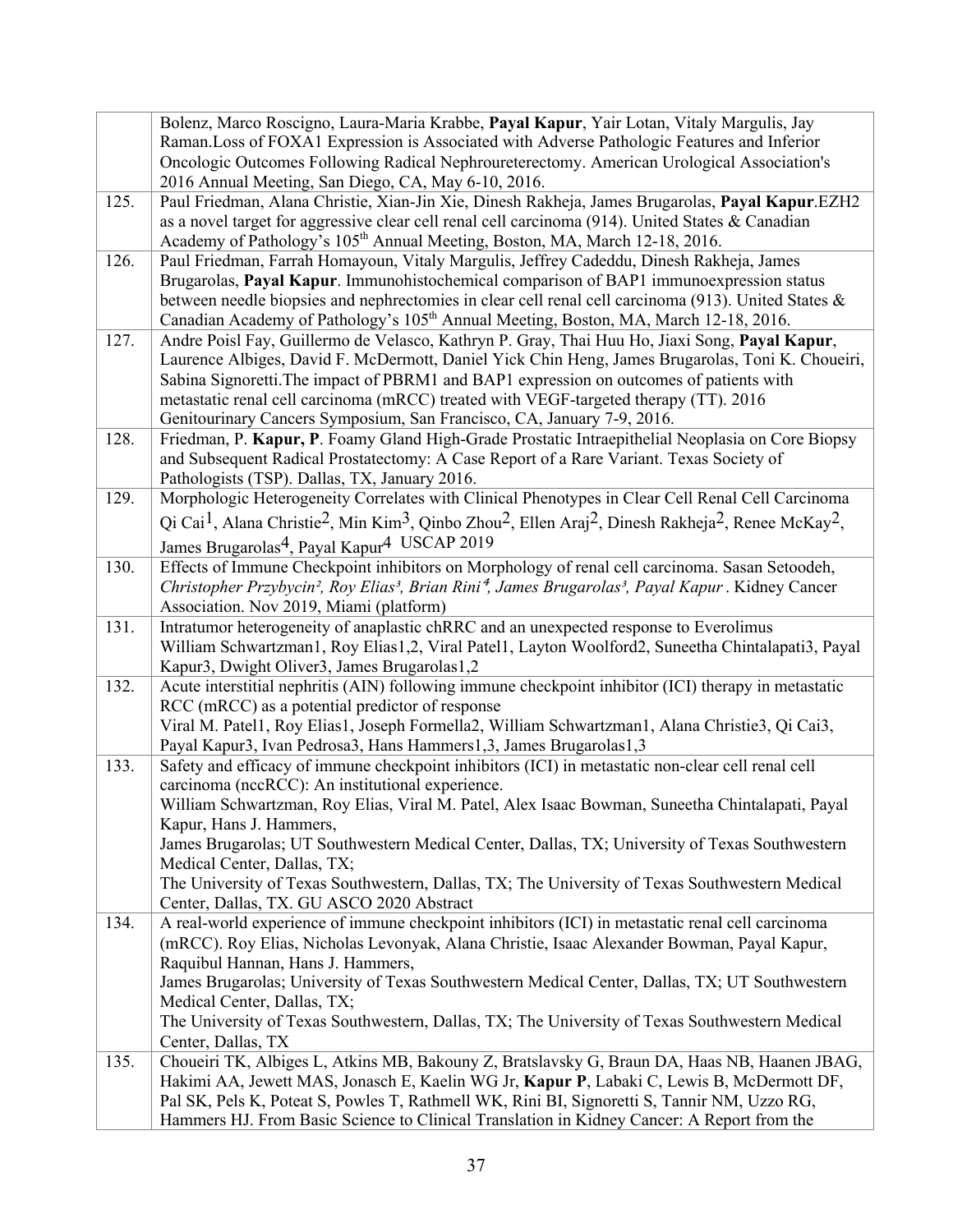### **Grant Support**

#### **Completed Research Support**

| W81XWH-09-1-0406 (PI: Cadeddu) | 06/01/11-05/31/12 | $0.72$ CM $(8\%)$ |
|--------------------------------|-------------------|-------------------|
| U.S. DOD (UT Arlington)        | \$20,000          |                   |

Title: Development of hybrid optical biopsy probe to improve prostate cancer diagnosis

Goal: To initiate research idea development through three local state institutions (UT Arlington, UT Southwestern, and University of North Texas Health Science Center) in order to develop a hybrid, multi-modal spectroscopic imaging system to greatly improve sensitivity and accuracy for image-guided needle biopsy in prostate cancer detection and diagnosis.

Aim 1: To develop a dual-modal optical spectroscopic method, based on light scattering spectroscopy and timeresolved fluorescence spectroscopy of tissue.

Aim 2: To further integrate the optical fibers, which collect both light scattering and fluorescence signals from the prostate tissue, with a transrectal-ultrasound, needle-biopsy probe.

Aim 3: To collect optical signals of control and cancer tissues in vivo along with the regular human needle biopsy, followed by classification algorithm development to discriminate cancer tissues.

Aim 4: verify the accuracy and sensitivity of the integrated probe in order to provide real-time, on-site, improved guidance for prostate cancer tissue biopsy.

Role: Co-Investigator

P30 CA142543 (PI: Willson) 08/03/11-07/31/13 1.8 CM (15%) NIH/NCI \$896,227

Title: Cancer Center Support Grant

Goal: This project supports the Harold C. Simmons Cancer Center at the University of Texas Southwestern Medical Center. The Simmons Cancer Center integrates cancer research, clinical cancer care, and cancer control outreach across the University of Texas Southwestern Medical Center and its affiliated hospital systems. The overriding mission of the center is to leverage these affiliations and the exceptional resources available to improve cancer outcomes in the Dallas-Fort Worth (DFW) region and the nation. Dr. Kapur was Co-Director of the Tissue Management Resource. The project continues, but Dr. Kapur's participation ended in 2013.

| R01 CA138662 (PI: Cadeddu) | 05/01/10-04/30/15 | 1.2 CM $(10\%)$ |
|----------------------------|-------------------|-----------------|
| NIH/NCI (UT Arlington)     | \$51,303          |                 |

Title: Transrectal Imaging of Prostate Cancer Using a Globally Convergent Method

Goal: To develop a novel globally convergent method in combination with a transrectal, multi-channel optical imaging system that can be used in vivo for transrectal detection and diagnosis of prostate cancer in humans, to distinguish prostate cancer from benign prostatic parenchyma.

Aim 1: To develop and validate a globally convergent method (GCM) to obtain 2-dimentional (2- D) reconstructed images of optical parameters (both absorption and scattering parameters) that are characteristic of human prostate cancer.

Aim 2: Todesign, implement, and validate a transrectal, multi-channel optical imaging system that can be used to measure optical signals from human prostate glands for non-invasive or minimally invasive prostate cancer diagnosis or/and screen.

Aim 3(a): To experimentally validate the developed 2-D GCM using human prostate-like tissue phantoms so that appropriate refinement, modification, or calibration can be explored to improve both theoretical accuracy and experimental designs.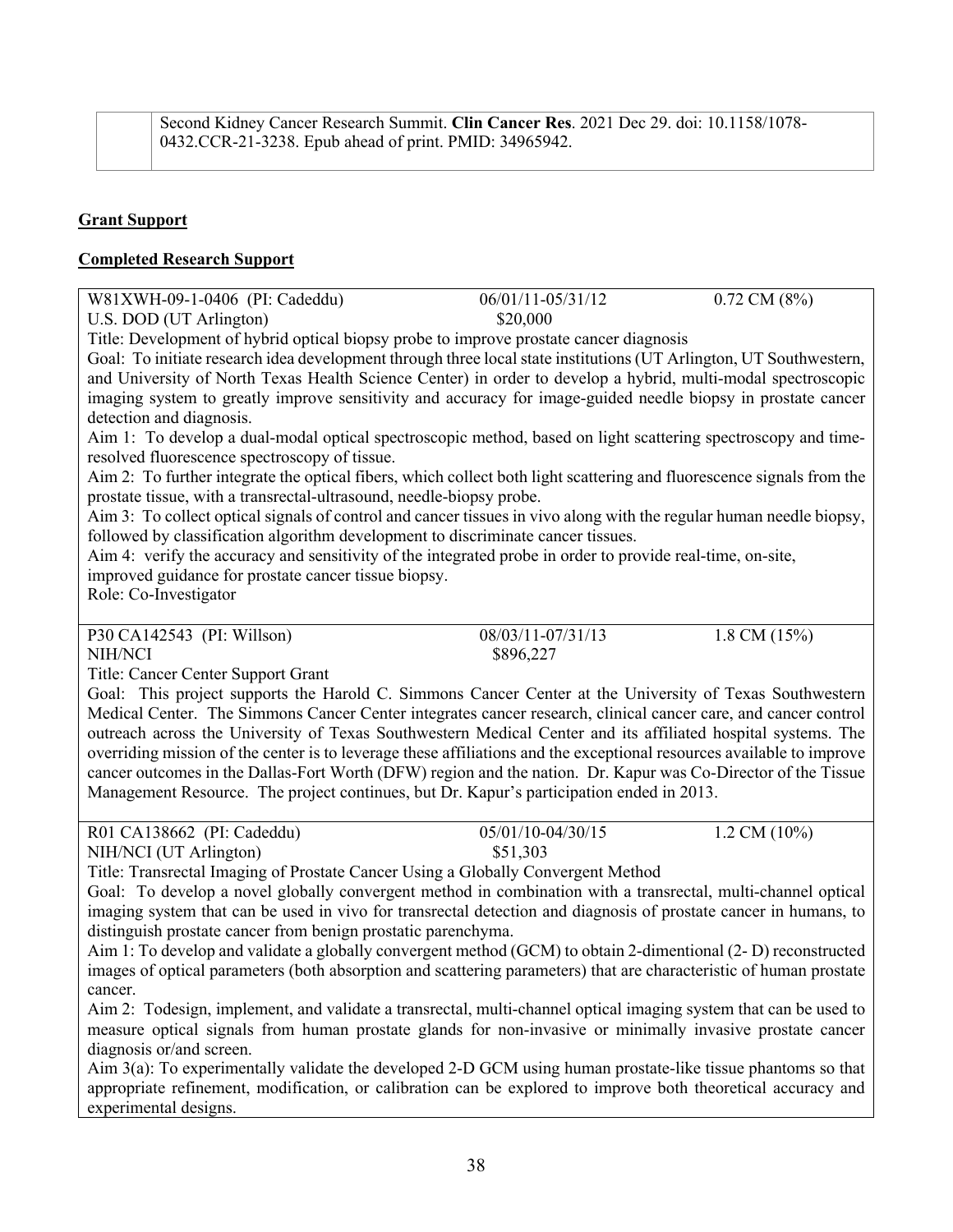Aim 3(b): To perform optical imaging measurements on ex vivo human prostate glands, which are removed from patients during prostatectomy, and compare with histology results to validate the newly developed 2-D GCM. Aim 3(c): To validate the 2-D GCM and transrectal imaging system by performing in vivo human prostate measurements during prostatectomy. Role: Co-Investigator OTD-104476-02 (PI: Raj) 03/20/13-08/31/15 1.8 CM (15%) Janssen Research & Development LLC \$452,666 Title: Targeted Disruption of androgen receptor & cofactors Goal: To further develop the T6 peptidomimetic as a novel AR inhibitor. Aim 1: To identify binding partners of the wxxlf motif. Aim 2: To evaluate t6 peptidomimetics and derivatives thereof for clinical trials Role: Co-Investigator 5 R01 CA159144-05 (PI: Hsieh) 09/21/11-07/31/16 0.36CM (3%) NIH/NCI \$220,673 Title: Targeting aggressive prostate cancer with novel theranostic nanomedicine Goal: To generate new molecular medicine with specific mechanism of action using a novel drug delivery platform with cancer specific targeting. The outcome will provide new therapeutic regimen for prostate cancer therapy. Aim 1: Construct dendrimer nanoconjuate containing specific CPP, peptide therapeutic(s) and bifunctional chelator for PET tracer. Aim 2: Select the most potent compound with screening systems based on specific mechanism(s) of action. Aim 3: Determine the bio-distribution, pharmacokinetics, imaging quality and potential cytotoxicity in vivo. Aim 4: Evaluate the therapeutic efficacy using various pre-clinical models. Role: Co-Investigator W81XWH-12-1-0288-03 (PI: Raj) 09/30/12-09/29/16 0.36 CM (3%) U.S. Department of Defense  $$75,000$ Title: Targeting ligand-dependent and ligand-independent androgen receptor signaling in prostate cancer Goal: To explore a new molecular medicine for metastatic prostate cancer. Nanoparticle will be designed as a drug delivery vehicle by combining with Small peptide or peptidomimetics targeting key molecular defects in this disease. Aim 1: To improve the design and synthesis of peptidomimetics for the LxxLL and WxxLF motif by using oligobenzamide scaffolds that are highly specific for and can disrupt the AR-PELP-1 interaction. Aim 2: To mechanistically characterize the ability of the peptidomimetics to modulate AR signaling in PCa cells. Aim 3: To study the effect of peptidomimetics on AR signaling in PCa cells in vivo. Role: Co-Investigator RP130603-03 (PI: Brugarolas) 06/01/13-11/30/16 1.8CM (15%) Cancer Prevention & Research Institute of Texas \$381,730 Title: Evaluation of the role of the BAP1 tumor suppressor gene in renal cancer Goal: To harness a state of the art tumorgraft model for the evaluation the role of newly discovered mutations in renal cancer and the development of pharmacodynamic markers. Aim 1: To determine, biochemically, how BAP1 protects kidney cells from tumor development. Aim 2: To obtain insight into how mutations in BAP1 contribute to the process of kidney cancer development. Aim 3: To create a model of kidney cancer in mice. Role: Co-PI OTD-1009260 (PI: Kapur) 04/05/16-04/05/17 0.36 CM (3%) Genentech Inc.  $$107,381$ Title: PD-L1 in Clear Cell Renal Cell Carcinoma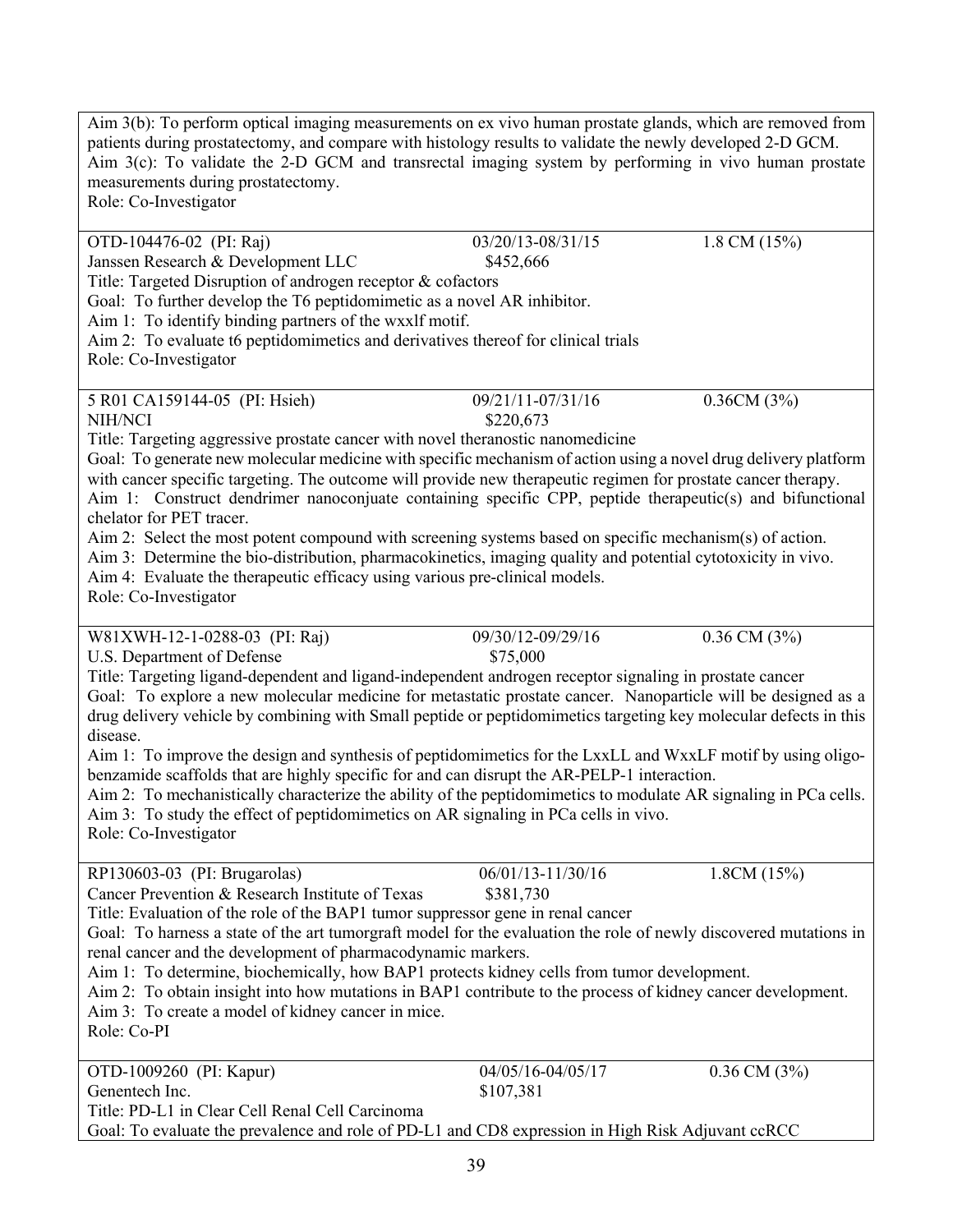Aim: 1. Evaluate PD-L1 and CD8 expression in ccRCC 2. Correlate expression with patient demographics, disease type and stage, pathology reports, clinical outcome Role: PI

W81XWH-12-1-0337-03 (PI: Hsieh) 09/01/12-08/31/17 0.36 CM (3%)

U.S. Department of Defense  $$90,200$ 

Title: Molecular innovations towards theranostics of aggressive prostate cancer

Goal: A DAB2IP-based theranostic agent can be realized to prevent the early onset of prostate cancer metastasis or delay the progression of metastasis. The objective of this application is to generate a new class of dendrimerbased theranostic agents for aggressive prostate cancer.

Aim 1: To construct dendrimer conjugates containing specific cell permeation peptides, peptide therapeutic(s) and a bifunctional chelator for PET imaging.

Aim 2: To select potent compounds with screening systems based on specific mechanism(s) of action.

Aim 3: To determine the biodistribution, pharmacokinetics, and potential cytotoxicity in vivo.

Aim 4: To evaluate the therapeutic efficacy using various pre-clinical models.

Role: Co-Investigator

W81XWH-13-2-0093-03 (PI: Raj) 09/30/13-09/26/17 1.2 Cal. Months University of Washington/DOD Subcontract \$78,584

Title: Targeting the aberrant androgen receptor in advanced treatment resistant prostate cancer

Contact: Joseph S. Little, USA MED Research and Materiel COM, Fort Detrick, MD 21702

Goal: To develop novel therapies targeted against the full length and splice variant forms of the androgen receptor in enzalutamide-resistant prostate cancer.

Aim 1: Evaluate the ARsvs and ARsv-driven transcriptome in various disease states of PCa and its association with disease progression through each state.

Aim 2: Determine whether interference with ARsv activity using novel AR-targeted agents suppresses generation of an ARsv-induced lethal phenotype and inhibits CRPC growth in a pre-clinical setting.

Aim 3: Instigate clinical trials to assess whether these novel ARtargeting agents (T6 and resorcinol-HSP90i) can reverse resistance to next-generation endocrine therapeutics (abiraterone and MDV3100).

Aim 4: Determine the effectors and regulators of aberrant AR splice variant signaling in CRPC as novel biomarkers and therapeutic targets.

| 5 R01 CA154475-05 (PI: Pedrosa) | 09/15/11-08/31/2018 | 0.84 Cal. Months |
|---------------------------------|---------------------|------------------|
| NIH/NCI                         | \$204,179           |                  |

Title: Non-Invasive physiologic predictors of aggressiveness in renal cell carcinoma

Contact: Sharon Richards, Grants Management Specialist, 240-276-6415, Sharon.richards@nih.gov

Goal: To identify vascular and diffusion MRI measures in RCC in vivo that correlate to spatially co-registered molecular alterations promoting angiogenesis and hypoxia and predict aggressive behavior.

Aim 1: To correlate MRI measurements of perfusion and diffusion in primary RCC in vivo with the results of pathologic and molecular assessments in the same tumor after nephrectomy.

Aim 2: To compare the intra-tumoral heterogeneity of perfusion and diffusion on ASL and DWI MRI, respectively, with the tumor heterogeneity at pathology and geographic distribution of tumor necrosis.

Aim 3: To correlate MRI phenotypes based on ASL and DWI tumor characteristics with long-term clinical outcomes in the same patient population.

Aim 4: To compare the intra-tumoral heterogeneity of perfusion on ASL MRI with the heterogeneity in gene expression within the same tumor.

Pilot Grant (PI: Kapur and Rajaram) 10/1/18-12/1/19 256,250 Lyda Hill Foundation, Simmon Cancer Center

Title: Tissue Morphology as a Readout of Tumor Evolution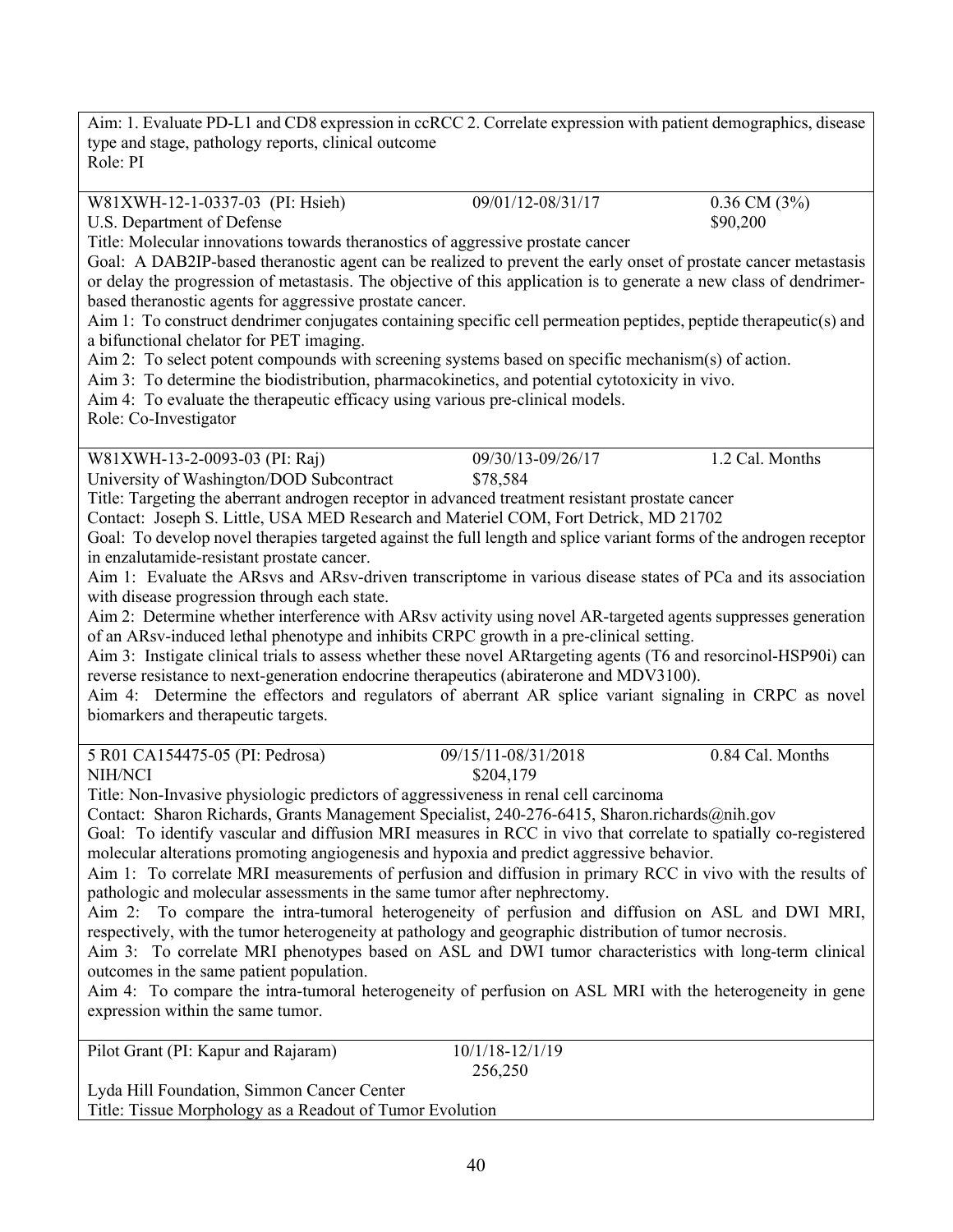Goal 1: the generation of a unique data set with genetic (DNA) and phenotypic (RNA/H&E) profiling of multiple tissue regions *within* individual patients

Goal 2: the development of novel machine learning approaches to quantify tissue morphology and to identify components predictive of genomics and evolution.

RP160440 (PI: Brugarolas) 03/01/16-02/28/19 2.16 Cal. Months Cancer Prevention & Research Institute of Texas \$284,816 Title: Targeting the undruggable: a first-in-class inhibitor of the HIF-2 transcription factor Contact: Lisa Nelson, CPRIT Operations Manager, 512-463-3190, cprit@cprit.state.tx.us Goal: To identify prognostic and predictive biomarkers of renal cell carcinoma, expand the repertoire of renal cell carcinoma patients that may benefit from HIF2-I, and pave the way for second generation inhibitors. Aim 1: To evaluate the significance of the functional and molecular ccRCC subtypes previously identified in our lab. Aim 2: To expand the repertoire of sensitive tumors by exploring rational combination therapies. Aim 3: To characterize a mechanism of resistance we have identified and explore the possibility that resistance mutations may affect tumor fitness. RP160340 (PI: Carroll) 03/01/16-08/28/2020 0 Cal. Months Cancer Prevention & Research Institute of Texas \$284,767 Title: The role of the Lats kinases in sarcomatoid renal cell carcinoma Contact: Lisa Nelson, CPRIT Operations Manager, 512-463-3190, cprit@cprit.state.tx.us Goal: To provide valuable insight into the molecular nature of sarcomatoid renal cell carcinomas (sRCCs) and also provide us with potential therapeutic targets to pursue in treating sRCC. Aim 1: To determine cell type of origin of RCC/sRCC in Lats1/2 mutants. Aim 2: To identify factors mis-regulated in Lats mutants. PC150151 (PI: Liu) 09/01/2016-08/31/2020 (NCE) 0 Cal. Months ARMY/DOD \$125,021 Title: Epigenetic machinery regulates alternative splicing of androgen receptor (AR) gene in castration-resistant prostate cancer (CRPC) Contact: Winter, Thomas (US Army MEDCOM USAMRAA (US), 820 Chandler Street, Fort Detrick, MD 21702- 5014) thomas.s.winter2.civ@mail.mil Goals: Overall goal is to explore combination KDM4B inhibitor with AR inhibitor to synergize the therapeutic effect of CRPC. Aim 1: To establish that KDM4B promotes AR-V7 expression and identify the regulatory mechanisms. Aim 2: To evaluate the clinical application of KDM4B inhibitors on CRPC tumors-expressing AR-V7. W81XWH-16-1-0532 (PI: Hsieh) 09/01/2016-08/31/2020 (NCE) 0.40 Cal. Months ARMY/DOD \$126,000 Title: Epigenetic machinery regulates alternative splicing of androgen receptor (AR) gene in castration-resistant prostate cancer (CRPC) Contact: Winter, Thomas (US Army MEDCOM USAMRAA (US), 820 Chandler Street, Fort Detrick, MD 21702- 5014) mailto:thomas.s.winter2.civ@mail.mil Goals: Overall goal is to explore combination KDM4B inhibitor with AR inhibitor to synergize the therapeutic effect of CRPC. Aim 1: To establish that KDM4B promotes AR-V7 expression and identify the regulatory mechanisms. Aim 2: To evaluate the clinical application of KDM4B inhibitors on CRPC tumors-expressing AR-V7. W81XWH-16-1-0474 (PI: Hsieh) 09/15/2016-09/14/2020 (NCE) 0 Cal. Months ARMY/DOD \$114,920 Title: An association of unique microRNA turnover machinery with prostate cancer progression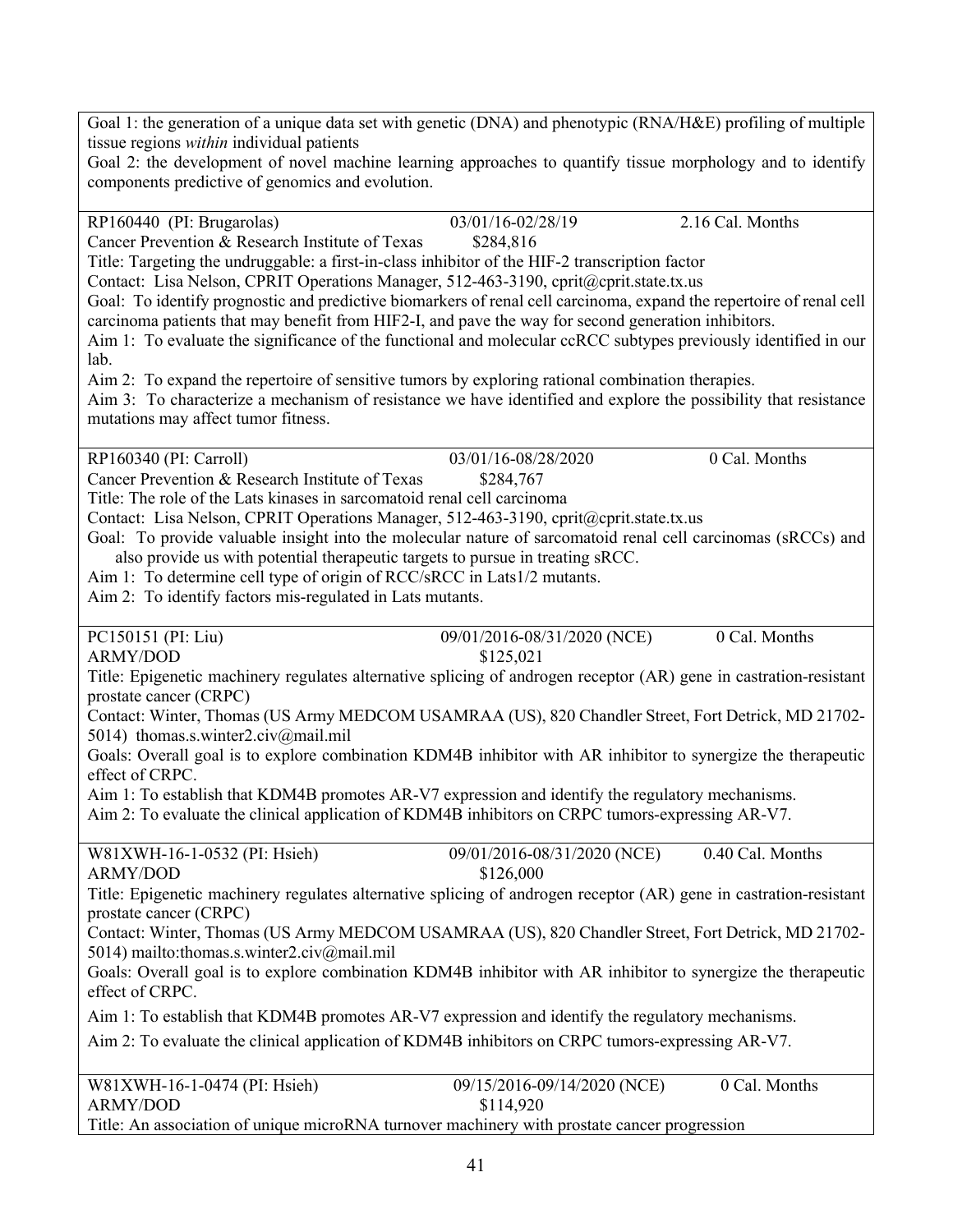Contact: Desir, Mirlene (US Army Medical Research Acquisition Activity (USAMRAA), 820 Chandler Street, Fort Detrick, MD 21702-5014) mirlene.desir.civ@mail.mil

Goals: Overall goal is to characterize the role of IFIT-5 in microRNA turnover.

Aim 1: To dissect the mechanism of IFIT5-mediated miRNA turnover.

Aim 2: To determine the regulation and role of IFIT5 gene in PCa progression.

Aim 3: To evaluate IFIT5 as a prognostic marker using liquid biopsy.

| PC160334P1 (PI: Hsieh) | 03/01/18-02/28/21 | $0.6$ CM $(5\%)$ |
|------------------------|-------------------|------------------|
| <b>CPRIT</b>           | \$285,009         |                  |

Title: Novel Injectable Device for Trapping and Eradicating Metastatic Prostate Cancer

Goals: The proposed research is designed to achieve several objectives. First, biodegradable, injectable and thermogelling PEG-PAA microparticles will be synthesized to serve as the building block and slow release vehicle of PCa-specific Cancer Traps. Second, selected chemokines will be incorporated into PEG-PAA particles to promote PCa cell recruitment. Third, the surface of PEG-PAA particles will be conjugated with PSMA ligands to interact with and then arrest incoming PCa cells inside the cancer traps. Fourth, Cancer Traps will be fabricated for either chemotherapy or radiation therapy.

Aims: (1) Fabricate and optimize Cancer Trap design to capture and then eradicate metastatic PCa cells *in vitro*; (2) Determine therapeutic efficacy of cancer traps *in vivo*.

Role: Collaborator

RP180200 (PI: Hsieh) 03/01/18-02/28/21 1.8 CM (15%)

CPRIT \$855,027

Title: Targeting androgen receptor splice variants in castration resistant prostate cancer with a cancer specific theranostic

Goals: The objective of this research is to delineate underlying mechanism of AR variant expression by identifying key regulator(s) and then determine their potential clinical significance. Furthermore, we will develop new therapeutic regimen using clinically relevant xenograft model.

Aims: (1) Delineate the role of epigenetic enzymes associated with spliceosome factor(s) in AR variant gene splicing and determine potential clinical correlation; (2) Evaluate the therapeutic efficacy of these inhibitors. Role: Collaborator

| RP180192; (PI: Brugarolas) | 03/01/2018-02/28/2021 | 1.20 Cal. Months |
|----------------------------|-----------------------|------------------|
| <b>CPRIT</b>               | \$284,251             |                  |

Title: Dissecting the interplay between BAP1 and PBRM1 in renal cancer

Contact: Heidi McConnell (Cancer Prevention and Research Institute of Texas, 211 E. 7th Street, Suite 300, Austin, TX 78701)

Goal 1: Molecular analysis of *BAP1-PBRM1* double-mutant tumors

Aim 1 – Evaluation of a permissive context for co-mutation through exome sequencing

Aim 2 – Evaluation of the impact on gene expression of combined inactivation of *BAP1* and *PBRM1*

Goal 2: Dissecting the interplay between *Bap1* and *Pbrm1* through gene editing and combined targeting in the mouse

Aim 1 – Use CRISPR/Cas9 to introduce *LoxP* sites into the *Bap1* locus of *Pbrm1*-conditional mice

Aim 2 – Evaluation of the impact on mouse development of combined inactivation of *Bap1* and *Pbrm1*

Aim 3 – Targeted inactivation of *Bap1* and *Pbrm1* in the mouse kidney

| 1P50 CA196516-01A1 (PI: Brugarolas)                         | 08/01/2016-07/31/2021 | 0.96 Cal. Months |
|-------------------------------------------------------------|-----------------------|------------------|
| NIH/NCI                                                     | \$1,350,895           |                  |
| Title: UTSW SPORE in Kidney Cancer (Project 2, Core B, CDP) |                       |                  |

Contact: Wlodek Lopaczynski, NIH Scientific Review Administrator, 240-276-6458, lopacw@mail.nih.gov Aim 1. Determine the prognostic and predictive value of BAP1 in metastatic ccRCC

Aim 2. Create the first immunocompetent mouse model of ccRCC through the simultaneous inactivation of Vhl and Bap1 in the adult kidney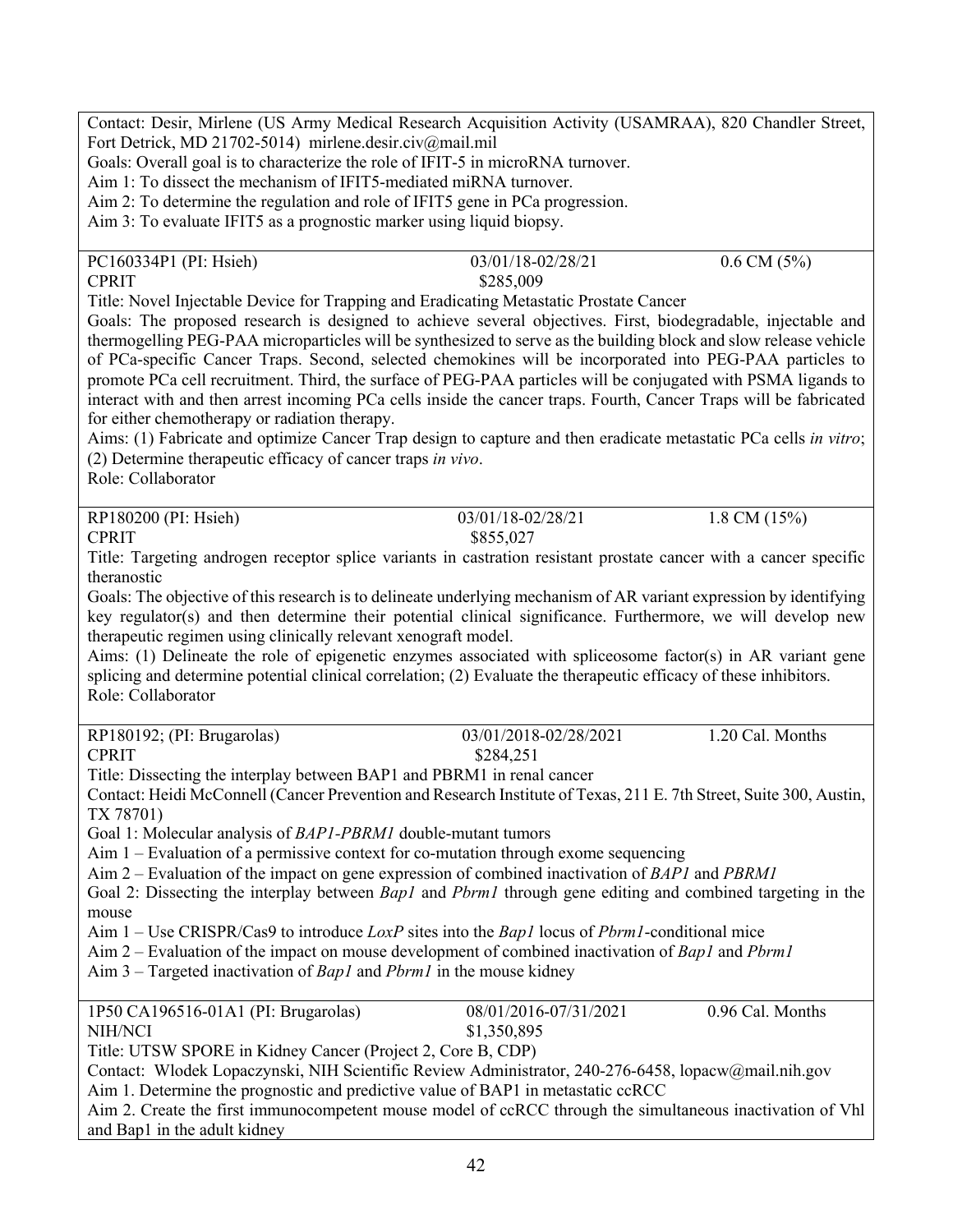Aim 3. Discover targets for drug intervention through the unbiased identification of BAP1 substrates

Pilot Grant (PIs: Rajaram and Kapur) 10/01/18-08/01/21 0.0 Cal. Months

Lyda Hill Department of Bioinformatics, UTSW \$55,250 total DC

Title: Tissue Morphology as a Readout of Tumor Evolution

Contact: Denise Canales, 5232 Harry Hines Blvd, MC9365, Dallas, TX, 75391

Goals: The purpose of this grant is to test whether tissue morphology can be used as a readout of tumor evolution.

Aims: 1) Build a classifier to predict, from H&E images, whether different tumor regions from the same patient belong to distinct "clones". 2) Predict metastatic potential using the matched metastatic/thrombus tumors. Name and address of grants officer on sponsor award notice:

Role: co-PI (with Dr. Satwik Rajaram)

Overlap: The aims of this grant, to relate tissue morphology and molecular state, are separate from the current proposal. However, the multi-region sequencing data generated (titled UTSW Sequencing) using this pilot funding will be used in Aims 1 and 2 of the current proposal.

## **Current Research Support**

| R01DK115986-01A1 (PI: Zheng)                                                                                          | 06/15/2018-06/30/2022 | 0.60 Cal. Months |
|-----------------------------------------------------------------------------------------------------------------------|-----------------------|------------------|
| University of Texas at Dallas/NIH-NIDDK                                                                               | $$10,924$ (subaward)  |                  |
| Title: Glomerular Filtration of Sub-nm Gold Nanoparticles                                                             |                       |                  |
| Contact: Gossett, Daniel Robert; daniel.gossett@nih.gov                                                               |                       |                  |
| Goals: To fundamentally understand the glomerular filtration of a class of sub-nm AuNPs with different sizes and      |                       |                  |
| surface chemistries, unravel in vivo nano-bio interactions in the glomeruli at the molecular level, and explore the   |                       |                  |
| feasibility of utilizing the interactions for early detection of drug-induced glomerular injury noninvasively with in |                       |                  |
| vivo fluorescence and X-ray imaging.                                                                                  |                       |                  |
| Aim 1: To investigate glomerular filtration of sub-nm AuNPs with well-defined size and surface chemistries.           |                       |                  |
| Aim 2: To investigate glomerular filtration of sub-nm AuNPs with well-controlled GEnG degradation.                    |                       |                  |
| Aim 3: To apply near infrared (NIR)-emitting sub-nm AuNPs for early detection of GEnG injury in the preclinical       |                       |                  |
| settings.                                                                                                             |                       |                  |
|                                                                                                                       |                       |                  |
| 1P50 CA196516-01A1 (PI: Brugarolas)                                                                                   | 08/01/2016-07/31/2022 | 2.46 Cal. Months |
| NIH-NATIONAL CANCER INSTITUTE                                                                                         | \$10,971,000          |                  |
| Title: UTSW SPORE in Kidney Cancer                                                                                    |                       |                  |
| Contact; N/A                                                                                                          |                       |                  |
| Major Goals:                                                                                                          |                       |                  |
| Aim 1: Determine the prognostic and predictive value of BAP1 in metastatic ccRCC.                                     |                       |                  |
| Aim 2: Create the first immunocompetent mouse model of ccRCC through the simultaneous inactivation of Vhl             |                       |                  |
| and Bap1 in the adult kidney.                                                                                         |                       |                  |
| Aim 3: Discover targets for drug intervention through the unbiased identification of BAP1 substrates                  |                       |                  |
|                                                                                                                       |                       |                  |
| W81XWH1910710 (PI: Hannan)                                                                                            | 09/30/2019-09/29/2022 | 0.60 Cal. Months |
| U.S. Department of Defense                                                                                            | \$91,578              |                  |
| Title: Immune Checkpoint Targeted Immuno-PET to Identify Therapy-Induced Adaptive Resistance                          |                       |                  |
| Contact; N/A                                                                                                          |                       |                  |
| Goals: Future of personalized cancer therapy, especially in advanced cancers, relies on in vivo continued             |                       |                  |
| monitoring of treatment to predict as earliest possible the resistance/failure to treatment, to identify any de novo  |                       |                  |
| tumor escape mechanism, and to determine the best alternative approach to overcome cancer progression with final      |                       |                  |
| goal of prolonging survival, if curing is not yet achievable                                                          |                       |                  |
|                                                                                                                       |                       |                  |
|                                                                                                                       |                       |                  |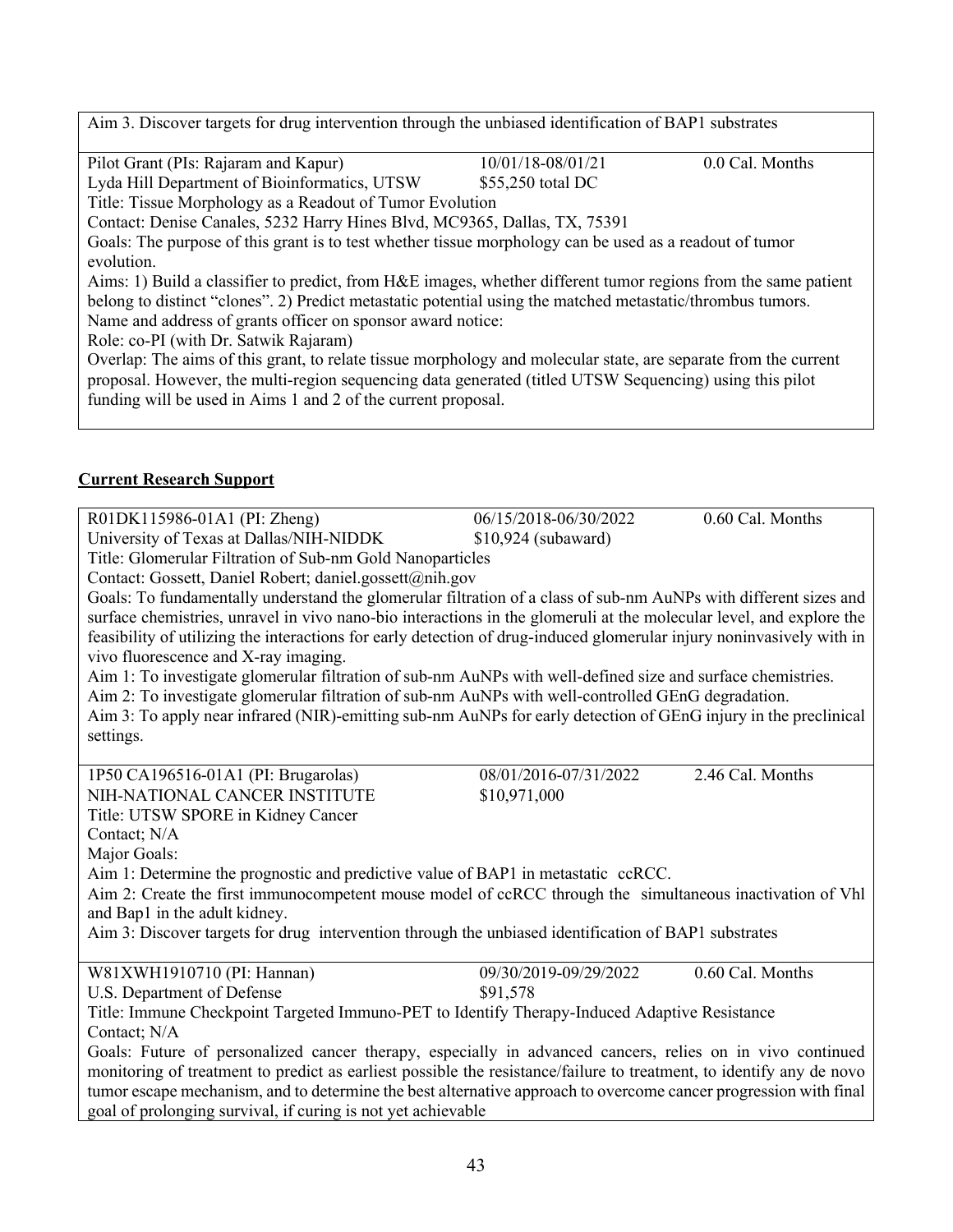Aim 1: Establish standard operating procedures (SOPs) to prepare and formulate 89Zr-atezolizumab whilepreserving its immunoreactivity.

Aim 2: Perform Immuno-PET in mouse models to validate imaging methods (imaging data acquisition, quantitative data analysis, and bio-distribution) and their correlation with IHC.

Aim 3: Evaluate the correlation of Immuno-PET detected changes in tumor PD-L1 expression with IHC in mice treated with ICI and with and without SAbR regimen.

RP200233 (PI: Hsieh) 03/01/2020-02/28/2023 0.36 Cal. Months UTD Sub/CPRIT \$63,373 Title: Advancing CT and fluorescence imaging of kidney cancers with glutathione-mediated contrast enhancements Contact: Danielle Lissberger, Office of Sponsored Projects, The University of Texas at Dallas, 800 W. Campbell Road, Richardson, TX 75080, 972.883.4572, Danielle.Lissberger@utdallas.edu Goals: The goal is to develop glutathione-mediated and ICG-conjugated gold nanoclusters for fluorescence and CT imaging of RCC (ccRCC and pRCC) at high and positive contrast. Aims: (1) To develop glutathione-activatable and clearable ICG-AuNCs; (2) To fluorescently image RCC tumors

with different sized ICG-AuNCs; (3) To conduct CT imaging of RCC with different sized ICG-AuNCs

W81XWH-21-1-0630 (PI: Kapur) 09/01/2021-08/31/2024 1.2 Cal. Months

U.S. Department of Defense  $$ 980,839$ 

Title: Leveraging Digital Pathology and Deep Learning to Predict Immunotherapy Response

Contact; N/A Major Goals:

Aim 1: Validate identification of immune and vascular cells in H&E images from IMmotion150.

Aim 2: Establish a deep learning pipeline to predict transcriptomic signatures on IMmotion150.

Aim 3: Develop a deep learning pipeline to predict treatment response using IMmotion150 and validate on IMmotion151 clinical trial data.

| 2R01CA154475-06A1 (PI: Pedrosa) | 02/01/2019-01/31/2025 | 1.2 Cal. Months |
|---------------------------------|-----------------------|-----------------|
| NIH-NATIONAL CANCER INSTITUTE   | \$356,556             |                 |

Title: Non-invasive physiologic predictors of aggressiveness in renal cell carcinoma (PI: Pedrosa)

Contact: Dena Solomon, National Cancer Institute, 6120 Executive Blvd. Bethesda, MD 20892

Goal: To determine the ability of arterial spin labeling (ASL) and Dixon magnetic resonance imaging (MRI) to predict underlying molecular alterations in clear cell renal cell carcinoma and the response to HIF-2 inhibition therapy based on the non-invasive determination of tumor perfusion and lipid content.

Aim 1: Assess MRI measurements of lipid accumulation and blood flow in primary ccRCC *in vivo* as predictive biomarkers of the pathologic and molecular alterations in the same tumor after nephrectomy.

Aim 2: To characterize the intra-tumoral heterogeneity of lipid accumulation and blood flow in ccRCC.

Aim 3: To assess MRI measurements of lipid accumulation and blood flow in ccRCC tumorgrafts as predictive (3a) and response (3b) biomarkers to HIF-2 inhibition (HIF2-I) therapy.

RP220201 (PI: Carroll) 03/01/2022-02/28/2025 0.60 Cal. Months

UTD Sub/CPRIT \$1,040,229

Title: Determining the mechanisms underlying sarcomatoid differentiation in renal cell carcinoma Contact: N/A

Major Goals: Goal 1) Characterize molecular pathology of sRCC; Goal 2) Determine the role of Srf in sarcomatoid differentiation and metastasis.

Aim 1: Define properties of Yap-active RCCs that will enhance diagnosis and treatment. Aim 2: Characterize the role of Srf in sarcomatoid differentiation and metastasis in Lats mutant tumors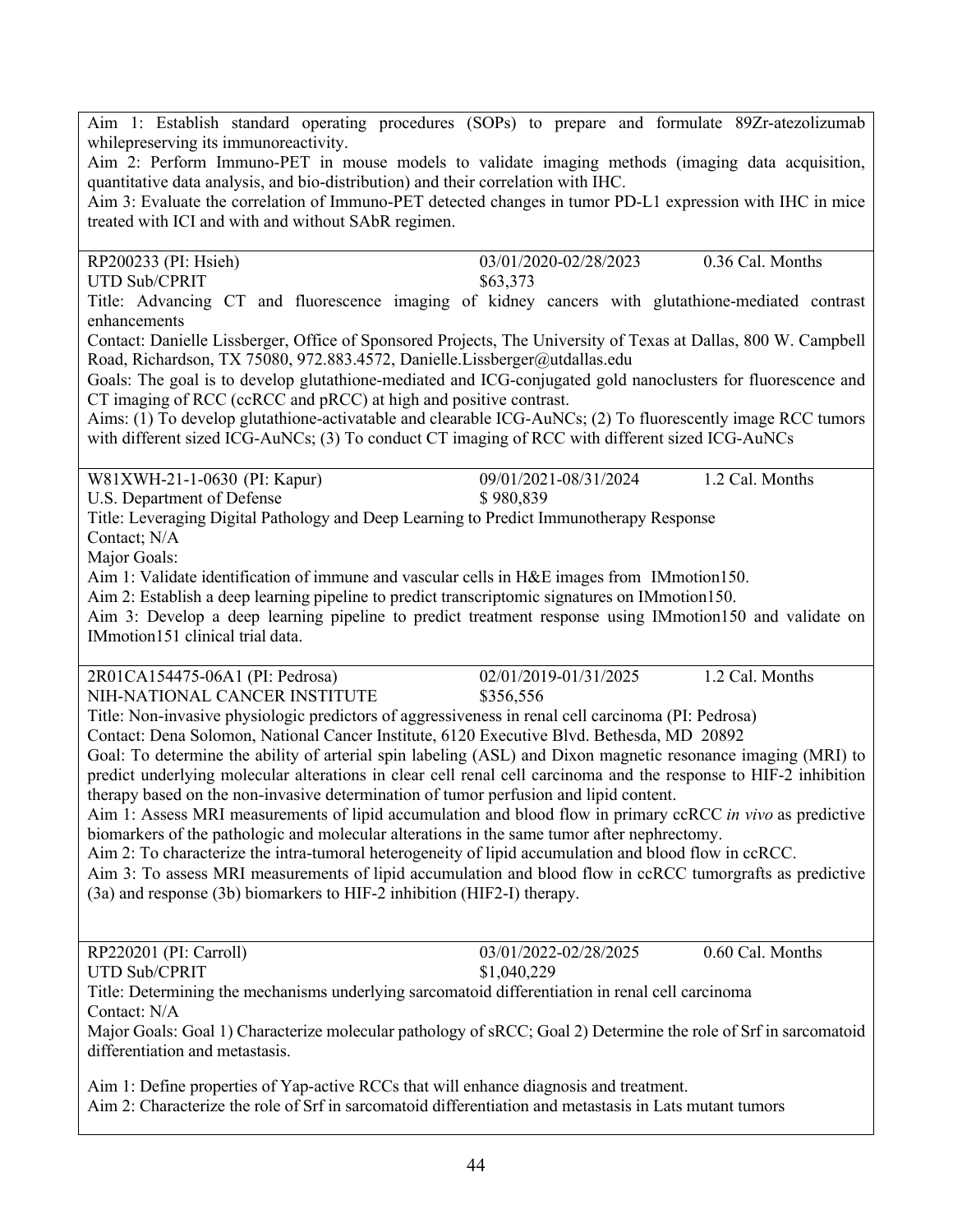| RP220294 (PI: Rajaram & Kapur)                                                                                       | 03/01/2022-02/28/2025     | 1.80 Cal. Months |  |
|----------------------------------------------------------------------------------------------------------------------|---------------------------|------------------|--|
| <b>UTD Sub/CPRIT</b>                                                                                                 | \$1,172,136               |                  |  |
| Title: Dissecting Intratumor Heterogeneity in Kidney Cancer Using Deep Learning                                      |                           |                  |  |
| Contact: N/A                                                                                                         |                           |                  |  |
| Major Goals: Goal 1: Develop a metric-learning approach to demarcate regions in different morphological/molecula     |                           |                  |  |
| states on a hematoxylin and eosin [H&E] stained slides; Goal 2: Predict transcriptionally defined clades purely from |                           |                  |  |
| ccRCC H&E images in clinical trial datasets; Goal 3: Build and validate a model that can account for ITH to predict  |                           |                  |  |
| response to ICI and AA therapies, purely from H&E images.                                                            |                           |                  |  |
|                                                                                                                      |                           |                  |  |
| Aim 1: Optimize a metric-learning approach to demarcate regions reflecting different molecular states.               |                           |                  |  |
| Aim 2: Identify morpho-genomic clades predictive of response by leveraging clinical trial datasets.                  |                           |                  |  |
| Aim 3: Deploy a morpho-genomic biomarker transcending ITH to predict therapy response using a real-world datas       |                           |                  |  |
| 1R01CA244579-01A1 (PI: Mason)                                                                                        | 07/01/20-06/30/25         | 0.6 Cal. Months  |  |
| NIH-NATIONAL CANCER INSTITUTE                                                                                        | \$340,199                 |                  |  |
| Title: Vascular image-guided optimization of response (VIGOR) to therapy in kidney cancer (PI: Mason)                |                           |                  |  |
| Contact: Fu, Yali, fuyali@mail.nih.gov                                                                               |                           |                  |  |
| Goals & Aims: Our ultimate goal is to eliminate the mortality associated with metastatic breast cancer through       |                           |                  |  |
| treatment regimens with drugs that are designed to non-cytotoxic until they reach hypoxic regions in tumors and      |                           |                  |  |
| become activated as highly potent.                                                                                   |                           |                  |  |
|                                                                                                                      |                           |                  |  |
| 1R01CA252281-01A1 (PI: Vinogradov)                                                                                   | $04/01/2021 - 04/30/2026$ | 0.0 Cal. Months  |  |
| NIH-NATIONAL CANCER INSTITUTE                                                                                        | \$368,522 annual DC       |                  |  |
| Title: Chemical Exchange Saturation Transfer (CEST) MRI for the Characterization Small Renal Masses                  |                           |                  |  |
| Contact: Rachel Phillips (grants.mgt@utsouthwestern.edu)                                                             |                           |                  |  |
| Goals: The goal of this project is to develop and validate endogenous CEST MRI for the characterization of           |                           |                  |  |
| Small Renal Masses.                                                                                                  |                           |                  |  |
| Aims: 1: To develop and optimize CEST methodology for SRMs on 3T human MRI system; 2: To evaluate the                |                           |                  |  |
| optimized CEST-MRI as a biomarker of SRM histology.                                                                  |                           |                  |  |
|                                                                                                                      |                           |                  |  |

### **Description of a few key Publications**

I am a surgical pathologist with morphologic expertise in genitourinary oncology, in particular renal, prostate, and urothelial carcinomas. My research is focused on characterizing adult cancers and developing prognostic, therapeutic, and diagnostic molecular markers. I have collaborated on multiple clinical projects where my role as a pathologist included building tissue microarrays, optimizing, validating, and analyzing novel IHC based biomarkers to help better characterize cancers for prognostic and therapeutic purposes, and providing expert morphologic opinion on both human and mouse tumors. Several studies have been published as a result of these collaborations.

During the past six years, much of my research contributions has been in the field of kidney cancer. At Simmons Cancer Center, Kidney Cancer is the 4<sup>th</sup> most common cancer type and the only one with a Program and a SPORE (Specialized Programs of Research Excellence). Under the leadership of Dr. James Brugarolas (Department of Internal Medicine, Division of Oncology; PI of the Kidney Cancer SPORE grant) the Kidney Cancer Program was founded in 2013. Our KCP team comprises exceptionally collegial multidisciplinary group of experts who come together to address critical questions in adult and pediatric kidney cancer. I am privileged to be the pathology leader for our Kidney Cancer Program. I meet with Dr. Brugarolas and other members of the team every week and discuss ongoing projects. We brainstorm ideas and discuss clinical scenarios that drive new projects and building the Kidney Cancer Program. Further, I believe that availability of high quality biospecimens is quintessential to research. I have therefore made myself available to procure tissue samples at all hours and providing morphologic opinion when needed. For the past 2-3 years, one of my significant time commitments has been the development of Kidney Cancer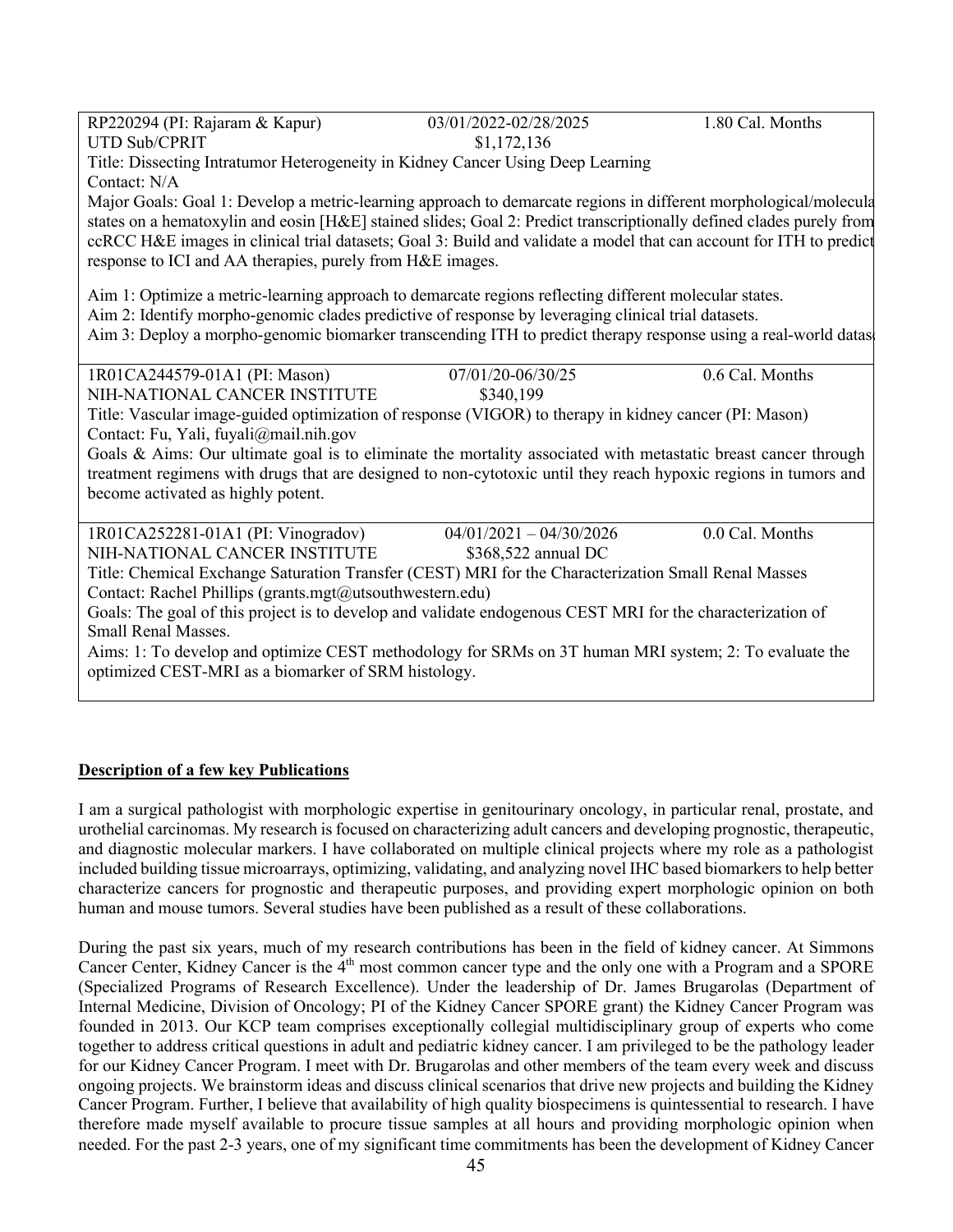Explorer (KCE), a powerful informatics system that integrates up-to-date clinical-pathological data with highdimensional genomics and research samples into a unified database that supports powerful analytical tools for integrative studies. We believe that KCE will be instrumental in correlative and translational studies and will significantly promote collaborations. I feel privileged to be able to contribute towards these significantly impactful projects. Below, I highlight a few of the manuscripts that I have contributed towards, many of which laid the foundation for Kidney Cancer SPORE application's Project 2, of which I am the principal investigator.

1. Peña-Llopis S, Vega-Rubín-de-Celis S, Liao A, Leng N, Pavía-Jiménez A, Wang S, Yamasaki T, Zhrebker L, Sivanand S, Spence P, Kinch L, Hambuch T, Jain S, Lotan Y, Margulis V, Sagalowsky AI, Summerour PB, Kabbani W, Wong SW, Grishin N, Laurent M, Xie XJ, Haudenschild CD, Ross MT, Bentley DR, Kapur P, Brugarolas J. BAP1 loss *defines a new class of renal cell carcinoma. Nat Genet. 2012 Jun 10;44(7):751-9. PubMed PMID: 22683710; PubMed Central PMCID: PMC3788680.*

#### **Journal Impact factor**: 27.959

#### **Google scholar citation count as of 10/18/2017**: 382

- **Summary**: Using whole genome and exome sequencing in 176 clear cell renal cell carcinomas (ccRCCs), we showed that BAP1 is inactivated in 15% of ccRCCs. We showed that BAP1 mutations are typically associated with loss of the protein. We discovered that somatic mutations in BAP1 and PBRM1 in ccRCC are largely mutually exclusive. Importantly, whereas BAP1-mutant tumors tend to be of high grade and may show tumor necrosis, PBRM1-mutant tumors tend to be of low grade and are less frequently necrotic. These data set the foundation for the first molecular genetic classification of sporadic ccRCC.
- **My contribution**: I was involved with developing a novel IHC test for BAP1 in our laboratory that has outstanding positive and negative predictive values. Most mutations in BAP1 are predicted to abolish protein expression and therefore an IHC test could be developed. Using genetically characterized ccRCC tumor samples validated by Western blot as controls, I developed this IHC assay with an antibody raised against the C-terminus of BAP1. We evaluated the IHC test in a cohort of 176 tumors with BAP1 sequencing results that I was blinded to. 175 out of 176 tumors were interpretable. Of these, 150 cases showed positive nuclear staining and 148 were wild-type. The 2 discordant cases had missense mutations. Twenty-five cases were negative by IHC and included 22 cases with BAP1 mutations. Three samples lacking a mutation did not express BAP1 protein on Western blot. Thus, the IHC test picked up 25 out of 27 BAP1-deficient cases. The positive (BAP1 loss) and negative predictive values of the IHC test were 92% and 98% respectively. We now offer this test in the clinical setting to all patients treated at UTSW for ccRCC. I also evaluated the morphology of these 176 ccRCCs and assessed the grade and presence of necrosis and sarcomatoid features in these tumors. I also standardized and evaluated IHC for PBRM1, which led to the discovery that somatic mutations in BAP1 and PBRM1 in ccRCC are largely mutually exclusive. I also supervised staining and evaluated these cases for both S6RP phosphorylation and 4E-BP1 phosphorylation, two markers of mTORC1 activity. These data showed that BAP1-mutant tumors but not PBRM1-mutant tumors, correlated with S6RP phosphorylation ( $p=0.0008$ ) and  $4E-BP1$  phosphorylation ( $p=0.009$ ). **https://www.ncbi.nlm.nih.gov/pmc/articles/PMC3788680/**
- 2. Kapur P<sup>\*</sup>, Peña-Llopis S<sup>\*</sup>, Christie A, Zhrebker L, Pavía-Jiménez A, Rathmell WK, Xie XJ, Brugarolas J. Effects on *survival of BAP1 and PBRM1 mutations in sporadic clear-cell renal-cell carcinoma: a retrospective analysis with independent validation. Lancet Oncol. 2013 Feb;14(2):159-67. PubMed PMID: 23333114.*

#### **Journal Impact factor:** 33.90

#### **Google scholar citation count as of 10/18/2017**: 211

**Summary:** Given the associations between BAP1 and PBRM1 with Fuhrman grade, we hypothesized that BAP1 and PBRM1-deficient tumors may be associated with different outcomes in patients. To evaluate this hypothesis, we retrieved clinical and pathologic information from 176 patients with known BAP1 mutation status. Median overall survival (OS) was significantly shorter for patients with BAP1-mutant tumors (4.6 years; 95% CI 2.1– 7.2) than for patients with PBRM1-mutant tumors (10.6 years; 95% CI 9.8–11.5), corresponding to a HR of 2.7  $(95\% \text{ CI } 0.99-7.6, \text{ p=0.044}).$  We validated the results in a second independent cohort from TCGA. The results were similar with a HR of 2.8 (95% CI 1.4–5.9; p=0.004). Since our publication, these results have been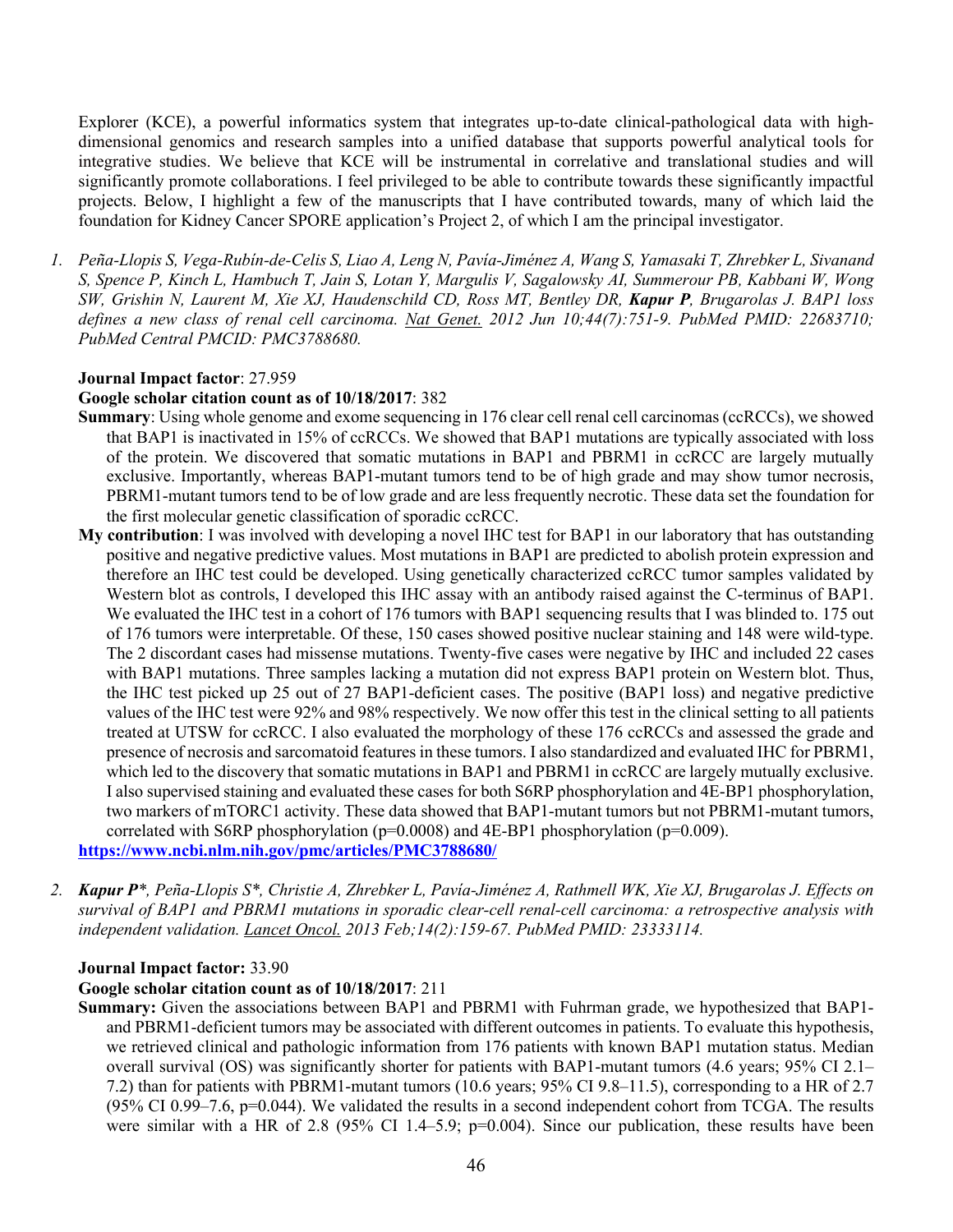reproduced by four studies. We also showed that PBRM1- and BAP1-mutant tumors are associated with characteristic, but independent, gene expression signature.

- **My contribution:** My role in these studies involved standardization, validation, and evaluation of IHCs, collection of clinical and pathologic data, morphologic assessment, and writing the manuscript as the lead author **https://www.ncbi.nlm.nih.gov/pmc/articles/PMC4674067/**
- 3. Kapur P<sup>\*</sup>, Christie A<sup>\*</sup>, Raman JD, Then MT, Nuhn P, Buchner A, Bastian P, Seitz C, Shariat SF, Bensalah K, Rioux-Leclercq N, Xie XJ, Lotan Y, Margulis V, Brugarolas J. BAP1 immunohistochemistry predicts outcomes in a multi*institutional cohort with clear cell renal cell carcinoma. J Urol. 2014 Mar;191(3):603-10. PubMed PMID: 24076305.*

#### **Journal Impact factor**: 5.157

#### **Google scholar citation count as of 10/18/2017**: 33

- **Summary**: Using the BAP1 IHC assay developed by me, we examined the effects of BAP1 loss on patient outcomes. We evaluated 559 non-metastatic ccRCCs in a multi-institutional tissue microarray and found that BAP1 negative tumors were associated with significantly worse disease-free survival (HR, 2.9; 95% CI, 1.8-4.7; p<0.0001) and OS (HR, 2.0; 95% CI, 1.3-3.1; p=0.001) than patients with BAP1 positive tumors.
- **My contribution**: I was involved with collecting and organizing the tissue from outside institutions. I reviewed the histology of all 559 cases and selected areas for construction of the tissue microarray (TMA), supervised the construction of the TMA and immunohistochemical staining of the TMA sections. I evaluated the results of the immunostaining and oversaw of the statistical analysis. I wrote the manuscript as the lead author. **http://www.sciencedirect.com/science/article/pii/S0022534713055328?via%3Dihub**
- 4. Joseph RW\*, Kapur P\*, Serie DJ, Eckel-Passow JE, Parasramka M, Ho T, Cheville JC, Frenkel E, Rakheja D, Brugarolas J, Parker A. Loss of BAP1 protein expression is an independent marker of poor prognosis in patients *with low-risk clear cell renal cell carcinoma. Cancer. 2014 Apr 1;120(7):1059-67. PubMed PMID: 24382589; PubMed Central PMCID: PMC4075029.*

#### **Journal Impact factor**: 6.072

#### **Google scholar citation count as of 10/18/2017**: 63

- **Summary**: Our prior results were further expanded through collaboration with Mayo clinic. We performed BAP1 IHC on whole slides from their cohort of  $\sim$ 1,500 patients with non-metastatic ccRCC. This is one of the most comprehensive and well characterized cohort of ccRCC. In keeping with our previous results, we found that loss of BAP1 by IHC was associated with a markedly reduced rate of RCC-specific survival (HR, 3.06; 95% CI, 2.28  $-$  4.10; p = 6⋅10<sup>-14</sup>). Importantly, we found that BAP1 predicted outcome independently of known prognostic factors (including UISS [UCLA Integrated Staging System] nomogram) and in low SSIGN (Stage, Size, Grade, Necrosis) score patients.
- **My contribution**: I supervised the conduction and validation of IHC in this cohort and evaluated IHC for BAP1 on  $\sim$ 1,500 slides from this cohort, and contributed to the writing of the manuscript.

**https://www.ncbi.nlm.nih.gov/pmc/articles/PMC4075029/**

#### and

Joseph RW\*, Kapur P\*, Serie DJ, Parasramka M, Ho TH, Cheville JC, Frenkel E, Parker AS, Brugarolas J. Clear *Cell Renal Cell Carcinoma Subtypes Identified by BAP1 and PBRM1 Expression. J Urol. 2016 Jan;195(1):180-7. PubMed PMID: 26300218; PubMed Central PMCID: PMC5221690.*

#### **Journal Impact factor**: 5.157

#### **Google scholar citation count as of 10/18/2017**: 46

**Summary**: Using IHC, we evaluated the outcome of patients with ccRCCs deficient for both BAP1 and PBRM1. In our studies of the Mayo cohort, we found 23 tumors  $(\sim 2\%)$  that were simultaneously deficient for both BAP1 and PBRM1. Consistent with our previous data, these tumors were under-represented (OR, 0.18; 95% CI, 0.11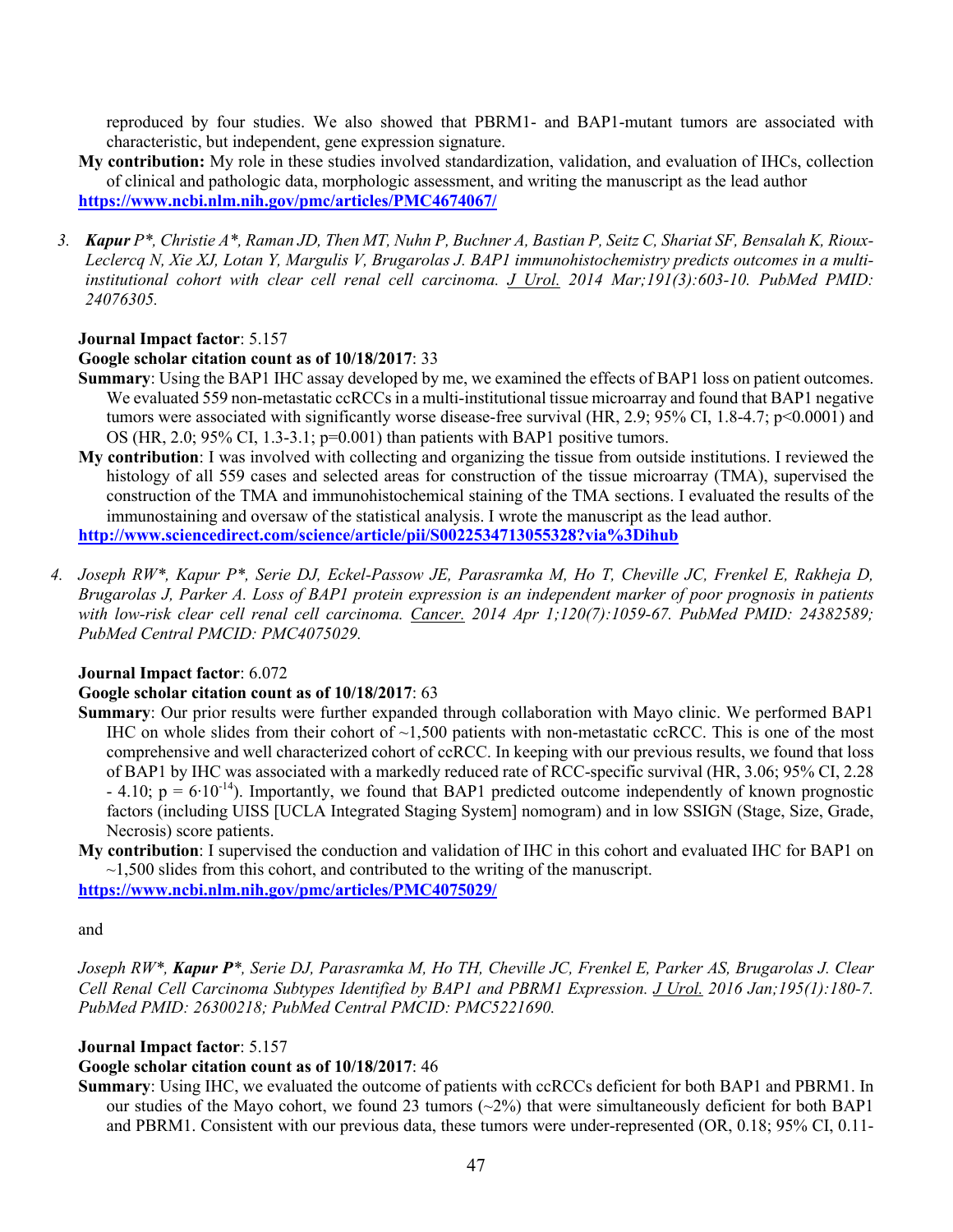0.28; p $\leq 0.00001$ ). These tumors were associated with the worst outcomes (median RCC-specific survival at 10 years of 42% vs. 87% for patients with BAP1+PBRM1+ tumors). Overall, our work shows that ccRCCs can be classified into four different molecular subtypes associated with step-wise worsening of outcomes: PBRM1+BAP1+ (reference), PBRM1-BAP1+ with HR, 1.394 (95% CI, 1.024 - 1.898; p = 0.03491); PBRM1+BAP1- with HR of 3.251 (2.177 - 4.856; p =  $8.4 \cdot 10^{-09}$ ); and PBRM1-BAP1- with HR of 5.2 (95% CI, 2.847 - 9.563; p =  $9.1 \cdot 10^{-08}$ )

- **My contribution**: I supervised the conduction and validation of IHC in this cohort and evaluated IHC for BAP1 and PBRM1 on  $\sim$ 1,500 slides from this cohort, and contributed to the writing of the manuscript. **https://www.ncbi.nlm.nih.gov/pmc/articles/PMC5221690/**
- *5. Ho TH, Kapur P\*, Eckel-Passow JE, Christie A, Joseph RW, Serie DJ, Cheville JC, Thompson RH, Homayoun F, Panwar V, Brugarolas J, Parker AS. Multicenter Validation of Enhancer of Zeste Homolog 2 Expression as an Independent Prognostic Marker in Localized Clear Cell Renal Cell Carcinoma. J Clin Oncol. 2017 Oct 4: [Epub ahead of print] PubMed PMID: 28976794.*

#### **Journal Impact factor**: 24.008

#### **Google scholar citation count as of 10/18/2017**: 0

- **Summary**: EZH2 is another attractive target in RCC. Our preliminary work in the same cohort of 176 ccRCCs shows that EZH2 identifies tumors that are highly aggressive and associated with poor patient survival (presented at USCAP pathology meeting). This manuscript builds on our collaboration with investigators at Mayo clinic that has proven very fruitful. We investigated the role of EZH2 in ccRCC by performing EZH2 IHC on ~1,500 RCC samples from patients seen at Mayo clinic with 15-year follow-up data. In the UTSW cohort, patients with EZH2 high protein expression were 2 times more likely to experience overall death than patients with EZH2-low expression (95% CI: 1.1-4.4, P=.034). Similarly, in the Mayo Clinic cohort, patients with EZH2-high protein expression were 1.4 times more likely to experience overall death (95% CI: 1.2-1.7, P=.00026). In the Mayo Clinic cohort, patients with EZH2-high protein expression were nearly two times more likely to experience RCC-specific death (95% CI: 1.5-2.6, P<.0001); EZH2 protein expression was particularly prognostic amongst low-risk SSIGN patients (HR=6.1, 95% CI: 3.4-11.1, P<.0001). Furthermore, inasmuch as EZH2 is not just a marker, but rather a driver of tumorigenesis, and inasmuch as EZH2 inhibitors are being developed, our work may pave the way for the next generation of targeted therapies in kidney cancer.
- **My contribution**: I was involved with conceiving the study, standardized and validating the IHC, supervising the performance of the IHC and the digital imaging using Aperio whole slide scanner and manually reading the EZH2 IHCs on ~1,500 slides from the Mayo cohort and the UTSW TMA. I also supervised the construction of the UTSW TMA, extracted the clinical and pathological data of the UTSW cohort, and contributed to the writing of the manuscript.

**http://ascopubs.org/doi/full/10.1200/JCO.2017.73.3238**

6. Wang SS, Gu YF, Wolff N, Stefanius K, Christie A, Dey A, Hammer RE, Xie XJ, Rakheja D, Pedrosa I, Carroll T, McKay RM, Kapur  $P^*$ , Brugarolas J\*. Bap1 is essential for kidney function and cooperates with Vhl in renal *tumorigenesis. Proc Natl Acad Sci U S A. 2014 Nov 18;111(46):16538-43. PubMed PMID: 25359211; PubMed Central PMCID: PMC4246264.*

#### **Journal Impact factor**: 9.661

#### **Google scholar citation count as of 10/20/2017**: 52

**Summary**: An important limitation of the kidney cancer field for many years has been the lack of a genetically engineered mouse model (GEMM) of ccRCC reproducing frequent genetic events. Dr. Brugarolas's laboratory generated mice that were Six2-Cre;VhlF/F;Bap1F/+ and we found that these mice developed a spectrum of preneoplastic cysts and RCC. These lesions were not found in Six2Cre;VhlF/F and Six2Cre;Bap1F/+ (or younger Six2Cre;Bap1F/F) control mice. Carbonic anhydrase IX (CAIX), a HIF-target and a classic marker of ccRCC, had a membranous staining pattern in cysts and neoplastic nodules. In addition, we observed an increase in phosphorylated S6 ribosomal protein (pS6) staining in the neoplastic nodules. These data unequivocally show, as we had hypothesized, that Vhl and Bap1 cooperate in ccRCC development.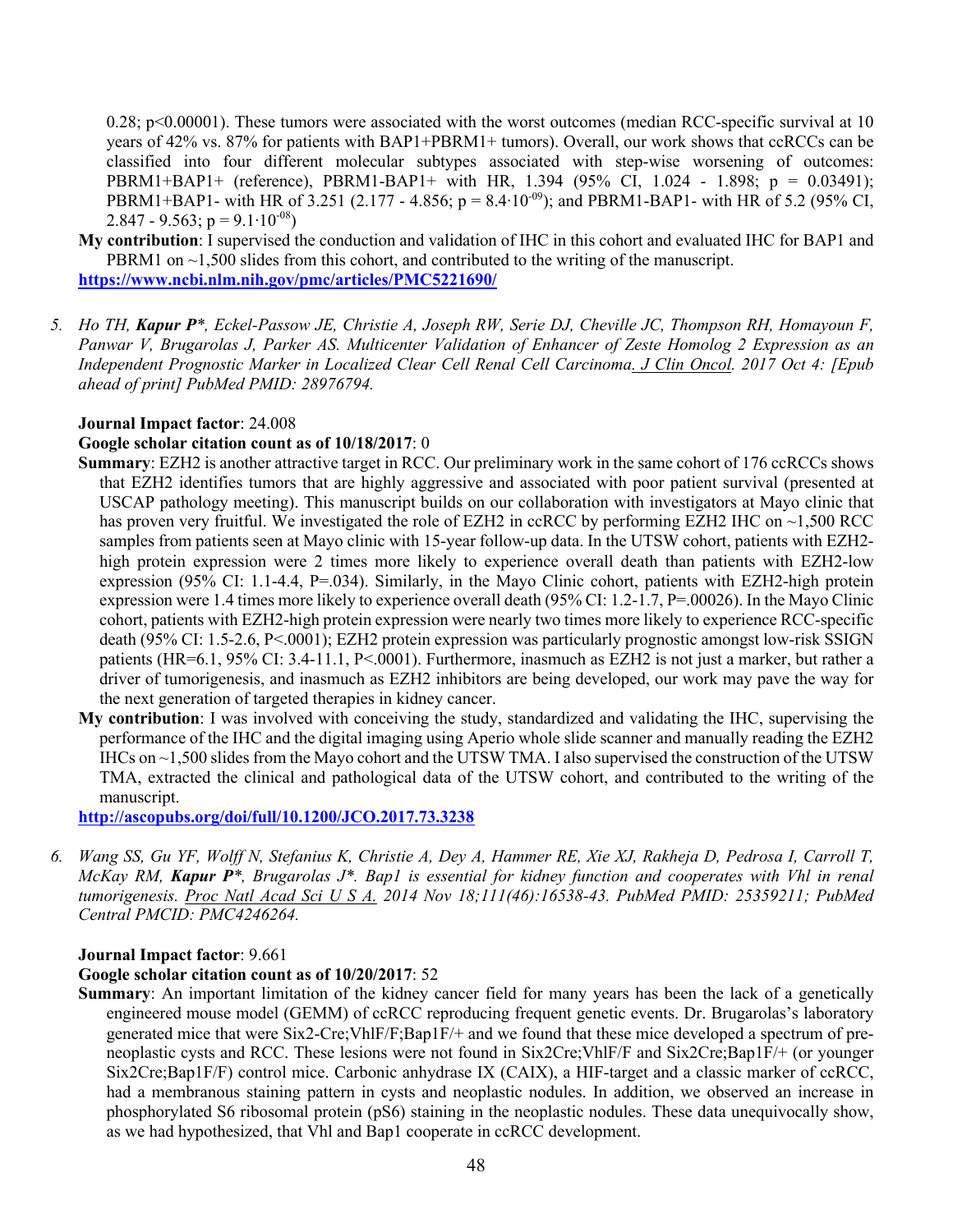**My contribution**: I reviewed the morphology of all the GEMM mice that were generated for this study. I also supervised the standardization and validation of IHCs on mouse tissue and evaluated them for this study. **https://www.ncbi.nlm.nih.gov/pmc/articles/PMC4246264/**

7. Gu YF, Cohn S, Christie A, McKenzie T, Wolff NC, Do ON, Madhuranthakam A, Pedrosa I, Wang T, Dev A, Busslinger M, Xie XJ, Hammer RE, McKay RM, Kapur P\*, Brugarolas J\*. Modeling Renal Cell Carcinoma in Mice: *Bap1 and Pbrm1 Inactivation Drive Tumor Grade. Cancer Discov. 2017 May 4. PubMed PMID: 28473526.*

#### **Journal Impact factor**: 20.011

#### **Google scholar citation count as of 10/20/2017**: 4

- **Summary**: Using a 2nd cre driver (PAX8) we conditionally targeted Bap1 and Pbrm1 (along with Vhl) in mouse and we found that this led to ccRCC of different grade similar to our observations in humans. In addition, disrupting one allele of Tsc1, in Pbrm1 deficient mice kidneys triggered higher-grade ccRCC. The histologic changes in these mice suggested that ccRCC might arise from Bowman capsule cells.
- **My contribution**: My role in these studies involved morphologic assessment of the GEMM mice kidneys, standardization and evaluation of IHCs reactive to mouse tissue, analysis of the data, and preparation of the manuscript.

**http://cancerdiscovery.aacrjournals.org/content/7/8/900.long**

8. Durinck S\*, Stawiski EW\*, Pavía-Jiménez A\*, Modrusan Z\*, Kapur P\*, Jaiswal BS, Zhang N, Toffessi-Tcheuyap V, Nguyen TT, Pahuja KB, Chen YJ, Saleem S, Chaudhuri S, Heldens S, Jackson M, Peña-Llopis S, Guillory J, Toy K, Ha C, Harris CJ, Holloman E, Hill HM, Stinson J, Rivers CS, Janakiraman V, Wang W, Kinch LN, Grishin NV, Haverty PM, Chow B, Gehring JS, Reeder J, Pau G, Wu TD, Margulis V, Lotan Y, Sagalowsky A, Pedrosa I, de *Sauvage FJ, Brugarolas J, Seshagiri S. Spectrum of diverse genomic alterations define non-clear cell renal carcinoma subtypes. Nat Genet. 2015 Jan;47(1):13-21. PubMed PMID: 25401301.*

#### **Journal Impact factor**: 27.959

### **Google scholar citation count as of 10/20/2017**: 91

- **Summary**: Using DNA and RNA samples from our tissue bank, we have successfully collaborated with Genentech in publishing the first comprehensive genomic analysis comparing renal oncocytoma and different subtypes of non-clear-cell RCC (nccRCC) including papillary RCC (pRCC), chromophobe RCC (chRCC), translocation RCC and unclassified RCC. This study of 167 tumors significantly extends the findings from the TCGA on 66 chRCC. We found many novel mutations that may be implicated in nccRCC pathogenesis and a 5-gene signature set that distinguishes the nccRCC subtypes. The finding that pRCC tumors have more mutations than ccRCC tumors and consequently may have more neoantigens may be important in the development of immunotherapies. Our assessment of morphology and in situ hybridization analyses helped determine that the definition of translocation RCCs needs to be expanded to include novel translocations (involving, for example, MITF) and other genetic changes (such as amplification). Our discovery that eosinophilic chRCC lacks characteristic DNA copy number alterations will facilitate clinical recognition of this unique subtype.
- **My contribution**: I was involved with QA of the flanking sections of the tissue submitted for DNA and RNA extraction. I reviewed the morphology of all the clinical specimens to assess the morphologic subtypes and supervised the FISH and IHC analysis. I also contributed to the writing of the manuscript.

**https://www.ncbi.nlm.nih.gov/pmc/articles/PMC4489427/**

9. Chen W, Hill H, Christie A, Kim MS, Holloman E, Pavia-Jimenez A, Homayoun F, Ma Y, Patel N, Yell P, Hao G, Yousuf Q, Joyce A, Pedrosa I, Geiger H, Zhang H, Chang J, Gardner KH, Bruick RK, Reeves C, Hwang TH, Courtney K, Frenkel E, Sun X, Zojwalla N, Wong T, Rizzi JP, Wallace EM, Josey JA, Xie Y, Xie XJ, Kapur P, McKay RM, *Brugarolas J. Targeting renal cell carcinoma with a HIF-2 antagonist. Nature. 2016 Nov 3;539(7627):112-117. PubMed PMID: 27595394; PubMed Central PMCID: PMC5340502.*

**Journal Impact factor**: 40.1137 **Google scholar citation count as of 10/20/2017**: 57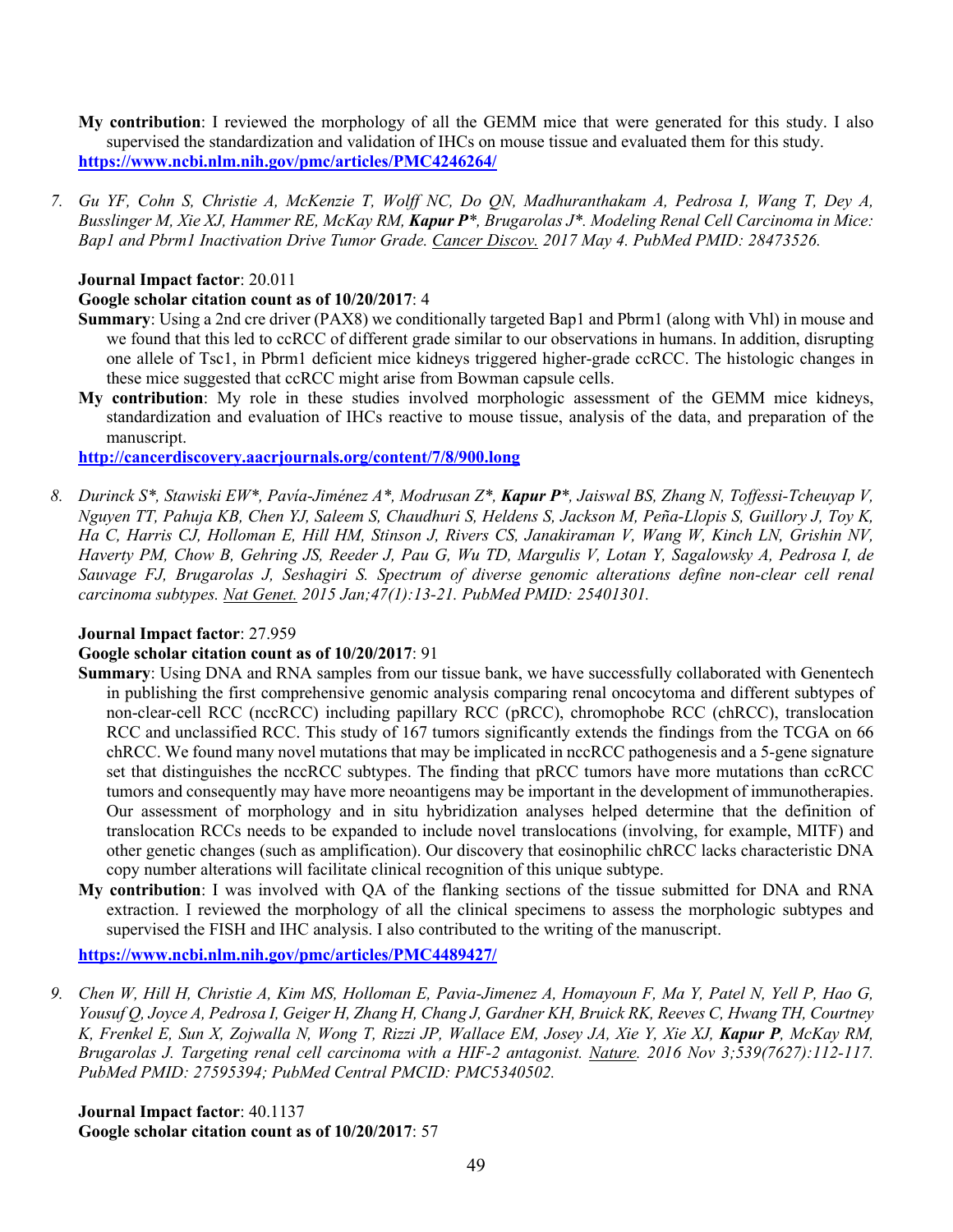- **Summary**: Herein we used our patient derived tumorgraft (PDX) platform to evaluate a novel HIF2 inhibitor (PT2399). We showed that PT2399 suppressed growth in 56% of the ccRCC PDXs, and that it had greater activity than sunitinib and was better tolerated. We identified a HIF-2-dependent gene signature in sensitive tumors. We validated HIF-2 as a target in ccRCC, showed that some ccRCCs are HIF-2 independent, and set the stage for biomarker-driven clinical trials.
- **My contribution**: I was involved in assessing the histology of these tumors both pre and post treatment. I was also involved with standardizing and validation of the HIF1 and HIF2 IHCs. I also supervised CD34 IHC and evaluated the micro vessel density using image analysis.

**https://www.ncbi.nlm.nih.gov/pmc/articles/PMC5340502/**

10. Weinstein J.N., Akbani R., Broom B.M., Wang W., Verhaak R.G.W., McConkey D., Lerner S., Morgan M., Creighton C.J., Smith C., Cherniack A.D., Kim J., Pedamallu C.S., Noble M.S., Al-Ahmadie H.A., Reuter V.E., Rosenberg J.E., F.Bajorin D., Bochner B.H., Solit D.B., Koppie T., Robinson B., Gordenin D.A., Fargo D., Klimczak L.J., Roberts S.A., Au J., Laird P.W., Hinoue T., Schultz N., Ramirez R., Hansel D., Hoadley K.A., Kim W.Y., Damrauer J.S., Baylin S.B., Mungall A.J., Robertson A.G., Chu A., Kwiatkowski D.J., Sougnez C., Cibulskis K., Lichtenstein L., Sivachenko A., Stewart C., Lawrence M.S., Getz G., Lander E., Gabrie S.B., Donehower L., Carter S.L., Saksena G., Schumacher S.E., Freeman S.S., Jung J., Bhatt A.S., Pugh T., Beroukhim R., Meyerson M., Ally A., Balasundaram M., Butterfield Y.S.N., Dhalla N., Hirst C., Holt R.A., Jones S.J.M., Lee D., Li H.I., Marra M.A., Mayo M., Moore R.A., Schein J.E., Sipahimalani P., Tam A., Thiessen N., Wong T., Wye N., Bowlby R., Chuah E., Guin R., Shen H., Bootwalla M.S., Triche Jr. T., Lai P.H., Van Den Berg D.J., Weisenberger D.J., Balu S., Bodenheimer T., Hoyle A.P., Jefferys S.R., Meng S., Mose L.E., Simons J.V., Soloway M.G., Wu J., Parker J.S., Hayes D.N., Roach J., Buda E., Jones C.D., Mieczkowski P.A., Tan D., Veluvolu U., Waring S., Auman J.T., Perou C.M., Wilkerson M.D., Santoso N., Parfenov M., Ren X., Pantazi A., Hadjipanayis A., Seidman J., Kucherlapati R., Lee S., Yang L., Park P.J., Xu A.W., Protopopov A., Zhang J., Bristow C., Mahadeshwar H.S., Seth S., Song X., Tang J., Zeng D., Chin L., Guo C., Casasent T.D., Liu W., Ju Z., Motter T., Peng B., Ryan M., Su X., Yang J.-Y., Lorenzi P.L., Yao H., Zhang N., Zhang J., Mills G.B., Cho J., DiCara D., Frazer S., Gehlenborg N., Heiman D.I., Lin P., Liu Y., Stojanov P., Voet D., Zhang H., Zou L., Bernard B., Kreisberg D., Reynolds S., Rovira H., Shmulevich I., Gao J., Jacobsen A., Aksoy B.A., Antipin Y., Ciriello G., Dresdner G., Gross B., Lee W., Reva B., Shen R., Sinha R., Sumer S.O., Weinhold N., Ladanyi M., Sander C., Benz C., Carlin D., Haussler D., Ng S., Paull E., Stuart J., Zhu J., Liu Y., Zhang W., Taylor B.S., Lichtenberg T.M., Zmuda E., Barr T., Black A.D., George M., Hanf B., Helsel C., McAllister C., Ramirez N.C., Tabler T.R., Weaver S., Wise L., Bowen J., Gastier-Foster J.M., Jian W., Tello S., Ittman M., Castro P., McClenden W.D., Gibbs R., Saller C., Tarvin K., DiPiero J.M., Owens J., Bollag R., Li Q., Weinberger P., Czerwinski C., Huelsenbeck-Dill L., Iacocca M., Petrelli N., Rabeno B., Swanson P., Shelton T., Curley E., Gardner J., Mallery D., Penny R., Van Bang N., Hanh P.T., Kohl B., Van Le X., Phu B.D., Thorp R., Tien N.V., Vinh L.O., Sandusky G., Burks E., Christ K., Gee J., Holway A., Moinzadeh A., Sorcini A., Sullivan T., Garcia-Grossman I.R., Regazzi A.M., Boice L., Rathmell W.K., Thorne L., Bastacky S., Davies B., Dhir R., Gingrich J., Hrebinko R., Maranchie J., Nelson J., Parwani A., Bshara W., Gaudioso C., Morrison C., Alexopoulou V., Bartlett J., Engel J., Kodeeswaran S., Antic T., O'Donnell P.H., Smith N.D., Steinberg G.D., Egea S., Gomez-Fernandez C., Herbert L., Jorda M., Soloway M., Beaver A., Carter S., Kapur P., Lewis C., Lotan Y., Bondaruk J., Czerniak B., Skinner E., Aldape K., Jensen M.A., Kahn A.B., Pihl T.D., Pot D.A., *Srinivasan D., Wan Y., Ferguson M.L., Zenklusen J.C., Davidsen T., Demchok J.A., Shaw K.R.M., Sheth M., Tarnuzzer R., Wang Z., Yang L., Hutter C., Ozenberger B.A., Sofia H.J., Eley G. Comprehensive molecular characterization of urothelial bladder carcinoma. Nature. 2014 Mar 20;507(7492):315-22. PubMed PMID: 24476821; NIHMSID: NIHMS551110; PubMed Central PMCID: PMC3962515.*

#### **Journal Impact factor**: 40.1137

#### **Google scholar citation count as of 10/20/2017**: 747

**Summary**: As part of The Cancer Genome Atlas project, we reported an integrated analysis of 131 urothelial carcinomas to provide a comprehensive landscape of molecular alterations. There were statistically significant recurrent mutations in 32 genes, including multiple genes involved in cell-cycle regulation, chromatin regulation, and kinase signaling pathways, as well as 9 genes not previously reported as significantly mutated in any cancer.